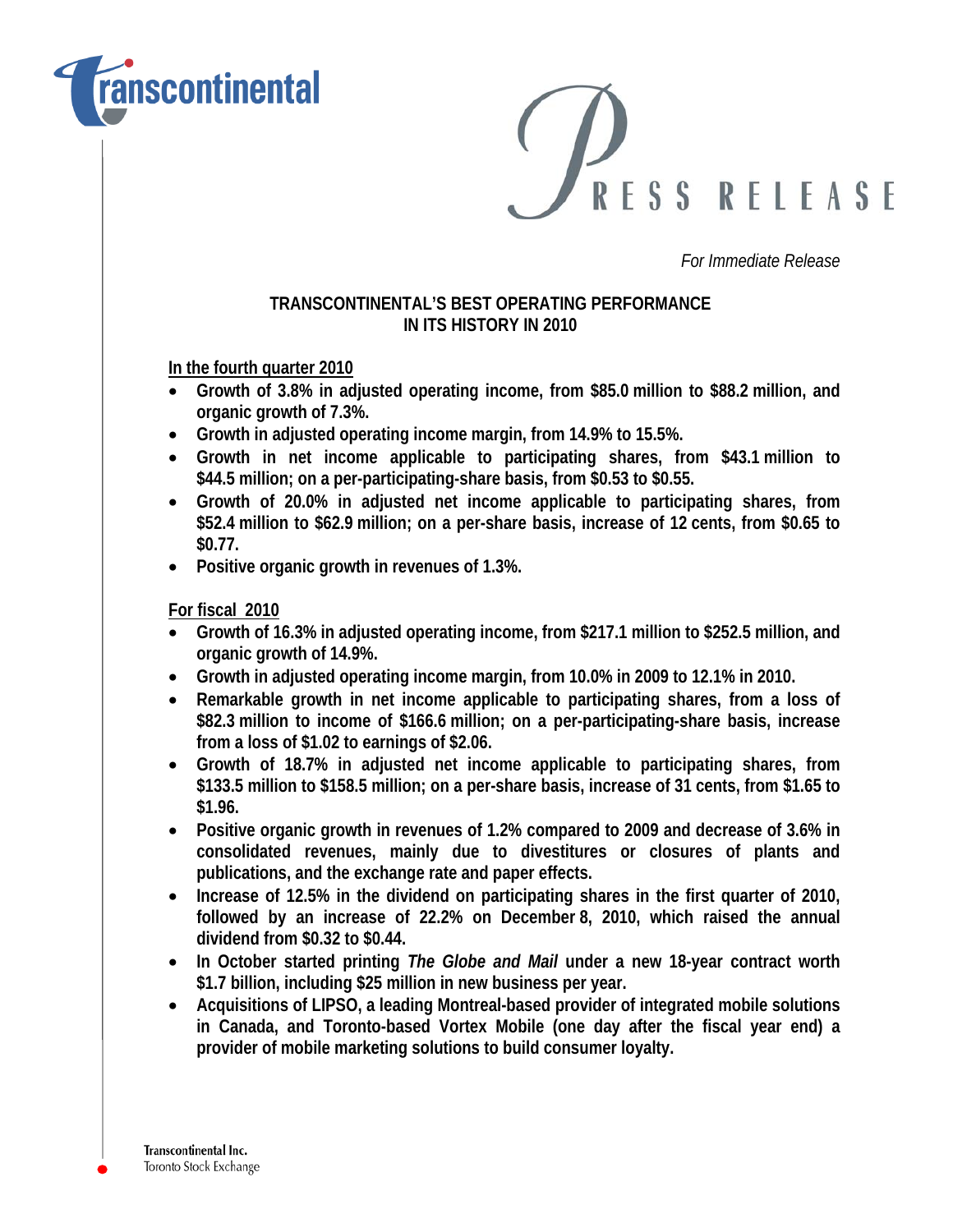

- **Total revenues for digital operations in the Media Sector amounted to \$36.8 million in 2010, up 33.8% over 2009, and launch of a digital advertising representation house for magazine advertisers.**
- **Launch or acquisition of six community newspapers and their websites, bringing to 175 the number of newspapers Transcontinental owns in Canada.**
- **Ratio of net indebtedness (including use of the securitization program) to adjusted operating income before amortization of 1.82 as at October 31, 2010, versus 2.59 as at October 31, 2009.**

Montreal, December 8, 2010 – Transcontinental increased its profitability in the fourth quarter compared to a solid fourth quarter in 2009 and, for fiscal 2010 as a whole, had the best operating performance in its history. This brings to six the number of consecutive quarters in which the Corporation has improved its operating income, excluding unusual items, year over year; it also achieved positive organic growth in revenues and profits on an annual basis. We note the good performance of the Printing Sector and of the Media Sector, which increased its digital sales by more than 30%. Revenues for the new Interactive Sector have grown over the past three quarters and it has become the Canadian leader in several strategic segments, including email marketing, e-flyers and mobile applications.

"I am very proud of our results for the fourth quarter and all of fiscal 2010, as they clearly show that we have the strategy, the disciplined management, the financial foundation and the people we need to continue our growth," said François Olivier, President and Chief Executive Officer of Transcontinental. "In the past year we have strengthened our core business and invested in new services that meet the emerging needs of our customers, while also improving synergies and generating greater profitability.

"I am very optimistic about the future," Mr. Olivier said. "Having started printing *The Globe and Mail* on our new Canada-wide network of hybrid presses in October, the three major capital projects in which we have invested some \$700 million since 2007 are now fully operational. This will lead to significant cash inflows in 2011 and thereafter. We will use this to further reduce our debt levels and continue investing in the development of new digital and interactive marketing services."

The Corporation further improved its financial position with a ratio of net debt (including use of the securitization program) to adjusted operating income before amortization of 1.82 as at October 31, 2010 compared to 2.59 as at October 31, 2009. Management's objective is to continue to reduce this ratio and to maintain it at about 1.50.

## **Financial Highlights**

In the fourth quarter ended October 31, 2010, Transcontinental's consolidated revenues were stable at \$570 million despite a strong fourth quarter in 2009, with organic growth of 1.3%. Adjusted operating income was up 3.8%, from \$85.0 million to \$88.2 million, with organic growth of 7.3%.

Net income applicable to participating shares rose from \$43.1 million in 2009 to \$44.5 million in 2010; on a per-participating-share basis, it increased from \$0.53 to \$0.55. Adjusted net income applicable to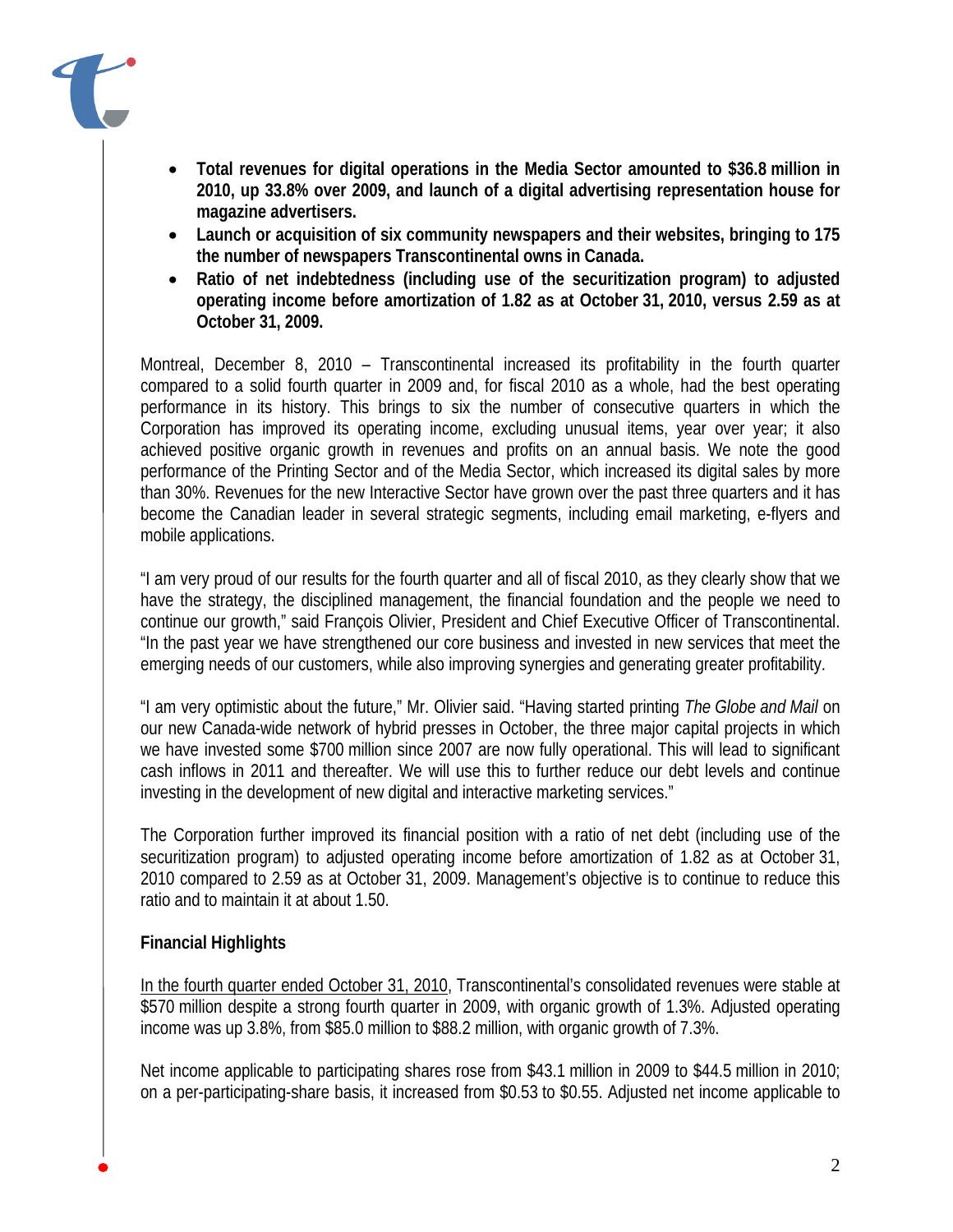

participating shares, which excludes unusual items, was up 20.0%, from \$52.4 million to \$62.9 million; on a per-participating-share basis, it increased 12 cents, from \$0.65 to \$0.77.

For the 12-month period ended October 31, 2010, the Corporation reported organic growth in revenues of 1.2%. This growth stems from new printing contracts and a recovery in advertising spending in its newspapers and magazines. Consolidated revenues were down 3.6%, from \$2.2 billion to \$2.1 billion, mainly due to divestitures or closures of plants and publications, the impact of the exchange rate and the paper effect.

Adjusted operating income was up 16.3%, from \$217.1 million to \$252.5 million. This increase is mainly due to strict controls on costs and the asset portfolio as well as greater efficiency, which largely offset the Corporation's strategic investments; those investments had an immediate impact on earnings, notably in the digital services developed by the Media Sector. Organic growth in adjusted operating income was 14.9%.

Net income applicable to participating shares rose \$248.9 million, from a loss of \$82.3 million in 2009 to income of \$166.6 million in 2010; on a per-participating-share basis, it went from a net loss of \$1.02 to net earnings of \$2.06. This remarkable growth stems mainly from a significant increase in operating income and a gain related to the discontinuance of direct mail operations in the United States. Adjusted net income applicable to participating shares, which excludes unusual items, rose 18.7%, from \$133.5 million to \$158.5 million; on a per-participating-share basis, it increased by 31 cents, from \$1.65 to \$1.96.

For more detailed financial information, please see *Management's Discussion and Analysis for the fiscal year ended October 31, 2010* and the complete financial statements on our website at www.transcontinental.com, in the Investors section.

## **Operating Highlights**

In 2010, Transcontinental continued to implement its unique growth strategy based on two intertwined components: build the new and strengthen traditional core activities. This strategy reflects its mission to help businesses and advertisers identify, reach and retain their target consumers. Transcontinental is defining itself as a provider of custom marketing solutions on both digital and print communication platforms.

Here, in light of that strategy, are the main operating highlights of fiscal 2010.

## Build the New

Transcontinental's future growth will be based on its ability to offer customers Web-based advertising personalization and interactive marketing communications solutions that meet their new business needs. Fiscal 2010 has a number of examples of actions and achievements in this area.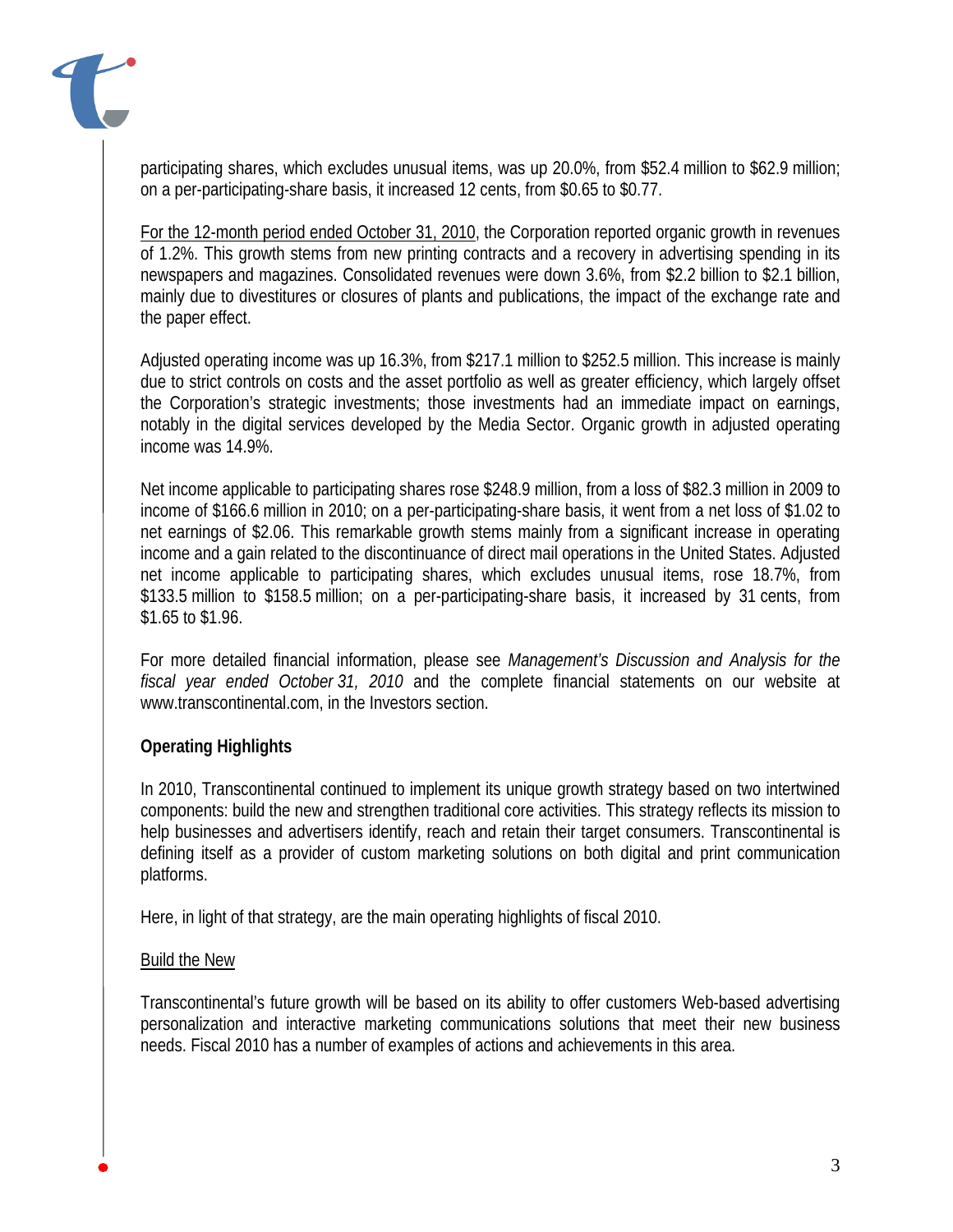

- The development and marketing of mobile applications is a major growth area for Transcontinental. Two acquisitions enriched this offering in 2010: LIPSO, a leading Canadian provider of integrated mobile solutions, and Vortex Mobile (one day after the fiscal year end), a provider of integrated mobile marketing solutions designed to build consumer loyalty. Note that two promising agreements were signed with the Toronto Transit Commission, the third largest public transit system in North America, and the Société de transport de Laval, north of Montreal, to provide custom text-message services for riders.
- Thanks to the power of its brands and its outstanding content, Transcontinental Media continued to expand its presence on the Web and in mobile applications. Today it represents some 150 websites and portals that reach an average of nine million unique visitors a month. Furthermore, the mobile applications launched for *Canadian Living, ELLE Canada, ELLE Québec, Investment Executive, Les Affaires, Finance et Investissement, Métro, Weblocal.ca* and *The Hockey News* have been hugely popular with users. In 2010, *The Hockey News* mobile app *thn.mobi* hit the one-million user mark, making it one of the top mobile downloads in Canada. Total revenues for digital operations amounted to \$36.8 million in 2010, up 33.8% over 2009. Complementing its revenue stream from ad-page sales, Transcontinental now also sells advertising programs that integrate print products and digital applications from the Media Sector, and the rest of company, through its 360 Solutions sales team.
- Transcontinental Media launched a digital advertising representation house, an agency that enhances the offering for advertisers in Media magazines (especially women's magazines) through exclusive partnerships with the largest online content providers in North America. Transcontinental has thus improved its offer by adding websites that represent name brands in Canada and the United States, thereby giving its advertisers more ways to reach potential customers on Internet.
- The integrated solutions offering for local communities in Canada is one of the Corporation's main growth areas and combines a broad selection of print and digital channels. In Web-based services in 2010, Transcontinental launched the pre-shopping site dealstreet.ca and its French-language counterpart, publisac.ca. These sites deliver thousands of retail discount coupons every day to consumers, specifically tailored to their geographic locations in Canada. Also in 2010, the Canadawide search engine weblocal.ca launched the first online reputation management tool for advertisers who subscribe to its services. Transcontinental also has other sites aimed at local communities, including merkado.ca and inmemoriam.ca. In addition, community papers can be viewed on smart devices (iPhone, iPad, etc.)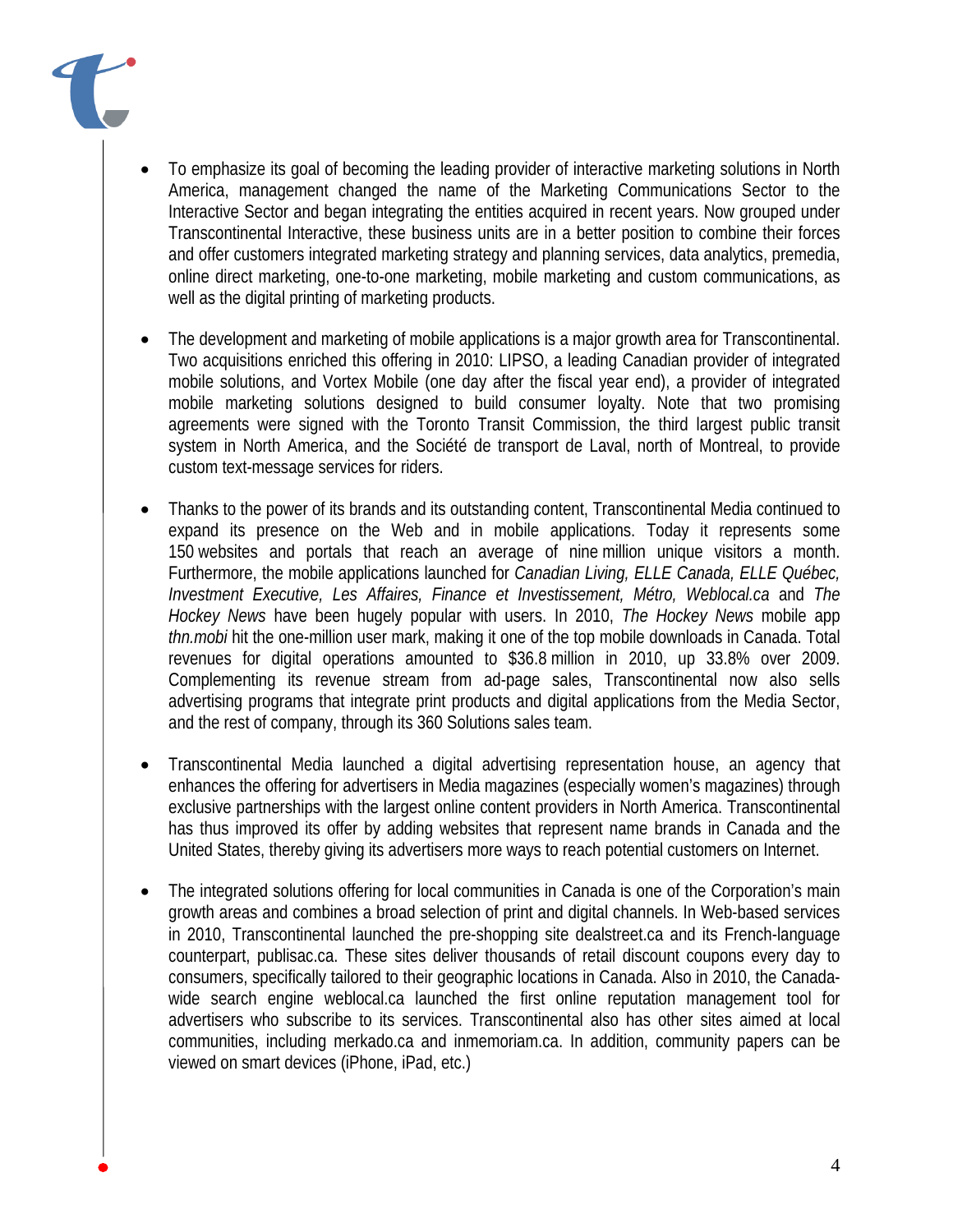

## Strengthen our Traditional Core

Transcontinental also continued to win market share in its publishing and printing operations where it is a leading player in Canada.

- Communities value their local papers for the information and advertising they provide. Transcontinental contributes greatly to the development and enhancement of Canada's community papers by investing in editorial content, graphic design and state-of-the-art printing equipment. In 2010, we added six Quebec weeklies and their websites (*Point de vue Sainte-Agathe*, *Point de vue Mont-Tremblant* and *Journal Le Nord* in the Laurentians, *Abitibi Express*, for Val-d'Or and Amos, *Courrier Saguenay*, and *Rive-Sud Express,* in Longueuil) to our portfolio of papers. The total number of Transcontinental newspapers in Canada is now 175. Note also the excellent performance of *Métro*, which is consolidating its position as the most-read weekday paper on the Island of Montreal.
- Transcontinental is Canada's largest publisher of consumer magazines, with some 40 highly regarded publications that have a loyal following of more than 11 million readers a month, most of them women. In 2010 these magazines continued to refine their content and graphic design to make them more relevant and attractive to the major communities of interest they serve. They also grouped their advertising offer to reflect communities of interest. Along with their websites and mobile applications, they added activities such as the organization of specialized events and the development of a TV component. In 2010, Transcontinental launched Canada's first Frenchlanguage bookzine: *PREMIUM – l'intelligence en affaires*, a high-end bi-monthly management publication that complements the Corporation's portfolio of business publications. Combining the best of both book and magazine, *PREMIUM* is available online, on newsstands and by subscription.
- Printing is one of the Corporation's core competencies and Transcontinental has always been known for its technological innovation and efficiency. Since 2007, the Corporation has invested some \$700 million in property, plant and equipment, primarily in three major projects that are now all up and running. After completing the first of these—the plant to print the *San Francisco Chronicle* in Fremont, California—and the second—modernization of the Transcontinental Transmag plant in Montreal in 2009—our Canada-wide network of hybrid presses to print newspapers and flyers is now also fully operational since October 2010. That project was undertaken to fulfil a new 18-year contract worth \$1.7 billion, including \$25 million in new business each year, with *The Globe and Mail*. With this unique network of hybrid presses Transcontinental will achieve important synergies and efficiency gains, while *The Globe and Mail* and retail customers will benefit from top-notch print quality, as well as formatting and colour options that are unequalled in Canada. Transcontinental will reap the full benefit of these investments in the years ahead.
- In line with its strategy to focus on its core operations and develop its Web-based products and services, in 2010 Transcontinental sold almost all of its direct mail operations in the United States to IWCO Direct, a U.S. company headquartered in Minnesota, for net proceeds of \$105.7 million.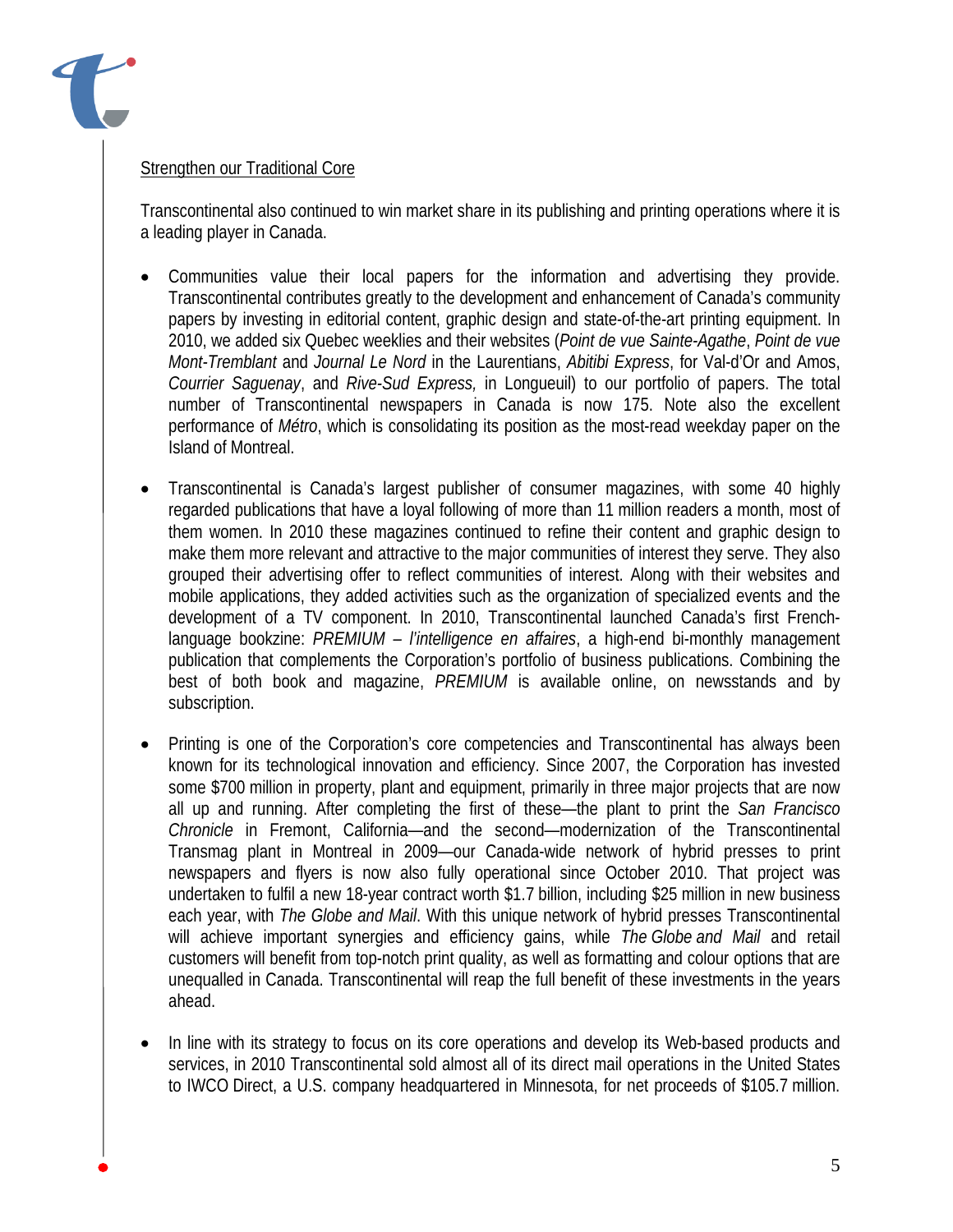

The facilities were located in Warminster and Hamburg in Pennsylvania, in Fort Worth, Texas, and in Downey, California. Transcontinental is still the leader in direct marketing in Canada.

#### **Reconciliation of Non-GAAP Financial Measures**

Financial data have been prepared in conformity with Canadian Generally Accepted Accounting Principles (GAAP). However, certain measures used in this press release do not have any standardized meaning under GAAP and could be calculated differently by other companies. The Corporation believes that certain non-GAAP financial measures, when presented in conjunction with comparable GAAP financial measures, are useful to investors and other readers because that information is an appropriate measure for evaluating the Corporation's operating performance. Internally, the Corporation uses this non-GAAP financial information as an indicator of business performance, and evaluates management's effectiveness with specific reference to these indicators. These measures should be considered in addition to, not as a substitute for or superior to, measures of financial performance prepared in accordance with GAAP.

The following table reconciles GAAP financial measures to non-GAAP financial measures.

**Reconciliation of non-GAAP financial measures**

(unaudited)

|                                                                  | For the quarters ended October 31 |             |             |    | For the years ended October 31 |  |  |
|------------------------------------------------------------------|-----------------------------------|-------------|-------------|----|--------------------------------|--|--|
| (in millions of dollars, except per share amounts)               | 2010                              | 2009        | 2010        |    | 2009                           |  |  |
| Net income (loss) applicable to participating shares             | \$<br>44.5                        | \$<br>43.1  | \$<br>166.6 | \$ | (82.3)                         |  |  |
| Dividends on preferred shares                                    | 1.7                               | 0.5         | 6.8         |    | 0.5                            |  |  |
| Net loss (income) related to discontinued operations (after tax) | 0.9                               | 0.3         | (27.4)      |    | 17.7                           |  |  |
| Non-controlling interest                                         | 0.6                               |             | 0.9         |    | 0.3                            |  |  |
| Income taxes                                                     | 6.5                               | 13.5        | 34.0        |    | 6.6                            |  |  |
| Discount on sale of accounts receivable                          |                                   | 0.6         | 0.9         |    | 4.5                            |  |  |
| Financial expenses                                               | 11.6                              | 14.2        | 42.4        |    | 40.9                           |  |  |
| Impairment of goodwill and intangible assets                     | 12.5                              | 3.3         | 12.5        |    | 172.6                          |  |  |
| Impairment of assets and restructuring costs                     | 9.9                               | 9.5         | 15.8        |    | 56.3                           |  |  |
| Adjusted operating income                                        | 88.2                              | 85.0        | 252.5       |    | 217.1                          |  |  |
| Amortization                                                     | 31.5                              | 35.1        | 129.5       |    | 121.8                          |  |  |
| Adjusted operating income before amortization                    | \$<br>119.7                       | \$<br>120.1 | \$<br>382.0 | \$ | 338.9                          |  |  |
|                                                                  |                                   |             |             |    |                                |  |  |
| Net income (loss) applicable to participating shares             | \$<br>44.5                        | \$<br>43.1  | \$<br>166.6 | \$ | (82.3)                         |  |  |
| Net loss (income) related to discontinued operations (after tax) | 0.9                               | 0.3         | (27.4)      |    | 17.7                           |  |  |
| Impairment of assets and restructuring costs (after tax)         | 7.1                               | 5.8         | 11.3        |    | 40.2                           |  |  |
| Impairment of goodwill and intangible assets (after tax)         | 10.4                              | 3.2         | 10.4        |    | 157.9                          |  |  |
| Unusual adjustments to income taxes                              |                                   |             | (2.4)       |    |                                |  |  |
| Adjusted net income applicable to participating shares           | 62.9                              | 52.4        | 158.5       |    | 133.5                          |  |  |
| Average number of participating shares outstanding               | 80.9                              | 80.8        | 80.8        |    | 80.8                           |  |  |
| Adjusted net income applicable to participating shares per share | \$<br>0.77                        | \$<br>0.65  | \$<br>1.96  | \$ | 1.65                           |  |  |
| Cash flow related to continuing operations                       | \$<br>49.8                        | \$<br>91.9  | \$<br>162.2 | \$ | 101.5                          |  |  |
| Changes in non-cash operating items                              | (56.9)                            | (3.8)       | (153.8)     |    | (145.6)                        |  |  |
| Cash flow from continuing operations before changes in non-cash  |                                   |             |             |    |                                |  |  |
| operating items                                                  | \$<br>106.7                       | \$<br>95.7  | \$<br>316.0 | \$ | 247.1                          |  |  |
|                                                                  |                                   |             |             |    |                                |  |  |
| Long-term debt                                                   |                                   |             | \$<br>712.9 | Ŝ  | 818.8                          |  |  |
| Current portion of long-term debt                                |                                   |             | 17.8        |    | 7.0                            |  |  |
| Cash and cash equivalents                                        |                                   |             | (36.3)      |    | (34.7)                         |  |  |
| Net indebtedness                                                 |                                   |             | \$<br>694.4 | \$ | 791.1                          |  |  |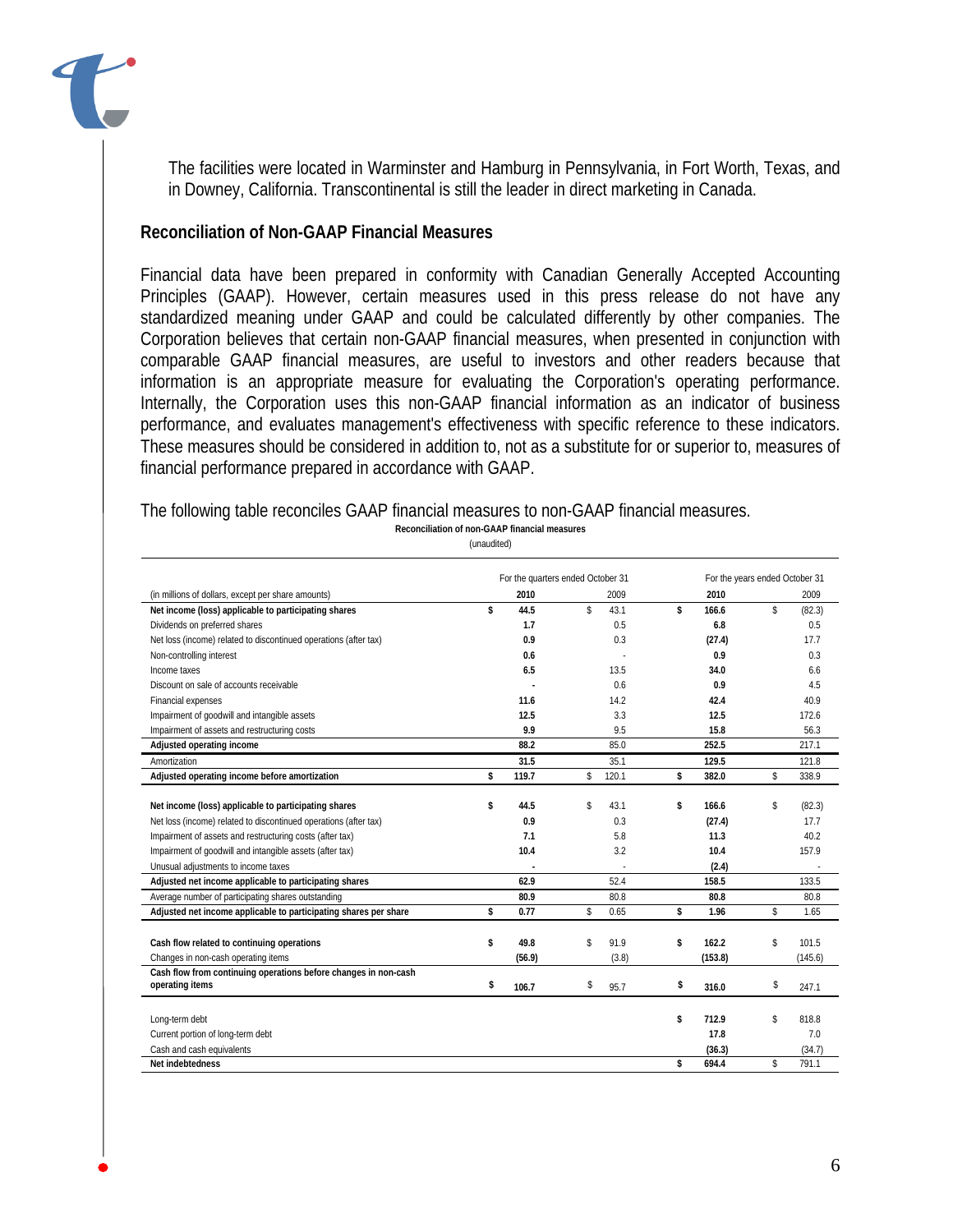

## **Sustainable Development**

Transcontinental has long been recognized as a pioneer in environmental protection, so it was natural for the Corporation to incorporate sustainable development into its business plan. This commitment is part of its broader engagement as a corporate citizen to combine business success with social responsibility.

One of the Corporation's achievements in 2010 was the publication of its first Sustainability Report based on the Global Reporting Initiative (GRI), an internationally recognized standard for methodology. GRI addresses community engagement; talent development; employee health, safety and wellness; raw materials purchasing policy; environmental certifications obtained by the organization's facilities in North America and efforts made to address the challenges posed by climate change.

In the field, Transcontinental implemented many initiatives to optimize water consumption, energy use and building engineering and to preserve the boreal forest. Transcontinental Northern California, which prints the *San Francisco Chronicle*, was one of the first printing plants in North America to be built to *Leadership in Energy and Environmental Design* (LEED) standards. Prior to that, the Corporation's 35 printing facilities in Canada and the United States obtained triple forest product chain-of-custody certifications, which guarantee that the highest standards of sustainable forest management are being met. In the wake of the recent historic agreement to conserve the boreal forest, signed May 18, 2010, Transcontinental's paper purchasing policy was recognized for its major contribution to preservation efforts. The boreal forest agreement, signed by 21 major forest companies and nine environmental groups, seeks to preserve a large area of the boreal forest, to protect the endangered woodland caribou, and to apply the highest environmental standards to forest management.

Transcontinental has also contributed to sustainable development in its role as publisher, launching voirvert.ca, the first French-language portal in Canada dedicated to sustainable and environmentally friendly building practices. The site contains invaluable information for industry professionals on the sustainable design, construction and operation of buildings.

In 2010, Transcontinental was honoured with many awards for its contribution to sustainable development. These included, for the seventh year in a row, being ranked by Corporate Knights as one of Canada's Best 50 Corporate Citizens. In addition, *PrintAction* magazine awarded the Corporation Best of Show for most environmentally progressive printing company, all categories combined, and Gold for most environmentally progressive printer in Canada. Lastly, in Quebec, Transcontinental won the 2010 Qi Ecoresponsibility Grand Prize.

## **Dividend**

At its December 8, 2010 meeting, the Corporation's Board of Directors declared a quarterly dividend of \$0.11 per participating share on Class A Subordinate Voting Shares and Class B shares. These dividends are payable on January 21, 2011 to participating shareholders of record at the close of the Toronto Stock Exchange on January 7, 2011. The Corporation thus increased the dividend per participating share by 22.2%, or \$0.08 per share, raising the new annual dividend to \$0.44 per share.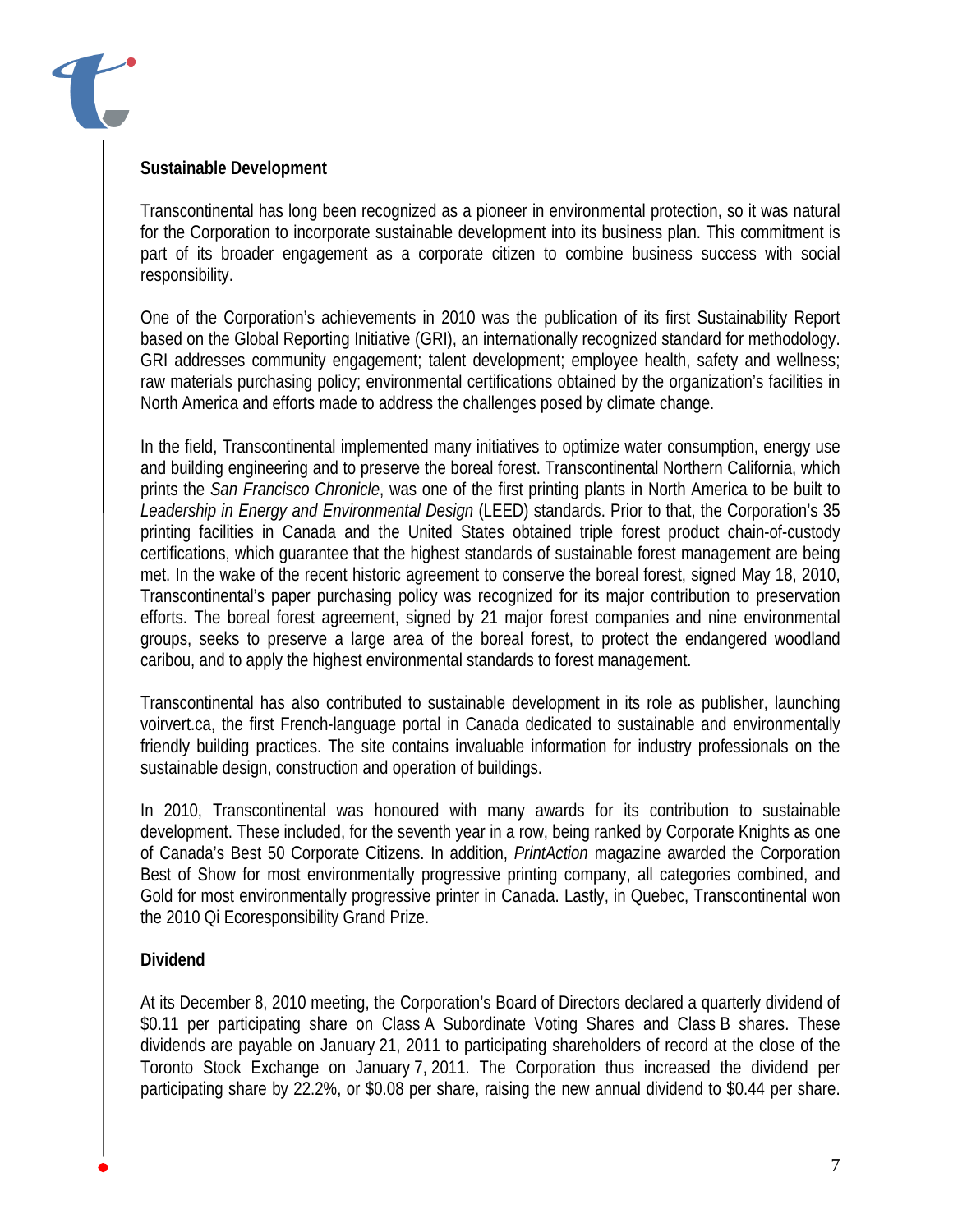

This increase, which takes effect today, follows on the 12.5% increase which took effect on March 17, 2010. In nine months, the annual dividend per participating share has risen from 32 cents to 44 cents.

Furthermore, at the same meeting, the Board also declared a quarterly dividend of \$0.4253 per share on cumulative rate reset first Preferred Shares, series D. These dividends are payable on January 15, 2011. On an annual basis, this represents a dividend of \$1.6875 per Preferred Share.

## **Additional Information**

Upon releasing its fiscal 2010 results, Transcontinental will hold a conference call for the financial community today at 4:15 p.m. (ET). Media may hear the call in listen-only mode or tune in to the simultaneous audio broadcast on the Corporation's Web site, on the Investors section home page. The broadcast will then be archived for 30 days. To join the meeting, dial 514-807-9895 or 1-888-231-8191. For media requests for information or interviews, please contact Nancy Bouffard, Director, External Communications, at 514-954-2809.

## **Profile**

Transcontinental creates marketing products and services that allow businesses to attract, reach and retain their target customers. The Corporation is the largest printer in Canada and Mexico, and fourthlargest in North America. As the leading publisher of consumer magazines and French-language educational resources, and of community newspapers in Quebec and the Atlantic provinces, it is also one of Canada's top media groups. In addition, its digital platforms deliver unique content through more than 150 websites. Transcontinental also offers interactive marketing products and services that use new communications platforms supported by marketing strategy and planning services, database analytics, premedia, e-flyers, email marketing, custom communications and mobile solutions.

Transcontinental (TSX: TCL.A, TCL.B, TCL.PR.D) has 10,500 employees in Canada, the United States and Mexico, and reported revenues of C\$2.1 billion in 2010. For more information about the Corporation, please visit www.transcontinental.com.

Note: This press release contains certain forward-looking statements concerning the future performance of the Corporation. Such statements, based on the current expectations of management, inherently involve numerous risks and uncertainties, known and unknown. We caution that all forwardlooking information is inherently uncertain and actual results may differ materially from the assumptions, estimates or expectations reflected or contained in the forward-looking information, and that actual future performance will be affected by a number of factors, many of which are beyond the Corporation's control, including, but not limited to, the economic situation, structural changes in its industries, exchange rate, energy costs, increased competition, as well as the Corporation's capacity to implement its strategic plan, engage in strategic transactions and integrate acquisitions into its activities. The risks, uncertainties and other factors that could influence actual results are described in the *Management's Discussion and Analysis* and *Annual Information Form*.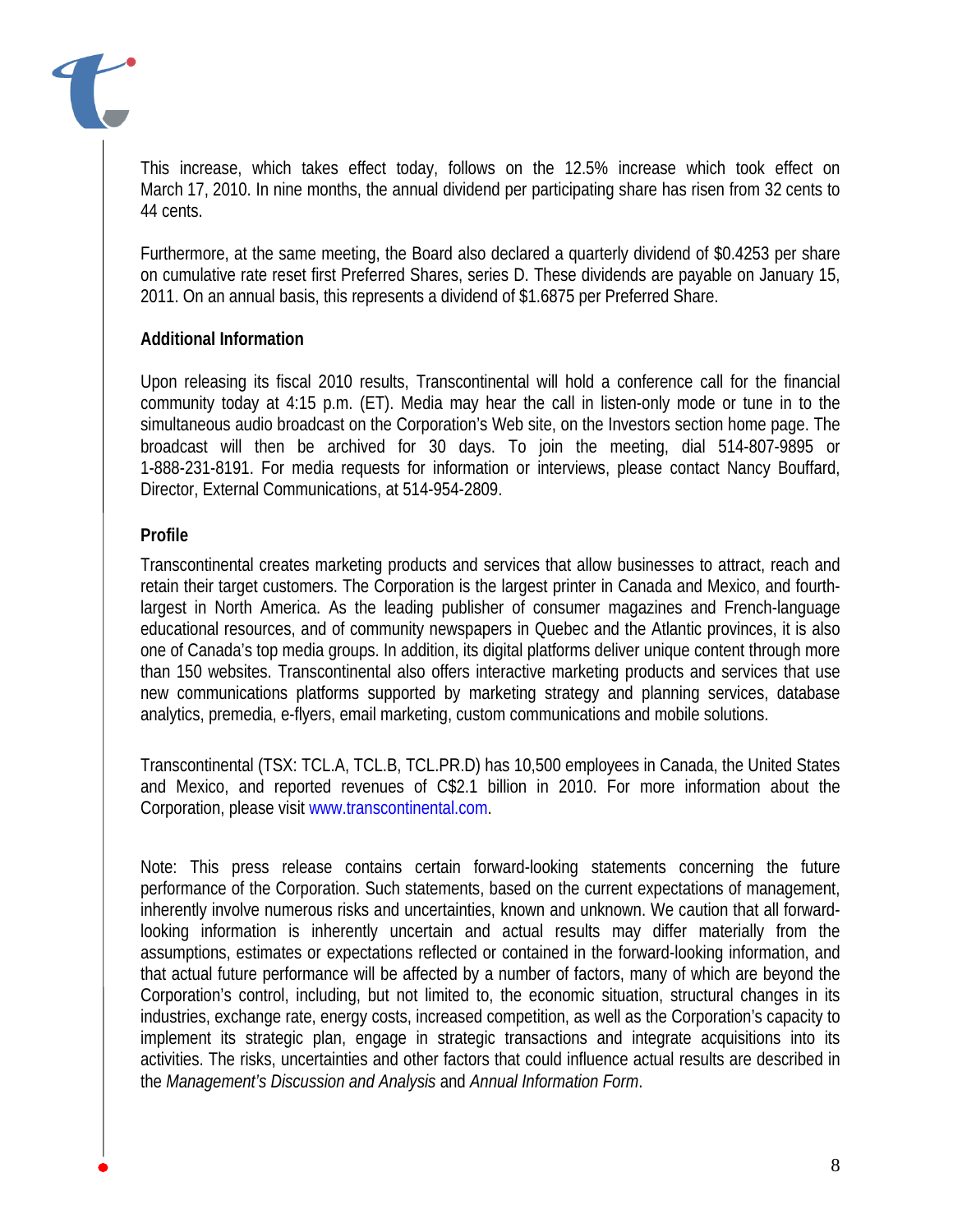

The forward-looking information in this release is based on current expectations and information available as of December 8, 2010. The Corporation's management disclaims any intention or obligation to update or revise any forward-looking statements unless otherwise required by the Securities Authorities.

- 30 -

For information:

Media Financial Community<br>
Nancy Bouffard<br>
Nancy Bouffard Director, External Communications Transcontinental inc.<br>
Telephone: 514 954-2809<br>
Transcontinental Inc. Telephone: 514 954-2809<br>
mancy.bouffard@transcontinental.ca Telephone: 514 954-2821 nancy.bouffard@transcontinental.ca

Jennifer F. McCaughey<br>Director, Investor Relations and www.transcontinental.com intervention of the set of the intervention of the intervention of the intervention of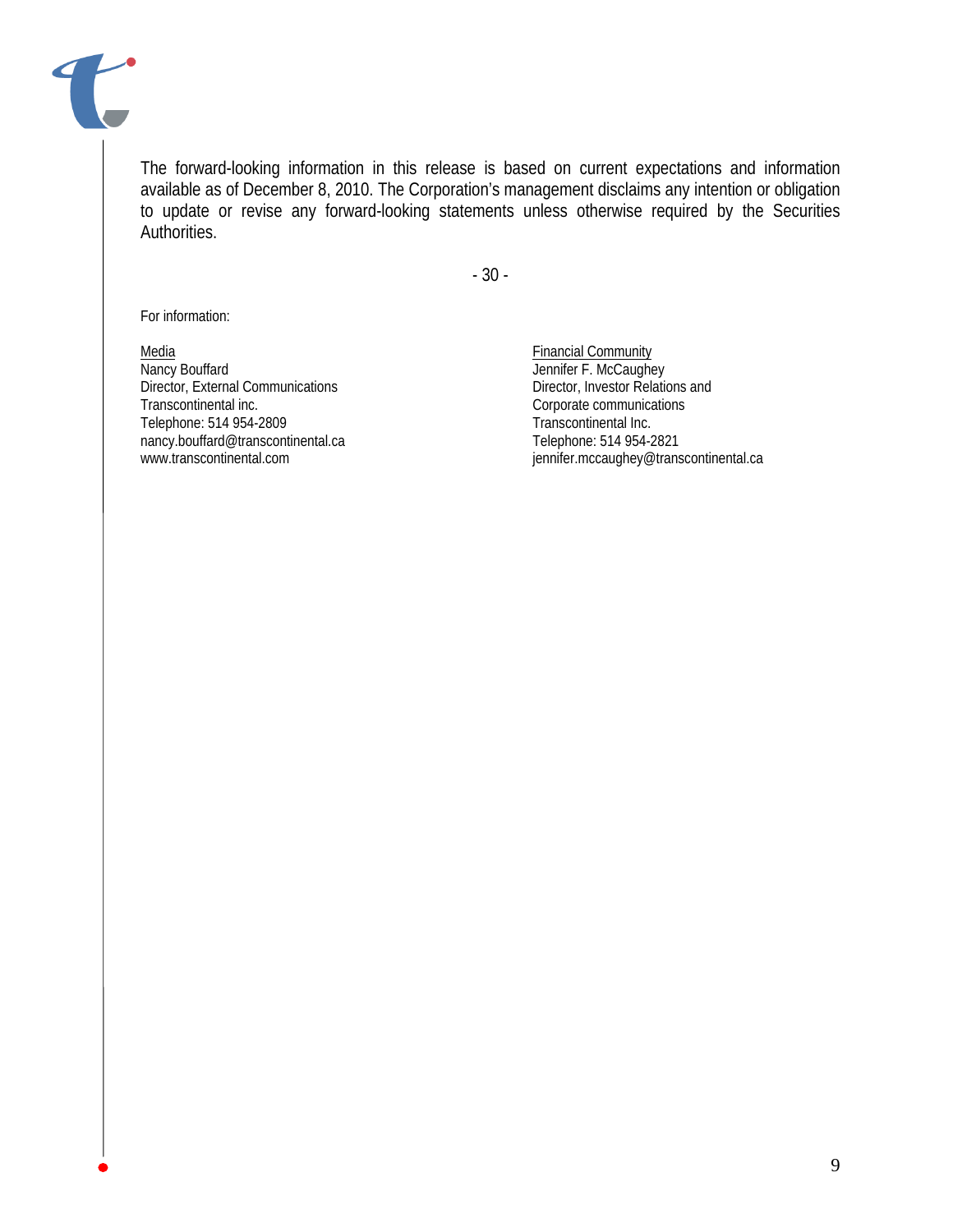

# *Management's Discussion and Analysis*

for the fiscal year ended October 31, 2010

The purpose of this Management's Discussion and Analysis is to explain management's point of view on Transcontinental's past performance and future outlook. More specifically, it outlines the development strategy, performance in relation to objectives, future expectations and how Management addresses risk and manages financial resources. This report also provides information to improve the reader's understanding of the consolidated financial statements and related notes. It should therefore be read in conjunction with those documents. This Management's Discussion and Analysis is dated December 8, 2010.

In this document, unless otherwise indicated, all financial data are prepared in accordance with Canadian Generally Accepted Accounting Principles (GAAP). All amounts are in Canadian dollars, and the term "dollar", as well as the symbols "\$" and "C\$", designate Canadian dollars unless otherwise indicated. This Management's Discussion and Analysis also uses non-GAAP financial measures. Please refer to the section of this report entitled "Reconciliation of Non-GAAP Financial Measures" for a complete description of these measures on page 19.

The consolidated financial statements include the accounts of the Corporation and those of its subsidiaries, joint ventures and variable interest entities for which the Corporation is the principal beneficiary. Business acquisitions are accounted for under the acquisition method and the results of operations of these businesses are included in the consolidated financial statements from the acquisition date. Investments in joint ventures are accounted for using the proportionate consolidation method and investments in companies subject to significant influence are accounted for using the equity method. Other investments are recorded at either amortized cost or marked-to-market through comprehensive income depending on their classification as either financial assets held to maturity or available-forsale.

To facilitate the reading of this report, the terms "Transcontinental", "Corporation", "we", "our" and "us" all refer to Transcontinental Inc. together with its subsidiaries.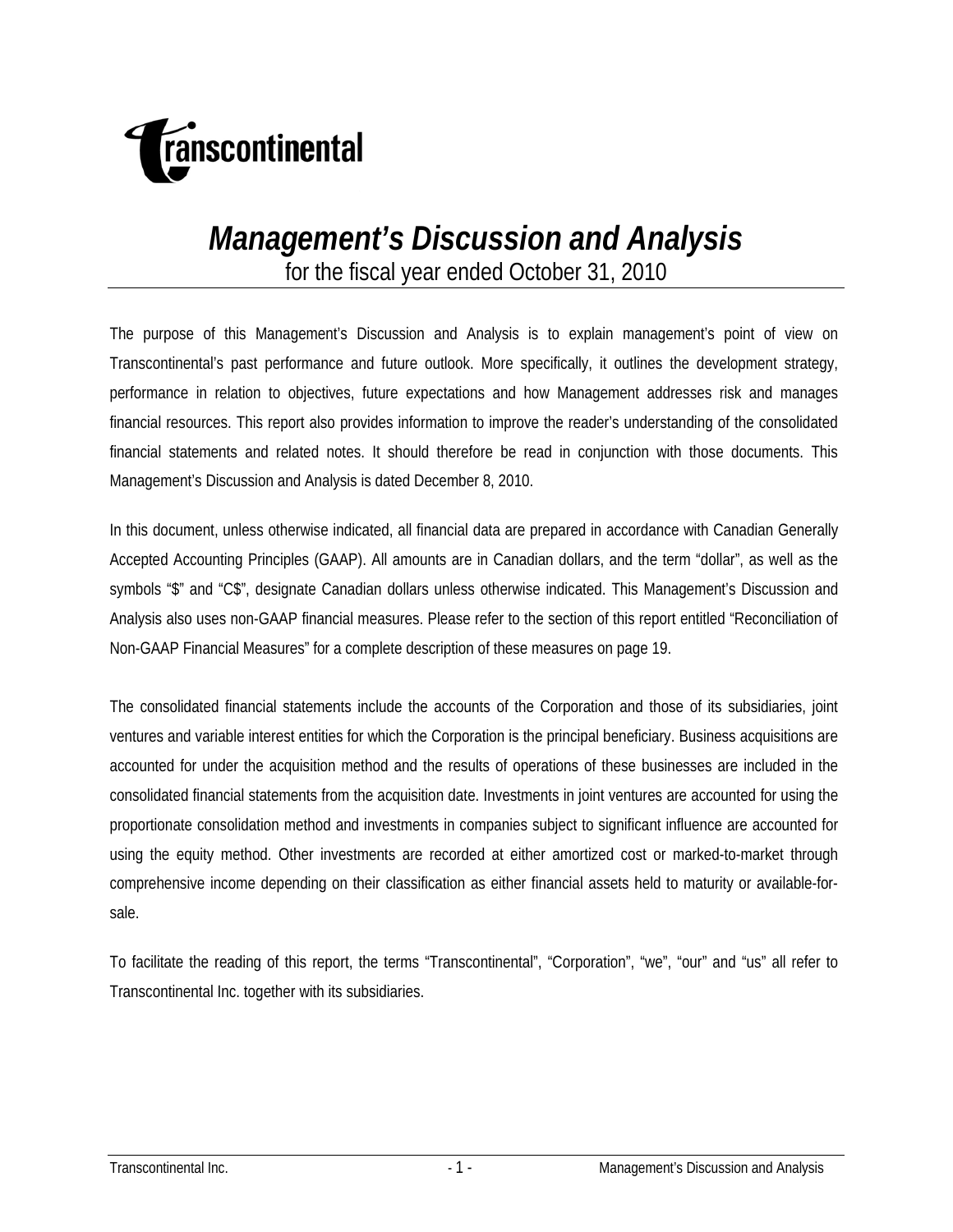## **TABLE OF CONTENTS**

### **DEFINITIONS OF TERMS USED IN THIS MD&A**

To make it easier to read this report, some terms have been shortened. The following are the full definitions of the shortened terms used in this report:

| <b>Terms Used</b>                                                                     | Definitions                                                                                                                                                                                                                                                |
|---------------------------------------------------------------------------------------|------------------------------------------------------------------------------------------------------------------------------------------------------------------------------------------------------------------------------------------------------------|
| Adjusted operating income before<br>amortization                                      | Operating income from continuing operations before amortization, asset impairment and<br>restructuring costs and impairment of goodwill and intangible assets                                                                                              |
| Adjusted operating income                                                             | Operating income from continuing operations before impairment of assets, restructuring<br>costs and impairment of goodwill and intangible assets                                                                                                           |
| Net income (loss) applicable to<br>participating shares                               | Net income (loss) minus dividends on preferred shares                                                                                                                                                                                                      |
| Net income (loss) from continuing<br>operations applicable to participating<br>shares | Net income (loss) minus dividends on preferred shares and excluding discontinued<br>operations                                                                                                                                                             |
| Adjusted net income applicable to<br>participating shares                             | Net income (loss) from continuing operations applicable to participating shares before<br>impairment of assets and restructuring costs, impairment of goodwill and intangible<br>assets, less related income taxes and unusual adjustments to income taxes |
| Net indebtedness                                                                      | Total of long-term debt plus current portion of long-term debt plus bank overdraft, less<br>cash and cash equivalents                                                                                                                                      |
| Organic growth                                                                        | Growth in revenues or adjusted operating income excluding the effect of acquisitions,<br>divestitures, closures, the exchange rate and paper.                                                                                                              |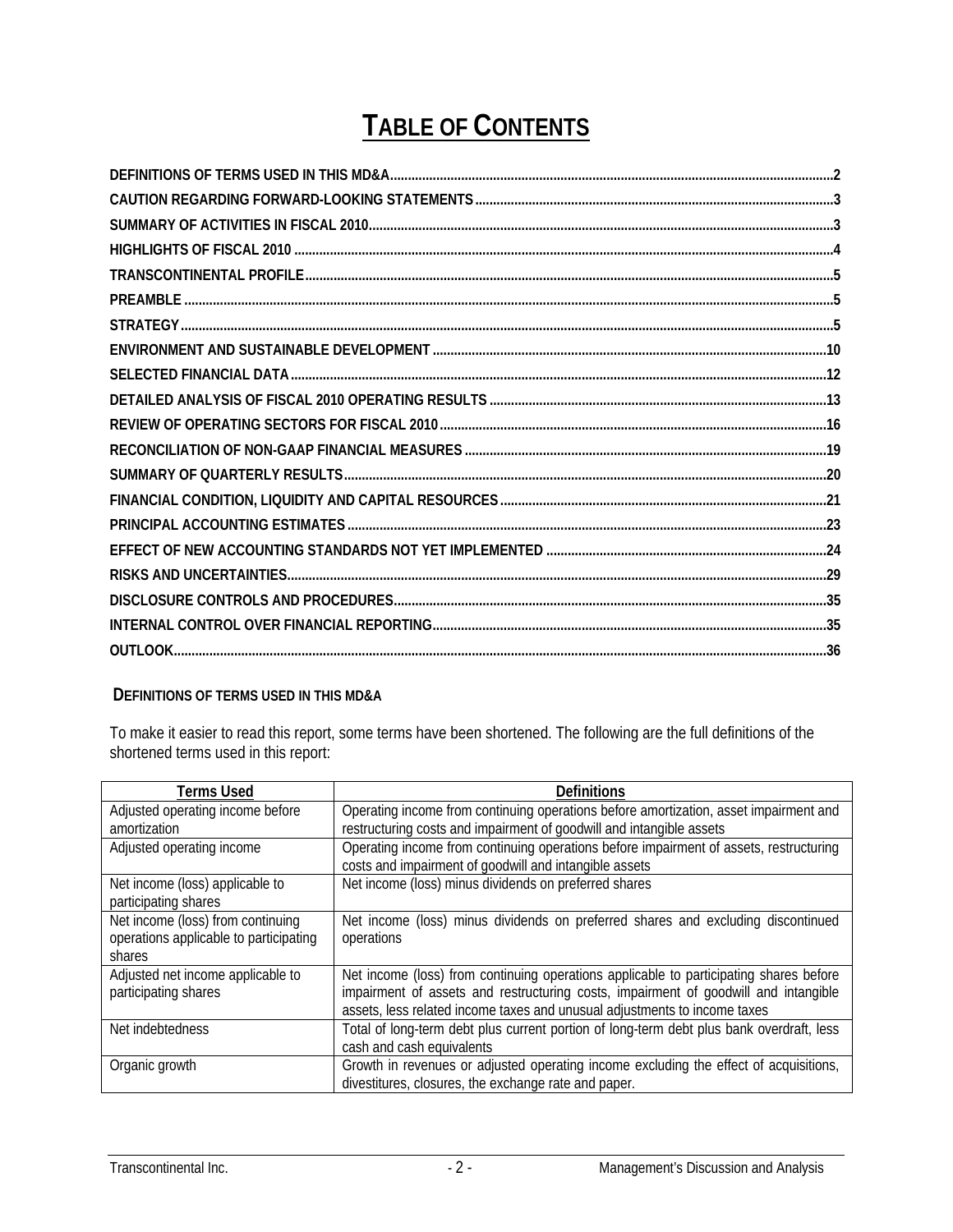## **CAUTION REGARDING FORWARD-LOOKING STATEMENTS**

From time to time, we make written or oral forward-looking statements within the meaning of certain securities laws, including the "safe harbour" provisions of the *Securities Act* (Ontario). We may make such statements in this document, in other filings with Canadian regulators, in reports to shareholders or in other communications. These forward-looking statements include, among others, statements with respect to our medium-term goals, our outlook, business project and strategies to achieve those objectives and goals, as well as statements with respect to our beliefs, plans, objectives, expectations, anticipations, estimates and intentions. The words "may," "could," "should," "would," "outlook," "believe," "plan," "anticipate," "estimate," "expect," "intend," "objective," the use of the conditional tense, and words and expressions of similar nature are intended to identify forward-looking statements.

By their very nature, forward-looking statements involve inherent risks and uncertainties, both general and specific, which give rise to the possibility that predictions, forecasts, projections and other forward-looking statements will not be achieved. We caution readers not to place undue reliance on these statements, as a number of important factors could cause our actual results to differ materially from the beliefs, plans, objectives, expectations, anticipations, estimates and intentions expressed in such forward-looking statements. These factors include, but are not limited to: credit risks, data security and utilization, market dynamics, liquidity, financing and operational risks; the strength of the Canadian, Mexican and United States' economies in which we conduct business; the impact of the movement of the Canadian dollar relative to other currencies, more particularly the U.S. dollar, the euro and the Mexican peso; the impact from raw material and energy prices; the seasonal and cyclical nature of certain businesses, notably the book publishing activities, the effects of changes in interest rates; the effects of competition in the markets in which we operate; the effects of new media and the corresponding shift of advertising revenue to new platforms; judicial judgments and legal proceedings; our ability to develop new opportunities through our strategy; our ability to hire and retain qualified personnel and maintain a good reputation; our ability to complete strategic transactions; changes in accounting policies and methods we use to report our financial condition, including uncertainties associated with critical accounting assumptions and estimates; infrastructure risks; the possible impact on our businesses from public health emergencies, international conflicts and other developments; and our success in anticipating and managing the foregoing risks; other factors may affect future results including, but not limited to, timely development and introduction of new products and services, changes in tax laws, changes in environmental regulations, changes in the U.S. and Canadian postal systems policies, technological changes and new regulations.

We caution that the foregoing list of important factors that may affect future results is not exhaustive. When relying on our forward-looking statements to make decisions with respect to the Corporation, investors and others should carefully consider the foregoing factors and other uncertainties and potential events. Assumptions used to derive forward-looking information could vary materially one at a time or in conjunction. Variation in one assumption may also result in changes in another, which might magnify or counteract the effect on forward-looking information. Unless otherwise required by the securities authorities, we do not undertake to update any forward-looking statement, whether written or oral, that may be made from time to time by us or on our behalf. See "Risks and Uncertainties" for a description of the most important risks identified by the Corporation. The forward-looking statements contained herein are based on current expectations and information available as of December 8, 2010.

## **SUMMARY OF ACTIVITIES IN FISCAL 2010**

Transcontinental had an excellent year in fiscal 2010; it was in fact the best ever in terms of adjusted operating income before amortization, which amounted to \$382.0 million for the year. This shows the effectiveness of the rationalization plan announced in February 2009 to deal with the economic slowdown and the fast-paced changes in the printing and publishing industries. In addition, the continuous improvement of our printing operations combined with our state-of-the-art printing platform and leading position in Canada enabled us to outperform most of our peers in the same period.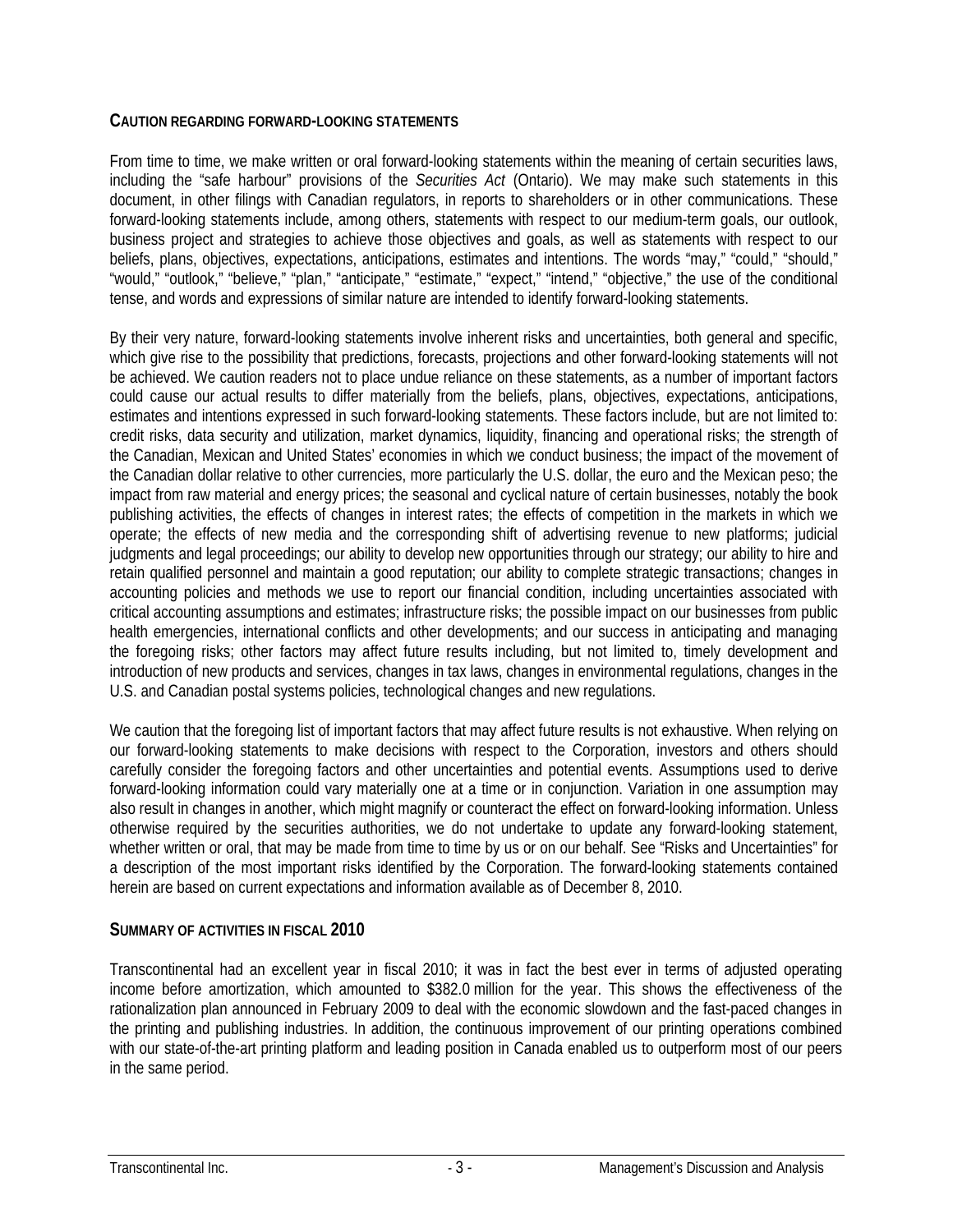Along with our major cost-reduction measures, we sold almost all of our direct mail operations in the United States, in April 2010, for net proceeds of \$105.7 million, resulting in an after-tax gain of \$39.2 million. We also announced the closure of two other plants in October and November 2010 respectively, in order to shift production to more productive plants and optimize use of our equipment.

On October 1, 2010 we successfully started printing *The Globe and Mail* daily paper under an 18-year contract signed in 2008. Efficient management of this project enabled us to begin printing ahead of the January 1, 2011 deadline, allowing our client to benefit from the peak advertising season. With the advanced technology in this Canada-wide hybrid printing platform, not only can we produce top-quality products with maximum efficiency, we also have a highly flexible platform that meets the needs of both publishers and retailers. This investment will also reduce the need for capital expenditures going forward.

In fiscal 2010, the Media Sector acquired or introduced six weekly papers, each with their own website, in order to establish a presence in more communities and offer more local content to Quebec businesses. National and local advertising spending was up during the year, benefiting all groups except the Educational Book Publishing Group.

In the third quarter 2010, the Corporation replaced its hybrid and defined benefit pension plans with defined contribution plans. This change limits the Corporation's risk to the past service credited under the hybrid and defined benefit plans, while maintaining its contribution of its employees plan.

After the close of fiscal 2010, the Corporation announced that its Marketing Communications Sector had changed its name to the Interactive Sector. This name change marks our commitment to becoming the leader in interactive marketing solutions in North America, and to placing more focus on integration of recent acquisitions. The units now under Transcontinental Interactive will combine their forces to offer clients integrated marketing, data analytics, premedia, direct online marketing, one-to-one marketing, mobile marketing and custom communications, as well as digital printing of marketing products.

In 2010 we first acquired LIPSO Systems, then Vortex Mobile after the close of fiscal 2010. These two Canadian leaders in mobile communications enhance the digital marketing solutions offered by the Interactive Sector.

As a result of the sale of almost all of our direct mail operations in the United States, the decrease in capital expenditures and the increase in adjusted operating income before amortization compared to 2009, the Corporation's financial position improved considerably during the year. As at October 31, 2010, the ratio of net indebtedness (including the use of the securitization program) to adjusted operating income before amortization was 1.82, compared to 2.59 as at October 31, 2009. Management plans to reduce this ratio even further and to keep it at about 1.50.

## **HIGHLIGHTS OF FISCAL 2010**

- Revenues for fiscal 2010 were down 3.6% from fiscal 2009, from \$2,169.8 million to \$2,091.6 million. This was mainly due to the transfer or closure of plants and publications, the exchange rate effect and the paper effect. Organic growth in revenues amounted to \$25.6 million, or 1.2%, mainly due to the contribution of new printing contracts and revenue growth in the Media Sector related to the recovery in advertising spending by national and local advertisers.
- Adjusted operating income was up 16.3%, from \$217.1 million to \$252.5 million. The increase stems mainly from strict controls over costs and the asset portfolio, the effective rationalization plan announced in February 2009, and new printing contracts, partly offset by strategic investments. Adjusted operating income margin rose from 10.0% in 2009 to 12.1% in 2010.
- Net income applicable to participating shares rose by \$248.9 million, from a loss of \$82.3 million in 2009 to a gain of \$166.6 million in 2010. This remarkable change is due to higher operating income and a gain from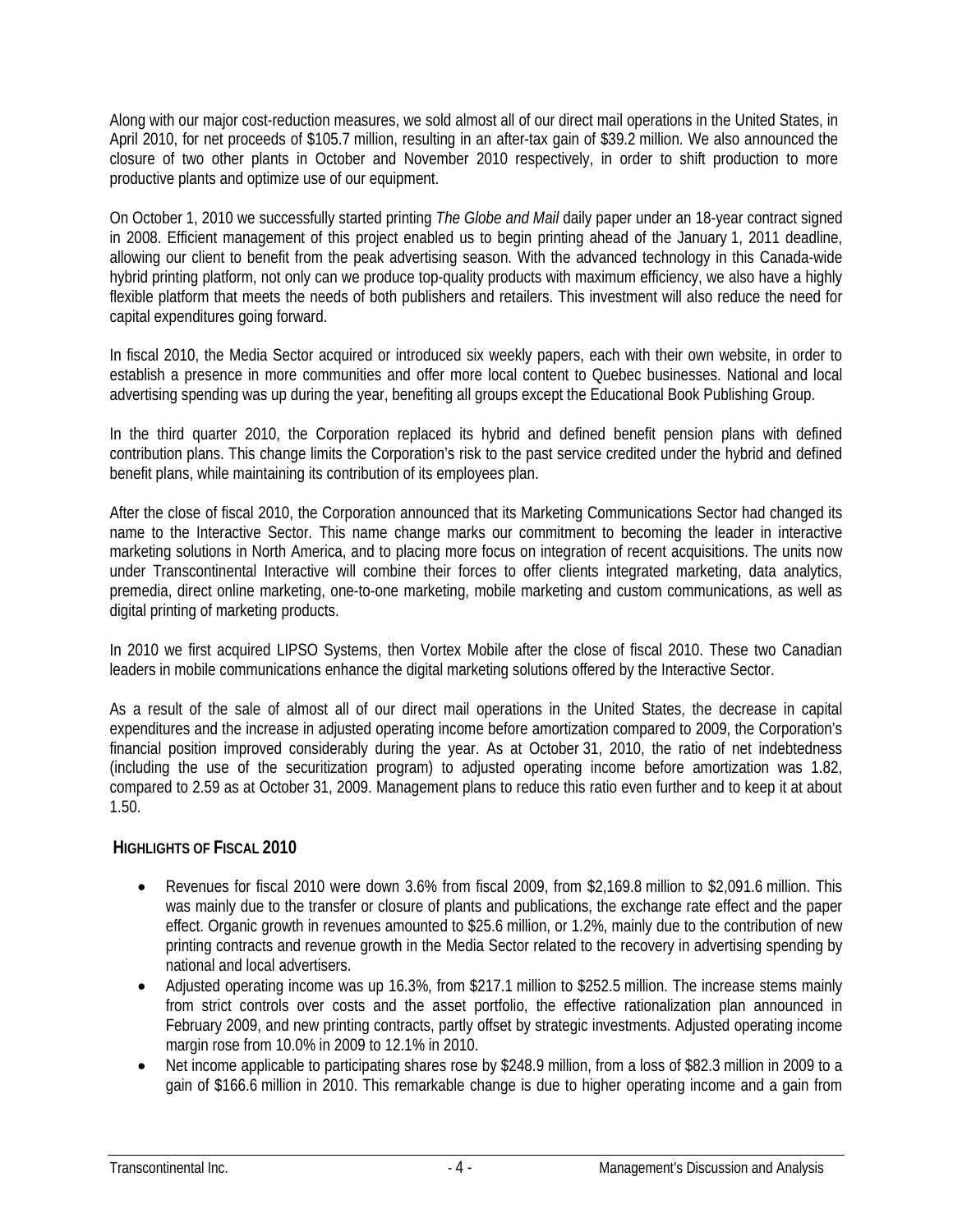the sale of direct mail operations in the United States on April 1, 2010. On a per-share basis, net income applicable to participating shares rose from a net loss of \$1.02 to net income of \$2.06.

- Adjusted net income applicable to participating shares was up \$25.0 million, or 18.7%, from \$133.5 million in 2009 to \$158.5 million in 2010. On a per-share basis, it rose 31 cents, from \$1.65 to \$1.96.
- In the first quarter of 2010, the Corporation increased its quarterly dividend to \$0.09 per share for its Class A and Class B shares, for a total dividend of \$0.35, compared to \$0.32 in 2009, an increase of more than 9%. In addition, on December 8, 2010, the Corporation increased the quarterly dividend by two cents, or 22.2%, to \$0.11 per share, bringing its annual dividend to \$0.44 per share.
- As at October 31, 2010, the ratio of net indebtedness (including the use of the securitization program) to adjusted operating income before amortization was 1.82 (2.59 as at October 31, 2009). Management plans to reduce this ratio even further and to keep it at about 1.50.

## **TRANSCONTINENTAL PROFILE**

Transcontinental creates marketing products and services that allow businesses to attract, reach and retain their target customers. The Corporation is the largest printer in Canada and Mexico, and fourth-largest in North America. As the leading publisher of consumer magazines and French-language educational resources, and of community newspapers in Quebec and the Atlantic provinces, it is also one of Canada's top media groups. In addition, its digital platforms deliver unique content through more than 150 websites. Transcontinental also offers interactive marketing products and services that use new communications platforms supported by marketing strategy and planning services, database analytics, premedia, e-flyers, email marketing, custom communications and mobile solutions.

Transcontinental (TSX: TCL.A, TCL.B, TCL.PR.D) has 10,500 employees in Canada, the United States and Mexico. For more information about the Corporation, please visit www.transcontinental.com.

## **PREAMBLE**

The consolidated financial statements and all financial data presented in this report have been restated to present our results from continuing operations. Accordingly, the financial information presented, except for net income available to participating shares, exclude the results from our direct mail activities in the United States.

## **STRATEGY**

Our ultimate goal is to ensure the growth and profitability of Transcontinental while promoting the common interests of its employees, customers and shareholders, the three pillars of the organization. Our strategy is based on several fundamental principles: to be the leader in the markets we serve, to have a disciplined approach to acquisitions and financial management, and to foster a culture of continuous improvement.

Having said this, Transcontinental's mission is to help its customers identify, reach and retain their target consumers. We do so by offering printing products and services, media content, media vehicles and many new online platforms, which customers are increasingly choosing for their marketing campaigns. We will continue to develop and adjust to new customer realities in order to help them maximize the return on their marketing dollar. Our vision is to remain the Canadian leader in a number of our niches, but also to carve out a leading position as a provider of interactive digital solutions.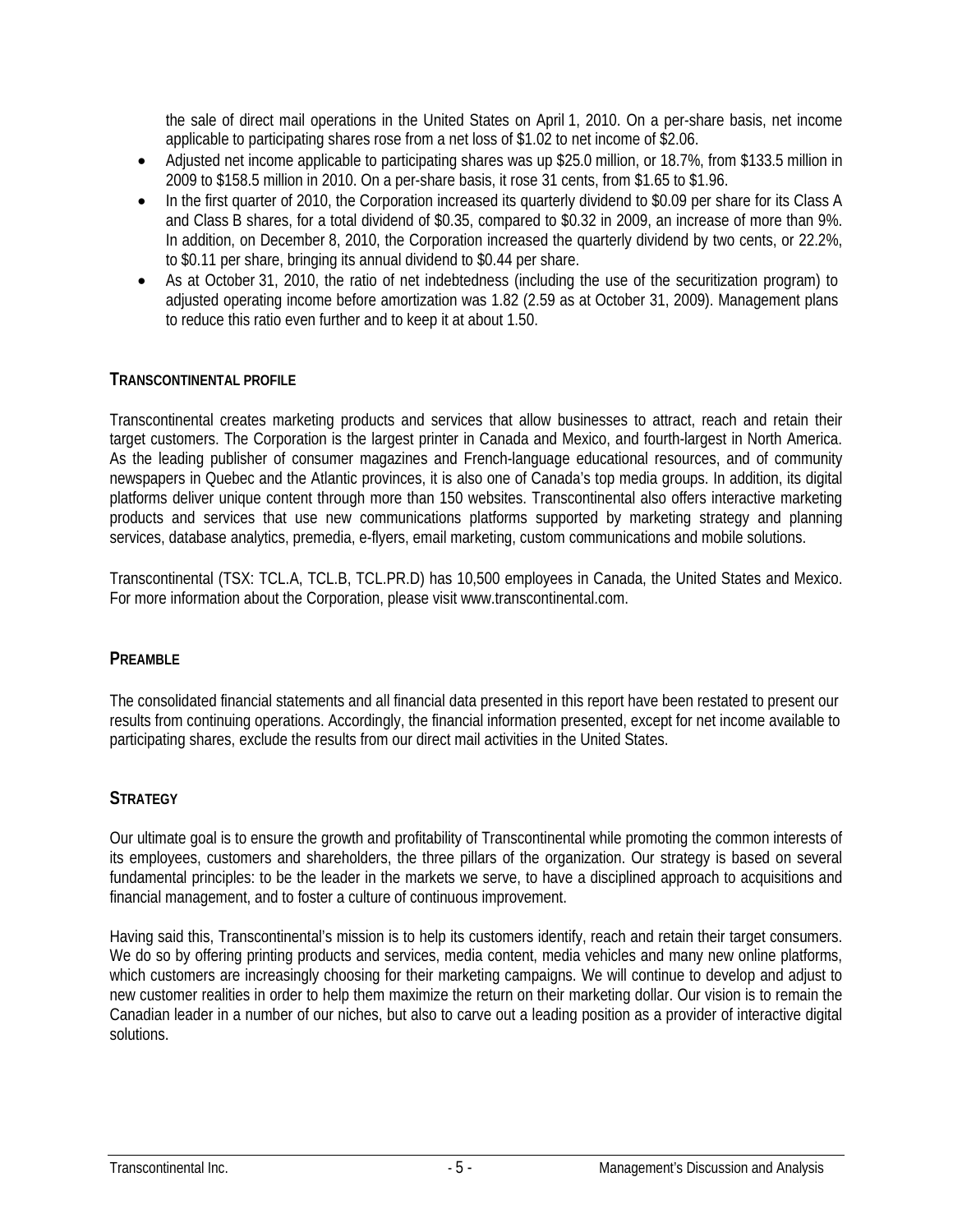## **Trends in the Marketplace**

The Corporation does business in industries that are transforming at a rapid rate. Unprecedented changes are sweeping the publishing and printing industries, presenting both opportunities and risks. Marketing is increasingly based on a one-to-one approach and the customers who use such services are focusing more and more on return on investment and measurability. As such, campaigns are becoming increasingly targeted as advertisers seek to establish and develop a relationship with their customer base. Concurrently, the rise of new media, digital platforms and changing consumer habits coupled with the increasing availability of data and technology to make better use of this data, is increasing audience fragmentation, personalization of content, user-generated content and web-based communities. The velocity of a number of trends has increased. This is especially true for the rate of adoption of digital technologies and the ensuing migration of advertising dollars toward online platforms.

The ongoing transformation of the media and marketing industries is having a profound impact on the printing industry. Print products remain key components in the media mix, but their growth is limited due to the growing impact of the trends noted above. The printers who will be able to benefit from this fast-evolving market are those who have the latest technology. These new technologies enable a better response to customers' ever-growing needs, while simultaneously enhancing printers' operational efficiency.

In addition, macroeconomic factors such as the globalization of markets, the rise of environmental and social consciousness and the volatility of the Canadian dollar are all having an effect on our business, as are more recent events including the economic slowdown.

Taken as a whole, these new trends have started to have an impact on the demands and expectations of our customers. In fact, they have driven our customers to increasingly experiment with one-to-one marketing, new platforms and an integrated service offering from their suppliers. The Corporation has therefore designed its strategy to profit from these trends.

## **Our Two-Pronged Strategy**

Given these rapid changes in our industries, we are pursuing our transformation so that we can guide the activation of our customers' marketing process using our products and services, whether conventional, interactive or web-based. This we believe we can accomplish via a two-pronged approach: (1) build on our existing business and (2) develop new opportunities in interactive marketing and digital solutions. Consequently, in addition to making our existing operations even more efficient, we are ramping up the development of the new online platforms. Transcontinental is gradually shifting from a more general offer to a differentiated and innovative client-based offer that draws from all of its products and services—print and digital. Transcontinental is in fact one of the only printers in Canada with an offering that integrates print with the new one-to-one and interactive advertising tools demanded by our customers, particularly retailers. This is how we believe we can maximize our growth potential over the medium and long term.

## **1) Build on our existing business**

Transcontinental has, from the very beginning, taken calculated risks to ensure a solid foundation for its operations. Whether this has meant capital investments or business acquisitions, the Corporation has always had only one goal in mind: to serve customers better while generating an attractive return for shareholders. Past decisions have resulted in a strong base for our traditional printing operations, media content and media vehicles. In its traditional industries, Transcontinental is characterized by top-quality employees, a committed base of loyal clients, a leading position in Canada, strong brands and a network of state-of-the-art printing plants. We also have key advantages that can help us grow new services: we control the printing of communications products, we produce excellent content, we know how to disseminate that content through the broad reach of our targeted multi-channel platforms, and we will continue to be a client-centric organization that serves both advertisers and consumers.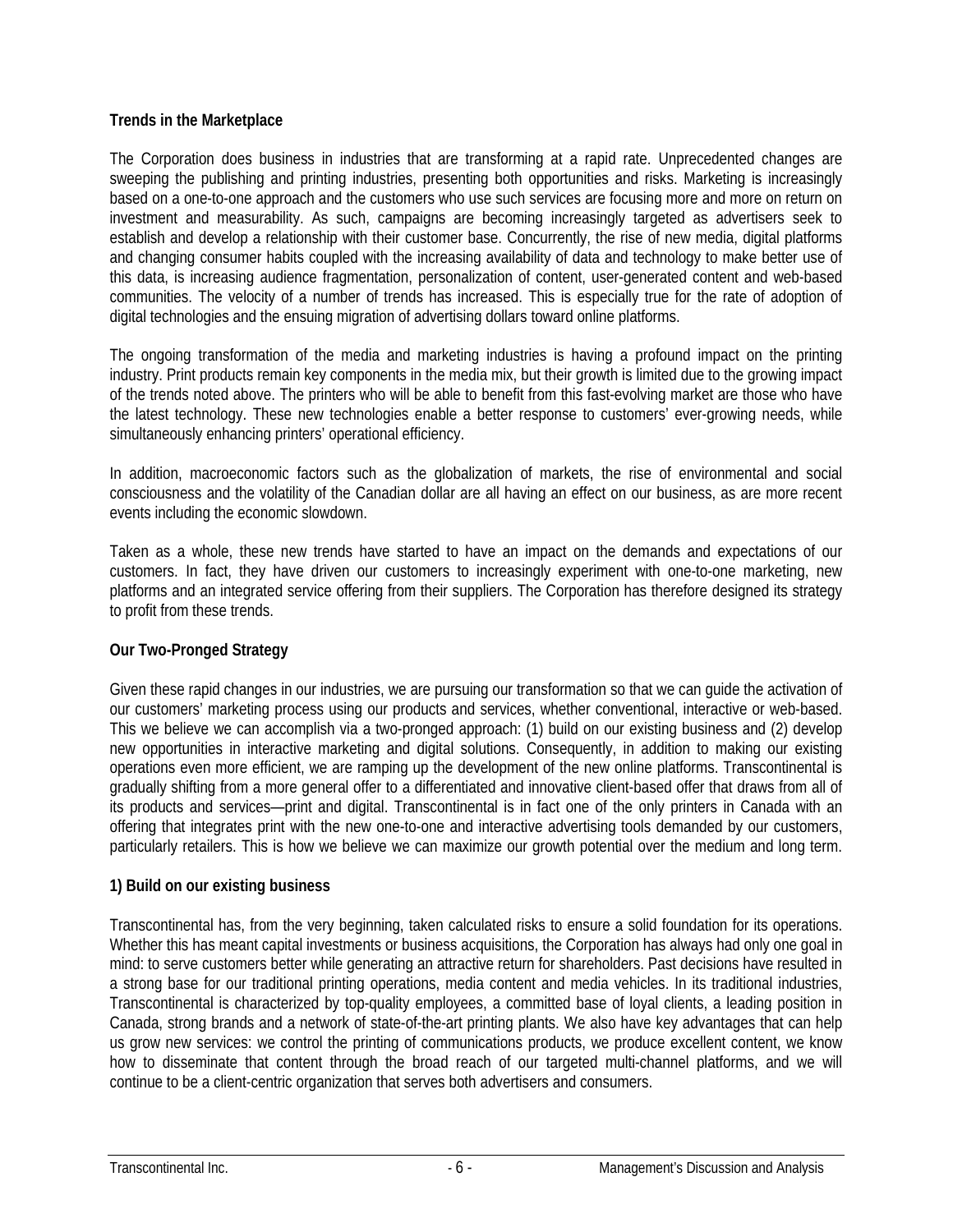Here are some of our achievements in fiscal 2010:

- On October 1, we successfully started printing *The Globe and Mail* daily paper on our new Canada-wide hybrid printing platform, under an 18-year contract signed in 2008.
- We acquired or launched six new weekly papers in Quebec, and their websites, to offer more local content to communities and businesses.
- We launched *PREMIUM*, an innovative and high-end publication that is Quebec's first bookzine.
- New agreements were signed to add print volume to the *San Francisco Chronicle* at our plant in Fremont.
- We renewed contracts with terms of one to three years worth more than \$350 million in our Printing Sector.

With the significant competitive advantages noted above, and our achievements in fiscal 2010, we believe that going forward, all three Transcontinental sectors can win market share.

## **2) Develop new opportunities in interactive marketing and digital solutions**

Most of Transcontinental's revenues come from the marketing budgets of its customers. In recent quarters, given the rapid change in its traditional activities and new customer needs, Transcontinental's offering has evolved considerably to integrate its diversified mix of print products and media content—both mass and targeted—along with one-to-one advertising and new interactive marketing communications platforms. Below is a list of our selected accomplishments in fiscal 2010:

- We acquired LIPSO Systems, a Quebec company and leading provider of mobile solutions in Canada. With this acquisition Transcontinental adds a number of key services to its marketing communications mix, including cell-phone bar-code readers for mobile couponing in retail sales, and electronic ticketing in transportation and entertainment. Note that in November 2010, after the close of fiscal 2010, Transcontinental also acquired Vortex Mobile, an Ontario company and also a Canadian leader in mobile solutions, to strengthen our product and services offering in our Interactive Sector.
- We launched a digital representation house, an agency that sells advertising on the Web, to augment our offering to advertisers in our magazines, particularly women's magazines, through exclusive partnerships with the largest online content publishers in North America.
- We signed two separate agreements with the Toronto Transit Commission and the Société de transport de Laval to provide real-time custom text messaging that alerts riders to the times of bus and streetcar stops.
- We made strategic investments of about \$10.6 million in the Media Sector, primarily to develop our new digital platforms such as publisac.ca and dealstreet.ca, as well as an online reputation management application through weblocal.ca, our Canada-wide search engine.
- After the close of fiscal 2010, the Corporation announced that its Marketing Communications Sector would henceforth be called the Interactive Sector. This name change marks our commitment to being the leader in interactive marketing solutions in North America, and to focusing more on integrating recent acquisitions. The units now under Transcontinental Interactive will combine their forces to offer clients integrated marketing, data analytics, premedia, direct online marketing, one-to-one marketing, mobile marketing and custom communications, as well as digital printing of marketing products.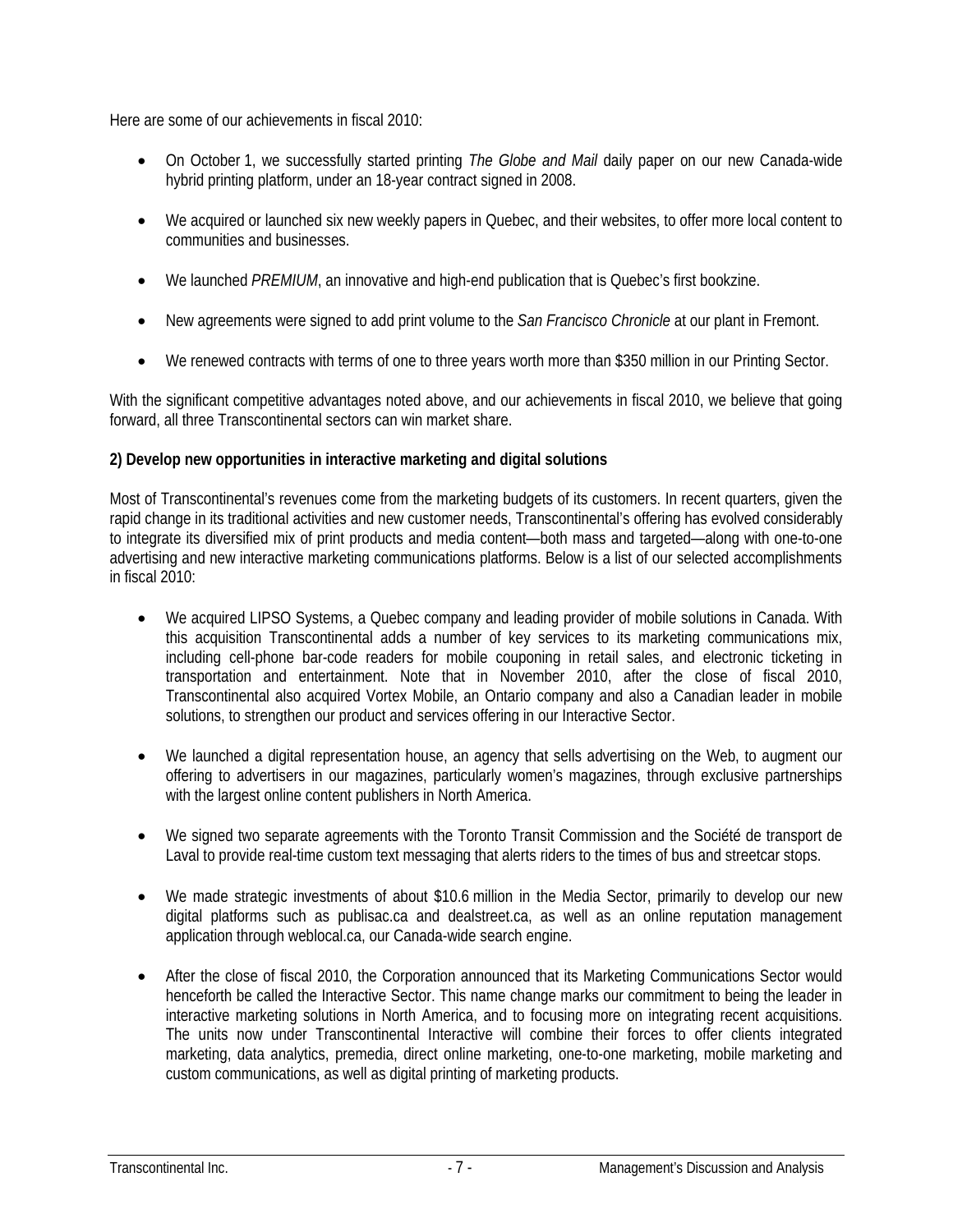The mobile applications we launched in September 2009 for the popular magazine *The Hockey News* were a great success. The Hockey News Mobile has become the indispensable companion to over one million hockey fans, who can now download game data in real time and access rich content on their smart phones. Downloads have also increased, to a lesser degree, on mobile applications for *Elle Canada*, *Elle Québec, Canadian Living*, the *Métro* daily, *Les Affaires*, *Finance et Investissement* and *Investment Executive*.

In short, we plan to use our unique products and marketing services to ramp up development of our new integrated services for advertisers. The solid foundations laid down over time in our existing operations, our niche strategy and the exploitation of the new emerging channels put us in a very competitive position to take advantage of opportunities in the medium and long term. We plan to deploy these new services at a much faster pace going forward.

However, certain challenges must be overcome in order for us to maximize the integration and development of our new platforms. We will focus on developing interactive marketing strategies for our customers, and further integrate our existing products and services. In line with the transformation in the printing and publishing industries, Transcontinental will push forward with an integrated transformation that will satisfy the new needs of its customers and adapt to new consumer behaviours.

Although the economic situation had a somewhat limiting impact on the growth of these new services early in the year, we took advantage of that time to further integrate all of our products and services so that we could offer the most comprehensive interactive marketing solutions in Canada.

## *Evolution 2010*

This business project, launched in November 2005, ended on October 31, 2010. You will find on the next page a table summarizing the financial objectives of *Evolution 2010* and Transcontinental's performance in relation to these objectives over the course of the program. It is important to note that these financial objectives are not to be construed as guidance or forecasts for any individual year, but rather as long-term targets that we strove to achieve during this business project.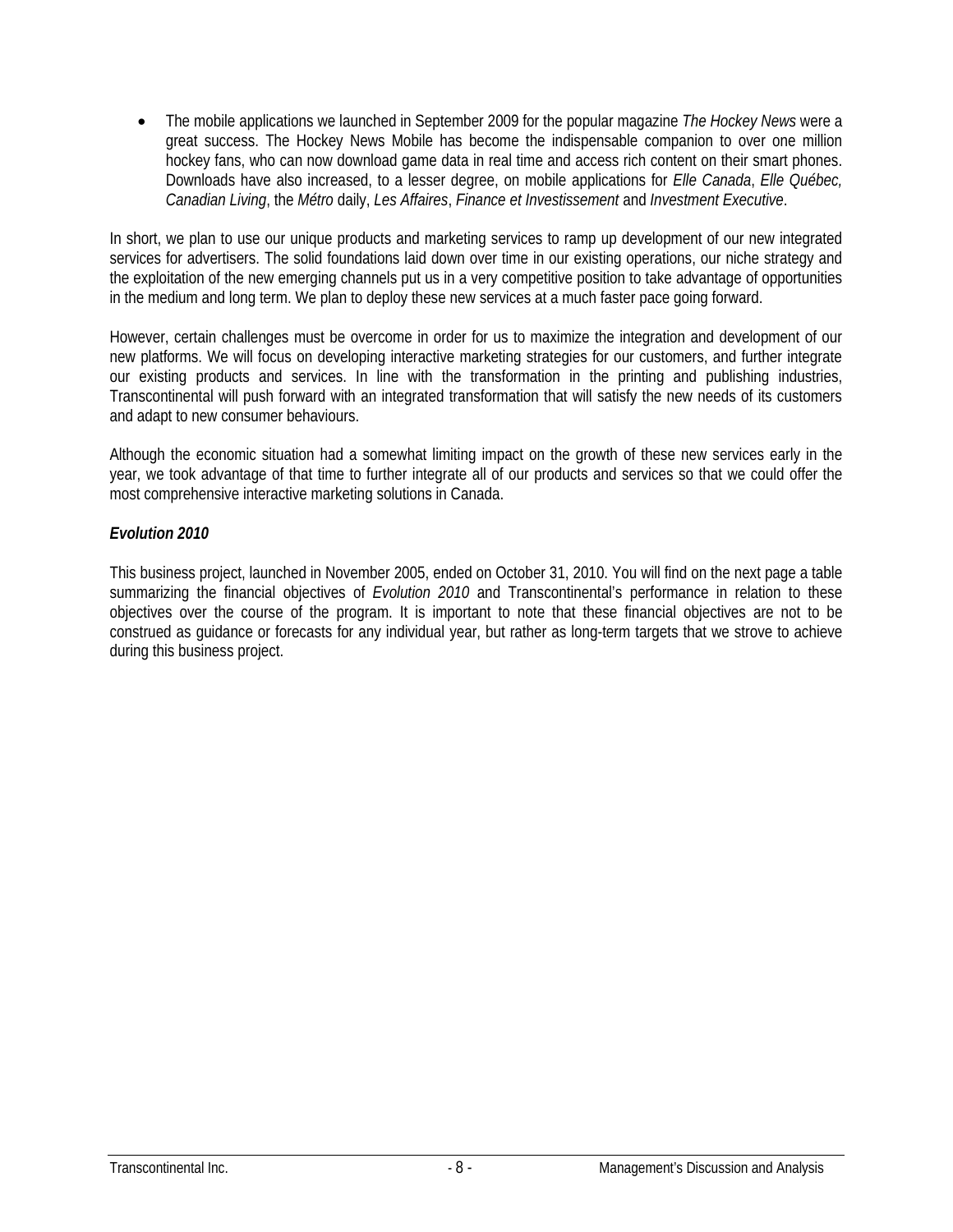| <b>Financial</b><br><b>Objectives</b>                                                                                | 2006    | 2007     | 2008     | 2009     | 2010   | <b>Analysis &amp; Comments</b>                                                                                                                                                                                                                                                                                                                                                                                                                                                                                                                                                                                            |
|----------------------------------------------------------------------------------------------------------------------|---------|----------|----------|----------|--------|---------------------------------------------------------------------------------------------------------------------------------------------------------------------------------------------------------------------------------------------------------------------------------------------------------------------------------------------------------------------------------------------------------------------------------------------------------------------------------------------------------------------------------------------------------------------------------------------------------------------------|
| Increase<br>economic value<br>creation (variance<br>compared to<br>previous year).                                   | n/a     | (\$18 M) | (\$28 M) | (\$15 M) | \$34 M | We were able to increase the economic<br>value created in 2010 because it was<br>an excellent year, whereas 2009 was<br>difficult.<br>However,<br>we<br>more<br>were<br>unable to increase the economic value<br>created during the Evolution 2010<br>project. This was mainly due to the<br>economic situation, the negative impact<br>of the exchange rate, and capital<br>expenditures required for major projects<br>(San Francisco Chronicle, The Globe<br>Mail<br>Transcontinental<br>and<br>and<br>Transmag), which all required capital<br>before<br>they<br>outlays<br>could<br>fully<br>contribute to earnings. |
| Grow sales<br>organically by 5%<br>on average per<br>year.                                                           | 0%      | 3%       | 2%       | $-11%$   | 1%     | Despite the impact of the North<br>American recession on the publishing<br>and printing industries, fiscal 2009 was<br>the only year in which organic growth in<br>sales fell off. However, organic growth<br>remained below the 5% objective.                                                                                                                                                                                                                                                                                                                                                                            |
| Grow adjusted<br>earnings per<br>share excluding<br>the foreign<br>exchange impact<br>by 10% on<br>average per year. | $n/a^*$ | 11%      | 19%      | $-11%$   | 19%    | We exceeded our objective over the 5<br>years of the project, except, given the<br>negative impact of the North American<br>recession on our operations, in fiscal<br>2009.                                                                                                                                                                                                                                                                                                                                                                                                                                               |
| Maintain a range<br>of net debt to total<br>capitalization ratio<br>excluding<br>securitization of<br>35% to 50%.    | 25%     | 29%      | 39%      | 42%      | 36%    | This indicator was maintained within the<br>target range throughout the project. It<br>did rise, however, in fiscal 2008 and<br>2009, due to major investments in our<br>outsourced newspaper printing projects<br>(San Francisco Chronicle and The<br>Globe and Mail). However, with the sale<br>of almost all of our direct mail<br>operations in the United States and the<br>increase in cash flows in 2010, this<br>indicator improved considerably in the<br>final year.                                                                                                                                            |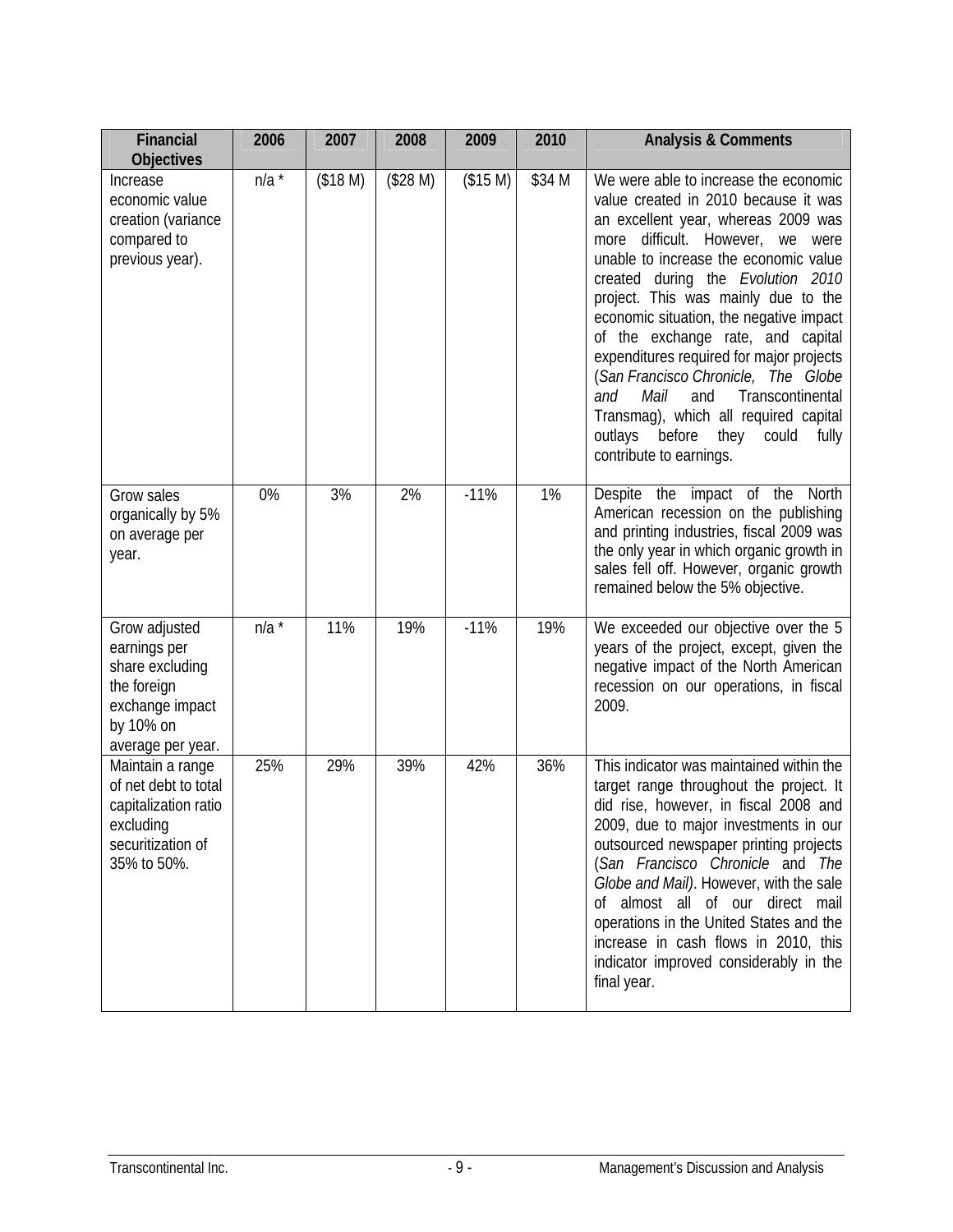| Invest<br>\$120 million on<br>average per year<br>in capital assets<br>(excluding<br>newspaper<br>outsourcing<br>projects). | \$114 M | \$92 M | \$131 M | \$86 M | \$37 M | expenditures<br>capital<br>net of<br><b>Our</b><br>printing<br>outsourcing<br>newspaper<br>projects, were, mainly in 2009 and<br>lower<br>than our objective.<br>2010,<br>Improved equipment productivity, gains<br>in operational efficiency as well as more<br>flexible printing services lead to lower<br>capital expenditures over the last two<br>years. We now believe that we have a<br>state-of-the-art structure that gives us a<br>significant competitive advantage, and<br>we have achieved this by minimizing<br>capital expenses in relation to Evolution<br>2010. |
|-----------------------------------------------------------------------------------------------------------------------------|---------|--------|---------|--------|--------|----------------------------------------------------------------------------------------------------------------------------------------------------------------------------------------------------------------------------------------------------------------------------------------------------------------------------------------------------------------------------------------------------------------------------------------------------------------------------------------------------------------------------------------------------------------------------------|
| Sustain dividend<br>growth.                                                                                                 | 19%     | 10%    | 13%     | 2%     | 9%     | The Corporation was able to increase<br>its dividend every year despite the<br>economic slowdown and the credit<br>crisis, without hampering development<br>and growth.                                                                                                                                                                                                                                                                                                                                                                                                          |

*\*Following the restatement of the financial statements in December 2007, this data is no longer available.* 

Although there is no formal successor program to *Evolution 2010*, in the years ahead we will be focusing on innovation. Transcontinental evolved successfully from a printer and publisher to a marketing solutions integrator because of new ideas, and we plan to continue cultivating innovation. The transformation of our cultural, technological and business environment will manifest through our employees all across the company, ensuring that we continue to meet the needs of our customers. Even though we have made important gains in synergies and integration in recent years, to become a leader in interactive marketing solutions in North America while consolidating our leading position in many of our niches in Canada, we must innovate.

## **ENVIRONMENT AND SUSTAINABLE DEVELOPMENT**

We recognize the critical nature of environmental issues, and take extensive precautions to protect our natural world. Transcontinental is not a major contributor to Greenhouse Gases (GHG). But that does not mean that we are not concerned about the impact of our activities on air quality. Striving every day to improve our environmental performance, our Corporate environmental policies and procedures are founded on three main guiding principles: (1) protect the environment for present and future generations, (2) reduce risks and improve efficiencies, and (3) introduce advanced technology and processes.

In the second quarter of 2010, the Environmental Printing Awards recognized the Corporation's commitment to sustainable development. Transcontinental won Best of Show, which honours the most environmentally progressive printer of the past year, all categories combined. The Corporation also won a Gold award for most environmentally progressive printing company in Canada, 500+ employees.

Also, in February 2010, the Corporation tabled its *Sustainability Report 2009 – Committing ourselves to performance*, based on the *Global Reporting Initiative* (GRI) standard. This report articulates Transcontinental's commitment to the path of sustainable development around four themes: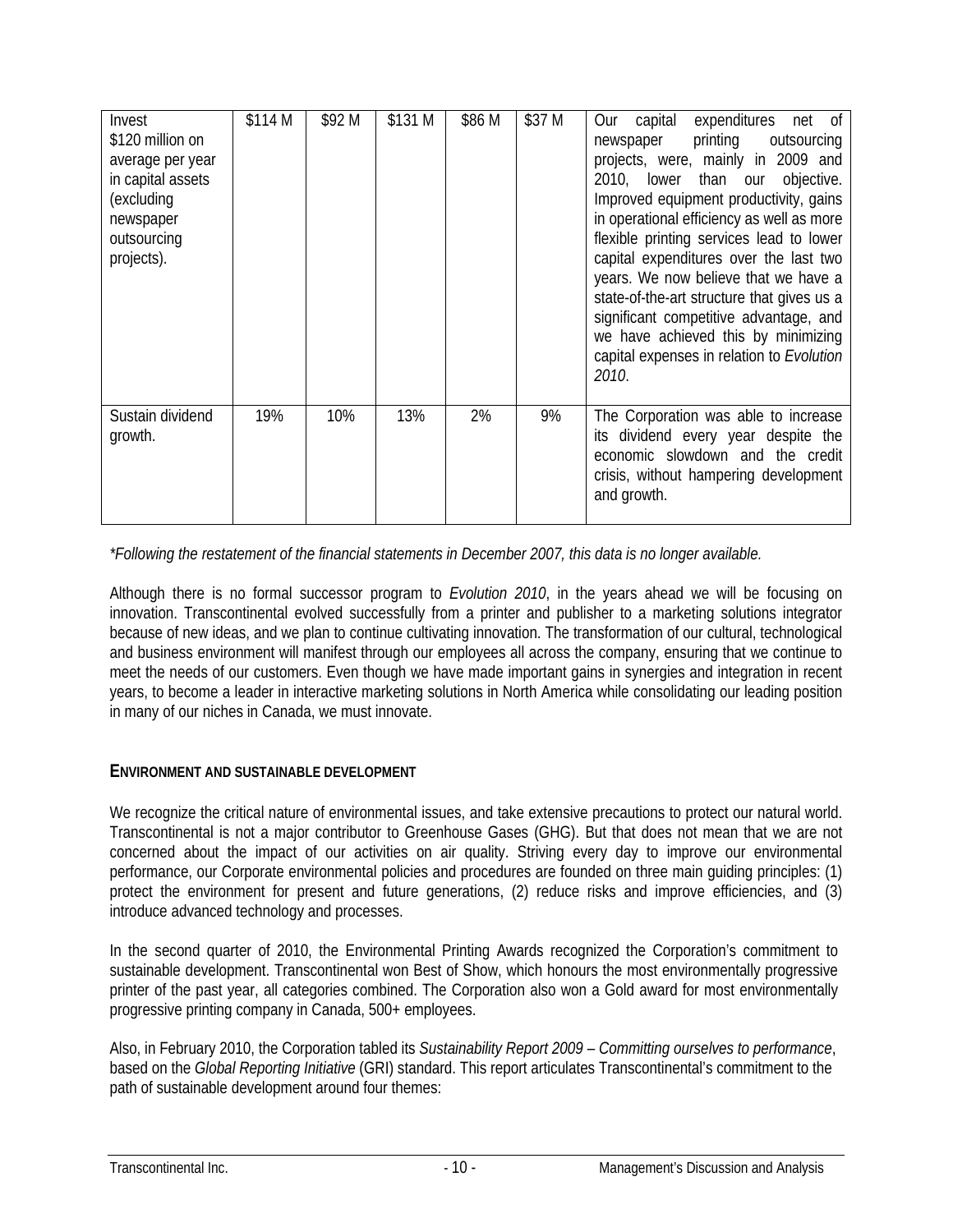- **Engagement and ownership**: Mobilize employees at all levels of the organization, and our suppliers, customers and partners.
- **Innovation is the key driver, internally and externally**: Supporting and rewarding initiative as a key component of the strategy.
- **Connecting words to actions**: Setting targets and key performance indicators to measure progress.
- **Shared journey**: Communicating challenges and progress at each step of the way.

For more information, please see our *Sustainability Report 2009* on our website at www.transcontinental.com.

Transcontinental has introduced environmental policies to minimize its environmental impacts. See our *Annual Information Form* for more information.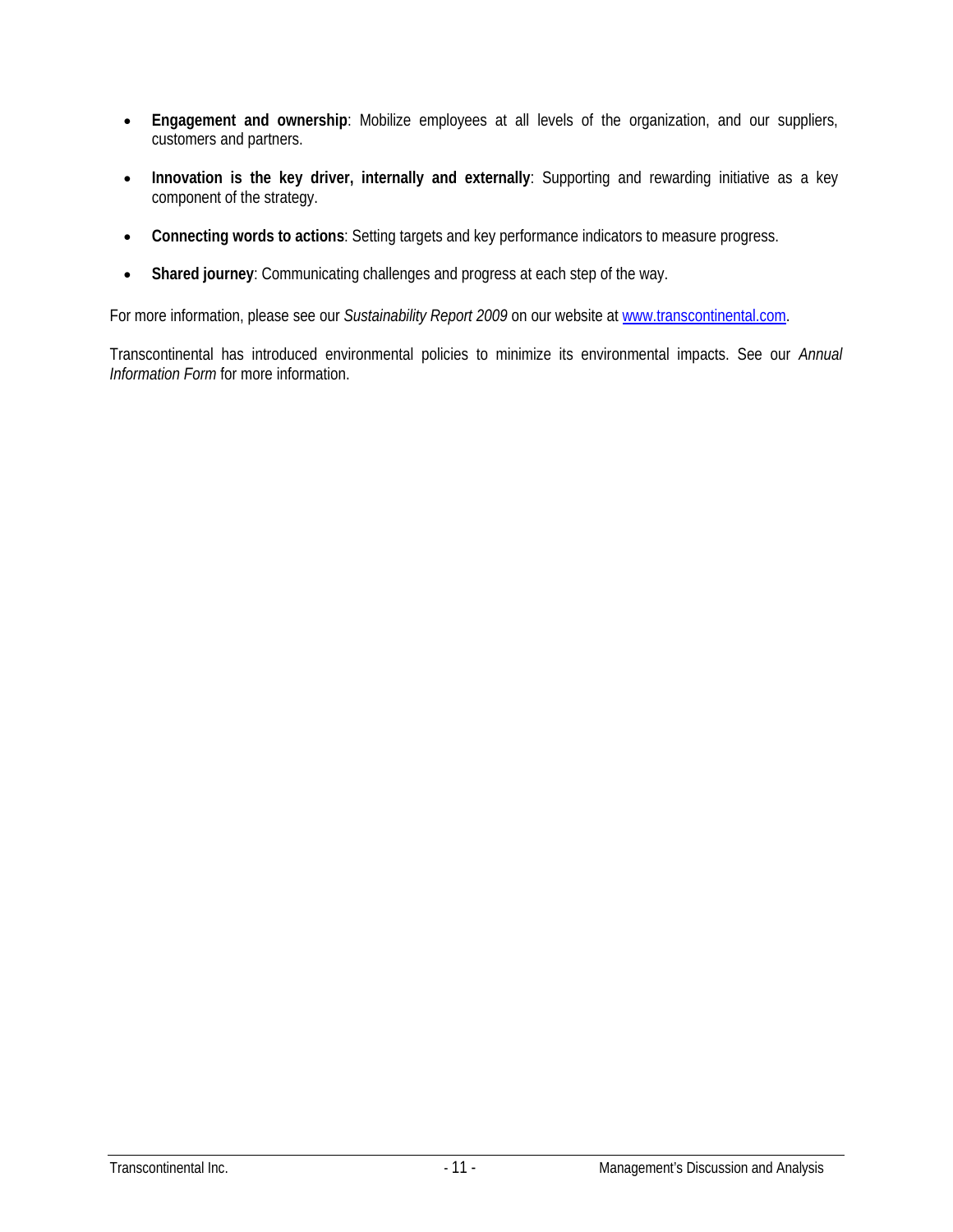## **SELECTED FINANCIAL DATA**

#### **For fiscal years ended October 31** (unaudited)

(in millions of dollars, except per share data)

|                                                                       |           |               | Variation             |
|-----------------------------------------------------------------------|-----------|---------------|-----------------------|
|                                                                       | 2010      | 2009          | in $%$                |
|                                                                       |           |               |                       |
| Operations<br>Revenues                                                | \$2,091.6 | \$<br>2,169.8 | $-4%$                 |
| Adjusted operating income before amortization <sup>(1)</sup>          | 382.0     | 338.9         | 13%                   |
| Operating income (loss)                                               | 224.2     | (11.8)        | n/a                   |
| Adjusted operating income <sup>(1)</sup>                              | 252.5     | 217.1         | 16%                   |
| Net income (loss) applicable to participating shares                  | 166.6     | (82.3)        | n/a                   |
| Adjusted net income applicable to participating shares <sup>(1)</sup> | 158.5     | 133.5         | 19%                   |
| Cash flow from operating activities before changes in non-cash        |           |               |                       |
|                                                                       | 316.0     | 247.1         | 28%                   |
| operating items <sup>(1)</sup>                                        | 162.2     | 101.5         |                       |
| Cash flow related to operating activities of continuing operations    |           |               | 60%                   |
| Investments                                                           |           |               |                       |
| Acquisitions of property, plant and equipment                         | 126.8     | 256.8         | $-51%$                |
| Business acquisitions <sup>(2)</sup>                                  | 14.0      | 14.4          | $-3%$                 |
|                                                                       |           |               |                       |
| Per share data (basic)                                                |           |               |                       |
| Net income (loss) applicable to participating shares                  | 2.06      | (1.02)        | n/a                   |
| Adjusted net income applicable to participating shares <sup>(1)</sup> | 1.96      | 1.65          | 19%                   |
| Cash flow from operating activities before changes                    |           |               |                       |
| in non-cash operating items <sup>(1)</sup>                            | 3.91      | 3.06          | 28%                   |
| Cash flow related to operating activities of continuing operations    | 2.01      | 1.26          | 60%                   |
| Dividends on participating shares                                     | 0.35      | 0.32          | 9%                    |
|                                                                       |           |               |                       |
| Average number of participating shares outstanding (in millions)      | 80.8      | 80.8          |                       |
|                                                                       |           |               |                       |
|                                                                       |           | As at         | As at                 |
|                                                                       |           | October 31    | October 31            |
|                                                                       |           | 2010          | 2009                  |
| Financial condition                                                   |           |               |                       |
| Total assets                                                          |           | \$<br>2,594.7 | \$2,531.0             |
| Net indebtedness <sup>(1)</sup>                                       |           | 694.4         | 791.1                 |
| Shareholders' equity                                                  |           | 1,247.0       | 1,115.2               |
| Net indebtedness (including utilization of securitization program) /  |           |               |                       |
| adjusted operating income before amortization                         |           | 1.82          | $2.59$ <sup>(3)</sup> |
| Shareholders' equity per participating share                          |           | \$<br>14.16   | 12.56<br>\$           |
|                                                                       |           |               |                       |
|                                                                       |           |               |                       |
| Number of participating shares at end of period (in millions)         |           | 81.0          | 80.8                  |

(1) Please refer to the section "Reconciliation of non-GAAP Financial Measures" on page 19 of this Management's Discussion and Analysis.

(2) Total consideration in cash or otherwise for businesses acquired through the purchase of shares or assets.

(3) As initially reported.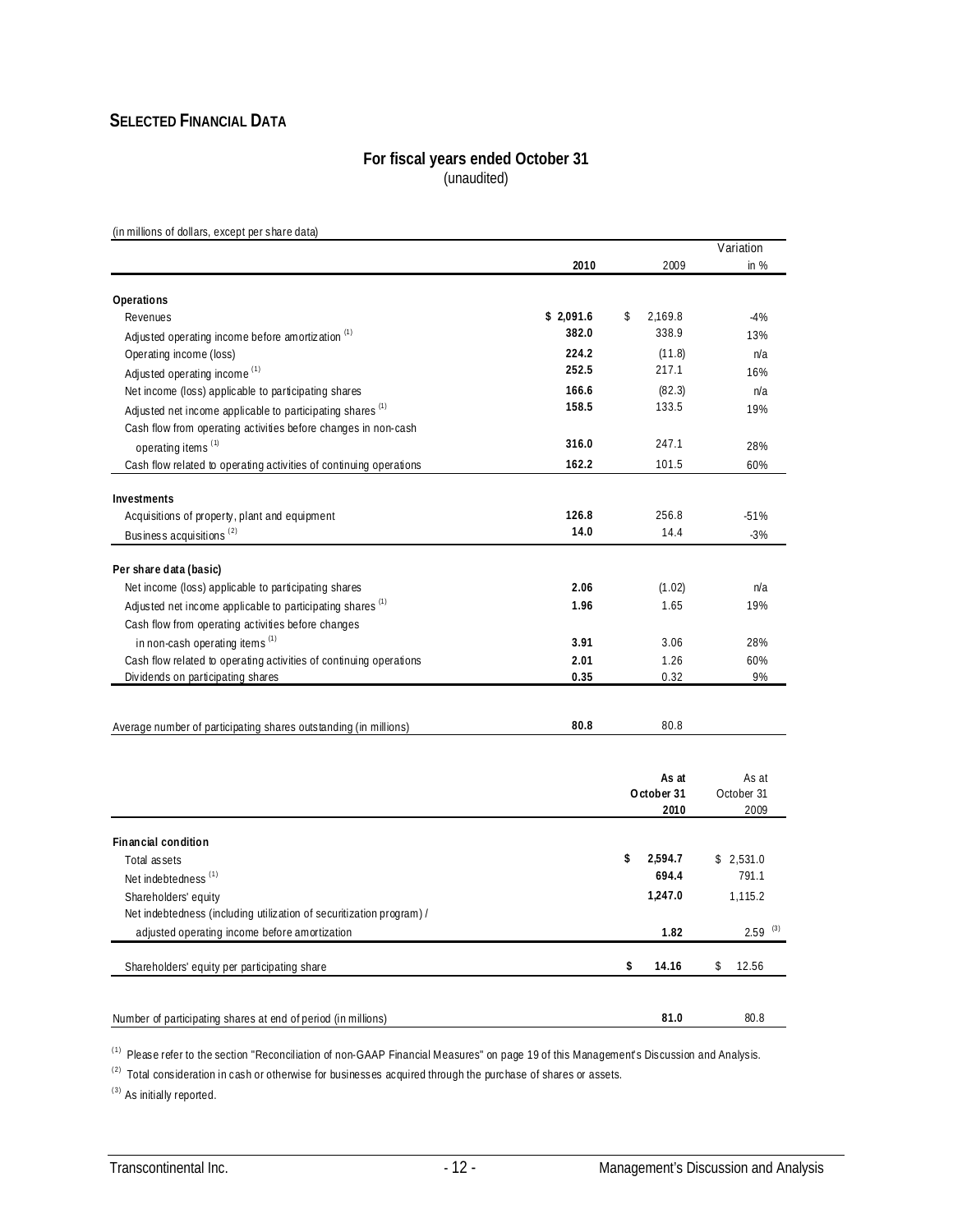#### **DETAILED ANALYSIS OF FISCAL 2010 OPERATING RESULTS**

|                                                  |                |             | Net income (loss)  |               |               |        |     |  |  |  |  |
|--------------------------------------------------|----------------|-------------|--------------------|---------------|---------------|--------|-----|--|--|--|--|
|                                                  |                |             |                    | applicable to |               |        |     |  |  |  |  |
|                                                  |                |             | Adjusted operating |               | participating |        |     |  |  |  |  |
| (in millions of dollars)                         | Revenues       | %           | income             | %             |               | shares | %   |  |  |  |  |
| Results - for Fiscal 2009                        | 2.169.8<br>\$. |             | 217.1              |               |               | (82.3) |     |  |  |  |  |
| Acquisitions/Divestitures/Closures               | (54.9)         | $(2.5)$ %   | 2.2                | 1.0           | %             | 1.8    | n/a |  |  |  |  |
| Discontinued operations                          |                | %<br>$\sim$ |                    | $\sim$        | %             | 45.1   | n/a |  |  |  |  |
| Existing operations                              |                |             |                    |               |               |        |     |  |  |  |  |
| Paper effect                                     | (24.9)         | $(1.1)$ %   | 4.3                | 2.0<br>%      |               | 3.4    | n/a |  |  |  |  |
| Exchange rate                                    | (24.0)         | $(1.1)$ %   | (3.5)              | $(1.6)$ %     |               | 0.2    | n/a |  |  |  |  |
| Organic growth                                   | 25.6           | 1.2%        | 32.4               | 14.9          | %             | 25.9   | n/a |  |  |  |  |
| Impairment of assets and restructuring costs,    |                |             |                    |               |               |        |     |  |  |  |  |
| impairment of goodwill and intangible assets and |                |             |                    |               |               |        |     |  |  |  |  |
| unusual adjustments to income taxes              |                | $-$ %       |                    | $\sim$        | %             | 178.8  | n/a |  |  |  |  |
| Dividends on preferred shares                    |                | $-$ %       |                    | $\sim$        | %             | (6.3)  | n/a |  |  |  |  |
| Results - for Fiscal 2010                        | 2,091.6<br>\$  | (3.6)<br>%  | 252.5              | 16.3          | %             | 166.6  | n/a |  |  |  |  |

#### **Analysis of Main Variances - Consolidated Results For the fiscal year ended October 31, 2010**  (unaudited)

As shown in the above table, a number of factors contributed to the variation between results in fiscal 2009 and fiscal 2010.

- The acquisitions made in 2009 and 2010, net of divestitures and closures, reduced revenues by \$54.9 million and added \$2.2 million to adjusted operating income. Net of impairment of assets, restructuring costs, impairment of goodwill and intangible assets, financing expenses and income taxes, their contribution to net income applicable to participating shares amounted to \$1.8 million.
- The paper effect had a \$24.9 million negative impact on revenues. This effect includes the variation in the price of paper, paper supplied and changes in the type of paper used by customers of our printing operations. Note that for printing operations, these elements affect revenues without impacting adjusted operating income. For the Media Sector, the variation in the price of paper had a positive impact of \$4.3 million on adjusted operating income and \$3.4 million on net income applicable to participating shares.
- The variations in the exchange rates between the Canadian dollar and its U.S. and Mexican counterparts had a considerable impact on the fiscal 2010 results, resulting in a \$24.0 million decrease in revenues and a \$3.5 million decrease in adjusted operating income. It is important to note that the variation in average spot exchange rates in fiscal 2010 versus fiscal 2009 was 11.6% for the CAD/USD and 6.5% for the CAD/MXP. With respect to revenues, conversion of sales by U.S. and Mexican units had a negative impact of \$12.1 million. The negative impact of export sales from Canadian plants, net of the currency hedging program, was \$11.9 million. The conversion of results for the U.S. and Mexican units had a negative impact of \$0.1 million on adjusted operating income. The negative impact of export sales, net of the currency hedging program and purchases in U.S. dollars, was \$3.9 million on adjusted operating income. Finally, the positive impact of the conversion of balance sheet items related to the operation of Canadian units denominated in foreign currency was \$0.5 million on adjusted operating income. Taking into consideration financial expenses and income taxes denominated in foreign currencies, the net positive effect was \$0.2 million, mainly due to the positive impact of \$3.8 million in financial expenses.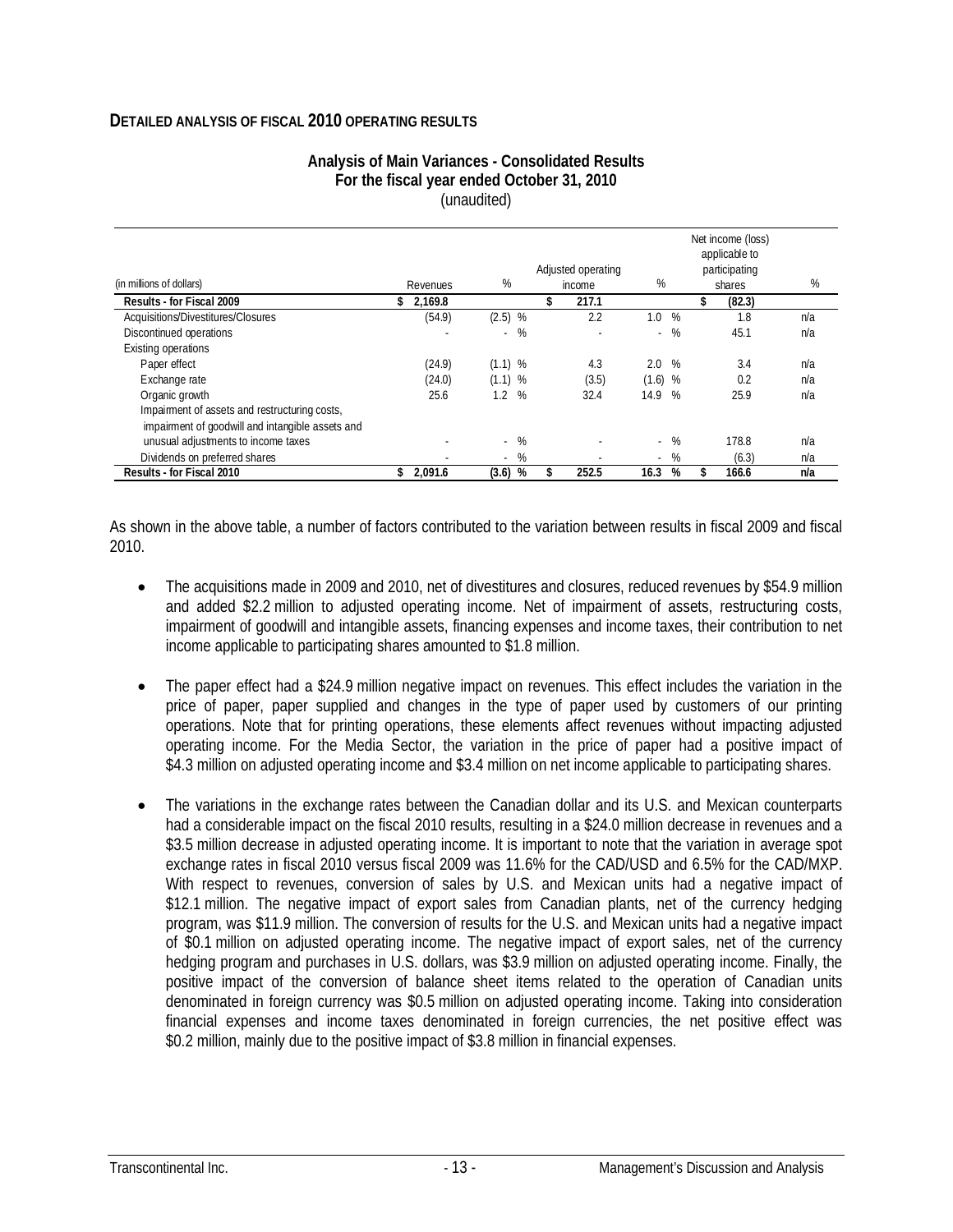- Revenues in our base business were up \$25.6 million, or 1.2% in fiscal 2010. The increase stems mainly from the Media Sector and the recovery in local and national advertising, and the New Media and Digital Solutions Group. In the Printing Sector, new contracts in the Newspaper Group and the Marketing Products Group could not completely offset lower revenues in the Magazine, Book and Catalogue Group.
- The positive organic growth in adjusted operating income of \$32.4 million, or 14.9% in fiscal 2010, stems mainly from the Printing Sector and our effective rationalization measures, as well as new printing contracts. This growth was, however, slightly offset by results for the Media and Interactive sectors, due to the strategic investments made in those sectors.

## *Impairment of Assets and Restructuring Costs*

An amount of \$15.8 million before tax (\$11.3 million after tax) was accounted for separately in the consolidated statement of income for fiscal 2010 as impairment of assets and restructuring costs. Details are as follows:

- Restructuring costs of \$13.0 million before tax (\$9.3 million after tax) related to labour force reductions. Most of these expenses stem from the rationalization measures announced towards the end of the fiscal year, in which a Printing Sector plant was closed in order to optimize utilization of our equipment.
- Asset impairment and other costs of \$2.8 million before tax (\$2.0 million after tax) relating primarily to Printing Sector production equipment that was no longer required due to reduced activity in some of our business units.

An amount of \$56.3 million before tax (\$40.2 million after tax) was accounted for separately in consolidated results for fiscal 2009 as impairment of assets and restructuring costs. Of this amount, \$33.9 million was related to labour force reductions as part of the rationalization plan announced in early fiscal 2009 and \$22.4 million to impairment of assets and other costs.

#### *Impairment of Goodwill and Intangible Assets*

For fiscal 2010, an amount of \$12.5 million before tax (\$10.4 million after tax) was accounted for separately in the consolidated statement of income as impairment of goodwill and intangible assets. Most of this impairment stems from the reduction in value of the trade names for some publications in our Media Sector.

In fiscal 2009, an amount of \$172.6 million before tax (\$157.9 million after tax) was accounted for separately in the consolidated statement of income as impairment of goodwill and intangible assets. Of this amount, \$166.5 million was for the goodwill write-down in the Printing and Interactive sectors, mainly related to our commercial printing operations. The remaining \$6.1 million was for trade-name write-downs in the Business and Consumer Solutions Group in the Media Sector.

#### *Financial Expenses and Discount on Sale of Accounts Receivable*

Combined, financial expenses and discount on sale of accounts receivable decreased by \$2.1 million, or 4.6%, from \$45.4 million in fiscal 2009 to \$43.3 million in fiscal 2010. This decrease was mainly due to a significant drop in net debt in fiscal 2010 stemming from increased operating cash flows, the sale of almost all direct mail assets in the United States, a decrease in capital expenditures in 2010 and the positive impact of the exchange rate. The preferred share issue in October 2009 also had a positive impact on our financial expenses, partially offset by an increase in the interest rates on debt contracted in fiscal 2009.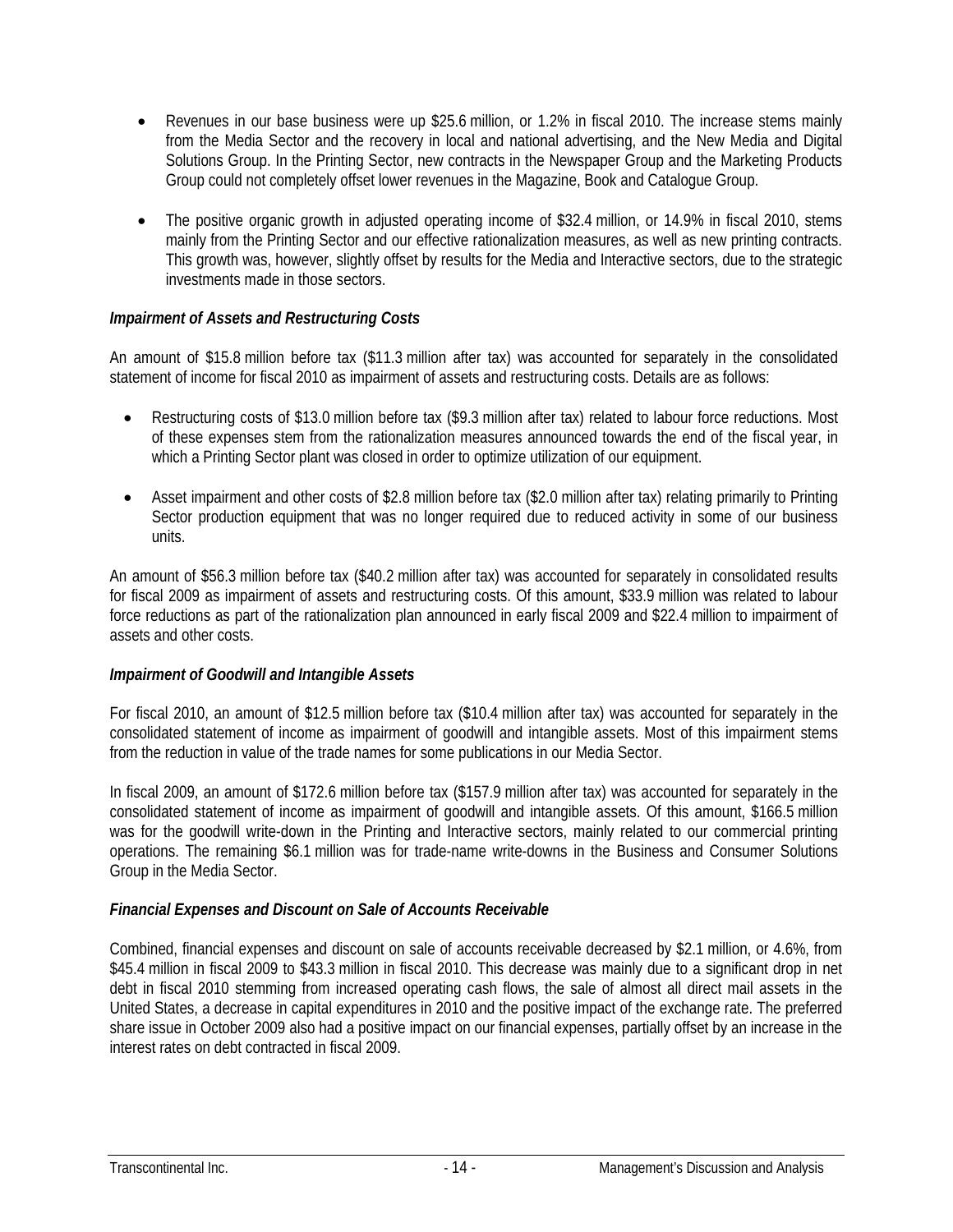#### *Income Taxes*

Income taxes increased by \$27.4 million, from \$6.6 million in 2009 to \$34.0 million in 2010. Excluding income taxes on impairment of goodwill and intangible assets, impairment of assets and restructuring costs, as well as unusual adjustments to income taxes, income taxes would have been \$43.0 million, with an income tax rate of 20.6%, compared to \$37.3 million, or 21.7%, in fiscal 2009. This decrease is mainly due to the change in the geographic distribution of pre-tax earnings.

#### *Discontinued Operations*

In fiscal 2010, the Corporation reported a net income from discontinued operations of \$27.4 million, net of related income taxes, following the sale of almost all its direct mail operations in the United States on April 1, 2010, for net proceeds of \$105.7 million. Net income from discontinued operations includes a gain related to the discontinuance of operations of \$39.2 million, net of related income taxes, and a net loss of \$11.8 million (\$17.7 million in 2009) related to the operation of discontinued operations, net of related income taxes.

#### *Net Income Applicable to Participating Shares*

Net income applicable to participating shares rose \$248.9 million, from a net loss of \$82.3 million in fiscal 2009 to a net gain of \$166.6 million in fiscal 2010. This remarkable increase is mainly due to operating income and a gain related to the discontinuance of direct mail operations in the United States on April 1, 2010. On a per-share basis, net income applicable to participating shares rose from a loss of \$1.02 to earnings of \$2.06.

Adjusted net income applicable to participating shares increased \$25.0 million, or 18,7%, from \$133.5 million in fiscal 2009 to \$158.5 million in fiscal 2010. On a per-share basis, it increased 31 cents, from \$1.65 to \$1.96.

**Revenues Generated in U.S. Dollars** 

| For fiscal years ended October 31<br>(unaudited)                                  |  |       |            |  |       |           |                           |                          |  |  |  |  |  |
|-----------------------------------------------------------------------------------|--|-------|------------|--|-------|-----------|---------------------------|--------------------------|--|--|--|--|--|
| (in millions of US dollars)                                                       |  | 2010  | Breakdown  |  | 2009  | Breakdown | Change \$<br>2010 vs 2009 | Change %<br>2010 vs 2009 |  |  |  |  |  |
| Exports from Canada to the U.S.<br>Revenues generated in the U.S by U.S. business |  | 155.9 | 59.5 %     |  | 181.1 | 69.6 %    | \$(25.2)                  | (13.9) %                 |  |  |  |  |  |
| units                                                                             |  | 106.3 | 40.5       |  | 79.2  | 30.4      | 27.1                      | 34.2                     |  |  |  |  |  |
| Total revenues                                                                    |  | 262.2 | 100.0<br>% |  | 260.3 | 100.0 %   | 1.9                       | 0.7<br>%                 |  |  |  |  |  |

#### **Geographic Distribution of Total Revenues in Canadian dollars For fiscal years ended October 31**  (unaudited)

|                                   |         |                  |         |                  | Change \$ 2010 | Change %     |
|-----------------------------------|---------|------------------|---------|------------------|----------------|--------------|
| (in millions of Canadian dollars) | 2010    | <b>Breakdown</b> | 2009    | <b>Breakdown</b> | vs 2009        | 2010 vs 2009 |
| Canada                            | 1.746.7 | 83.5 %           | .789.9  | 82.5 %           | (43.2)         | (2.4) %      |
| U.S. and Mexico                   |         |                  |         |                  |                |              |
| Imports from Canada               | 170.4   | 8.2              | 210.0   | 9.7              | (39.6)         | (18.9)       |
| Domestic markets                  | 174.5   | 8.3              | 169.9   | 7.8              | 4.6            | 2.7          |
| Total U.S. and Mexico             | 344.9   | 16.5             | 379.9   | 17.5             | (35.0)         | (9.2)        |
| <b>Total revenues</b>             | 2.091.6 | 100.0<br>%       | 2.169.8 | 100.0<br>%       | (78.2)         | $(3.6)$ %    |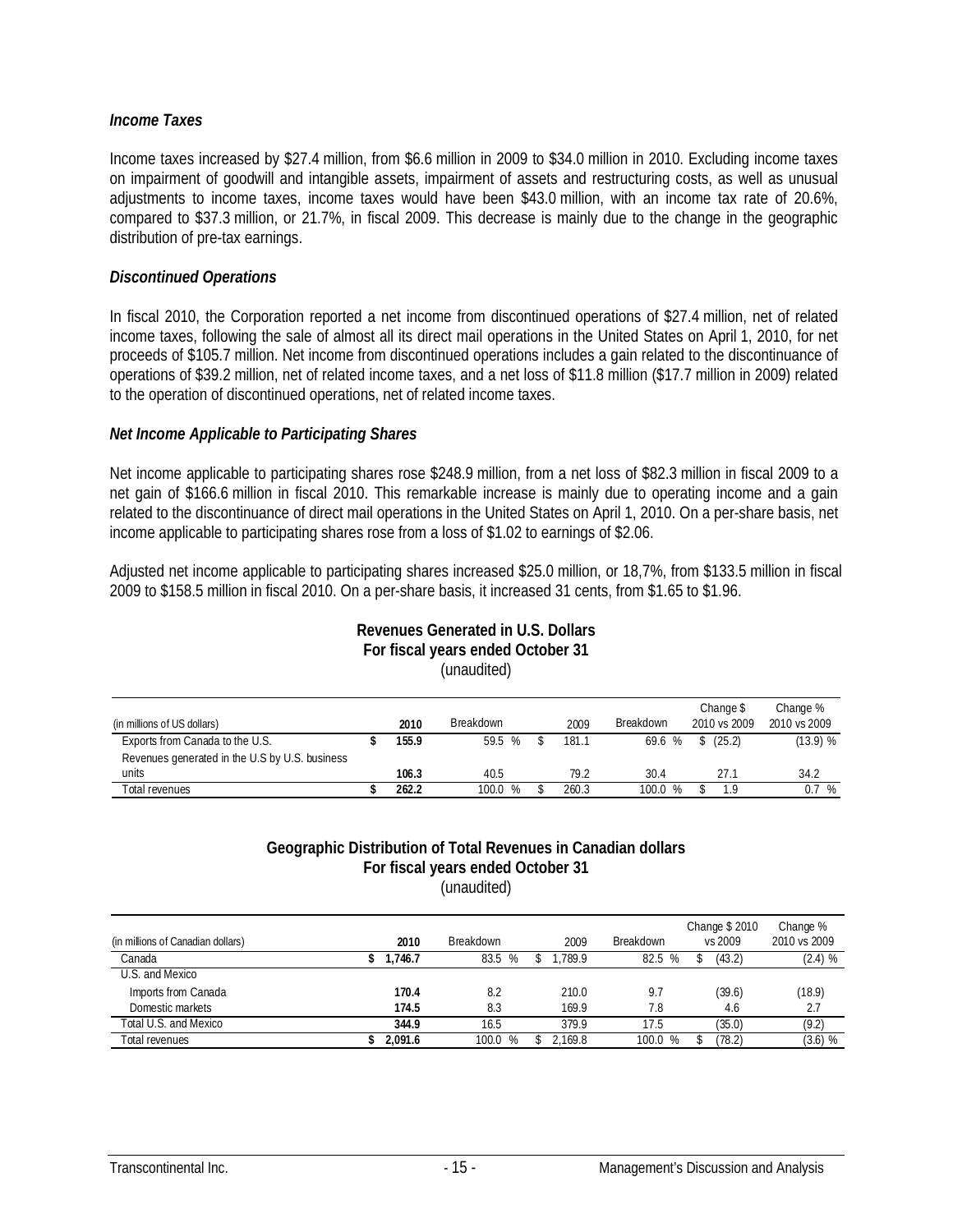Note that, in the first table of the previous page, revenues from U.S. exports by Canadian business units, expressed in U.S. dollars, were down \$25.2 million, or 13.9%. The decrease stems primarily from lower print volumes in our Magazine, Book and Catalogue Group, due to decreased demand and the significant appreciation of the Canadian dollar in fiscal 2010. Furthermore, as is indicated in the second table, after translation into Canadian currency, this decrease increases to \$39.6 million, or 18.9%, illustrating the negative impact of the average rise in the Canadian dollar versus the U.S. dollar in fiscal 2010 versus fiscal 2009.

The 2.4%, or \$43.2 million, decrease in revenues generated in Canada compared to 2009 is lower than the 3.6% decrease in the Corporation's consolidated revenues, mainly due to our diversified operations and leading position in most of our niches. With respect to revenues in the U.S. and Mexican domestic markets, the 2.7% increase stems mainly from the printing of the *San Francisco Chronicle* for a full year in 2010, versus only four months in 2009; revenues were partially offset by the rise in the Canadian dollar versus its U.S. and Mexican counterparts, and a slight decrease in revenues in the Mexico Group.

## **REVIEW OF OPERATING SECTORS FOR FISCAL 2010**

|                                             |                        |                    | Inter-segment |        |                |           |    |              |  |  |
|---------------------------------------------|------------------------|--------------------|---------------|--------|----------------|-----------|----|--------------|--|--|
|                                             |                        | <b>Interactive</b> | Media         |        |                | and Other |    | Consolidated |  |  |
| (in millions of dollars)                    | <b>Printing Sector</b> | Sector             |               | Sector | <b>Results</b> |           |    | Results      |  |  |
| Revenues - for Fiscal 2009                  | \$<br>1,530.8          | \$<br>123.5        | \$            | 607.0  | \$             | (91.5)    | \$ | 2,169.8      |  |  |
| Acquisitions/Divestitures/Closures          | (44.2)                 | 2.7                |               | (13.4) |                |           |    | (54.9)       |  |  |
| <b>Existing operations</b>                  |                        |                    |               |        |                |           |    |              |  |  |
| Paper effect                                | (24.9)                 |                    |               |        |                |           |    | (24.9)       |  |  |
| Exchange rate effect                        | (17.5)                 | (6.5)              |               |        |                |           |    | (24.0)       |  |  |
| Organic growth (negative)                   | (1.5)                  | 3.6                |               | 14.7   |                | 8.8       |    | 25.6         |  |  |
| Revenues - for Fiscal 2010                  | \$<br>1,442.7          | \$<br>123.3        | \$            | 608.3  | \$             | (82.7)    | \$ | 2,091.6      |  |  |
| Adjusted operating income - for Fiscal 2009 | \$<br>147.0            | \$<br>1.4          | \$            | 93.3   | \$             | (24.6)    | \$ | 217.1        |  |  |
| Acquisitions/Divestitures/Closures          | 0.6                    | (0.5)              |               | 2.1    |                | ٠         |    | 2.2          |  |  |
| Existing operations                         |                        |                    |               |        |                |           |    |              |  |  |
| Paper effect                                |                        |                    |               | 4.3    |                |           |    | 4.3          |  |  |
| Exchange rate effect                        | (3.1)                  | (0.4)              |               |        |                |           |    | (3.5)        |  |  |
| Organic growth (negative)                   | 36.1                   | (4.1)              |               | (7.2)  |                | 7.6       |    | 32.4         |  |  |
| Adjusted operating income - for Fiscal 2010 | 180.6                  | \$<br>(3.6)        | \$            | 92.5   |                | (17.0)    | \$ | 252.5        |  |  |

#### **Analysis of Main Variances – Sector Results For the fiscal year ended October 31, 2010**  (unaudited)

This review of operating sectors should be read in conjunction with the information presented in the above table and the information disclosed in the Segmented Information note (note 28) to the Consolidated Financial Statements for the fiscal year ended October 31, 2010.

Management believes that adjusted operating income by business segment used in this section is a meaningful measure of its financial performance.

## *Printing Sector*

Printing Sector revenues were down \$88.1 million, or 5.8%, from \$1,530.8 million in fiscal 2009 to \$1,442.7 million in 2010. The decrease stems primarily from the sale in May 2009 of the Retail Group plant in Ohio. Also, the Magazine, Book and Catalogue Group was affected during the year by the appreciation of the Canadian dollar versus the U.S. dollar. Excluding divestitures, closures, the negative effect of fluctuations in the exchange rate and the paper effect,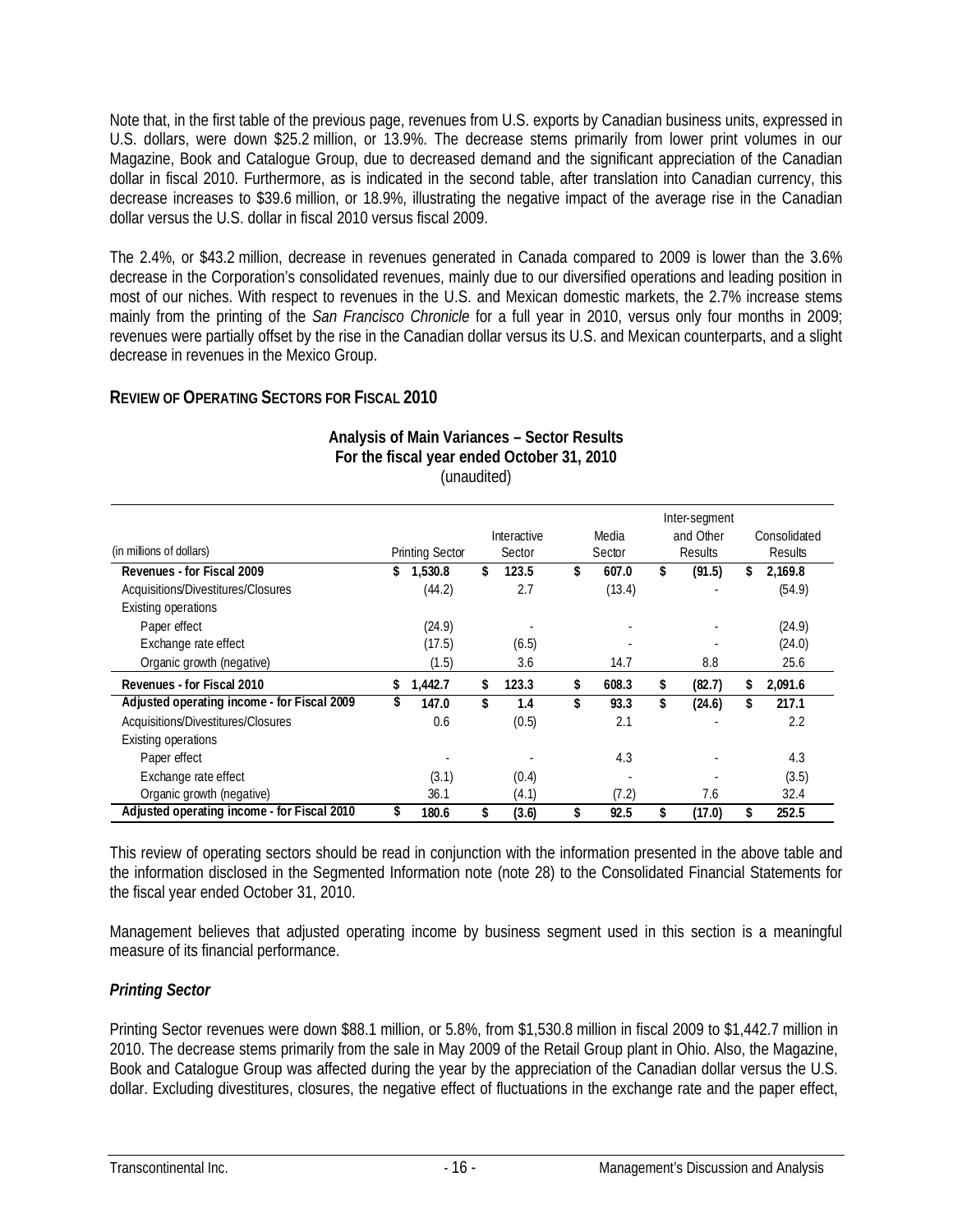revenues were stable, down only \$1.5 million, or 0.1%. Our diversified client base combined with our leading position in most of our niches and the contribution of new printing contracts, such as the *San Francisco Chronicle* and Rogers, offset the market conditions which affected our magazine, book and catalogue printing as well as our marketing products printing during the year.

Adjusted operating income increased, from \$147.0 million in fiscal 2009 to \$180.6 million in 2010, up 22.9%. This \$33.6 million increase also improved the adjusted operating income margin from 9.6% in fiscal 2009 to 12.5% in 2010. Each group in the sector contributed to the positive organic growth in adjusted operating income of \$36.1 million, or 24.6%, in fiscal 2010. This positive growth clearly indicates the effectiveness of the rationalization plan adopted in February 2009 for all groups in the sector, the continuous improvement of our operations and the contribution of new printing contracts.

On October 1, 2010, Transcontinental successfully started printing the new edition of *The Globe and Mail* in most major markets in Canada, and did so three months ahead of schedule, thereby enabling our client to benefit from the peak advertising period. This project initiated in 2009 involved setting up a new, innovative and Canada-wide hybrid platform to print newspapers and flyers. With this network, *The Globe and Mail* can be printed on coated stock, with colour on ever page; the platform can thus also meet the needs of our retail customers. This investment will generate about \$25 million in new revenues; it will also create considerable synergies. Overall efficiency will be improved through more productive use of equipment and capabilities. The investment will reduce capital expenditures in the Retail Group in coming years, and will enable us to better meet the needs of our customers in the retail market.

The Corporation also recently announced the closure of two printing plants as part of its strategy to optimize its equipment and further consolidate its leading position in Canada by gaining market share.

## *Interactive Sector (formerly the Marketing Communications Sector)*

Revenues in the Interactive Sector were stable at \$123.3 million in 2010 versus \$123.5 million in 2009. With the positive impact of the integration of products and services, starting in the second quarter of 2010 revenues improved over the last three quarters of 2010 compared to the corresponding quarters of 2009. The acquisitions of Totem, Conversys and LIPSO Systems added \$2.7 million to revenues in fiscal 2010 versus 2009. This increase was more than offset by the rise in the Canadian dollar versus the U.S. dollar, which explains the revenue decrease of \$6.5 million versus 2009, primarily in the Digital Printing Solutions Division. Excluding the impact of acquisitions and the exchange rate, positive organic growth of \$3.6 million is primarily due to the Premedia and Digital Printing Solutions divisions, which benefited from new contracts in fiscal 2010. However, in the One-to-One Marketing Solutions Division the reduced demand for our products and services in the automobile industry in the United States partially offset the increase in organic growth in revenues. However, this market appears to be recovering.

Adjusted operating income was down \$5.0 million, from a gain of \$1.4 million in fiscal 2009 to a loss of \$3.6 million in 2010. Organic growth in adjusted operating income was down \$4.1 million, mainly due to higher amortization expenses and higher costs related to strategic investments to develop our integrated digital products and marketing services. Adjusted operating income margin also decreased, from 1.1% for fiscal 2009 to minus 2.9% in 2010.

In fiscal 2010 we acquired LIPSO Systems, a leading Canadian provider of integrated mobile solutions. We followed this on November 1, 2010 with the acquisition of Vortex Mobile, which specializes in integrated mobile marketing solutions. With these two acquisitions we added key new services to our interactive marketing solutions, namely the capacity to design and fully implement marketing campaigns using mobile technology and new media. Also, in early fiscal 2011, we announced that the name of the Marketing Communications Sector was being changed to the Interactive Sector. The sector's mission remains the same: to develop interactive marketing communications solutions on digital channels.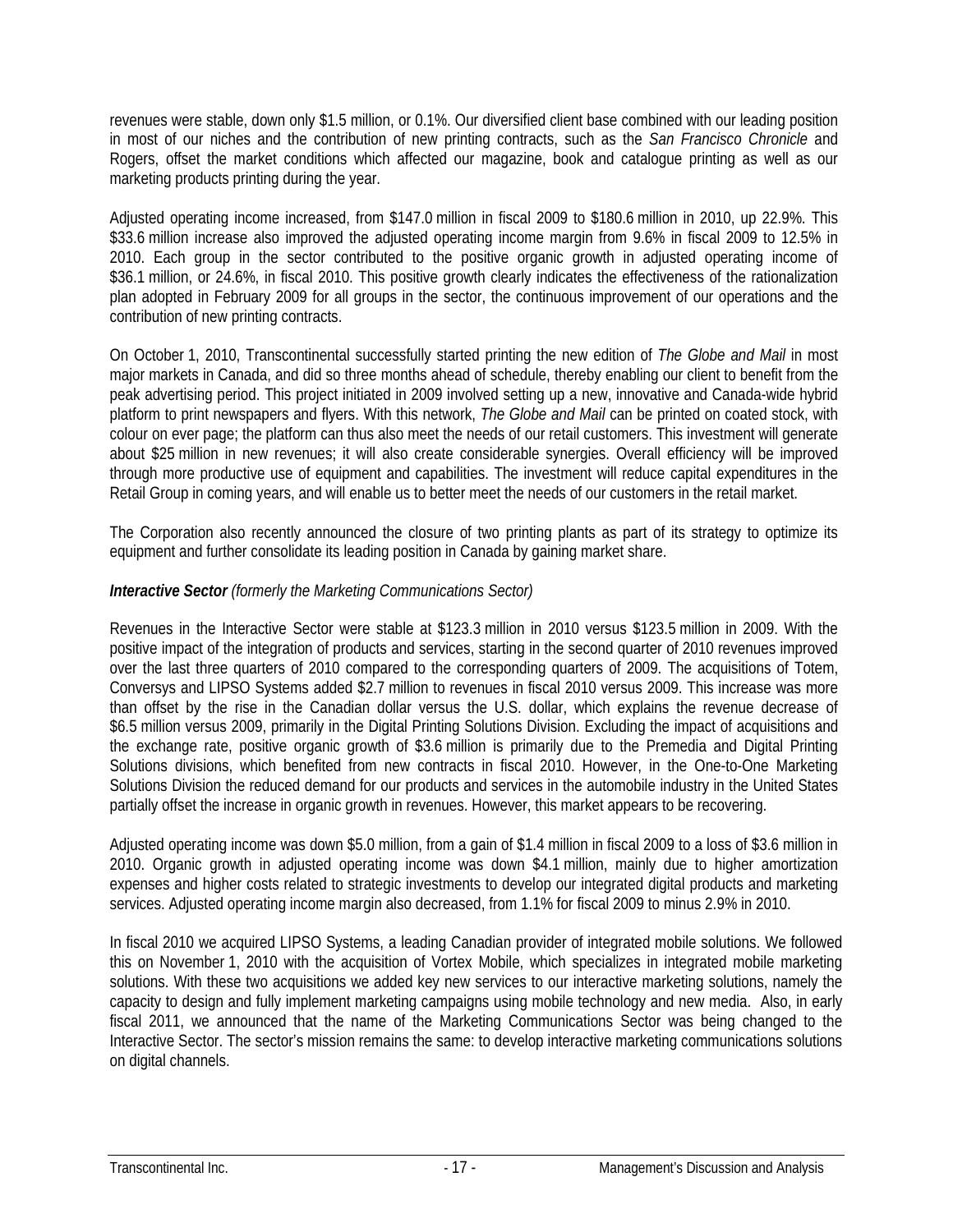In the next fiscal year, although our activities are to some extent dependent on the marketing budgets of our customers, Interactive Sector revenues should continue to increase because of our development efforts, optimization of our interactive marketing solutions, and growing demand from customers. Operating income should also improve, but at a slower pace, given that we are ramping up our investments to further enhance and integrate our digital communications platforms, including mobile.

## *Media Sector*

Media Sector revenues were up \$1.3 million, or 0.2%, from \$607.0 million in fiscal 2009 to \$608.3 million in 2010. Excluding acquisitions and publications that were closed or sold, revenues grew by \$14.7 million, or 2.4%.

In fiscal 2010, organic growth in revenues increased in most groups, except the Educational Book Publishing Group. The strongest growth came from our Business and Consumer Solutions Group, which benefited from the recovery in national advertising, primarily in the automobile and finance sectors. Ongoing development of our digital services and the impact of the economic recovery also helped our digital operations, whose revenues were up 33.8% in 2010 over 2009. The Local Solutions Group benefited from higher advertising spending in its community newspaper publishing and distribution operations. Organic growth was also positive in each of the last three quarters of 2010, an encouraging indicator of the recovery in both national and local advertising.

Adjusted operating income decreased by \$0.8 million, or 0.9%, from \$93.3 million in fiscal 2009 to \$92.5 million in 2010. Excluding acquisitions, divestitures, closures and the paper effect, adjusted operating income was down \$7.2 million or 7.7%. The decrease occurred mainly in the Local Solutions and the New Media and Digital Solutions groups, which continued their strategic investments in various digital and print platforms during the year. The decrease was partially limited by the positive impact of the additional revenues noted above, and the impact of the rationalization plan. Adjusted operating income margin at the end of fiscal 2010 was 15.2%, down slightly from 15.4% at the end of fiscal 2009.

The Media Sector launched a number of new products in fiscal 2010, enhancing both its digital and more conventional media offerings. The Local Solutions Group introduced six new weekly papers: *Point de vue Mont-Tremblant*, *Point de vue Sainte-Agathe, Abitibi Express* in two communities, *Rive-Sud Express, Le Nord* and *Courrier du Saguenay*, all with their own websites. The main goal of these new publications is to increase local content for Quebec communities and businesses. In fiscal 2010 the sector also launched the pre-shopping site dealstreet.ca, and revamped its French-language counterpart, publisac.ca. Also, through our Canada-wide local search site weblocal.ca, the sector introduced an online reputation management tool for advertisers. The Business and Local Consumers Group brought out the magazine *PREMIUM,* an innovative and high-end publication. The Media Sector continues to develop its applications for social media and mobile dissemination, such as *The Hockey News* mobile application, which has been downloaded by over a million users. Lastly, we launched a digital representation house, an agency whose goal is to improve our offering to advertisers in our magazines through exclusive partnerships with the biggest online content publishers in North America.

In fiscal 2011, the Media Sector will focus its efforts on its numerous digital platforms, and more specifically on recent sites such as the pre-shopping sites dealstreet.ca and publisac.ca, and on the online business management tool offered by weblocal.ca. It will also make it a priority to increase the monetization of its digital products by expanding its sales network. Lastly strategic investments will continue in digital and paper products to enhance the scope of its integrated offer to local communities.

#### *Inter-Segment and Other Activities*

Revenues of inter-segment and other activities went from a negative total of \$91.5 million in fiscal 2009 to a negative total of \$82.7 million in 2010. The variation is mainly due to the decrease in other activities. Adjusted operating income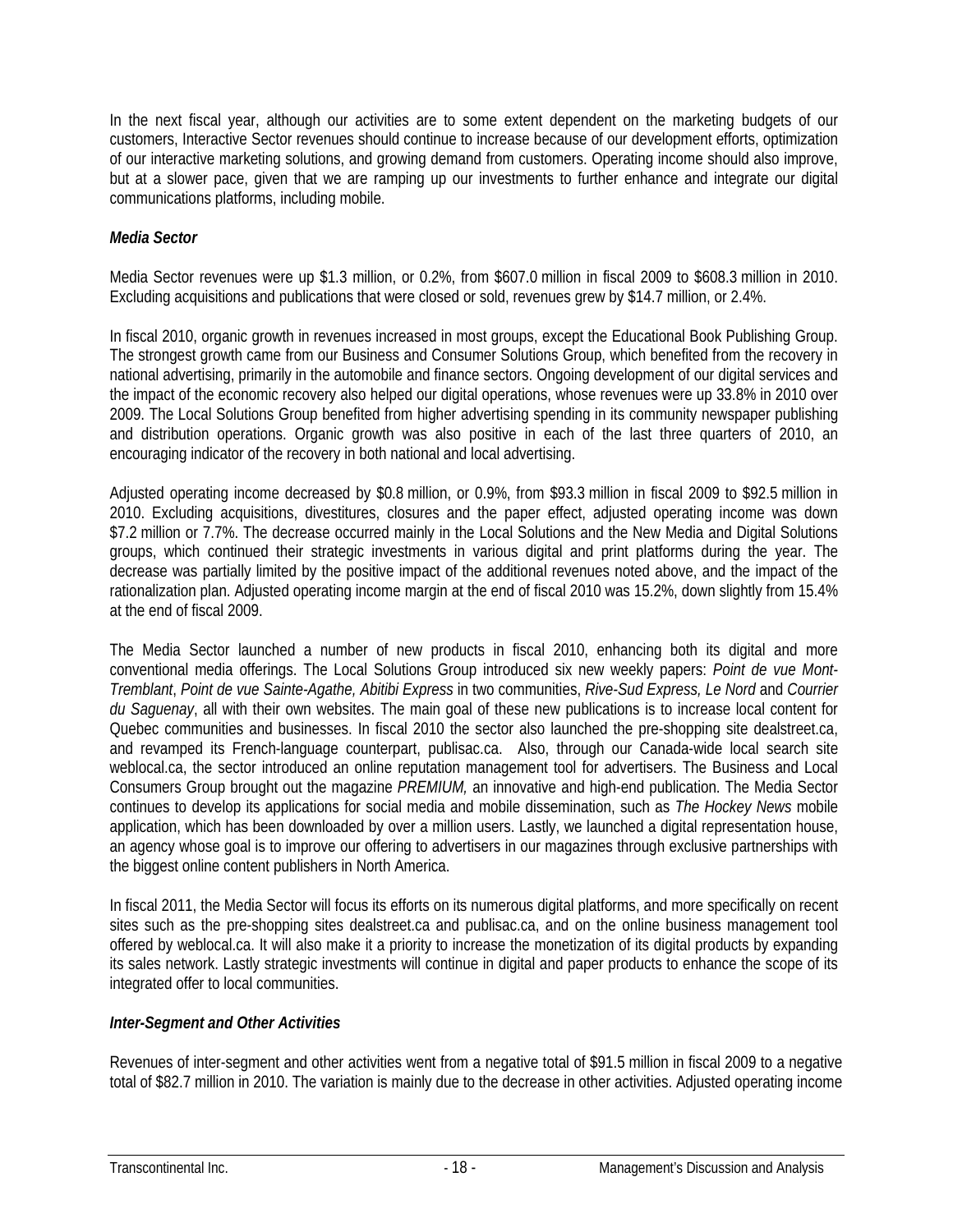went from a negative total of \$24.6 million in fiscal 2009 to a negative total of \$17.0 million in 2010, mainly due to a gain on the sale of a building and the program to streamline costs at Head Office.

#### **RECONCILIATION OF NON-GAAP FINANCIAL MEASURES**

Financial data have been prepared in conformity with Canadian Generally Accepted Accounting Principles (GAAP). However, certain measures used in this discussion and analysis do not have any standardized meaning under GAAP and could be calculated differently by other companies. The Corporation believes that certain non-GAAP financial measures, when presented in conjunction with comparable GAAP financial measures, are useful to investors and other readers because that information is an appropriate measure for evaluating the Corporation's operating performance. Internally, the Corporation uses this non-GAAP financial information as an indicator of business performance, and evaluates management's effectiveness with specific reference to these indicators. These measures should be considered in addition to, not as a substitute for or superior to, measures of financial performance prepared in accordance with GAAP. Below is a table reconciling GAAP financial measures to non-GAAP financial measures.

| (in millions of dollars, except per share amounts)               | 2010        | 2009         |
|------------------------------------------------------------------|-------------|--------------|
| Net income (loss) applicable to participating shares             | \$<br>166.6 | \$<br>(82.3) |
| Dividends on preferred shares                                    | 6.8         | 0.5          |
| Net loss (income) related to discontinued operations (after tax) | (27.4)      | 17.7         |
| Non-controlling interest                                         | 0.9         | 0.3          |
| Income taxes                                                     | 34.0        | 6.6          |
| Discount on sale of accounts receivable                          | 0.9         | 4.5          |
| Financial expenses                                               | 42.4        | 40.9         |
| Impairment of goodwill and intangible assets                     | 12.5        | 172.6        |
| Impairment of assets and restructuring costs                     | 15.8        | 56.3         |
| Adjusted operating income                                        | 252.5       | 217.1        |
| Amortization                                                     | 129.5       | 121.8        |
| Adjusted operating income before amortization                    | \$<br>382.0 | \$<br>338.9  |
| Net income (loss) applicable to participating shares             | \$<br>166.6 | \$<br>(82.3) |
| Net loss (income) related to discontinued operations (after tax) | (27.4)      | 17.7         |
| Impairment of assets and restructuring costs (after tax)         | 11.3        | 40.2         |
| Impairment of goodwill and intangible assets (after tax)         | 10.4        | 157.9        |
| Unusual adjustments to income taxes                              | (2.4)       |              |
| Adjusted net income applicable to participating shares           | 158.5       | 133.5        |
| Average number of participating shares outstanding               | 80.8        | 80.8         |
| Adjusted net income applicable to participating shares per share | \$<br>1.96  | \$<br>1.65   |
| Cash flow related to continuing operations                       | \$<br>162.2 | \$<br>101.5  |
| Changes in non-cash operating items                              | (153.8)     | (145.6)      |
| Cash flow from continuing operations before changes in non-cash  |             |              |
| operating items                                                  | \$<br>316.0 | \$<br>247.1  |
|                                                                  |             |              |
| Long-term debt                                                   | \$<br>712.9 | \$<br>818.8  |
| Current portion of long-term debt                                | 17.8        | 7.0          |
| Cash and cash equivalents                                        | (36.3)      | (34.7)       |
| Net indebtedness                                                 | \$<br>694.4 | \$<br>791.1  |

#### **For fiscal years ended October 31**  (unaudited)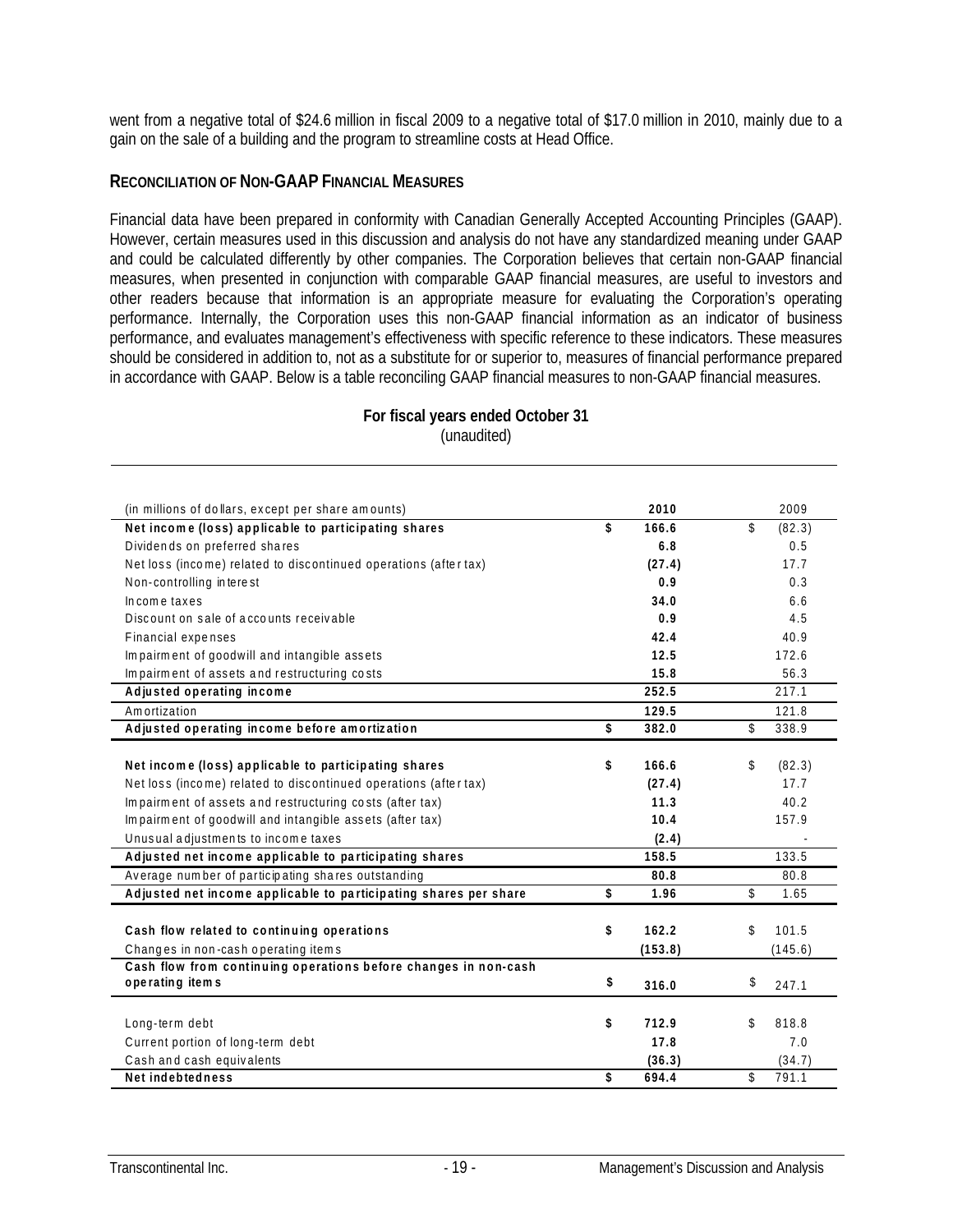## **SUMMARY OF QUARTERLY RESULTS**

|                                                        | 2010 |           |    |      |   |                |   |    | 2009   |        |      |      |     |                |    |        |
|--------------------------------------------------------|------|-----------|----|------|---|----------------|---|----|--------|--------|------|------|-----|----------------|----|--------|
| (in millions of dollars, except per share amounts)     |      | Q4        |    | Q3   |   | O <sub>2</sub> |   |    | Q1     | Q4     |      | Q3   |     | Q <sub>2</sub> |    | Q1     |
| Revenues                                               | S    | 570       |    | 500  |   | 510            |   | \$ | 512    | 570    | \$   | 504  | \$. | 531            | \$ | 565    |
| Adjusted operating income before amortization          |      | 120       |    | 90   |   | 91             |   |    | 81     | 120    |      | 83   |     | 77             |    | 59     |
| Adjusted operating income margin before amortization   |      | %<br>21.1 |    | 18.0 | % | 17.8           | % |    | 15.8 % | 21.1   | $\%$ | 16.4 | %   | 14.5           | %  | 10.4   |
| Operating income (loss)                                | \$   | 65        | \$ | 58   |   | 56             |   | \$ | 45     | 72     | \$   | 47   | \$  | (146)          | \$ | 14     |
| Adjusted operating income                              |      | 88        |    | 59   |   | 58             |   |    | 47     | 85     |      | 53   |     | 48             |    | 31     |
| Adjusted operating income margin                       |      | %<br>15.4 |    | 11.8 | ℅ | 11.4           | % |    | 9.2%   | 14.9 % |      | 10.5 | %   | 9.0            | %  | 5.5    |
| Net income (loss) applicable to participating shares   | S    | 45        | \$ | 29   |   | 67             |   |    | 26     | 43     | \$   | 25   | \$  | (144)          | \$ | (6)    |
| Per share                                              |      | 0.56      |    | 0.35 |   | 0.83           |   |    | 0.32   | 0.54   |      | 0.31 |     | (1.79)         |    | (0.08) |
| Adjusted net income applicable to participating shares |      | 63        |    | 34   |   | 34             |   |    | 27     | 53     |      | 31   |     | 30             |    | 19     |
| Per share                                              |      | 0.77      |    | 0.43 |   | 0.42           |   |    | 0.34   | 0.65   |      | 0.39 |     | 0.37           |    | 0.24   |
| % of fiscal year                                       |      | 39 %      |    | 22   | % | 22             | % |    | 17 %   | 39 %   |      | 24   | %   | 22 %           |    | 15     |

#### **Selected Quarterly Financial Results**  (unaudited)

The above table shows changes in the Corporation's quarterly results. Note the impact on revenues of the North American recession in 2009; starting in the third quarter 2009, the rationalization measures announced in February 2009 limited the recession's impact on earnings. Asset divestitures and the appreciation of the Canadian dollar versus its U.S. and Mexican counterparts also affected revenues in 2010 compared to 2009. The fourth quarter is higher than the others since advertising spending is generally higher in the fall.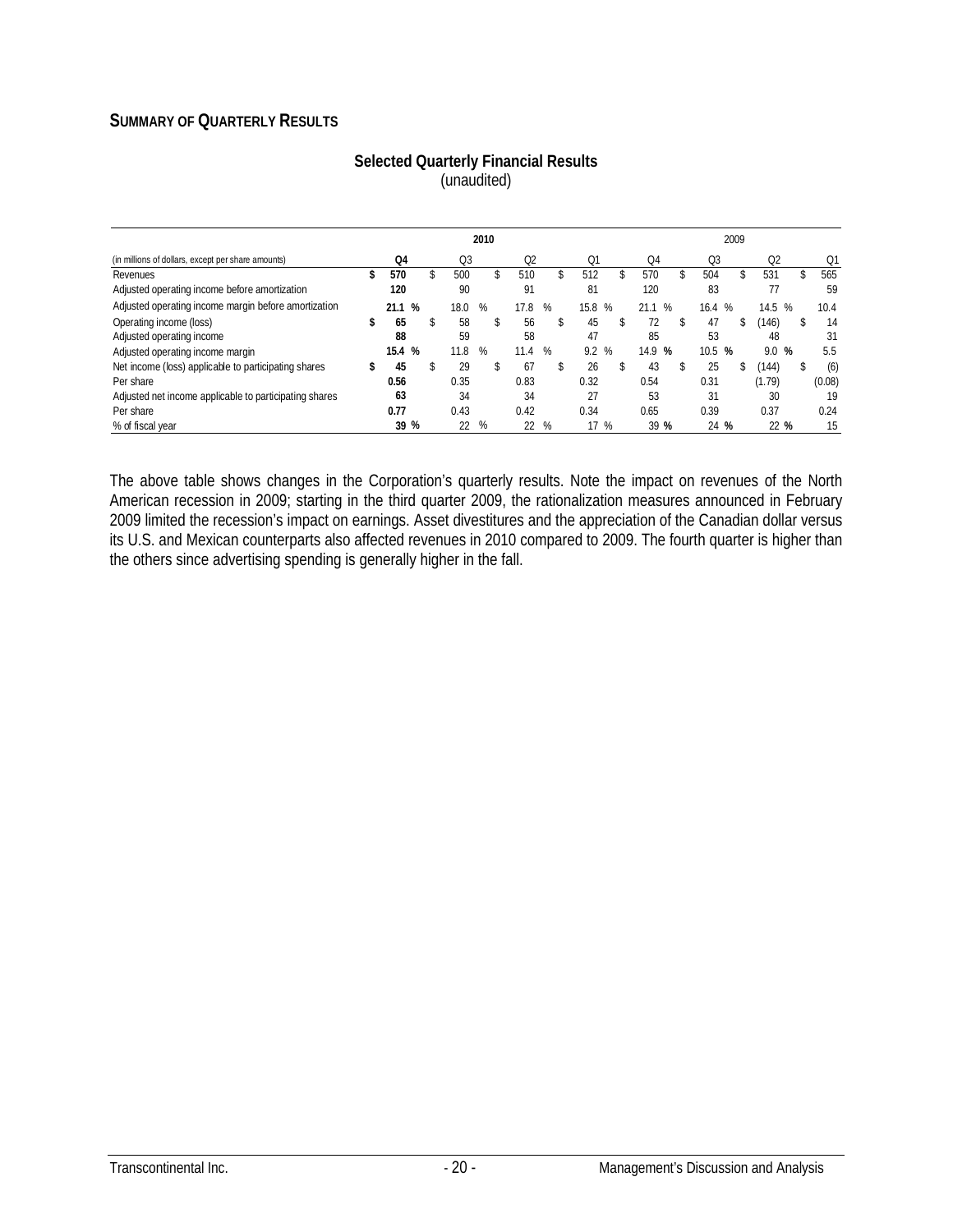## **FINANCIAL CONDITION, LIQUIDITY AND CAPITAL RESOURCES**

#### **Principal Cash Flows and Financial Condition For fiscal years ended October 31**  (unaudited)

| (in millions of dollars)                                                        | 2010            | 2009            |
|---------------------------------------------------------------------------------|-----------------|-----------------|
| Operating activities                                                            |                 |                 |
| Cash flow from continuing operations before changes in non-cash operating items | 316.0<br>\$     | \$<br>247.1     |
| Changes in non-cash operating items                                             | (153.8)         | (145.6)         |
| Cash flow related to operating activities of continuing operations              | 162.2           | 101.5           |
| Investing activities                                                            |                 |                 |
| Business acquisitions, net of disposals                                         | (14.0)          | (14.4)          |
| Acquisitions of property, plant and equipment, net of disposals                 | (115.9)         | (243.5)         |
| Other                                                                           | (23.7)          | (27.1)          |
| Cash flow related to investing activities of continuing operations              | (153.6)         | (285.0)         |
| <b>Financing activities</b>                                                     |                 |                 |
| Increase in long-term debt                                                      | 40.5            | 281.4           |
| Reimbursement of long-term debt                                                 | (10.1)          | (107.3)         |
| Decrease in revolving term credit facility                                      | (95.4)          | (89.7)          |
| Issuance of preferred shares                                                    |                 | 96.8            |
| Issuance of participating shares                                                | 2.1             | 0.2             |
| Dividends on participating shares                                               | (28.3)          | (25.8)          |
| Dividends on preferred shares                                                   | (7.0)           |                 |
| Other                                                                           | (0.2)           | (0.6)           |
| Cash flow related to financing activities of continuing operations              | (98.4)          | 155.0           |
| Other relevant information                                                      |                 |                 |
| Net indebtedness                                                                | 694.4           | 791.1           |
| Shareholders' equity                                                            | 1,247.0         | 1,115.2         |
| Net indebtedness (including usage of the securitization program) /              |                 |                 |
| adjusted operating income before amortization                                   | 1.82            | (1)<br>2.59     |
| Credit rating                                                                   |                 |                 |
| <b>DBRS</b>                                                                     | <b>BBB high</b> | <b>BBB high</b> |
|                                                                                 | <b>Stable</b>   | Stable          |
| Standard and Poor's                                                             | BBB-            | BBB-            |
|                                                                                 | <b>Stable</b>   | Stable          |

(1) As initially reported.

#### *Cash Flow Related to Continuing Operations*

Cash flow from operating activities before changes in non-cash operating items increased from \$247.1 million in 2009 to \$316.0 million in 2010. The change is primarily due to the increase in adjusted operating income before amortization. Changes in non-cash operating items were similar to the prior year, with an outflow of \$153.8 million in 2010, compared to an outflow of \$145.6 million in 2009. In both cases, the main factor affecting the outflow was the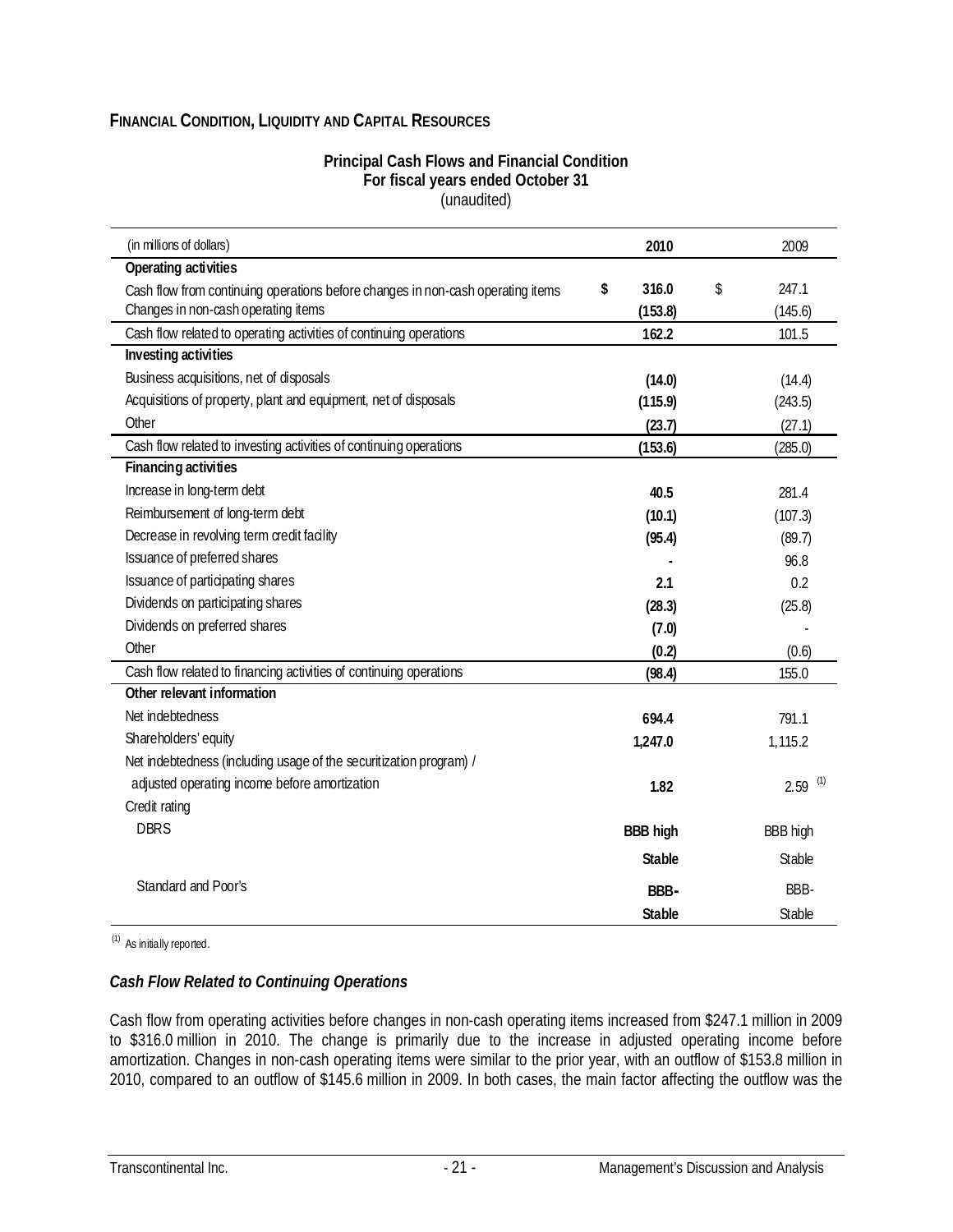reduction in use of the securitization program. Consequently, cash flow from operating activities increased, generating a cash inflow of \$162.2 million in 2010, compared to a cash inflow of \$101.5 million in 2009.

## *Cash Flow Related to Investing Activities of Continuing Operations*

In 2010, \$115.9 million was invested in property, plant and equipment, net of disposals, significantly less (by \$127.6 million) than the \$243.5 million invested in 2009. Most of the investment was used to set up the unique Canada-wide newspaper and flyer-printing platform required to print *The Globe and Mail* daily paper. We invested in this project in 2009 also, and in the project to print the *San Francisco Chronicle* in Fremont, California. Both these projects have now been completed.

## *Cash Flow Related to Financing Activities of Continuing Operations*

The Corporation paid \$28.3 million, or 35 cents per share, in dividends on participating shares in 2010, compared to \$25.8 million, or 32 cents per share, in 2009. This is an increase of more than 9%. The Corporation also paid \$7.0 million in dividends on Series D Preferred Shares in 2010; no such dividend was paid in 2009. Dividends paid by Transcontinental to Canadian residents are eligible dividends as per provincial and federal income tax laws.

| <b>Shares Issued and Outstanding</b>           | As at October 31, 2010 | As at November 30, 2010 |
|------------------------------------------------|------------------------|-------------------------|
|                                                |                        |                         |
| Class A<br>(Subordinate Voting Shares)         | 65,806,497             | 65,806,497              |
| Class B<br>(Multiple Voting Shares)            | 15,196,840             | 15,196,840              |
| <b>Series D Preferred</b><br>(with rate reset) | 4,000,000              | 4,000,000               |

## *Debt Instruments*

As at October 31, 2010, net indebtedness (including use of the securitization program) to adjusted operating income before amortization ratio stood at 1.82 (2.59 as at October 31, 2009) mainly due to the sale of almost all the assets of the Direct Mail Group in the United States, a significant reduction in capital expenditures and the increase in adjusted operating income before amortization. Furthermore, Management plans to reduce this ratio even further and to keep it at about 1.50.

On December 4, 2009, the Corporation repaid \$150 million and cancelled Tranche B of its term revolving credit facility. The term revolving credit facility of the Corporation now consists solely of Tranche A, an amount of \$400 million, which matures in September 2012; \$178.2 million of this amount had been used as at October 31, 2010. The applicable interest rate on the revolving term credit facility is based on the credit rating assigned by Standard & Poor's Ratings Services. Depending on the form of borrowing chosen by the Corporation, the interest rate applicable for the line of credit is currently either bank prime rate, bankers' acceptance rate + 0.615%, or LIBOR + 0.615%. Fees of 0.135% are also applicable, whether the line of credit is drawn or not, and utilization fees of 0.1% are applicable if the amount drawn exceeds 662/3%.

As of October 31, 2010, letters of credit amounting to C\$0.2 million and US\$3.0 million were drawn on the term revolving credit, in addition to the amounts presented in the previous paragraph.

In the third quarter of fiscal 2009, the Corporation obtained financing of €55.6 million (\$78.7 million of dollars) from a European bank with a six-year term bearing interest at EURIBOR + 1.60%, to purchase production equipment over the two subsequent years. This financing will be drawn in tranches, based on equipment delivery dates and will be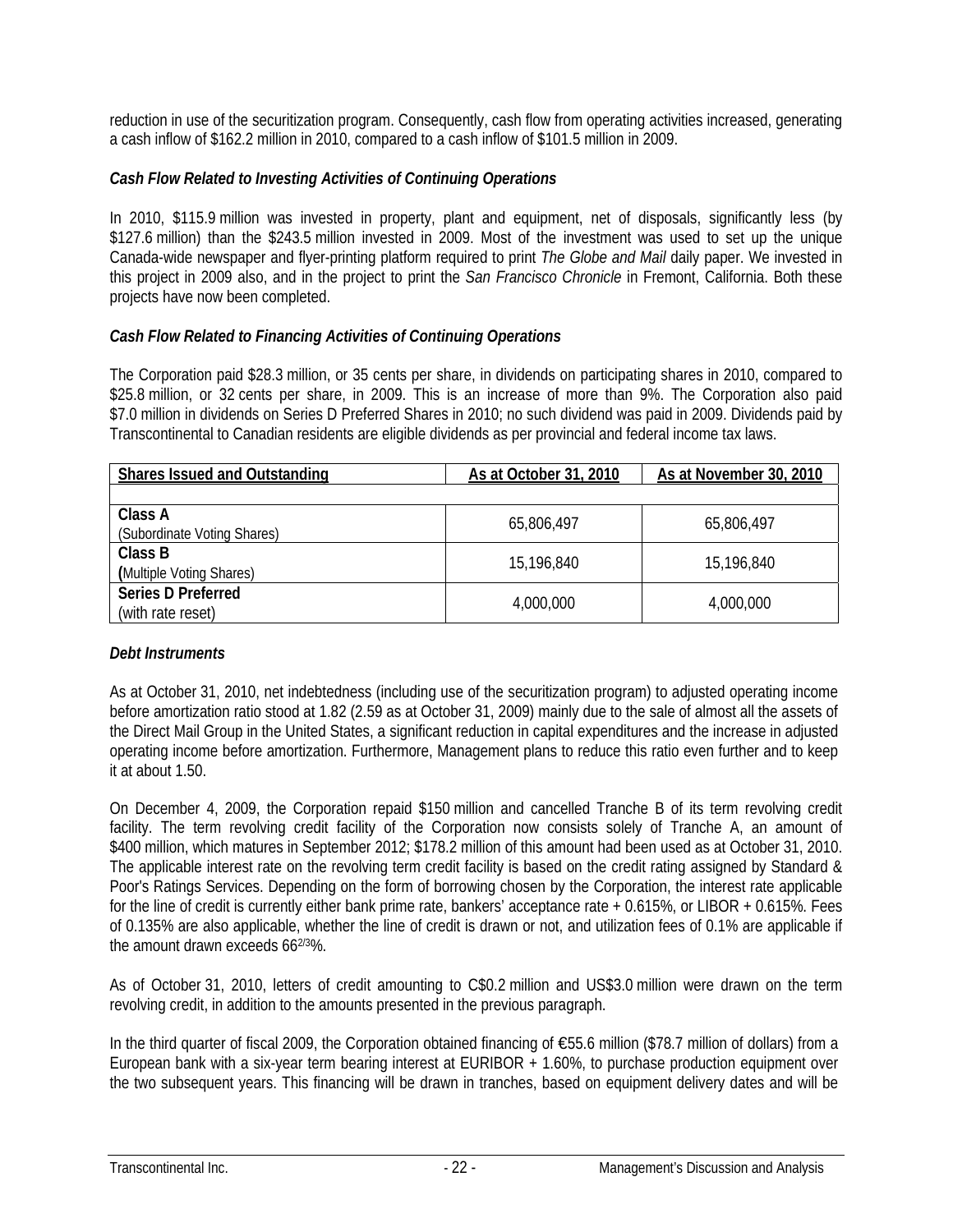payable in equal instalments of capital plus interest every six months from January 2011. On December 1, 2009, the Corporation arranged a cross-currency swap, which matures in six years, to set the exchange rate at 1.5761 and the interest rate on this facility at bankers' acceptance rates plus 2.55%.

In fiscal 2010, the Corporation was not in default under any of its obligations.

Apart from its long-term debt, the Corporation's commitments are mainly comprised of operating leases. The table below shows the breakdown of these obligations and commitments for future years.

| Contract type (in millions of dollars) | 2011 | 2012  | 2013  | 2014  | 2015 | 2016 and<br>thereafter | Total |
|----------------------------------------|------|-------|-------|-------|------|------------------------|-------|
| Long term debt                         | 17.8 | 270.4 | 92.0  | 231.0 | 65.2 | 60.5                   | 736.9 |
| Other commitments                      | 43.8 | 31.9  | 25.7  | 21.4  | 17.5 | 66.0                   | 206.3 |
| <b>Total commitments</b>               | 61.6 | 302.3 | 117.7 | 252.4 | 82.7 | 126.5                  | 943.2 |

#### **Contractual Obligations and Business Commitments For years ending October 31**

## *Off-Balance-Sheet Arrangements (Securitization)*

Under its securitization agreement, the Corporation sold, on an ongoing basis, certain of its receivables to a trust that sold its beneficial interest to third-party investors. The maximum net consideration allowable under this agreement was \$300.0 million, including a maximum of US\$100.0 million. This agreement came to an end in August 2010 and no new agreement has been signed to date. Although the Corporation currently has sufficient capital, it is exploring various financing options in order to increase its financial flexibility.

As at October 31, 2009, the accounts receivable sold under the securitization program amounted to \$240.3 million, of which \$128.4 million was kept by the Corporation as retained interest, resulting in a net consideration of \$111.9 million, including C\$77.3 million and US\$32.0 million. As at October 31, 2009, the maximum net consideration the Corporation could have obtained under the terms of the program was \$202.3 million. The retained interest is recorded in the Corporation's accounts receivable at the lower of cost and fair market value. Under the program, the Corporation recognized a total discount of \$0.9 million in fiscal 2010 (\$4.5 million for fiscal 2009) on the sale of accounts receivable. The Corporation was in compliance with all its covenants under the agreements governing this program.

## **PRINCIPAL ACCOUNTING ESTIMATES**

The Corporation prepares its consolidated financial statements in Canadian dollars and in accordance with Canadian GAAP. A summary of the significant accounting policies is presented in Note 1 of the Consolidated Financial Statements. Some of the Corporation's accounting policies require Management to use estimates and judgments. The most significant areas requiring the use of management estimates and judgments include: provisions, including provisions for bad debts and inventory obsolescence, impairment of assets, restructuring costs, amortization periods of property, plant and equipment and intangible assets, accounting for income taxes, valuation of goodwill and intangible assets, stock-based compensation costs and accounting for pension plans.

## **Goodwill**

Goodwill represents the excess of acquisition cost over fair value of net assets of acquired businesses. Goodwill has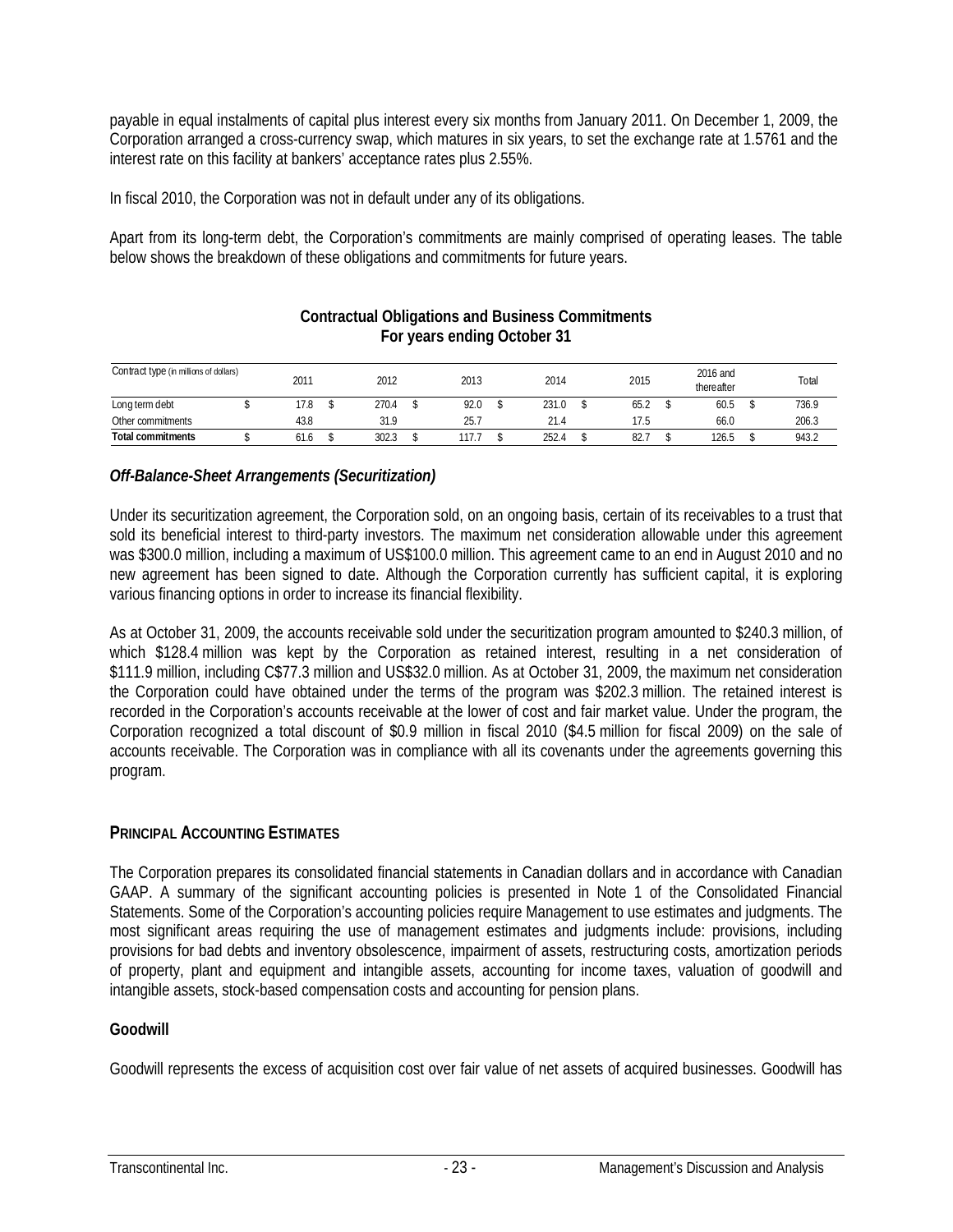an indefinite useful life and is not amortized, but it is tested annually for impairment or more frequently if impairment indicators arise.

#### **Intangible Assets**

Intangible assets are accounted for at cost and amortized as follows:

|                                        | Term                 | Method                       |
|----------------------------------------|----------------------|------------------------------|
| Customer relationships                 | 12 years             | Straight-line                |
| Educational books prepublication costs | Maximum 5 years      | On historical sales patterns |
| Educational book titles                | $6 - 9$ years        | On historical sales patterns |
| Printing contracts                     | Term of the contract | Straight-line                |
| Non-compete agreements                 | $2 - 5$ years        | Straight-line                |
| Long-term technology project costs     | 5 years              | Straight-line                |

Non-amortizable intangible assets consist of acquired trade names, mainly magazines and newspapers, and their related circulation. These assets have an indefinite useful life and are not amortized, but tested annually for impairment or more frequently if impairment indicators arise.

#### **Pension Plans**

The accrued benefit obligation is determined by independent actuaries using the projected benefit method prorated on services and is based on management's best economic and demographic estimates. The Corporation amortizes the unrecognized net aggregate actuarial gains and losses in excess of 10% of the greater of the accrued benefit obligation or the fair value of plan assets, and past service costs, over the expected average remaining service life (EARSL) of the employee group covered by the plans, which ranges from 10 to 12 years. The transitional obligation resulting from the initial application of Section 3461 of the Canadian Institute of Chartered Accountants' (CICA) Handbook in November 2000 is also amortized over the EARSL of the employee group covered by the plans. Fair market value is used to calculate the expected return on plan assets.

#### **Income taxes**

The Corporation records income taxes using the liability method of accounting. Under this method, future income tax assets and liabilities are determined based on the differences between the carrying amount and the tax basis of the assets and liabilities and are measured using tax rates in effect when these differences are expected to reverse in accordance with enacted laws or those substantively enacted at the date of the financial statements. A valuation allowance is recorded as a reduction of the carrying value of future tax assets when it is more likely than not that these assets will not be realized.

#### **EFFECT OF NEW ACCOUNTING STANDARDS NOT YET IMPLEMENTED**

#### **Business Combinations**

In January 2009, CICA issued Section 1582, Business Combinations, which supersedes the like-named Section 1581. This Section applies prospectively to business combinations for which the date of acquisition is in fiscal years beginning on or after January 1, 2011. The Section establishes standards for the recognition of a business combination.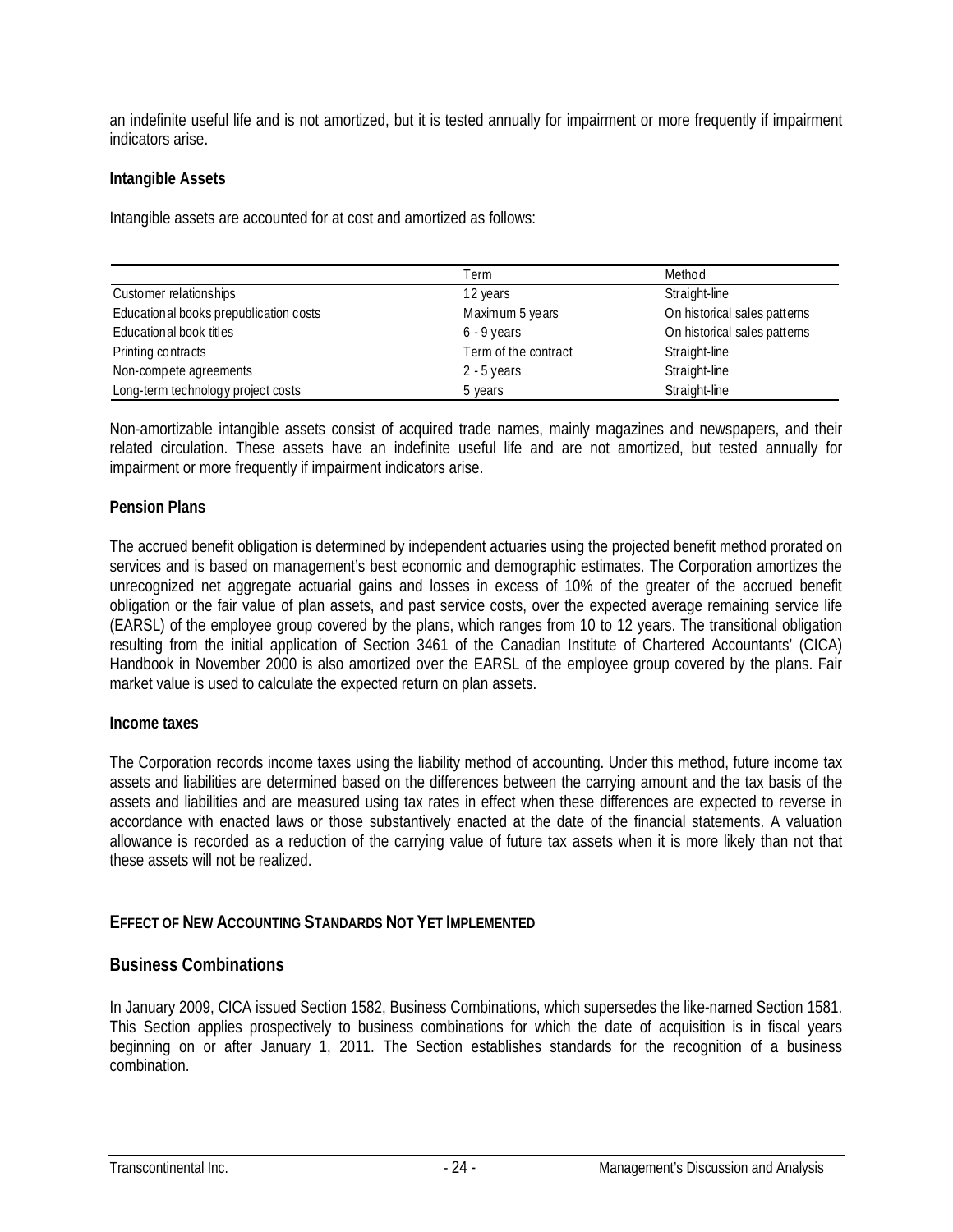## **Consolidated Financial Statements**

In January 2009, the CICA issued Section 1601, Consolidated Financial Statements, which supersedes the likenamed Section 1600. This Section applies to interim and annual financial statements for fiscal years beginning on or after January 1, 2011. The Section establishes standards for the preparation of consolidated financial statements.

## **Non-controlling Interests**

In January 2009, the CICA issued Section 1602, Non-controlling Interests, which supersedes Section 1600, Consolidated Financial Statements. This Section applies to interim and annual financial statements for fiscal years beginning on or after January 1, 2011. The Section establishes standards for the accounting of non-controlling interests in a subsidiary in the consolidated financial statements subsequent to a business combination.

## **International Financial Reporting Standards (IFRS)**

In February 2008, Canada's Accounting Standards Board (AcSB) confirmed that Canadian GAAP, as used by publicly accountable enterprises, will be superseded by International Financial Reporting Standards (IFRS) for fiscal years beginning on or after January 1, 2011.

For the Corporation, the conversion to IFRS will be required for interim and annual financial statements for the year ending October 31, 2012. IFRS uses a conceptual framework similar to Canadian GAAP, but there are significant differences on recognition, measurement and disclosures.

The Corporation is required to qualitatively disclose its changeover impacts in conjunction with its 2010 financial reporting as well as quantitative information if available, with its interim and annual financial reporting for the year ending October 31, 2011. This information will be used by the Corporation to present comparative information in its financial statements for the year ending October 31, 2012.

The Corporation set up an organizational project management team composed of members from different levels and positions to oversee project coordination and monitoring. Regular progress reports are submitted to the Audit Committee. Staff with the appropriate qualifications and experience have been assigned to the project.

The Corporation's conversion plan consists of three phases:

## **Phase 1 – Evaluation**

During this phase the Corporation performed a high-level identification of the major differences between IFRS and the Corporation's accounting policies as well as an evaluation of the key areas that may be impacted by the transition to IFRS. A detailed conversion plan was developed. Since changes are expected to IFRS standards during the conversion period and could impact the conversion plan, a monitoring process was established.

## **Phase 2 – Conversion**

In this phase, the Corporation designs and develops solutions to address the differences identified in phase 1. Changes required to the existing accounting policies, financial reporting, information systems, business processes and internal controls will be identified in order to perform conversion to IFRS. Impacts on contractual arrangements are evaluated and modifications made as required. A change management strategy is implemented to respond to the information and training needs of the different stakeholders.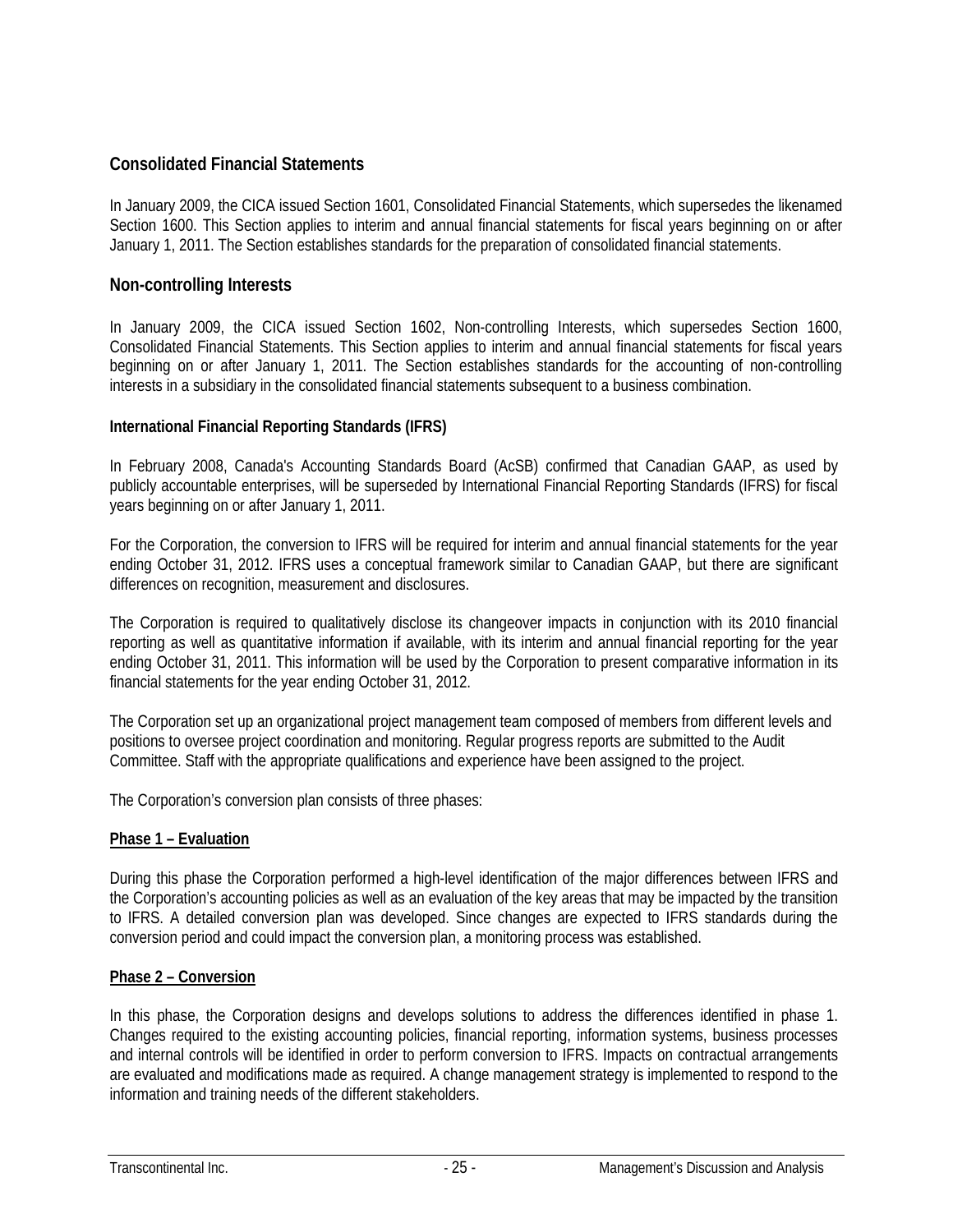## **Phase 3 – Implementation**

The objective of this final phase is to enable continued IFRS reporting and to facilitate knowledge sharing. Changes identified in phase 2 are implemented and tested to ensure that any difference is addressed prior to the changeover date. The change management strategy initiated in phase 2 continues until completion of the conversion.

The Corporation has completed phases 1 and 2 of the project. Phase 3 will start in 2011.

The following table shows the progress of the IFRS changeover as at October 31, 2010.

|                                         | <b>Main Activities</b>                                                                                                                                                                                                                                                                                                                                                                                                                   | Schedule                                                                                                                                                                             | <b>Status</b>                                                                                                                                                                                                                                                                                                                                   |  |  |
|-----------------------------------------|------------------------------------------------------------------------------------------------------------------------------------------------------------------------------------------------------------------------------------------------------------------------------------------------------------------------------------------------------------------------------------------------------------------------------------------|--------------------------------------------------------------------------------------------------------------------------------------------------------------------------------------|-------------------------------------------------------------------------------------------------------------------------------------------------------------------------------------------------------------------------------------------------------------------------------------------------------------------------------------------------|--|--|
| Financial<br>Information                | Identify and analyze the differences between<br>IFRS and the Corporation's accounting policies.<br>Design and develop solutions to resolve the<br>Completed before<br>differences.<br>October 31, 2010.<br>Follow up and<br>Select from among the IFRS accounting<br>updates during fiscal<br>standards and the exemptions permitted in<br>accordance with IFRS 1.<br>Develop a model for IFRS financial statements,<br>including notes. |                                                                                                                                                                                      | Completed: Analysis of<br>differences in accounting<br>policies.<br>Developed: Solutions to<br>resolve the differences.<br>Senior management and<br>the audit committee have<br>conditionally approved the<br>selected IFRS 1<br>accounting standards and<br>exemptions.<br>In progress: Development<br>of a model for financial<br>statements. |  |  |
|                                         | Prepare the opening balance sheet and compile<br>the financial information for preparing the<br>comparative IFRS financial statements.                                                                                                                                                                                                                                                                                                   | During fiscal 2011.                                                                                                                                                                  | To come.                                                                                                                                                                                                                                                                                                                                        |  |  |
| Information<br>Systems and<br>Processes | Evaluate the impact of the changes on<br>information systems and processes and make<br>changes as required.<br>Formulate and implement a strategy for<br>compiling the information in parallel (based on<br>Canadian GAAP and IFRS) during fiscal 2011.                                                                                                                                                                                  | Modify the<br>information systems<br>and processes<br>finalized in time to<br>compile financial<br>information during<br>fiscal 2011. Follow up<br>and update during<br>fiscal 2011. | Completed: Evaluation of<br>impact on information<br>systems and processes.<br>Changes are being made.<br>Formulated: Strategy for<br>parallel compilation of<br>information.                                                                                                                                                                   |  |  |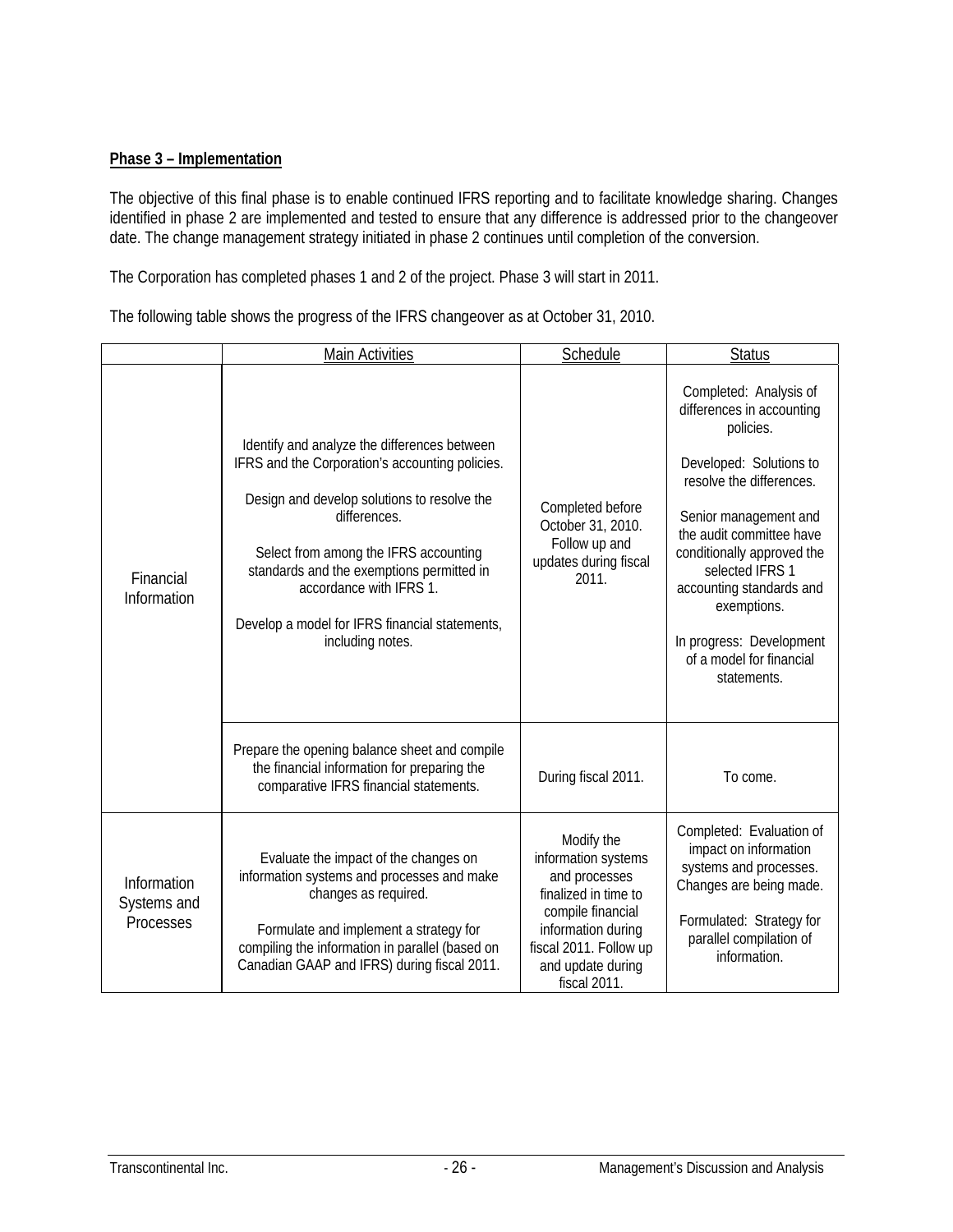| Internal<br>Controls          | Evaluate the impact of the changes to internal<br>controls on financial information and controls<br>and procedures for communicating information<br>and implement the changes as required.                      | Implement the<br>changes required<br>starting in second<br>quarter of fiscal 2011.<br>Follow up and<br>updating during fiscal<br>2011. | Evaluated: Impact on<br>internal controls, plus<br>detailed analysis of<br>differences with respect to<br>financial information.                                                                                 |  |
|-------------------------------|-----------------------------------------------------------------------------------------------------------------------------------------------------------------------------------------------------------------|----------------------------------------------------------------------------------------------------------------------------------------|------------------------------------------------------------------------------------------------------------------------------------------------------------------------------------------------------------------|--|
| Training and<br>Communication | Identify training needs and provide training.                                                                                                                                                                   | Training sessions in<br>fiscal 2010 and 2011.                                                                                          | Specific training given to<br>primary actors in the<br>changeover and general<br>training given to finance<br>function employees.                                                                                |  |
|                               | Communicate the progress of the changeover<br>plan to stakeholders.                                                                                                                                             | Regular<br>communications in<br>fiscal 2010 and 2011.                                                                                  | Developed:<br>Communication plan with<br>regular communication of<br>the plan as it progresses.                                                                                                                  |  |
| <b>Business</b>               | Evaluate the impact on the Corporation's<br>contractual undertakings (compliance with<br>restrictive financial clauses, compensation plans,<br>$etc.$ ).<br>Make changes required to contractual<br>agreements. | Changes made<br>before October 31,<br>2011.                                                                                            | Completed: Overall<br>evaluation of potential<br>impacts on agreements.<br>Evaluated: Impact on<br>contractual agreements,<br>plus detailed analysis of<br>differences with respect to<br>financial information. |  |

#### **Differences between IFRS and the Corporation's accounting policies**

The following items have been identified as possibly having an impact on the Corporation's financial statements. This is not an exhaustive list of the impacts of the transition to IFRS and changes could be made before the changeover.

| Subiect                                 | Items that could have an impact on the Corporation's financial statements                                                                                                                                                                                                                                                                                                                                                                                                                                                                                                                           |
|-----------------------------------------|-----------------------------------------------------------------------------------------------------------------------------------------------------------------------------------------------------------------------------------------------------------------------------------------------------------------------------------------------------------------------------------------------------------------------------------------------------------------------------------------------------------------------------------------------------------------------------------------------------|
| Employee<br><b>Benefits</b><br>(IAS 19) | Under the IFRS, an entity may elect to recognize actuarial gains and losses using a corridor<br>approach (which the Corporation uses) or recognize them immediately in other comprehensive<br>income. The Corporation plans to continue using the corridor approach to recognition of<br>actuarial gains and losses<br>An exposure draft has been issued proposing the immediate recognition of actuarial gains and<br>losses in other comprehensive income and the presentation of service costs and financial<br>expenses in the profit or loss statement. The standard will be published in 2011 |
| Impairment of<br>Assets<br>(IAS 36)     | Asset impairment testing is done at the lowest cash generating unit (CGU) level. A CGU is<br>defined as the smallest identifiable group of assets that generates cash inflows that are largely<br>independent of the cash inflows from other assets or groups of assets. According to Canadian<br>GAAP, asset impairment testing is done at the level of the asset group, which is defined much<br>like a CGU.                                                                                                                                                                                      |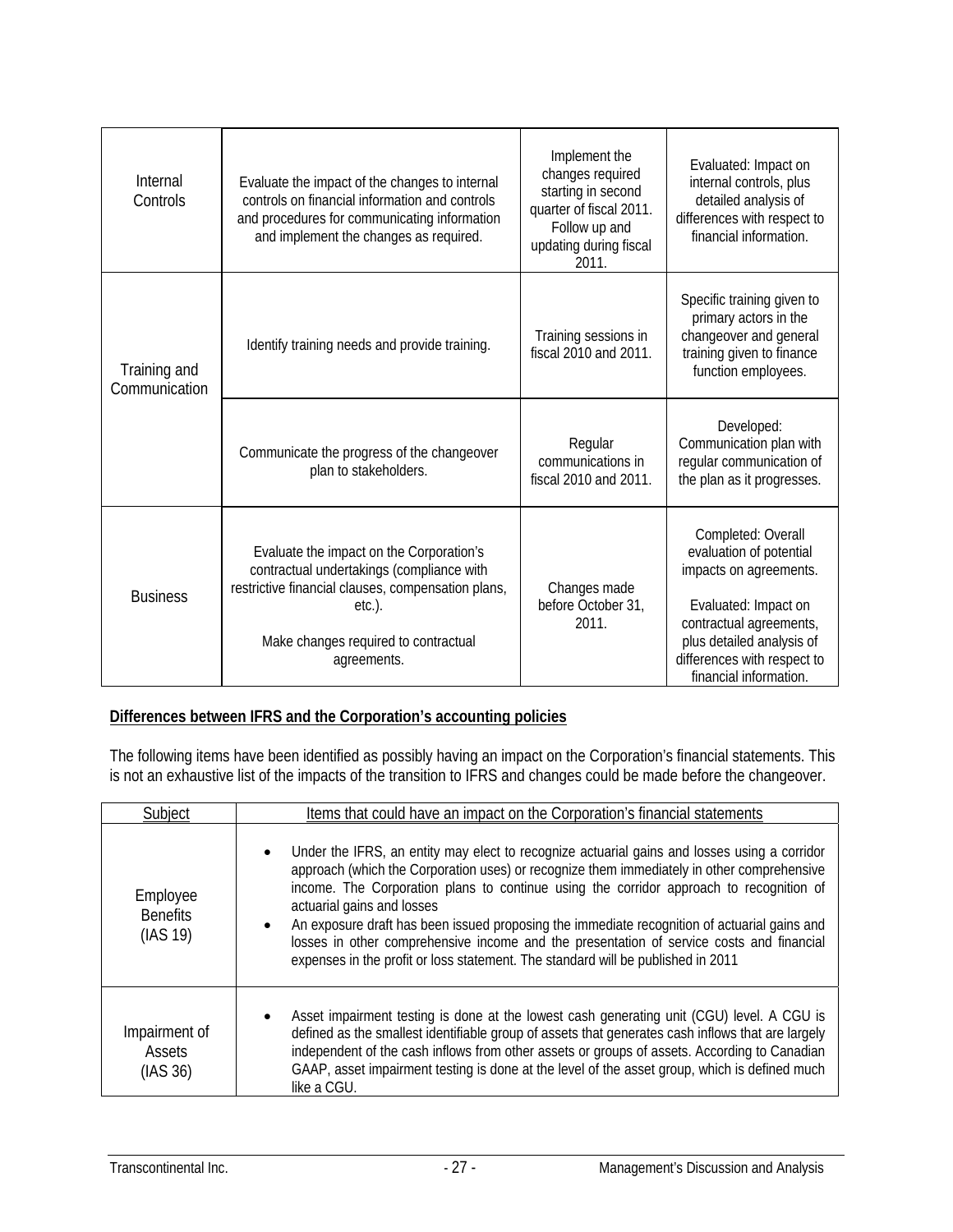|                                                                         | Goodwill is allocated to the CGU or groups of CGUs that should benefit from the synergies of<br>a business combination, while under Canadian GAAP, goodwill is allocated to operating units<br>that are equivalent to an operating sector or to one level below. Given that the impairment test<br>could be performed at the level of a group of assets that is smaller than that for Canadian<br>GAAP, asset impairment may be recognized at different times depending on the IFRS.<br>To determine whether an impairment should be recognized, the carrying amount of the CGU is<br>compared to its recoverable amount, which is the higher of fair value less costs to sell and<br>value in use (present value of future cash flows). Under Canadian GAAP, the carrying amount<br>is compared to undiscounted future cash flows and if an impairment is required, the amount of<br>the impairment is determined by comparing the carrying amount of the asset to its fair value.<br>The impacts for the Corporation will be determined during the asset impairment test which will<br>be done during the transition to IFRS.<br>Asset impairments other than goodwill impairments can be reversed under certain conditions.<br>Canadian GAAP did not permit reversals. |
|-------------------------------------------------------------------------|---------------------------------------------------------------------------------------------------------------------------------------------------------------------------------------------------------------------------------------------------------------------------------------------------------------------------------------------------------------------------------------------------------------------------------------------------------------------------------------------------------------------------------------------------------------------------------------------------------------------------------------------------------------------------------------------------------------------------------------------------------------------------------------------------------------------------------------------------------------------------------------------------------------------------------------------------------------------------------------------------------------------------------------------------------------------------------------------------------------------------------------------------------------------------------------------------------------------------------------------------------------------------|
| Property, Plant<br>and Equipment<br>(IAS 16)                            | Each part of property, plant and equipment having a material cost in relation to the total cost of<br>$\bullet$<br>the asset must be amortized separately. Under Canadian GAAP, an entity must amortize a<br>major component separately when it is reasonably possible to do so and the service life of<br>each component can be estimated. The Corporation does not foresee any significant impact<br>related to this difference because the major components are already amortized over the<br>service life of the component.                                                                                                                                                                                                                                                                                                                                                                                                                                                                                                                                                                                                                                                                                                                                           |
| <b>Income Taxes</b><br>(IAS 12)                                         | Under Canadian GAAP and IFRS, future income taxes are calculated on temporary<br>differences, i.e. differences between the tax basis of an asset or liability and its carrying<br>amount on the balance sheet. Under Canada's Income Tax Act, the maximum deductible for<br>"eligible capital expenditures" is 75% of the cost incurred. Canadian GAAP addresses this<br>particular situation and specifies that the tax basis must be increased by 25%, thus eliminating<br>the temporary difference. IFRS does not address this specific situation, and therefore a<br>temporary difference exists between the tax basis and the carrying amount of assets that must<br>be recognized in the case of eligible business combination transactions. The Corporation is<br>currently evaluating the impact of this difference for intangible assets that qualify as eligible<br>capital expenditures, and anticipates an adjustment that will lead to an increase in future<br>income tax liabilities and an adjustment in retained earnings as at the transition date.                                                                                                                                                                                                     |
| Financial<br>Instruments:<br>Recognition and<br>Measurement<br>(IAS 39) | Under IFRS, an entity may derecognize a financial asset under certain conditions based on<br>$\bullet$<br>the concept of transferring risks and benefits. Under Canadian GAAP, the conditions for<br>derecognizing a financial asset are based, instead, on the notion of transfer of control of the<br>asset. For the Corporation, accounts receivable sold under a securitization arrangement may<br>no longer satisfy the conditions for being derecognized under IFRS.                                                                                                                                                                                                                                                                                                                                                                                                                                                                                                                                                                                                                                                                                                                                                                                                |
| Interests in Joint<br>Ventures (IAS 31)                                 | IFRS allows the recognition of interests in joint ventures using the proportionate consolidation<br>method (which is used by the Corporation) or the equity method. The Corporation plans to<br>continue using the proportionate consolidation method.<br>An exposure draft has been issued proposing to eliminate the proportionate consolidation<br>method in some situations. The standard is expected to be published in 2011.                                                                                                                                                                                                                                                                                                                                                                                                                                                                                                                                                                                                                                                                                                                                                                                                                                        |

IFRS 1, "First-time Adoption of International Financial Reporting Standards" is the standard which the Corporation must apply in preparing its opening IFRS statement of financial position. The purpose of this standard is to provide a starting point for IFRS-compliant accounting without spending more on the process than the benefits warrant. Thus certain relief measures, called exemptions and exceptions, are permitted to avoid retroactive application of some standards. The exemptions are optional and the exceptions are required. The following list presents some exemptions that could have a significant impact for the Corporation. This list is not definitive or exhaustive and the quantitative impacts will be disclosed when they are known.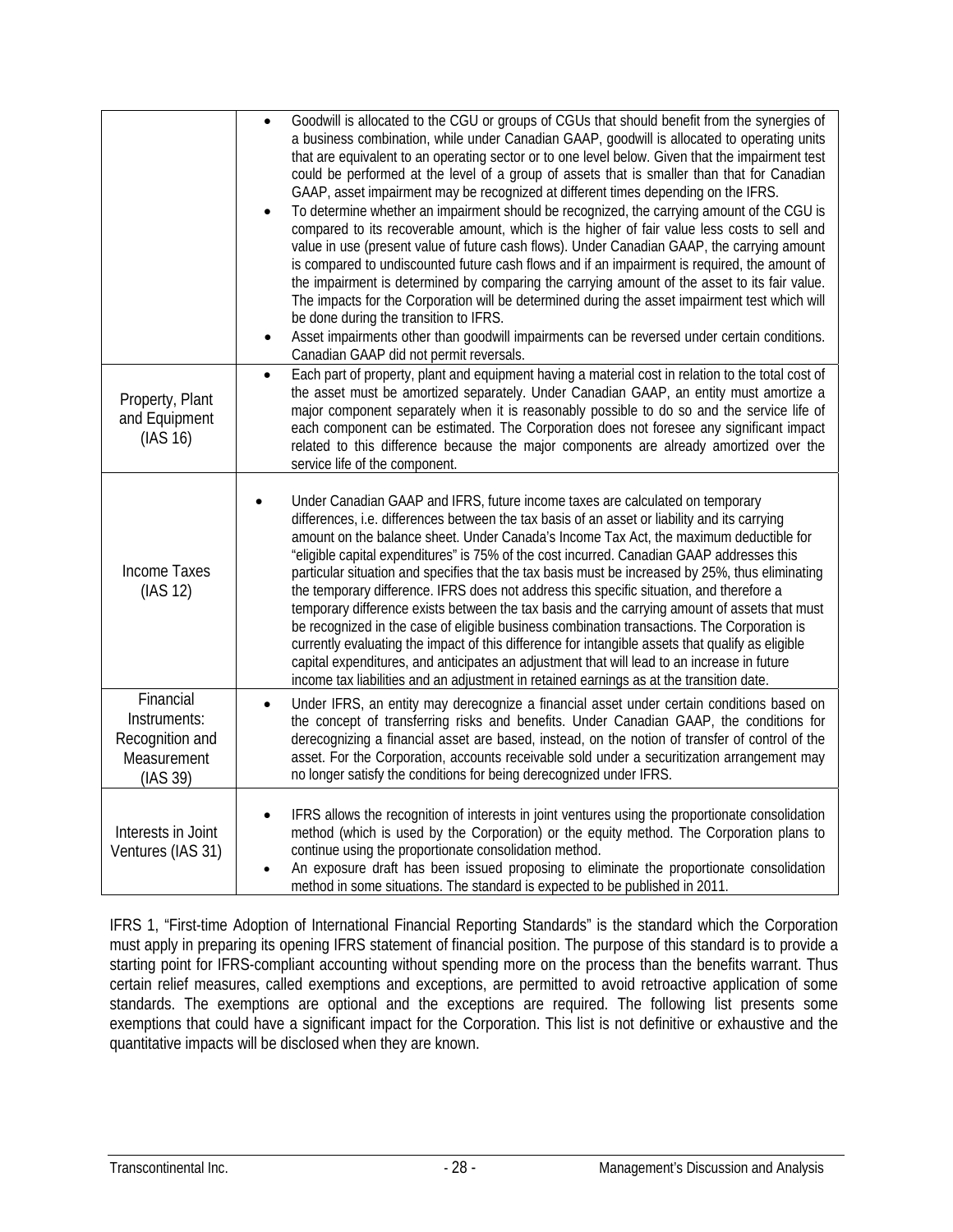| Exemption                                       | <b>Description and Status</b>                                                                                                                                                                                                                                                                                                                                                                                                                                                                                                                                                           |
|-------------------------------------------------|-----------------------------------------------------------------------------------------------------------------------------------------------------------------------------------------------------------------------------------------------------------------------------------------------------------------------------------------------------------------------------------------------------------------------------------------------------------------------------------------------------------------------------------------------------------------------------------------|
| Employee<br><b>Benefits</b>                     | IAS 19 Employee Benefits requires actuarial gains and losses to be measured in accordance with IFRS<br>from plan start dates to the date of transition to IFRS. IFRS 1 allows recognition of accumulated<br>actuarial gains and losses in retained earnings as at the transition date and prospective application of<br>IAS 19. The Corporation plans to use this exemption.                                                                                                                                                                                                            |
| <b>Borrowing Costs</b>                          | IAS 23 requires the capitalization of borrowing costs directly attributable to the acquisition, construction<br>or production of a qualifying asset. Under Canadian GAAP, an entity has the option of capitalizing<br>borrowing costs or recognizing them as an expense. The Corporation's accounting policy is to<br>capitalize borrowing costs.                                                                                                                                                                                                                                       |
|                                                 | IFRS offers more direct guidance than Canadian GAAP regarding the nature of capitalizable borrowing<br>costs. An exemption under IFRS 1 allows IAS 23 requirements to be applied prospectively for all<br>qualifying assets where capitalization commences on a date earlier than the transition date or on the<br>transition date. The Corporation plans to use this exemption.                                                                                                                                                                                                        |
| Cumulative<br>Translation<br><b>Differences</b> | IAS 21 Effects of Changes in Foreign Exchange Rates requires that translation differences be<br>calculated in compliance with IFRS from the acquisition date or from the date of creation of the foreign<br>operation. IFRS 1 allows the cumulative translation differences for all foreign operations to be set to<br>zero at the date of transition. The gain or loss on subsequent disposal of a foreign operation will<br>therefore only include foreign exchange differences arising subsequent to the date of transition to IFRS.<br>The Corporation plans to use this exemption. |

## **RISKS AND UNCERTAINTIES**

The Corporation continually manages its exposure to risks and uncertainties that it may encounter in its operating sectors or financial situation. As a result, the Director of Risk Management and Management together continually review overall controls and preventive measures to ensure they are better matched to significant risks to which the Corporation's operating activities are exposed. A report on our risk-management program is reviewed once a year by the Audit Committee.

Managing the Corporation's risks is a major factor in the decisions taken by Management with regard to acquisitions, capital investments, divestiture of assets, grouping of plants, or efforts to create synergies among operating sectors. This focus also guides decisions regarding cost-reduction measures, product diversification, new market penetration, and certain treasury movements. Below is a list of the main risks the Corporation is exposed to that could have a significant impact on its financial situation and the strategies it is taking to mitigate them.

## **Operational Risks**

## *Economic Cycles*

A significant risk that the Corporation faces, and which it has difficulty controlling, is related to economic cycles. As well, more than 80% of our operating revenues depend on retailers' advertising budgets. Advertising spending by advertisers tends to be cyclical, reflecting the global economic climate and consumers' buying habits.

However, due to the implementation of a development strategy based on becoming a leader in its niches, and because it is well diversified, the Corporation believes it can limit its exposure to economic cycles without, however,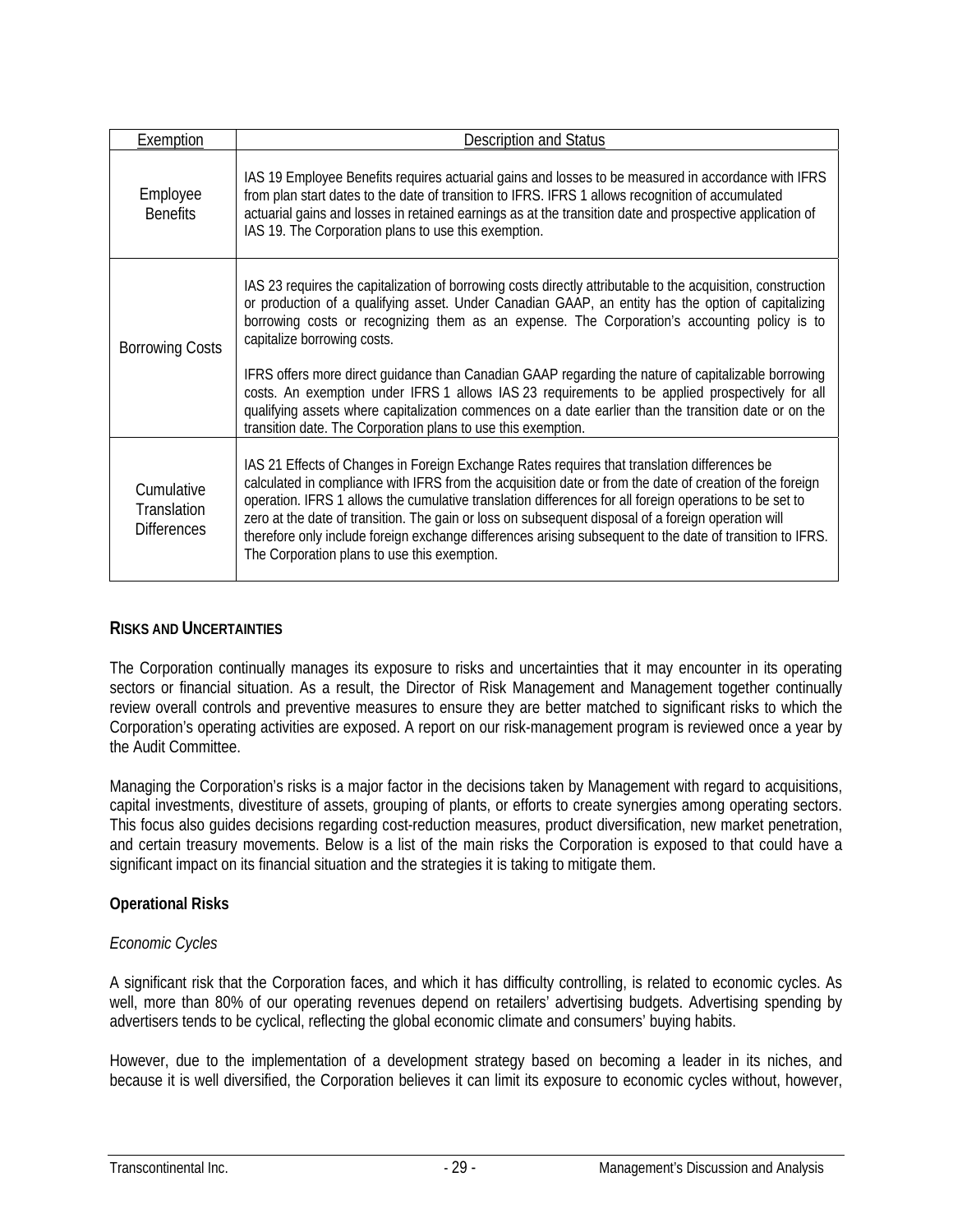eliminating their occurrence or controlling their magnitude. The Corporation believes it mitigates this risk by the very composition of its operations, since a substantial segment of the client base operates in less cyclical markets, such as food and personal care. Furthermore, in the Media Sector, Transcontinental relies on a good balance between local and national advertising. It should be noted that in recent years close to half the advertising revenue in this sector has come from local advertising, which has been less volatile than national advertising.

## *Competition*

Competition is based on price, quality of products and services and the range of services offered. Some of the printing niches in which the Corporation operates are highly competitive. To reduce this risk, the Corporation continually strives to improve operational efficiency while maximizing the use of its most productive equipment. We believe that this risk is also limited by our position as Canadian leader, and by the fact that we have a diversified client base in which more than half the revenues are generated under medium and long-term agreements ranging from one to 18 years.

On the media side, magazines and newspapers, whether of general interest or with a special focus, as well as other media (television, radio, Internet and other communication or advertising platforms) compete with Transcontinental's magazines, newspapers, Internet sites and complementary communication platforms for sale of advertising space as well as subscription and newsstand sales in some cases. In addition, the availability in Canada of a number of magazines published by U.S. and international publishers also creates competition for Transcontinental's magazines. To mitigate this risk, the Corporation continues to focus on continuous improvement programs, cost-reduction initiatives and developing new digital and print products and services in order to broaden its integrated service offer to local and national businesses.

Moreover, with consumers having rapidly adopted digital communications, more and more content is being produced and aimed at a target audience, and there is increasing competition among digital and mobile solutions. Although this situation could well generate business opportunities, these new realities are evolving very quickly and if we don't offer our customers an attractive return on investment, the effect on our bottom line could be negative. However, due to the recent acquisitions in the Interactive Sector, the Corporation has taken a leading position in a number of interactive niches, and has developed an integrated service offering of interactive solutions that differentiate the Corporation from its competitors in Canada.

## *New Media*

The industries in which the Corporation operates are subject to the impact of new media, which are driving major developments in technology and changes in consumer behaviours. Technological change continues to improve the quality and accessibility of alternatives to print media. As a result, advertisers now have a more diverse selection of media products in which to spend their advertising dollars. Although this migration from conventional to new media could pose a risk for some of our niches, the Corporation cannot accurately predict what effect these rapid changes will have on demand for our products and services, even though we expect our book printing operations to be the first to feel the impact. In particular, these changes could reduce demand, increase price pressure, and require investments in equipment and technology. As well, the Corporation needs to be aware of customer needs and to respond by continually developing new solutions. This development can be costly, however, and there is no guarantee that the solutions will be accepted by customers.

Nevertheless, business opportunities also exist to recover advertising budgets invested in other media platforms. To limit the risk and capitalize on this opportunity, Transcontinental has been shifting its focus towards the digital market through its Interactive and Media sectors. The Corporation has targeted development areas in its strategy for digital media and interactive solutions in order to position itself as a content creator and to deliver on new media platforms and other digital solutions.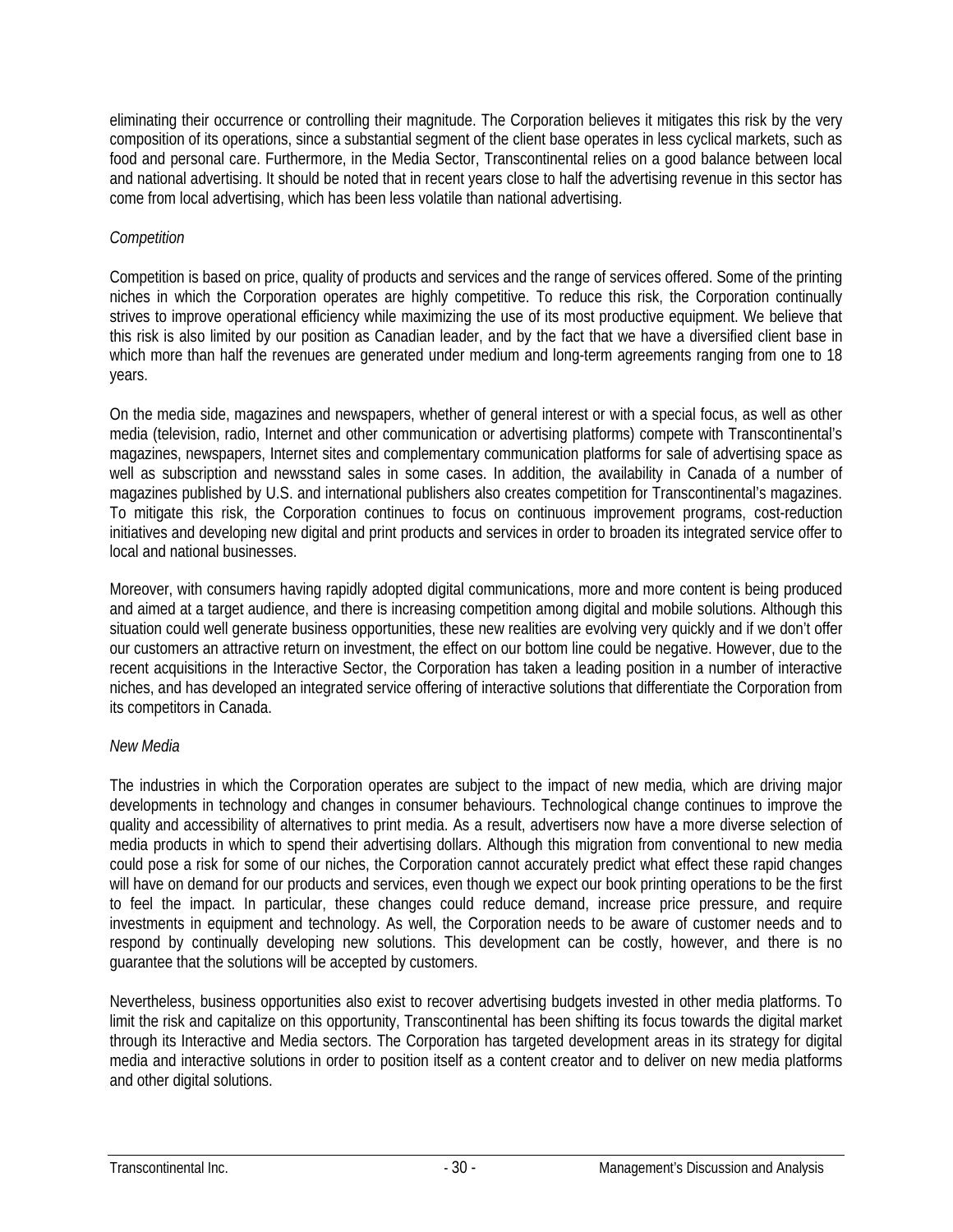Our success depends on the quality of our products and services. Consequently, we must continue to invest in research and development to improve our digital platforms as well as introduce new high-potential products and services. On the other hand, these investments could affect our operating results.

## *Operational Efficiency*

Given its very competitive markets, the Corporation must continually improve operational efficiency in order to maintain or improve profitability. However, there is no guarantee that the Corporation will be able to do this in the future. As well, the need to reduce ongoing operating expenses could result in costs to downsize the workforce, close or consolidate facilities, or upgrade equipment and technology.

## *Regulation*

The Corporation is subject to many regulations that may be amended by municipal, provincial or federal authorities. Any changes to these regulations could result in a material increase in costs for the Corporation if it must comply by increasing its workforce, enhancing compensation and employee benefits, or investing in raw materials or new or improved equipment.

## *Geographic Distribution and Exchange Rate*

In fiscal 2010, revenues generated outside Canada accounted for 17% of consolidated revenues, compared to 18% in 2009. This drop is due mainly to the rise of the Canadian dollar against its U.S. and Mexican counterparts during the fiscal year and to a decline in our revenues in Mexico that was partially offset by an increase in our operating revenues in the United States as a result of printing the *San Francisco Chronicle* for the full year in 2010 versus four months in 2009.

The currency-hedging program uses derivatives to protect the Corporation from the risk of short-term currency fluctuations. Moreover, Transcontinental attempts to match cash inflows and outflows in the same currency. The policy approved by the Corporation's Board of Directors permits hedging of 50% to 100% of net cash flows for a period of one to 12 months, 25% to 50% for the subsequent 12 months and up to 33% for the following 12 months.

As at October 31, 2010, using forward contracts to manage the exchange rate related to its exports to the United States, the Corporation had contracts to sell US\$107 million (US\$118 million as at October 31, 2009), of which \$62 million and \$45 million will be sold in fiscal 2011 and 2012, respectively. The terms of these forward contracts range from one month to 23 months, with rates varying from 1.0302 to 1.2800. Hedging relationships were effective and in accordance with risk management objectives and strategies throughout fiscal 2010.

### *Dependence on Information Systems*

The Corporation relies heavily on information technology systems. If these systems experience disruptions or breakdowns due to a system crash, power outage, virus, unauthorized access, human error, sabotage or other such events, it could have a negative effect on our operations and earnings. The media industry is still in the grip of massive technological change. The ever-growing popularity of the Internet has increased the number of content options competing with newspapers. The Corporation must adapt to this reality in order to attract and retain personnel with the required skill sets. Transcontinental also needs to manage the changes in these new technologies and be able to acquire, develop or integrate them. Our ability to successfully manage the implementation of new technologies could have a material impact on the Corporation's future competitiveness.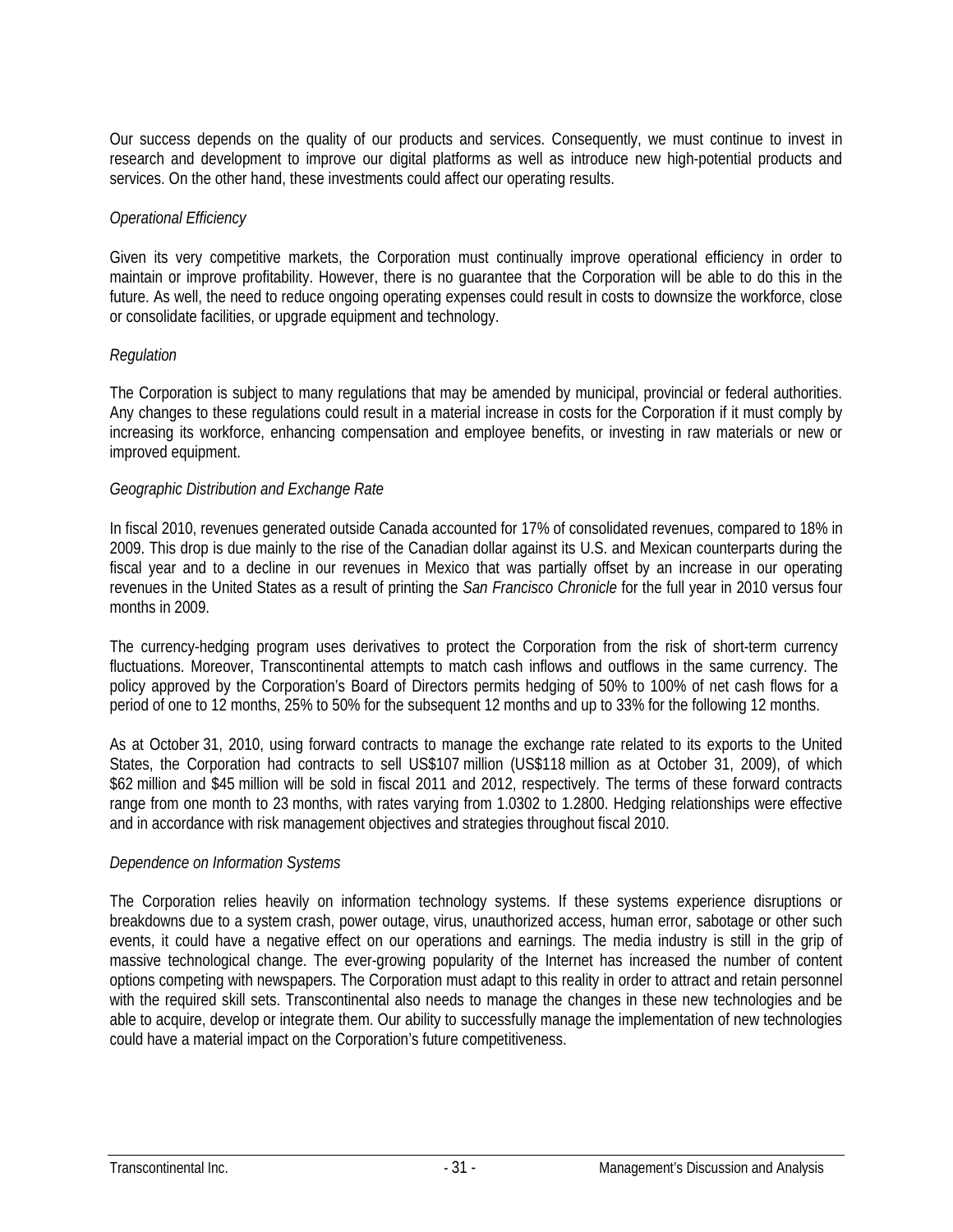## *Recruiting and Keeping Talent*

Social and demographic trends are making it more challenging to hire and retain qualified personnel. There is a diminishing pool of qualified talent, an increase in professional mobility, an increase in technology use and a high demand for emerging skill sets. There is a risk that the Corporation will have difficulty hiring and retaining qualified personnel. Development plans for high-potential and promotable executives were discussed in the biannual Leadership Review process. To ensure execution, each senior leader established specific objectives and committed to provide operational growth opportunities and challenges to further accelerate each person's development. In addition, senior managers are now evaluated on their implementation of succession plans for key positions. We continually assess our leadership depth to meet organizational challenges and ensure on-going identification of successors and acquisition of new skills.

## *Impairment Tests*

The Corporation conducts impairment tests that could lead to reductions in asset values and as a result have an unfavourable impact on shareholders' equity. Under Canadian generally accepted accounting principles, the Corporation must regularly test the impairment of long-term assets to determine whether the value of the asset in question has decreased. When an impairment test results in asset devaluation, it is recorded as a non-cash charge that reduces the Corporation's reported earnings.

## *Exchange of Confidential Information and Privacy*

This risk involves the use and manipulation of confidential information provided by our customers. The potential dissemination of such information to the wrong individuals could cause significant damage to our customers' relationships with their clients and thus to our own relationships with our customers and could result in legal actions. To mitigate this risk, various measures to improve prevention and control have been implemented. In fiscal 2010, we strengthened our security measures, specifically with respect to information systems.

Furthermore, it is possible that some of our operations infringe on the privacy of users and others. While we have introduced strict controls in this area, our practices with respect to the collection, use, disclosure or security of personal information or other related confidentiality issues could damage our reputation.

## *Business Development*

The Corporation's financial leverage and corporate risk profile is liable to vary from time to time as a result of new developments in its business activities, and the investments required to support internal growth as well as external growth through acquisitions. The risk profile may differ from one strategic transaction to another depending on the characteristics of the transaction and its relevant market. The development of such strategic transactions may not necessarily lead to the anticipated results or benefits.

## *Integration of Acquisitions*

Acquisitions have been and continue to be a key element in the Corporation's growth strategy. However, the integration of acquisitions is always a risk and this risk increases with the size of the acquisition. Integrating businesses could cause temporary disruptions to operations, to labour retention, to client relationships and/or potential loss of business. In addition, the identified synergies may not be fully realized or may take longer to realize than originally anticipated. In order to mitigate this risk, the Corporation respects its strict acquisition criteria, and ensures that each acquisition target undergoes our exhaustive requisition lists with regard to due diligence, and is integrated using our internally developed integration methodology.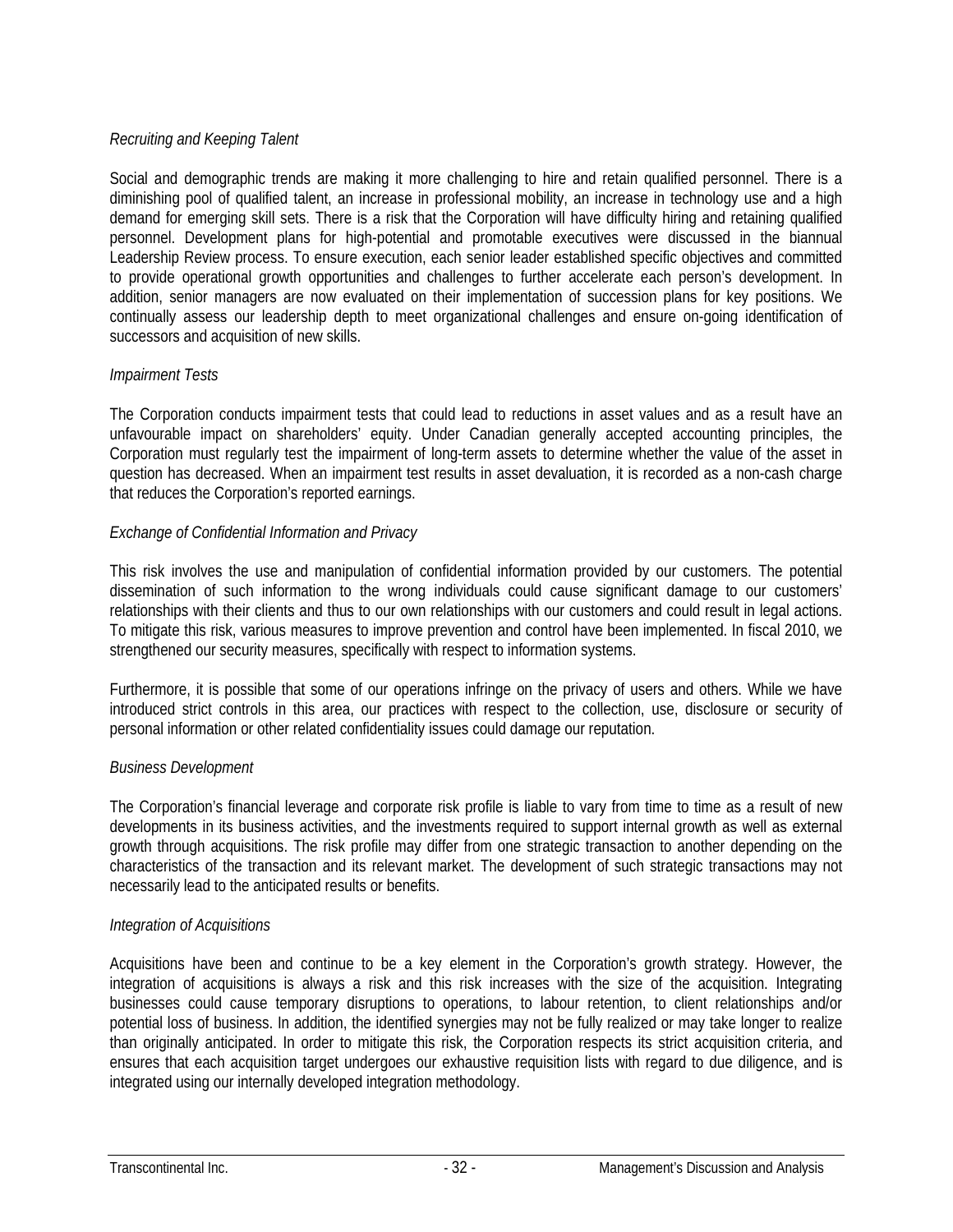## *Loss of Reputation*

The Corporation currently enjoys a good reputation. The risk of losing or tarnishing this reputation could have an important impact on the affairs of the Corporation or its valuation in the stock market. Since its creation, the Corporation has taken important steps to mitigate this risk, mainly by ensuring strong corporate governance and establishing policies, including a Code of Ethics.

## *Participating Shares and Preferred Shares*

Share prices may fluctuate and shareholders may not be able to sell participating shares at the issue price or a higher price. The price of participating shares could fluctuate due to a number of factors related to the Corporation's business, including new announcements, changes in the Corporation's operating results, sales of participating shares on the market, not meeting analysts' expectations, the general situation in the printing and publishing industries or in the North American economy. In recent years, participating shares, the shares of other companies operating in the same sectors and the stock market in general have experienced quite substantial price fluctuations that were not necessarily related to the operating performance of the companies concerned. It would be realistic to expect that the price of participating shares will continue to fluctuate significantly in the future, not necessarily related to the Corporation's performance.

Holders of preferred shares may not be able to sell their shares at the issue price or a higher price. The price of preferred shares could fluctuate in response to real or anticipated fluctuations in their credit rating and interest rates, which would also have an impact on the cost at which the Corporation could carry out transactions or obtain financing, and therefore on its liquidity, financial situation or operating results.

## **Financial Risks**

## *Availability of Capital and Use of Financial Leverage*

In fiscal 2010, the Corporation repaid and cancelled Tranche B of its term revolving credit facility, an amount of \$150 million. The facility now consists solely of Tranche A, an amount of \$400 million, which matures in September 2012, of which \$178.2 million was used as at October 31, 2010. In addition, our receivables securitization program of \$300.0 million matured in August 2010 and no new agreement has been signed to date. Although we do not currently need these instruments, the Corporation is investigating various financing options that will provide it with greater flexibility. This risk is mitigated by the fact that the Corporation is in a very good financial position, with a ratio of net indebtedness (including the securitization program) to adjusted operating income before amortization of 1.82; furthermore, the Corporation's cash flows should be higher in fiscal 2011 given the significant reduction in our capital spending program and the contribution from printing *The Globe and Mail* daily paper.

There is no assurance that the Corporation will be able to increase distributions to shareholders by way of dividends.

## *Interest Rate*

Transcontinental is exposed to market risks related to interest-rate fluctuations. At the end of fiscal 2010, considering the derivative financial instruments used, the fixed rate portion of the Corporation's long-term debt represented 70% of the total, while the floating rate portion represented 30% (64% and 36%, respectively, in 2009). The fixed rate portion of the debt increased due to higher cash flows generated in fiscal 2010, which considerably reduced the use of the term revolving credit facility. The floating rate portion of the debt bears interest at rates based on LIBOR or bankers' acceptance rates. In fiscal 2010, the Bank of Canada increased its policy rate slightly. In order to mitigate this risk the Corporation tries to keep a good balance of fixed versus floating rate debt.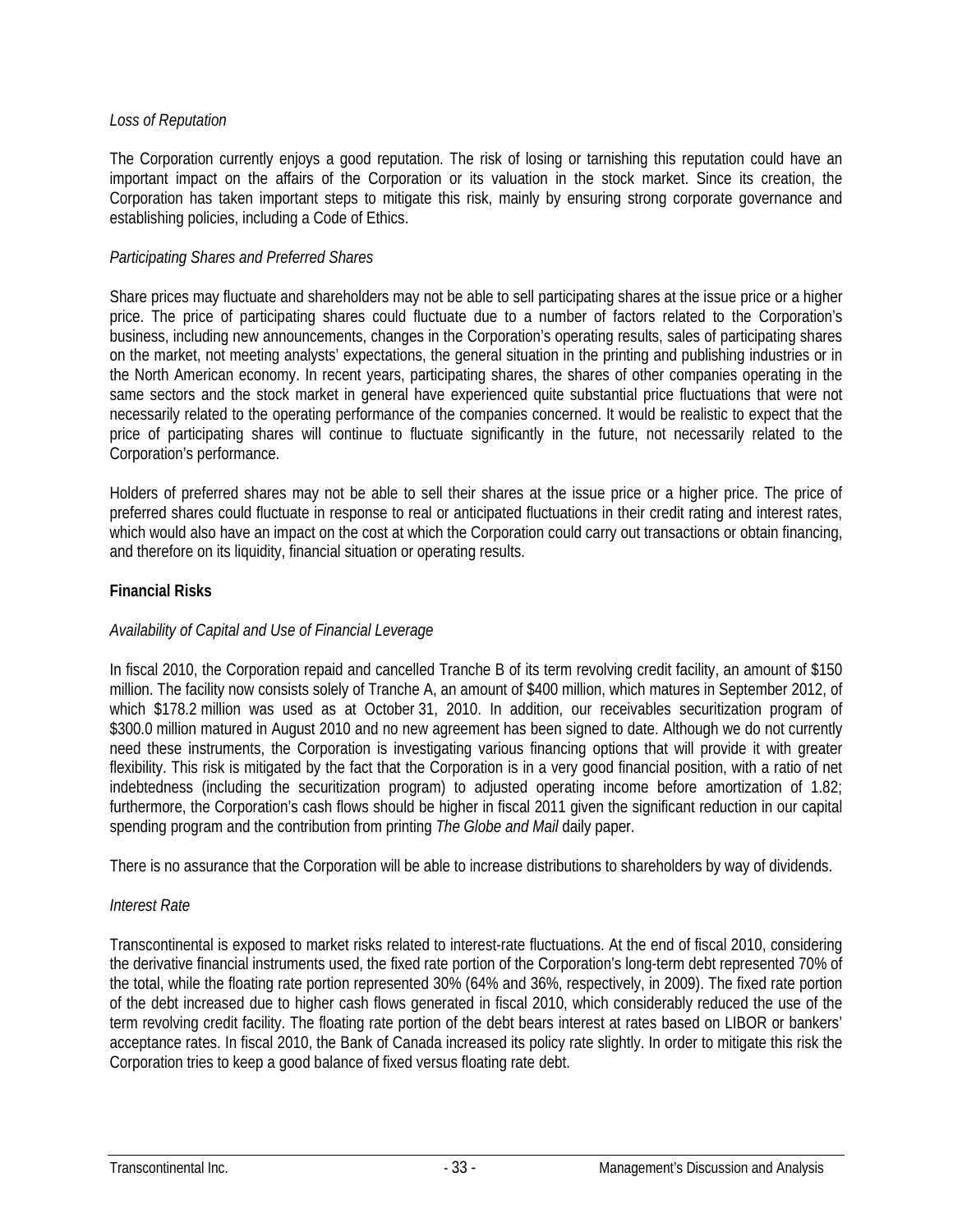## *Credit*

Although economic conditions seem to be stabilizing, the Corporation is still exposed to credit risk. To limit this risk, the Corporation is maintaining its strict controls on receivables and senior management is putting greater emphasis on analyzing and reviewing the financial health of its customers; rigorous evaluation procedures are applied to all new customers. A specific credit limit is established for each customer and reviewed periodically by the Corporation. As well, the Corporation is protected against any concentration of credit risk through its products, clientele and geographic diversity. As at October 31, 2010, the maximum exposure to credit risk related to receivables is the carrying amount. The Corporation also has a credit insurance policy covering most of its major customers, for a maximum amount of \$29.2 million, which ends on April 30, 2011. The policy contains the usual clauses and limits regarding the amounts that can be claimed by event and year of coverage. The Corporation did not file any claim against this credit insurance policy for fiscal year ended October 31, 2010.

## *Pension Plans*

On June 1, 2010, the Corporation replaced its hybrid and defined benefit (DB) pension plans with defined contribution (DC) plans. As a result, the Corporation has limited its risk with respect to past service under the hybrid and DB plans since there is no risk associated with future service under the DC plans.

Pension funding is based on actuarial estimates and is subject to limitations under applicable income tax and other regulations. Actuarial estimates prepared during the year were based on assumptions related to projected employee compensation levels to the time of retirement and the anticipated long-term rate of return on pension plan assets. Accrued benefit obligation, fair value of plan assets and plan asset composition are measured at the date of the annual financial statements. The most recent actuarial valuation of the pension plans for funding purposes was made as of December 31, 2007. The next required valuation will be as of December 31, 2010, at the latest. The actuarial funding valuation report determines the amount of cash contributions that the Company is required to contribute into the registered retirement plans. The December 31, 2007 funding report showed the registered retirement plans to be in a solvency deficit position. As the pension fund assets consist of a mix of bonds and equities, the recovery in financial markets in 2009 have increased the market value of the pension fund assets. However, if the financial markets or interest rates drop significantly again and the pension plans are in a solvency deficit on the date of the next actuarial valuation, the Corporation would likely be required to increase its cash funding contributions.

## **Environmental Risks**

The Corporation operates in two industries, printing and publishing, which use large quantities of paper for their dayto-day operations. Consumers are expressing mounting concern over the protection of the environment as well as sustainable development. This growing concern about the environment could change the consumption habits of consumers and new regulations could force the Corporation to use materials that are more environmentally friendly, but more expensive, in its operations. To mitigate this risk, the Corporation tries to be at the forefront of its industry in terms of commitment to the environment and, in collaboration with its suppliers, is looking on an ongoing basis to reduce its costs. Please refer to the Environment section for further details.

## **Raw Material and Postal Risk**

## *Raw Materials and Energy Prices*

The primary raw materials the Corporation uses in its printing sector are paper, ink and plates. This sector's activities consume energy, i.e., electricity, natural gas and oil. Fluctuations in raw materials and energy prices affect our operations.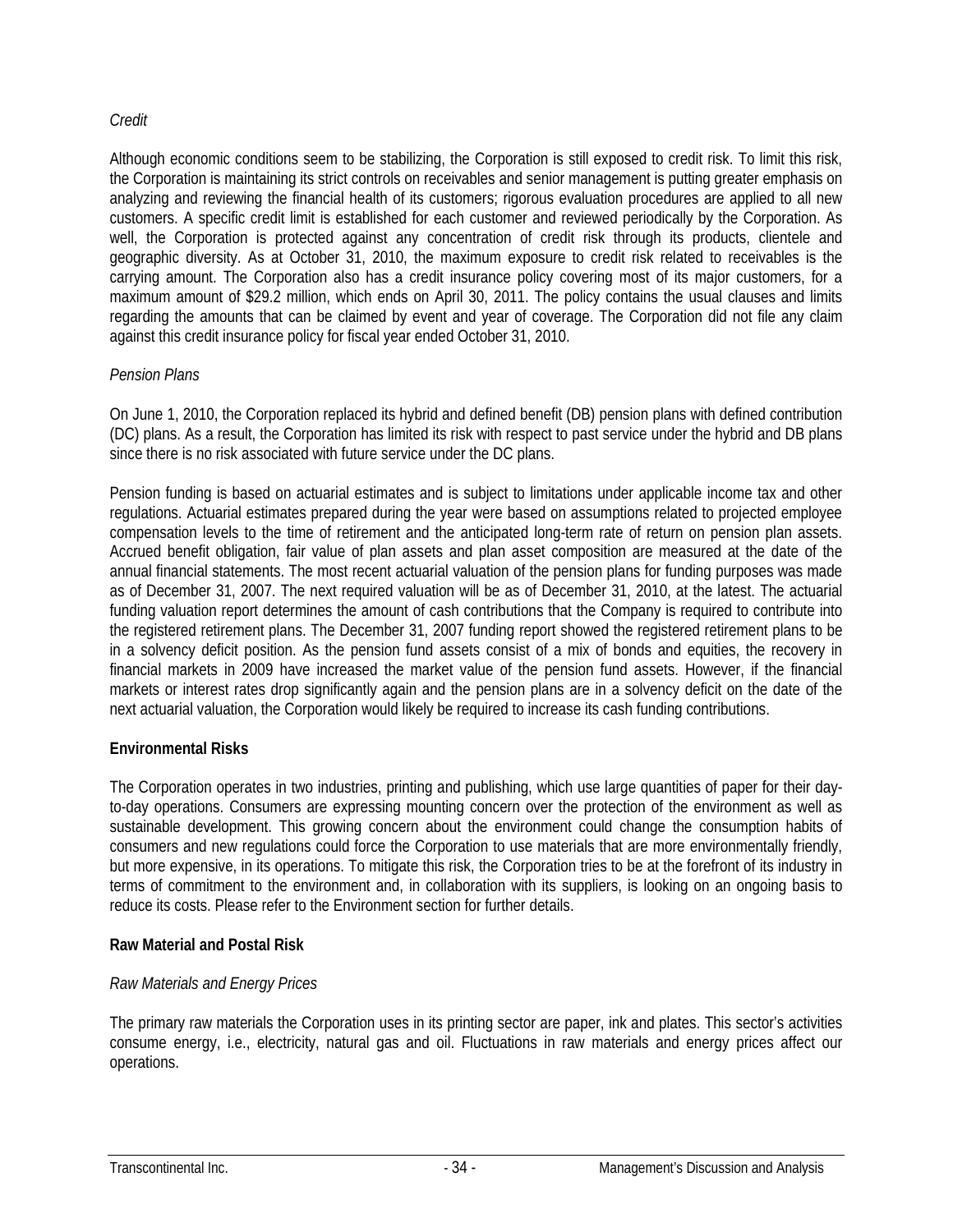While paper costs are a pass through for our printing sector, the increase in the price of raw materials can have a negative effect on our printing operations if it changes the purchasing habits of our customers, in terms of number of pages printed for example. Moreover, the increase in the price of paper negatively affects the profitability of the Media sector. In order to mitigate this risk, the Corporation does not rely on any one supplier and has agreements with its most important suppliers in order to ensure a stable flow of resources. In addition, some supply agreements contain escalation clauses that index selling prices to fluctuations in raw material costs and currency. Finally, fluctuations in the price of oil have an impact on ink and on gasoline prices. Any increase in gasoline prices would negatively affect our distribution activities in the Media Sector. However, the Corporation continues to seek new ways to reduce energy costs.

## *Future Policies of the Canadian and U.S. Postal Systems*

Even though postal costs are currently less of an important element following the sale of almost all our direct mail operations in the United States, they are still a significant component of our printing customers' cost structures (direct mail in Canada, catalogues and magazines). Postal rate changes can influence the number of pieces that the Corporation's customers are willing to mail. In order to mitigate this risk, the Corporation has increased its investment in postal optimization capabilities which can offer customers a reduction in their postal costs. A significant increase in postal costs would affect not only the customers of our printing operations, but also our Media sector, particularly with respect to the distribution of our magazines. Furthermore, Canadian print magazines and non-daily newspapers benefit from the Aid to Publishers program offered by the Canada Periodical Fund. Any significant reduction or loss in these subsidies could have a negative impact on the Corporation's obligations.

In conclusion, the Corporation continues its stringent approach to risk management, remaining alert to any new risks that could affect its operations and ensuring that its current control measures are effective. Management also continues its structured approach to risk prevention and control and to business continuity planning, which establishes measures to encourage business units to prevent risk, manage organizational change and recover from unforeseeable events more effectively.

## **DISCLOSURE CONTROLS AND PROCEDURES**

Transcontinental's President and Chief Executive Officer and its Vice President and Chief Financial Officer are responsible for establishing and maintaining the Corporation's disclosure controls and procedures.

Our disclosure controls and procedures are designed to provide reasonable assurance that information required to be disclosed by us is recorded, processed, summarized and reported within the time periods specified under Canadian securities laws, and include controls and procedures that are designed to ensure that information is accumulated and communicated to management to allow timely decisions regarding required disclosure.

The President and Chief Executive Officer and the Vice President and Chief Financial Officer, after evaluating the effectiveness of the Corporation's disclosure controls and procedures as at October 31, 2010, have concluded that the Corporation's disclosure controls and procedures are adequate and effective to ensure that material information relating to the Corporation and its subsidiaries would have been known to them.

## **INTERNAL CONTROL OVER FINANCIAL REPORTING**

Management is responsible for establishing and maintaining adequate internal control over financial reporting to provide reasonable assurance regarding the reliability of financial reporting and the preparation of financial statements for external purposes in accordance with GAAP.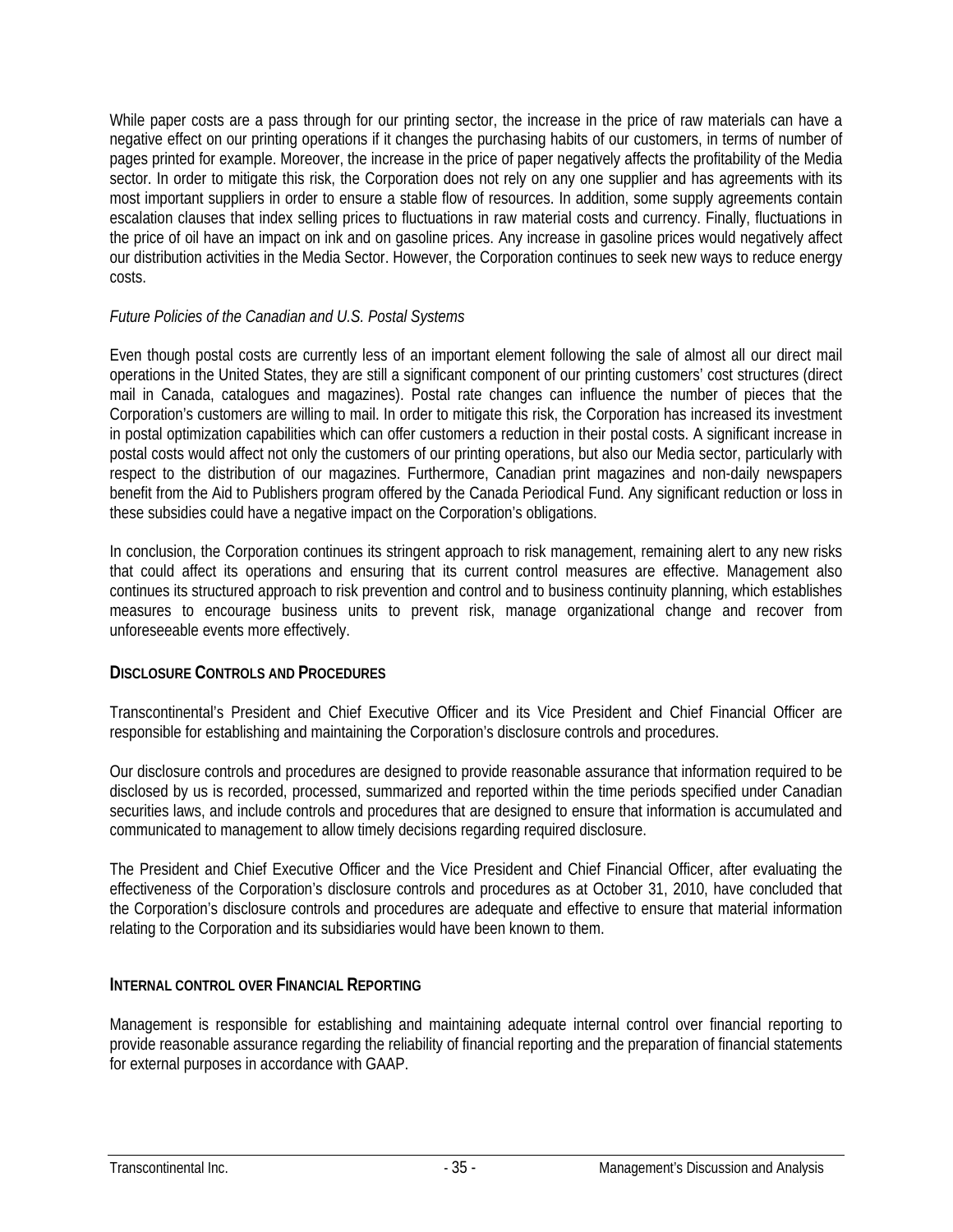The President and Chief Executive Officer and the Vice President and Chief Financial Officer have supervised the evaluation of the design and effectiveness of internal controls with respect to the Corporation's financial reporting, using the integrated framework for internal controls issued by the Committee of Sponsoring Organizations of the Treadway Commission (COSO). Based on this evaluation, they concluded that the Corporation's internal system for controlling financial reporting is effective as at October 31, 2010.

The President and Chief Executive Officer and the Vice President and Chief Financial Officer have evaluated whether there were changes to internal control over financial reporting during the year ended October 31, 2010 that have materially affected, or are reasonably likely to materially affect, its internal control over financial reporting. No such changes were identified through their evaluation.

## **OUTLOOK**

In the first three quarters of 2010 the Corporation benefited greatly from new printing contracts and from the rationalization measures implemented as of February 2009. In 2011, the recent start-up of our Canada-wide hybrid platform to print *The Globe and Mail,* among others, will generate about \$25 million in new business and result in considerable synergies. We will also be implementing major new measures to improve operational efficiency by further optimizing use of our most productive equipment; this will also further consolidate our leading position in Canada, and even gain us new market share.

Major investments in recent years, particularly in our Canada-wide hybrid printing platform, have augmented both our production capacity and print flexibility, enabling us to limit and even retire less-productive equipment that was more costly to maintain. This will in turn allow us to reduce our capital expenditures program to about \$75 million a year for the next several years, of which about half will be invested in the Media and Interactive sectors.

The Corporation will thus accelerate the development of its integrated marketing solutions; strategic investments and targeted acquisitions will enhance its unique service offering and improve its position in the Canadian market with emerging digital platforms. The Interactive Sector will also intensify its business development with customers to meet growing demand for, among other things, custom marketing programs based on digital and interactive applications. Optimization of our integrated marketing solutions should generate new sector revenue in coming quarters. With respect to operating income, the operating margin should gradually improve, but at a slower pace than revenues, given our ongoing strategic investments.

In fiscal 2010 the Media Sector observed a recovery in both national and local advertising spending. Without being able to precisely define the scope of this recovery, we believe it will continue in the next fiscal year and will have a beneficial impact on a number of our business groups, including the Business and Consumer Solutions Group. We expect revenues in the Local Solutions Group to increase in coming quarters; the operating margin will be negatively impacted by the ongoing investments in print and digital to enhance our integrated solutions for local businesses. The New Media and Digital Solutions Group will continue to develop our digital platforms, and strategic investments will be ramped up to increase business in this promising niche.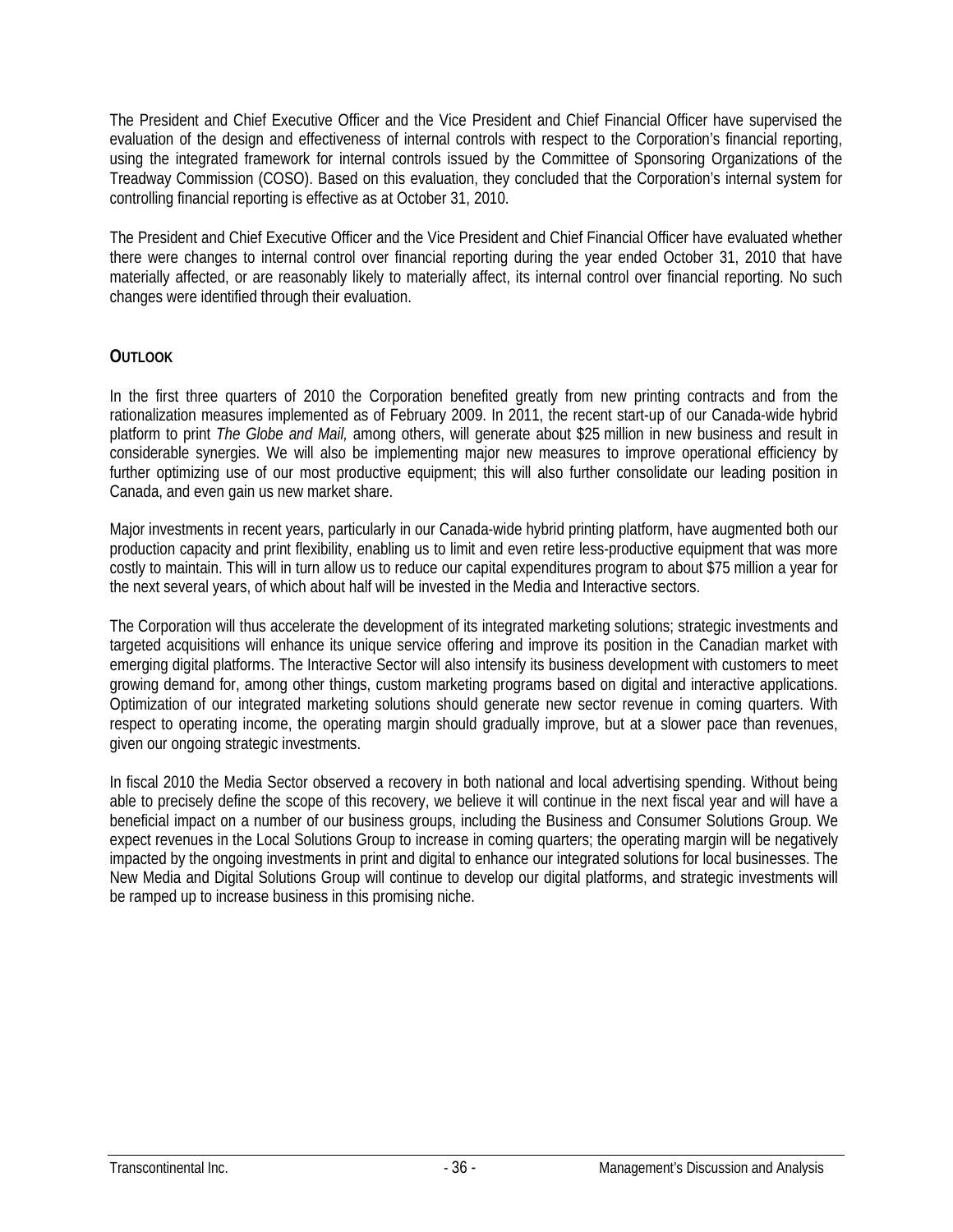Finally, due to the significant cash flows generated in fiscal 2011 and the major reduction in our capital spending program, we expect to see ongoing improvement in our ratio of net indebtedness (including the securitization program) to adjusted operating income before amortization. Management's objective is to further reduce this ratio and to maintain it at about 1.50.

On behalf of Management,

 $\overrightarrow{v}$ 

Benoît Huard Vice President and Chief Financial Officer

December 8, 2010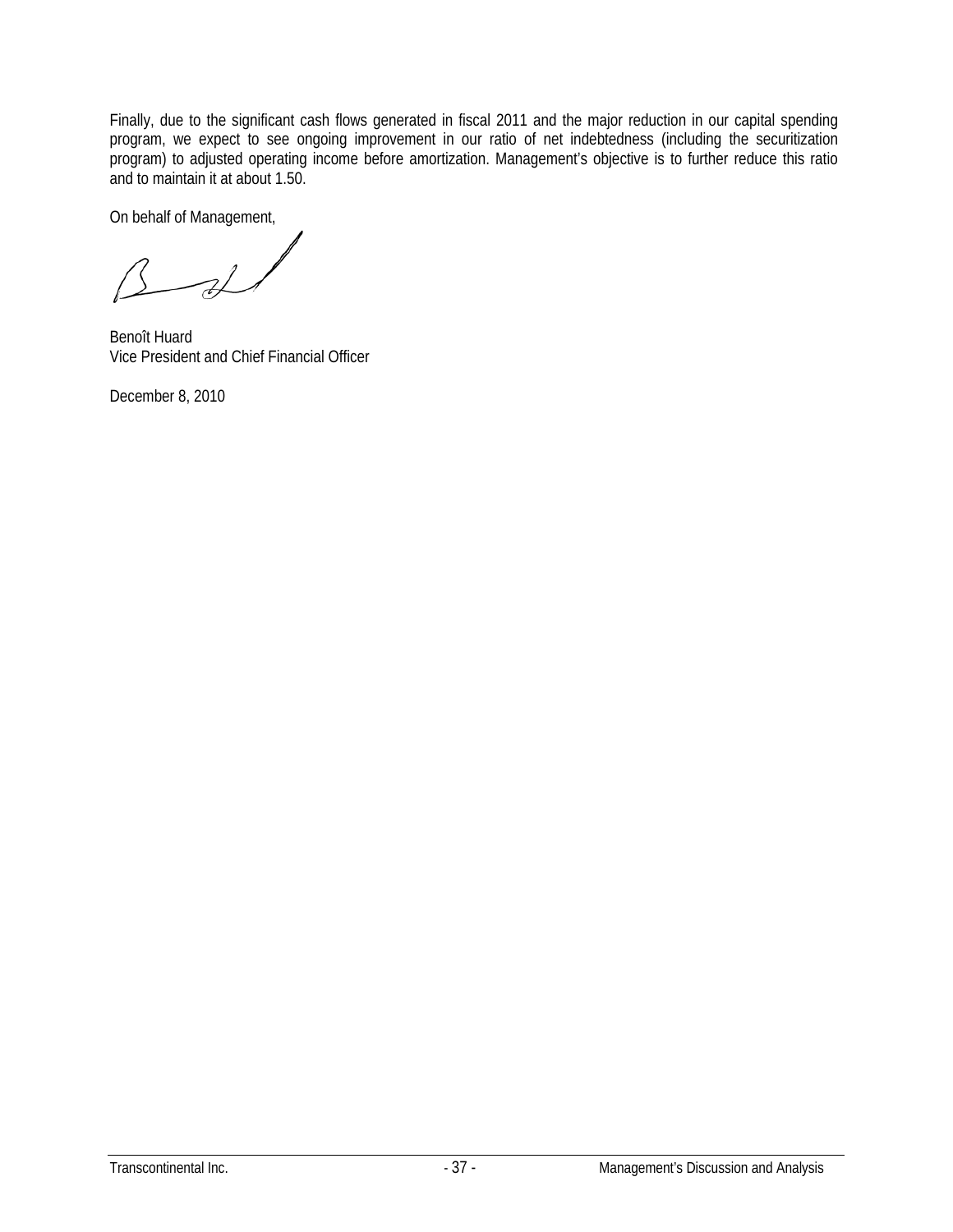

**KPMG LLP Chartered Accountants** 600 de Maisonneuve Blvd. West Suite 1500 Tour KPMG Montréal (Québec) H3A 0A3

Telephone (514) 840-2100 Fax (514) 840-2187 Internet www.kpmg.ca

# **AUDITORS' REPORT TO THE SHAREHOLDERS OF TRANSCONTINENTAL INC.**

We have audited the consolidated balance sheets of Transcontinental inc. (the "Company") as at October 31, 2010 and 2009 and the consolidated statements of income (loss), comprehensive income (loss), retained earnings and cash flows for the years then ended. These financial statements are the responsibility of the Company's management. Our responsibility is to express an opinion on these financial statements based on our audits.

We conducted our audits in accordance with Canadian generally accepted auditing standards. Those standards require that we plan and perform an audit to obtain reasonable assurance whether the financial statements are free of material misstatement. An audit includes examining, on a test basis, evidence supporting the amounts and disclosures in the financial statements. An audit also includes assessing the accounting principles used and significant estimates made by management, as well as evaluating the overall financial statement presentation.

In our opinion, these consolidated financial statements present fairly, in all material respects, the financial position of the Company as at October 31, 2010 and 2009 and the results of its operations and its cash flows for the years then ended in accordance with Canadian generally accepted accounting principles.

 $k$ *PMG 14P* 

Chartered Accountants

Montreal, Canada December 7, 2010

\*CA Auditor permit no 10892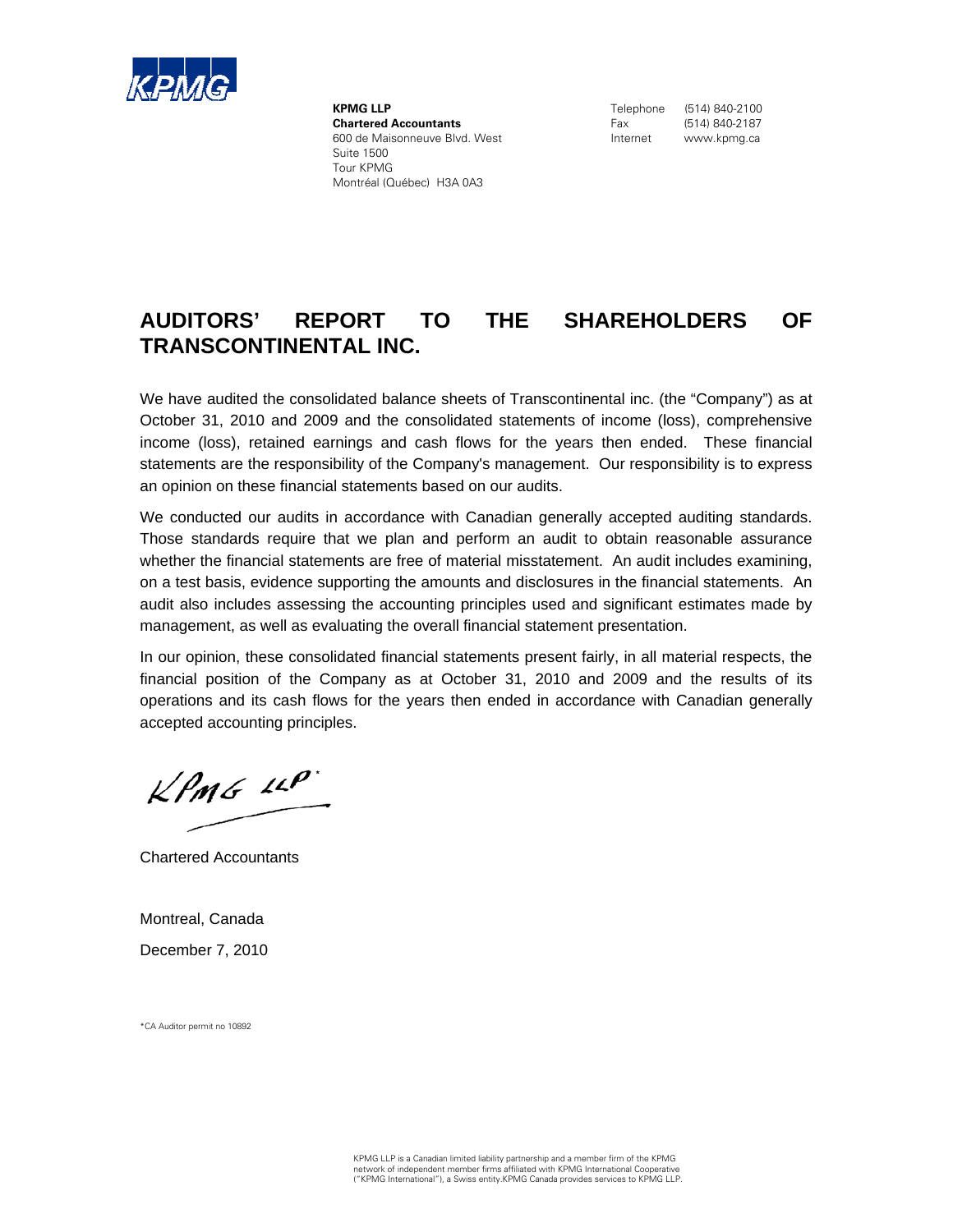

(in millions of dollars, except per share data)

|                                                                                     | <b>Notes</b>   | 2010          | 2009          |
|-------------------------------------------------------------------------------------|----------------|---------------|---------------|
| Revenues                                                                            |                | \$<br>2,091.6 | \$<br>2,169.8 |
| Operating costs                                                                     |                | 1,473.7       | 1,583.2       |
| Selling, general and administrative expenses                                        |                | 235.9         | 247.7         |
|                                                                                     |                |               |               |
| Operating income before amortization, impairment of assets,                         |                |               |               |
| restructuring costs and impairment of goodwill and intangible assets                |                | 382.0         | 338.9         |
| Amortization                                                                        | 3              | 129.5         | 121.8         |
| Impairment of assets and restructuring costs                                        | 4              | 15.8          | 56.3          |
| Impairment of goodwill and intangible assets                                        | 11 & 12        | 12.5          | 172.6         |
|                                                                                     |                |               |               |
| Operating income (loss)                                                             |                | 224.2         | (11.8)        |
| Financial expenses                                                                  | 5              | 42.4          | 40.9          |
| Discount on sale of accounts receivable                                             | 8              | 0.9           | 4.5           |
|                                                                                     |                |               |               |
| Income (loss) before income taxes and non-controlling interest                      |                | 180.9         | (57.2)        |
| Income taxes                                                                        | 6              | 34.0          | 6.6           |
| Non-controlling interest                                                            |                | 0.9           | 0.3           |
|                                                                                     |                |               |               |
| Net income (loss) from continuing operations                                        |                | 146.0         | (64.1)        |
| Net income (loss) from discontinued operations                                      | $\overline{1}$ | 27.4          | (17.7)        |
| Net income (loss)                                                                   |                | 173.4         | (81.8)        |
| Dividends on preferred shares, net of related income taxes                          |                | 6.8           | 0.5           |
| Net income (loss) applicable to participating shares                                |                | \$<br>166.6   | \$<br>(82.3)  |
|                                                                                     |                |               |               |
| Net income (loss) per participating share - basic and diluted                       |                |               |               |
| Continuing operations                                                               | 18             | \$<br>1.72    | \$<br>(0.80)  |
| Discontinued operations                                                             |                | 0.34          | (0.22)        |
|                                                                                     |                | \$<br>2.06    | \$<br>(1.02)  |
|                                                                                     |                |               |               |
| Weighted average number of participating shares outstanding - basic (in millions)   |                | 80.8          | 80.8          |
| Weighted average number of participating shares outstanding - diluted (in millions) |                | 80.9          | 80.8          |
|                                                                                     |                |               |               |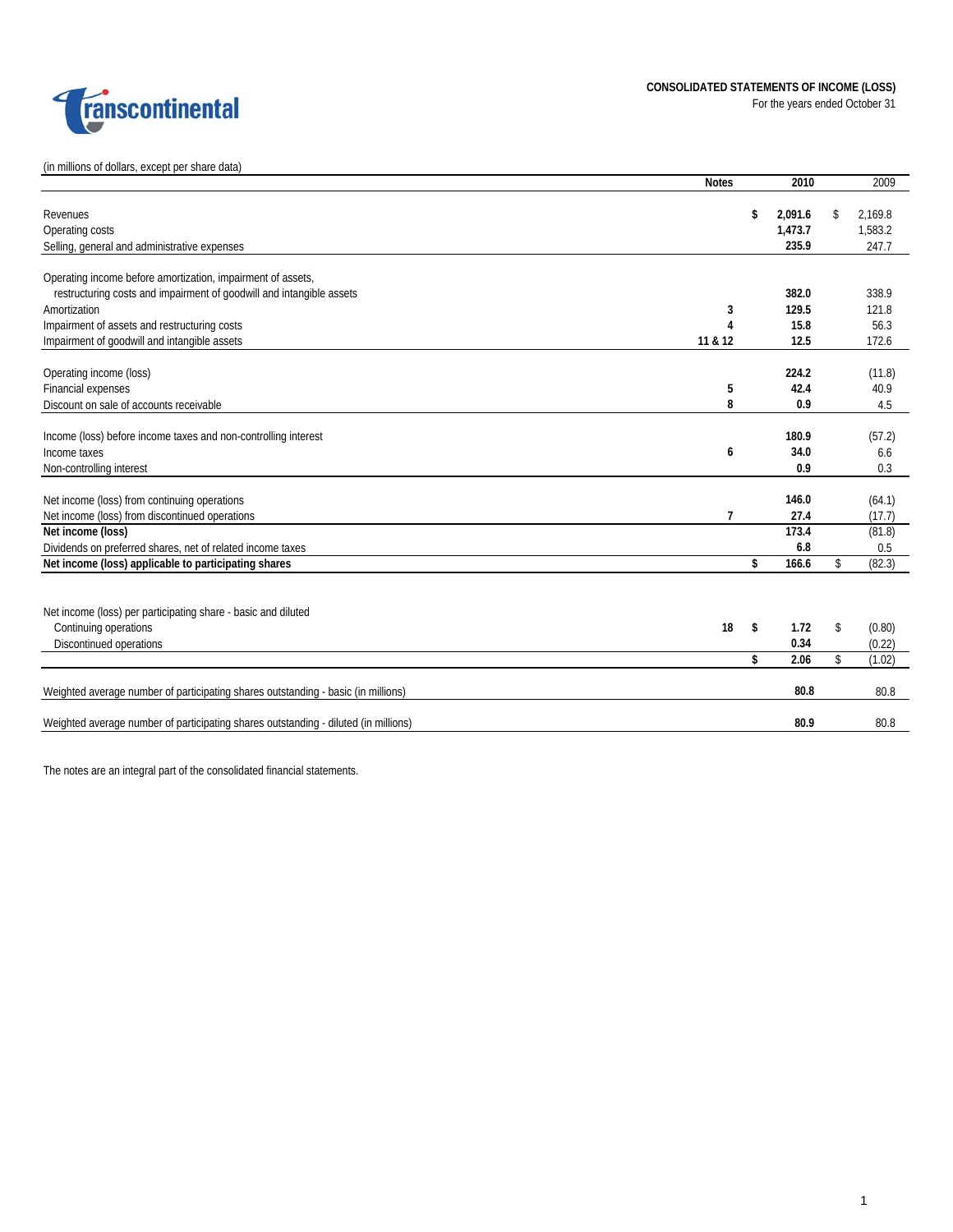

(in millions of dollars)

|                                                                                                                                                                                                                    | <b>Notes</b> | 2010   | 2009   |
|--------------------------------------------------------------------------------------------------------------------------------------------------------------------------------------------------------------------|--------------|--------|--------|
| Net income (loss)                                                                                                                                                                                                  | ж            | 173.4  | (81.8) |
| Other comprehensive income (loss):                                                                                                                                                                                 |              |        |        |
| Net change in fair value of derivatives designated as cash flow hedges,<br>net of income taxes of \$(4.0) million for the year ended October 31, 2010<br>(\$3.0 million for the year ended October 31, 2009)       |              | (13.7) | 9.2    |
| Reclassification adjustments for net change in fair value of derivatives designated as cash flow hedges<br>in prior periods, transferred to net income in the current period, net of income taxes of \$1.8 million |              |        |        |
| for the year ended October 31, 2010 (\$3.9 million for the year ended October 31, 2009)                                                                                                                            |              | 8.5    | 6.7    |
| Net change in fair value of derivatives designated as cash flow hedges                                                                                                                                             |              | (5.2)  | 15.9   |
| Net gains (losses) on translation of financial statements of self-sustaining foreign operations                                                                                                                    |              | (4.0)  | 4.7    |
| Other comprehensive income (loss)                                                                                                                                                                                  | 21           | (9.2)  | 20.6   |
| Comprehensive income (loss)                                                                                                                                                                                        |              | 164.2  | (61.2) |

### **CONSOLIDATED STATEMENTS OF RETAINED EARNINGS**

For the years ended October 31

| (in millions of dollars)                        |                |                 |
|-------------------------------------------------|----------------|-----------------|
|                                                 | 2010           | 2009            |
| Balance, beginning of year<br>Net income (loss) | 645.9<br>173.4 | 753.5<br>(81.8) |
|                                                 | 819.3          | 671.7           |
| Dividends on participating shares               | (28.3)         | (25.8)          |
| Dividends on preferred shares                   | (7.0)          |                 |
| Balance, end of year                            | 784.0          | 645.9           |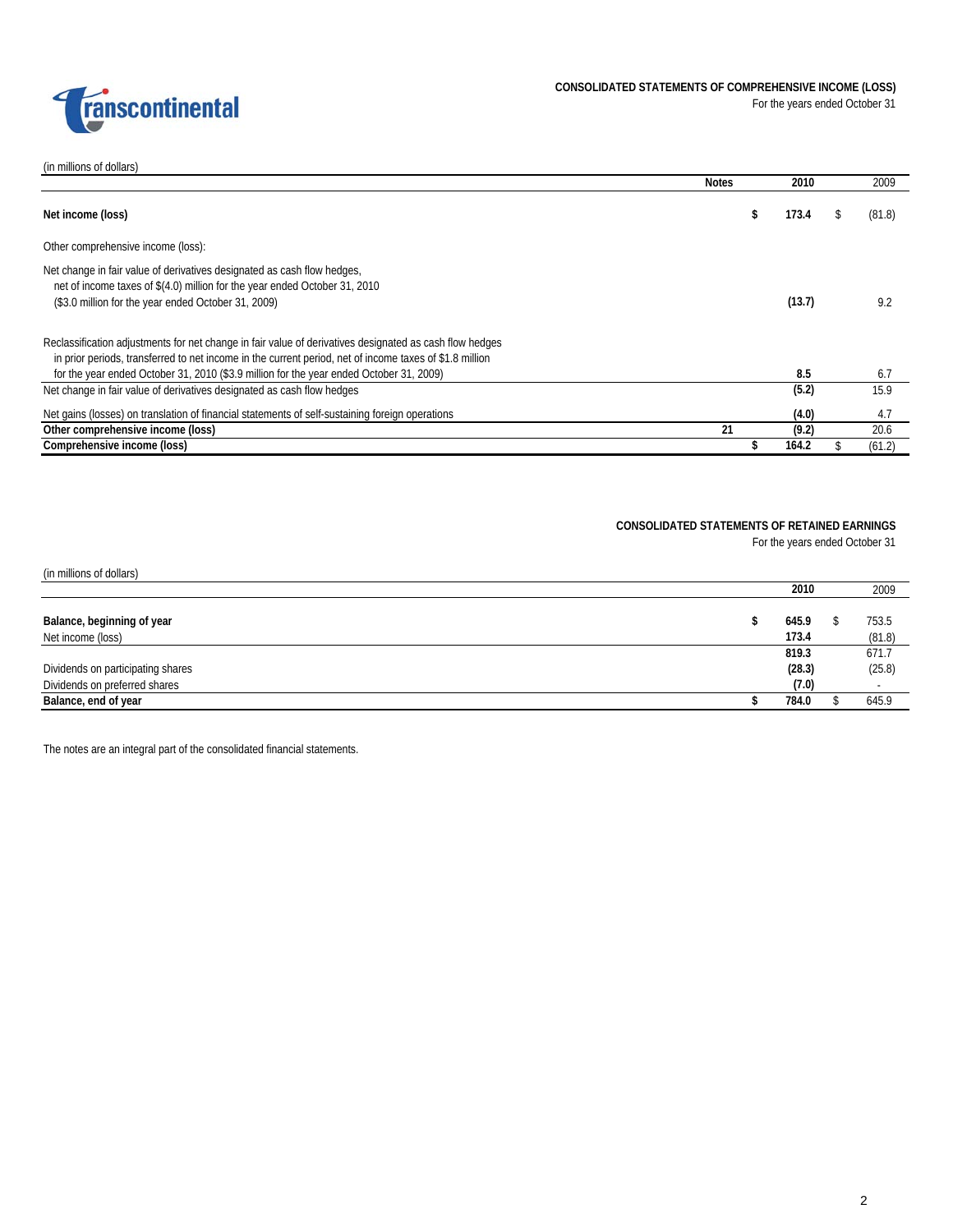

|  |  | (in millions of dollars) |
|--|--|--------------------------|
|  |  |                          |

|                                                    | <b>Notes</b>   | 2010           | 2009          |
|----------------------------------------------------|----------------|----------------|---------------|
| <b>Current assets</b>                              |                |                |               |
| Cash and cash equivalents                          |                | \$<br>36.3     | \$<br>34.7    |
| Accounts receivable                                | 8              | 454.8          | 306.0         |
| Income taxes receivable                            |                | 19.7           | 4.1           |
| Inventories                                        | 9              | 82.9           | 74.3          |
| Prepaid expenses and other current assets          |                | 21.6           | 20.1          |
| Future income taxes                                | 6              | 17.7           | 11.0          |
| Assets from discontinued operations                | $\overline{1}$ | $\sim$         | 32.4          |
|                                                    |                | 633.0          | 482.6         |
| Property, plant and equipment                      | 10             | 918.3          | 935.5         |
| Goodwill                                           | 11             | 678.1          | 673.4         |
| Intangible assets                                  | 12             | 179.1          | 187.6         |
| Future income taxes                                | 6              | 146.7          | 141.5         |
| Other assets                                       | 13             | 39.5           | 49.6          |
| Assets from discontinued operations                | $\overline{1}$ | $\overline{a}$ | 60.8          |
|                                                    |                | \$<br>2,594.7  | \$<br>2,531.0 |
| <b>Current liabilities</b>                         |                |                |               |
| Accounts payable and accrued liabilities           |                | \$<br>358.2    | \$<br>350.4   |
| Income taxes payable                               |                | 28.8           | 27.0          |
| Deferred subscription revenues and deposits        |                | 38.6           | 37.2          |
| Future income taxes                                | 6              | 2.5            | 0.5           |
| Current portion of long-term debt                  | 15             | 17.8           | 7.0           |
| Liabilities from discontinued operations           | $\overline{1}$ | $\overline{a}$ | 25.4          |
|                                                    |                | 445.9          | 447.5         |
| Long-term debt                                     | 15             | 712.9          | 818.8         |
| Future income taxes                                | 6              | 138.1          | 109.0         |
| <b>Other liabilities</b>                           | 16             | 50.0           | 34.7          |
| Liabilities from discontinued operations           | $\overline{1}$ | $\blacksquare$ | 5.7           |
|                                                    |                | 1,346.9        | 1,415.7       |
| Non-controlling interest                           |                | 0.8            | 0.1           |
| Commitments, guarantees and contingent liabilities | 25             |                |               |
| Shareholders' equity                               |                |                |               |
| Share capital                                      | 17             | 478.6          | 476.5         |
| Contributed surplus                                | 20             | 13.7           | 12.9          |
|                                                    |                |                |               |
| Retained earnings                                  |                | 784.0          | 645.9         |
| Accumulated other comprehensive loss               | 21             | (29.3)         | (20.1)        |
|                                                    |                | 754.7          | 625.8         |
|                                                    |                | 1,247.0        | 1,115.2       |
|                                                    |                | \$<br>2,594.7  | \$<br>2,531.0 |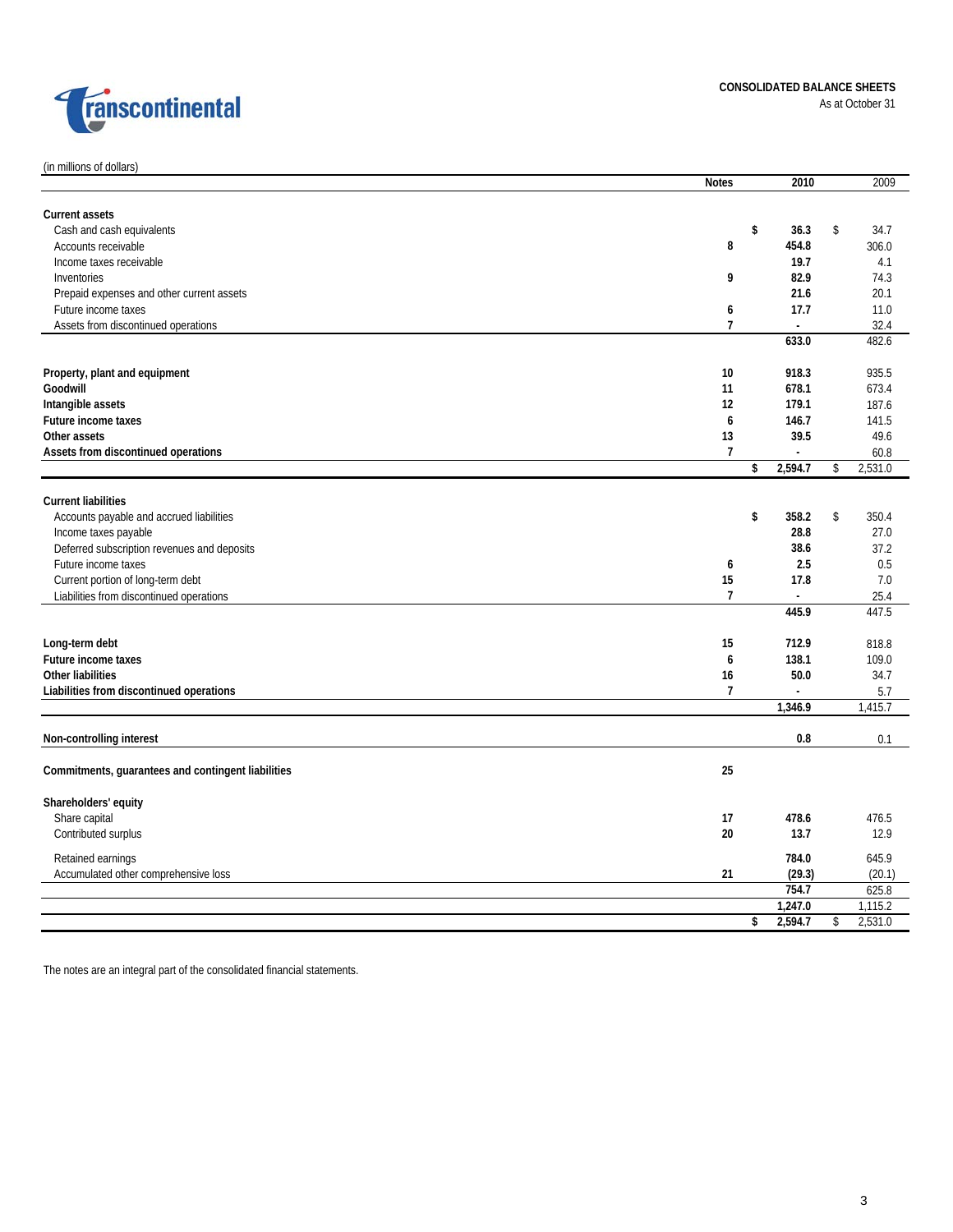

### (in millions of dollars)

|                                                                                                | <b>Notes</b> | 2010  |                                                                                                                                                                                                                                                                                                                                                                                                                                                                                  | 2009   |
|------------------------------------------------------------------------------------------------|--------------|-------|----------------------------------------------------------------------------------------------------------------------------------------------------------------------------------------------------------------------------------------------------------------------------------------------------------------------------------------------------------------------------------------------------------------------------------------------------------------------------------|--------|
| Operating activities                                                                           |              |       |                                                                                                                                                                                                                                                                                                                                                                                                                                                                                  |        |
| Net income (loss)                                                                              |              | \$    |                                                                                                                                                                                                                                                                                                                                                                                                                                                                                  |        |
| Less: Net income (loss) from discontinued operations                                           | 7            |       |                                                                                                                                                                                                                                                                                                                                                                                                                                                                                  |        |
| Net income (loss) from continuing operations                                                   |              | 146.0 |                                                                                                                                                                                                                                                                                                                                                                                                                                                                                  | (64.1) |
|                                                                                                |              |       |                                                                                                                                                                                                                                                                                                                                                                                                                                                                                  |        |
| Items not affecting cash and cash equivalents                                                  |              |       |                                                                                                                                                                                                                                                                                                                                                                                                                                                                                  |        |
| Amortization                                                                                   | 3            | 154.1 |                                                                                                                                                                                                                                                                                                                                                                                                                                                                                  | 146.1  |
| Impairment of assets                                                                           | 4            | 1.7   |                                                                                                                                                                                                                                                                                                                                                                                                                                                                                  | 19.0   |
| Impairment of goodwill and intangible assets                                                   | 11 & 12      | 12.5  |                                                                                                                                                                                                                                                                                                                                                                                                                                                                                  | 172.6  |
| Gain on disposal of assets                                                                     |              | (8.5) |                                                                                                                                                                                                                                                                                                                                                                                                                                                                                  | (1.2)  |
| Future income taxes                                                                            | 6            | 9.9   |                                                                                                                                                                                                                                                                                                                                                                                                                                                                                  | (22.6) |
| Net change in accrued pension benefit asset and liability                                      | 24           | (6.2) |                                                                                                                                                                                                                                                                                                                                                                                                                                                                                  | (7.4)  |
| Stock-based compensation                                                                       | 19           | 5.0   |                                                                                                                                                                                                                                                                                                                                                                                                                                                                                  | 4.3    |
| Other                                                                                          |              | 1.5   |                                                                                                                                                                                                                                                                                                                                                                                                                                                                                  | 0.4    |
| Cash flow from operating activities before changes in non-cash operating items                 |              |       |                                                                                                                                                                                                                                                                                                                                                                                                                                                                                  | 247.1  |
| Changes in non-cash operating items                                                            | 22           |       |                                                                                                                                                                                                                                                                                                                                                                                                                                                                                  |        |
| Cash flow related to operating activities of continuing operations                             |              | 162.2 |                                                                                                                                                                                                                                                                                                                                                                                                                                                                                  | 101.5  |
| Cash flow related to operating activities of discontinued operations                           |              |       |                                                                                                                                                                                                                                                                                                                                                                                                                                                                                  |        |
|                                                                                                |              | 164.2 |                                                                                                                                                                                                                                                                                                                                                                                                                                                                                  | 78.8   |
|                                                                                                |              |       |                                                                                                                                                                                                                                                                                                                                                                                                                                                                                  |        |
| Investing activities                                                                           |              |       |                                                                                                                                                                                                                                                                                                                                                                                                                                                                                  |        |
| <b>Business acquisitions</b>                                                                   | 23           |       |                                                                                                                                                                                                                                                                                                                                                                                                                                                                                  |        |
| Acquisitions of property, plant and equipment                                                  |              |       |                                                                                                                                                                                                                                                                                                                                                                                                                                                                                  |        |
| Disposals of property, plant and equipment                                                     |              |       |                                                                                                                                                                                                                                                                                                                                                                                                                                                                                  |        |
| Increase in intangible assets and other assets                                                 |              |       |                                                                                                                                                                                                                                                                                                                                                                                                                                                                                  |        |
| Cash flow related to investing activities of continuing operations                             |              |       |                                                                                                                                                                                                                                                                                                                                                                                                                                                                                  |        |
| Cash flow related to investing activities of discontinued operations                           |              |       |                                                                                                                                                                                                                                                                                                                                                                                                                                                                                  |        |
|                                                                                                |              |       |                                                                                                                                                                                                                                                                                                                                                                                                                                                                                  |        |
|                                                                                                |              |       |                                                                                                                                                                                                                                                                                                                                                                                                                                                                                  |        |
| <b>Financing activities</b>                                                                    |              |       |                                                                                                                                                                                                                                                                                                                                                                                                                                                                                  |        |
| Increase in long-term debt                                                                     | 15           | 40.5  |                                                                                                                                                                                                                                                                                                                                                                                                                                                                                  | 281.4  |
| Reimbursement of long-term debt                                                                | 15           |       |                                                                                                                                                                                                                                                                                                                                                                                                                                                                                  |        |
| Decrease in revolving term credit facility                                                     | 15           |       |                                                                                                                                                                                                                                                                                                                                                                                                                                                                                  |        |
| Dividends on participating shares                                                              |              |       |                                                                                                                                                                                                                                                                                                                                                                                                                                                                                  |        |
| Dividends on preferred shares                                                                  |              |       |                                                                                                                                                                                                                                                                                                                                                                                                                                                                                  |        |
| Issuance of participating shares                                                               | 17           |       |                                                                                                                                                                                                                                                                                                                                                                                                                                                                                  |        |
| Issuance of preferred shares                                                                   | 17           |       |                                                                                                                                                                                                                                                                                                                                                                                                                                                                                  |        |
| Other                                                                                          |              |       |                                                                                                                                                                                                                                                                                                                                                                                                                                                                                  |        |
| Cash flow related to financing activities of continuing operations                             |              |       |                                                                                                                                                                                                                                                                                                                                                                                                                                                                                  |        |
| Cash flow related to financing activities of discontinued operations                           |              |       | 173.4<br>\$<br>(81.8)<br>27.4<br>(17.7)<br>316.0<br>(153.8)<br>(145.6)<br>2.0<br>(22.7)<br>(14.0)<br>(14.4)<br>(256.8)<br>(126.8)<br>10.9<br>13.3<br>(23.7)<br>(27.1)<br>(153.6)<br>(285.0)<br>92.2<br>(0.5)<br>(61.4)<br>(285.5)<br>(10.1)<br>(107.3)<br>(95.4)<br>(89.7)<br>(28.3)<br>(25.8)<br>(7.0)<br>2.1<br>0.2<br>96.8<br>(0.2)<br>(0.6)<br>(98.4)<br>155.0<br>(1.3)<br>(0.7)<br>(99.7)<br>154.3<br>(1.5)<br>(3.6)<br>1.6<br>(56.0)<br>34.7<br>90.7<br>36.3<br>34.7<br>\$ |        |
|                                                                                                |              |       |                                                                                                                                                                                                                                                                                                                                                                                                                                                                                  |        |
|                                                                                                |              |       |                                                                                                                                                                                                                                                                                                                                                                                                                                                                                  |        |
| Effect of exchange rate changes on cash and cash equivalents denominated in foreign currencies |              |       |                                                                                                                                                                                                                                                                                                                                                                                                                                                                                  |        |
| Increase (decrease) in cash and cash equivalents                                               |              |       |                                                                                                                                                                                                                                                                                                                                                                                                                                                                                  |        |
| Cash and cash equivalents at beginning of year                                                 |              |       |                                                                                                                                                                                                                                                                                                                                                                                                                                                                                  |        |
| Cash and cash equivalents at end of year                                                       |              | \$    |                                                                                                                                                                                                                                                                                                                                                                                                                                                                                  |        |
|                                                                                                |              |       |                                                                                                                                                                                                                                                                                                                                                                                                                                                                                  |        |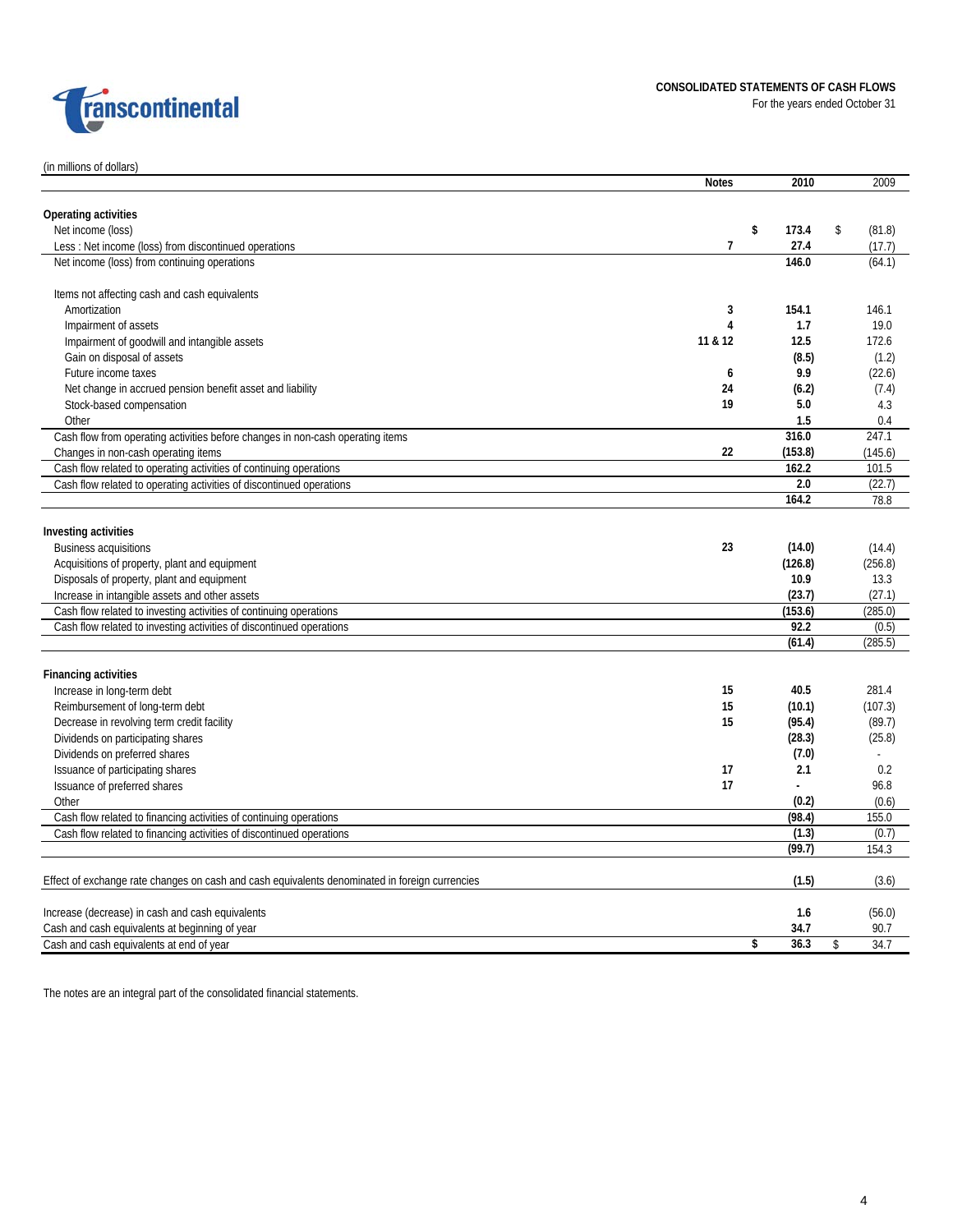

### **1. Significant accounting policies**

The consolidated financial statements have been prepared in accordance with Canadian generally accepted accounting principles ("GAAP") and include the following significant accounting policies:

### **a) Consolidation**

The consolidated financial statements include the accounts of the Corporation and those of its subsidiaries, joint ventures and variable interest entities for which the Corporation is the principal beneficiary. Business acquisitions are accounted for under the acquisition method and the results of operations of these businesses are included in the consolidated financial statements from the acquisition date. Investments in joint ventures are accounted for using the proportionate consolidation method and investments in companies subject to significant influence are accounted for using the equity method. Other investments are recorded at cost.

### **b) Use of estimates**

The preparation of financial statements in conformity with GAAP requires management to make estimates and assumptions that affect the amounts reported in the consolidated financial statements of the Corporation. Although management regularly reviews its estimates, actual results could differ from them. The most significant areas requiring the use of management estimates are: provisions, including provisions for bad debts and inventory obsolescence, impairment of assets, restructuring costs, amortization periods of property, plant and equipment and intangible assets, accounting for income taxes, valuation of goodwill and intangible assets, stock-based compensation costs and accounting for pension plans.

#### **c) Revenue recognition**

The Corporation recognizes revenues when the following criteria are met:

- there is persuasive evidence of the existence of an agreement for exchange of products or services;
- the products were shipped or delivered, or services provided;
- the selling price is fixed or determinable;
- the collection of the sale is reasonably assured.

In the Printing sector, printing is the main source of revenues. These revenues are recognized when products are shipped or delivered, in accordance with the customer agreement. Most sales are promptly delivered to customers; consequently, the Corporation does not have significant finished goods in inventory.

#### Interactive sector revenues are recognized as follows:

Printing revenues:

Printing revenues are recognized when products are shipped or delivered, in accordance with the customer agreement.

Content preparation revenues:

Content preparation revenues are recognized based on the percentage of completion method, in accordance with the customer agreement.

#### Custom publication revenues:

Custom publication revenues are recognized when products are shipped or delivered, or when services are provided, in accordance with the customer agreement. Revenues for updating digital publications are recognized based on the percentage of completion method.

#### Revenues for the use of computerized tools:

Revenues for the use of computerized tools are recognized based on usage, storage space or reports generated, in accordance with the customer agreement. Revenues billed also consider volume discounts.

#### Marketing project revenues:

Marketing project revenues are recognized based on the percentage of completion method, in accordance with the customer agreement.

Media sector revenues are recognized as follows:

#### Advertising revenues:

Advertising revenues are recognized at the publication date in the case of a daily or weekly publication, and at the date of issue in the case of a monthly publication.

## Subscription revenues:

Subscription revenues are recognized using the straight-line method, based on subscription terms, which represents the period during which the services are provided. These amounts received are therefore, recorded in deferred subscription revenues when collected and subsequently transferred to income based on the subscription terms.

#### Distribution revenues:

Door-to-door distribution revenues are recognized at the delivery date of the advertising material.

### Newsstand revenues:

Newsstand revenues are recognized at the time of delivery, net of a provision for returns and delivery costs.

### Educational books revenues:

Educational books revenues are recognized when the books are shipped to customers, in accordance with the customer agreement.

#### Publishing revenues:

Publishing revenues are recognized based on the percentage of completion method, in acordance with the customer agreement.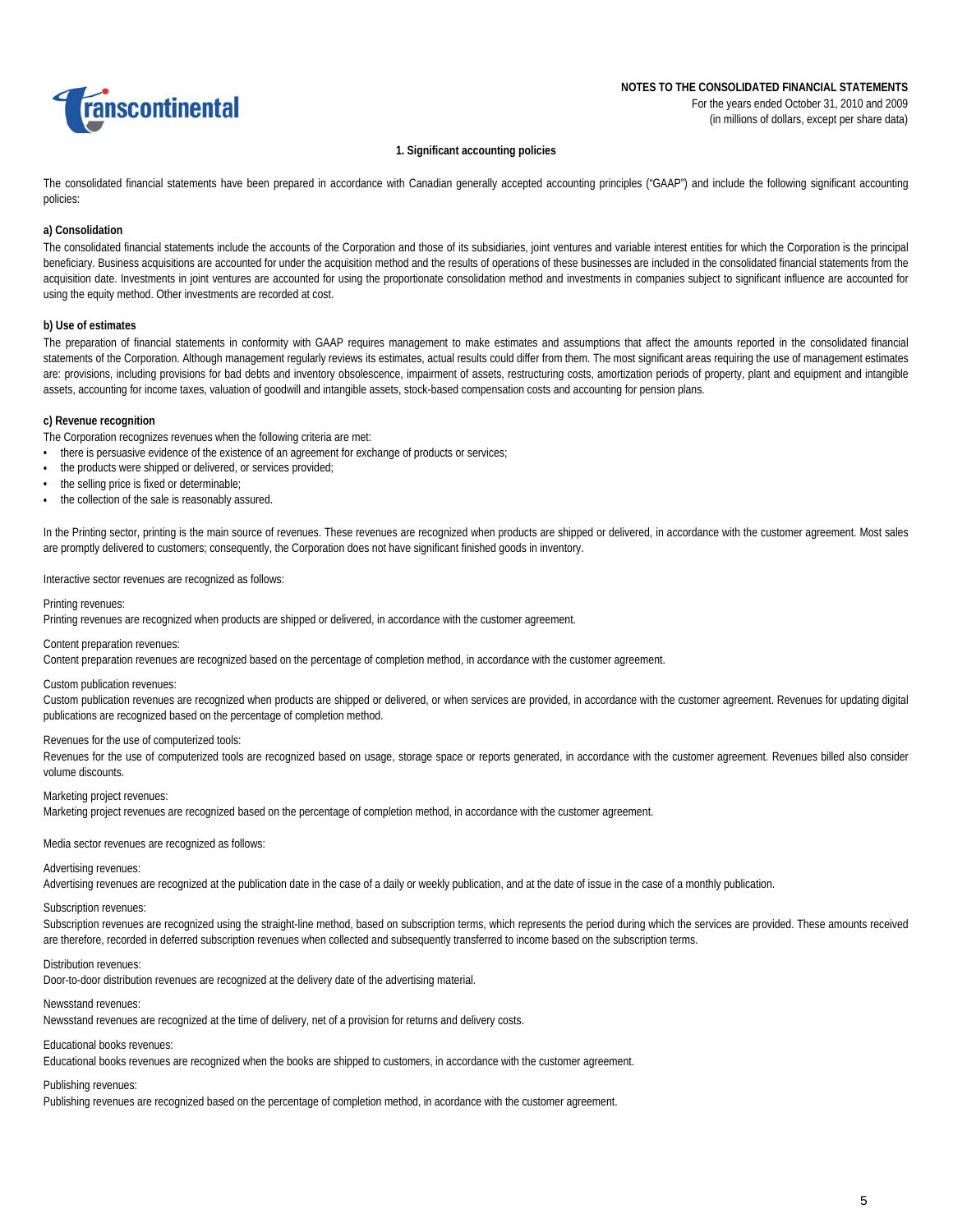

### **1. Significant accounting policies (continued)**

#### **d) Non-monetary transactions**

In the normal course of business, the Corporation offers advertising in exchange for goods or services. The related revenues are accounted for based on the fair value of the goods and services received or given. For the year ended October 31, 2010, the Corporation recognized an amount of \$7.4 million as non-monetary transactions (\$9.5 million for the year ended October 31, 2009).

### **e) Income taxes**

The Corporation records income taxes using the liability method of accounting. Under this method, future income tax assets and liabilities are determined based on the differences between the carrying amount and the tax basis of the assets and liabilities, and are measured using tax rates in effect when these differences are expected to reverse, in accordance with enacted laws or those substantively enacted at the date of the financial statements. A valuation allowance is recorded as a reduction of the carrying value of future tax assets when it is more likely than not that these assets will not be realized.

### **f) Government Assistance**

Government assistance, including investment tax credits, related to the purchase of property, plant and equipment or intangible assets, is recorded as a reduction in the cost of the underlying asset. Government assistance, including investment tax credits, related to operating costs, is recorded as a reduction of these costs.

### **g) Cash and cash equivalents**

Cash and cash equivalents include cash, bank overdraft and highly liquid investments with original maturities of less than three months. Cash and cash equivalents are presented at fair value.

### **h) Transfer of receivables**

The Corporation's receivables securitization program, which expired in August 2010, met the sale of assets criteria and, consequently, was recorded off-balance sheet.

#### **i) Inventories**

Inventories are valued at the lower of cost and net realizable value. Cost is determined using the first in, first out method.

### **j) Vendor rebates**

The Corporation records vendor rebates as a reduction in the price of vendor's products or services received, and reduces operating costs and related inventory in the consolidated statements of income and balance sheets. These rebates are estimated based on anticipated purchases.

### **k) Property, plant and equipment**

Property, plant and equipment are stated at cost and amortized using the straight-line method over their estimated useful lives, as follows:

| <b>Buildings</b>                             | 20-40 years       |
|----------------------------------------------|-------------------|
| Machinery and equipment                      | 3-15 years        |
| Machinery and equipment under capital leases | 3-15 years        |
| Other equipment                              | 2-5 years         |
| Leasehold improvements                       | Term of the lease |

Costs, such as interest, directly incurred for the acquisition or construction of property, plant and equipment are capitalized and amortized over the useful life of the corresponding asset. Assets under construction are not amortized until they are ready for their intended use.

Property, plant and equipment held for sale are stated at the lower of net book value and estimated fair value less costs to sell.

#### **l) Goodwill**

Goodwill represents the excess of acquisition cost over fair value of net assets of acquired businesses. Goodwill has an indefinite useful life and is not amortized but tested annually for impairment or more frequently if events or changes in circumstances indicate a potential impairment.

In assessing whether or not there is an impairment, the Corporation uses a combination of approaches to determine the fair value of a reporting unit, including both the market and the discounted cash flows approaches. Under the market approach, the Corporation estimates the fair value of the reporting unit by multiplying normalized earnings before amortization, interest and income taxes by multiples based on market inputs. If there is an indication of impairment, the Corporation uses a discounted cash flow model in estimating it. The future cash flows are based on the Corporation's estimates and include consideration for expected future operating results, economic conditions and a general outlook for the industry in which the reporting unit operates.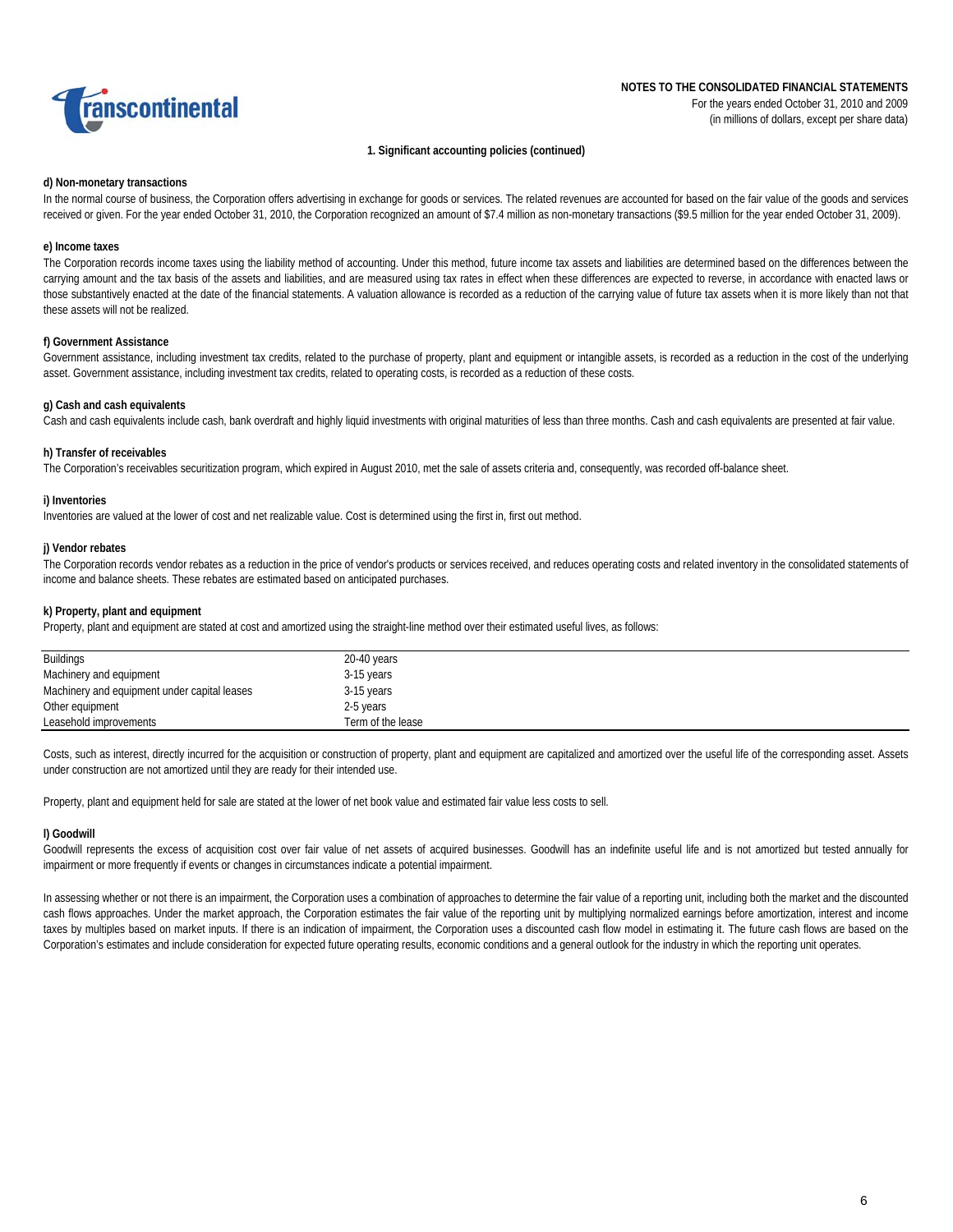

#### **1. Significant accounting policies (continued)**

#### **m) Intangible assets**

Intangible assets are stated at cost and amortized as follows:

|                                        | Term                 | Method                       |
|----------------------------------------|----------------------|------------------------------|
| Customer relationships                 | 12 years             | Straight-line                |
| Educational books prepublication costs | Maximum 5 years      | On historical sales patterns |
| Educational books titles               | 6-9 years            | On historical sales patterns |
| Acquired printing contracts            | Term of the contract | Straight-line                |
| Non-compete agreements                 | 2-5 years            | Straight-line                |
| Long-term technology project costs     | 5 years              | Straight-line                |

Non-amortizable intangible assets consist of trade names, mainly from acquired magazines and newspapers, and their related circulation. These intangible assets have an indefinite useful life and are not amortized but tested annually for impairment or more frequently if events or changes in circumstances indicate a potential impairment.

#### **n) Contract acquisition costs**

Contract acquisition costs are amortized as reductions of revenues using the straight-line method over the related contract term or on sales volumes. Whenever events or changes occur that impact the related contract, including significant declines in anticipated profitability, the Corporation evaluates the carrying value of the contract acquisition costs to determine whether impairment has occured. These costs are included in other assets in the consolidated balance sheets.

#### **o) Asset retirement obligations**

Legal obligations linked to removal obligations on certain buildings are recorded in the period in which they are contracted. The obligation is initially measured at fair value using an expected present value technique and is subsequently adjusted for any changes resulting from the passage of time and any changes to the timing of payment or the amount of the original estimate. Upon initial recognition of a liability for an asset retirement obligation, an asset retirement cost is capitalized as part of the carrying amount of the related asset by the same amount as the liability and is amortized into income over its remaining useful life.

#### **p) Impairment of long-lived assets**

Long-lived assets are tested for recoverability whenever events or changes in circumstances indicate that their carrying amount may not be recoverable. An impairment loss is recognized when their carrying value exceeds the total undiscounted cash flows expected from their use and potential disposition. The amount of the impairment loss is determined as the excess of the carrying value of the asset over its fair value.

#### **q) Pension plans**

The accrued benefit obligation is determined by independent actuaries, using the projected benefit method prorated on services and is based on management's best economic and demographic assumptions. The Corporation amortizes the unrecognized net aggregate actuarial gains and losses in excess of 10% of the greater of the accrued benefit obligation or the fair value of plan assets, and past service costs, over the expected average remaining service life ("EARSL") of the employee group covered by the plans which ranges from 10 to 12 years. The transitional obligation resulting from the initial application of Section 3461 of the Canadian Institute of Chartered Accountants' ("CICA") Handbook in November 2000 is also amortized over the EARSL of the employee group covered by the plans. For the purpose of calculating the expected return on plan assets, the fair value is used.

#### **r) Foreign currency translation**

Operating foreign subsidiaries, with the exception of sales offices of the canadian operations, are considered self-sustaining foreign operations and the current rate method is used to translate their financial statements into Canadian dollars. The resulting translation adjustments are reported under "Accumulated other comprehensive loss" in the consolidated balance sheet and recognized in income only when a reduction of the investment in these foreign operations has been realized. Integrated foreign operations, including foreign sales offices and foreign currency transactions, are translated using the temporal method and the foreign exchange gains or losses are recognized in income.

#### **s) Financial instruments**

The Corporation identifies, assesses and manages financial risks related to fluctuations in interest rates and in foreign exchange rates in order to minimize their impact on the Corporation's results and financial position by using derivative financial instruments. The Corporation manages its financial risks in accordance with specific criteria approved by its Board of Directors and does not engage in speculative transactions. If the Corporation did not use derivative financial instruments, it would have a greater exposure to market volatility.

Financial assets and liabilities are initially measured at fair value and their subsequent measurement depends of their classification, as described below. The classification depends on the objectives set forth when the financial instruments were purchased or issued, their characteristics and their designation by the Corporation.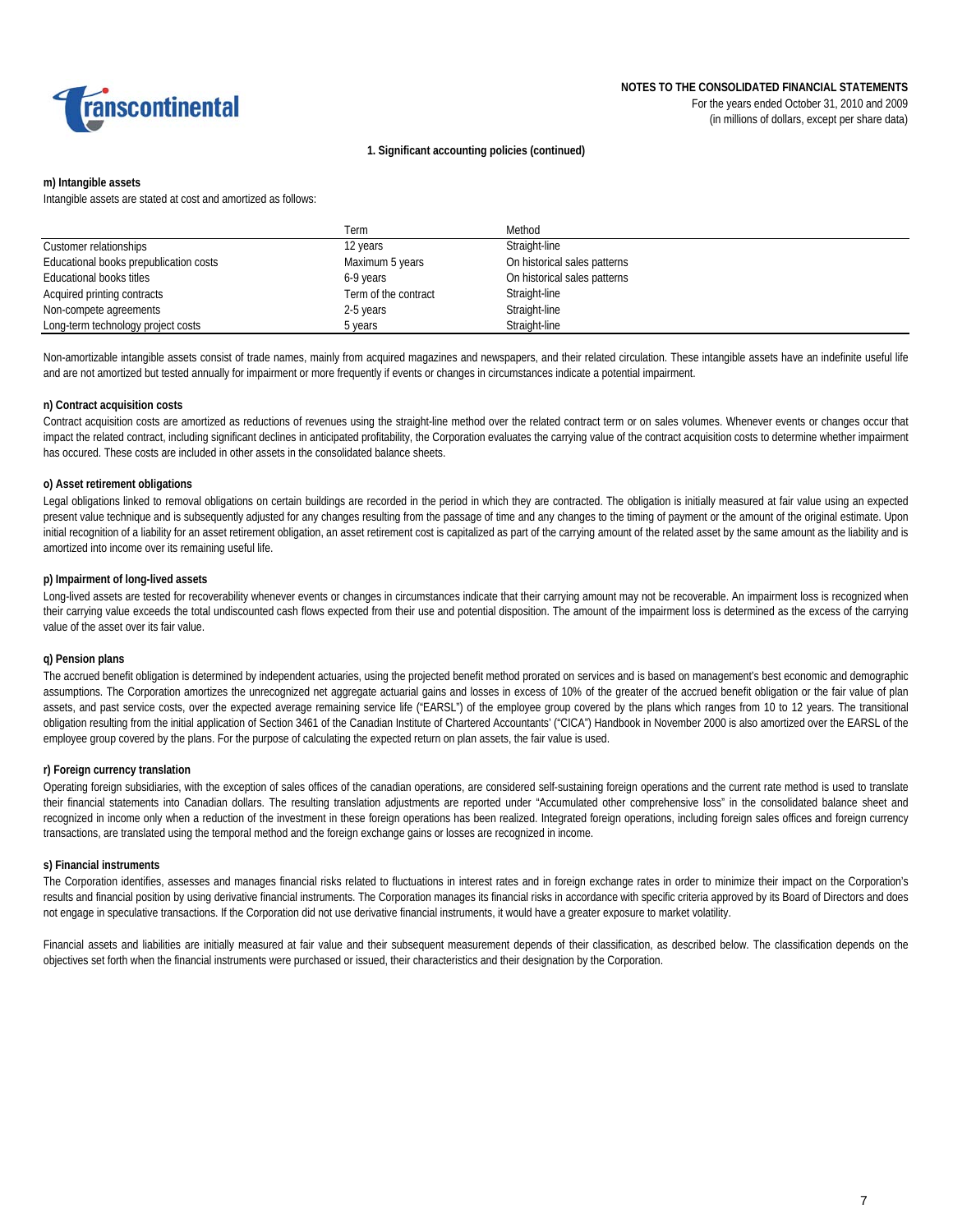

#### **1. Significant accounting policies (continued)**

The Corporation has made the following classifications:

- Cash and cash equivalents, as well as derivative financial instruments not designated as hedges, are classified as financial assets held for trading and are measured at fair value. Gains and losses related to periodical revaluation are recorded in net income.
- Investments are classified as either financial assets held to maturity and are thus measured at amortized cost or as available-for-sale and thus marked-to-market, or measured at cost if there is no quoted market. If they are measured at fair value, variations are recorded through comprehensive income at each period-end.
- Accounts receivable are classified as loans and receivables and are initially measured at fair value and subsequently at amortized cost using the effective interest rate method.
- Bank overdraft, accounts payable and accrued liabilities, other liabilities and long-term debts are classified as other liabilities and are initially measured at fair value and subsequently at amortized cost using the effective interest rate method.
- Derivative financial instruments are measured at fair value. The change in fair value related to the effective portion of the hedge is recognized in other comprehensive income, net of income taxes.

Transactions costs are capitalized to the cost of financial assets and liabilities when they are not classified as held for trading. Thus, issuance costs of long-term debt are classified as a reduction in long-term debt and amortized using the effective rate method.

#### **Derivative financial instruments and hedge accounting**

The Corporation maintains proper documentation concerning its risk management objectives and strategies under which hedging activities are derived as well as for the relationships between the various hedging instruments and the hedged items. This process consists of matching all derivative hedging instruments to specific assets and liabilities, to firm commitments or specific anticipated transactions.

In managing its foreign exchange exposure, the Corporation uses various derivative financial instruments to hedge its exposure toward specific anticipated transactions and a portion of its foreign currency denominated accounts receivable. Consequently, an adjustment is made to the hedged items to reflect the hedge rate.

When a hedging relationship is put in place and throughout its duration, there must be a reasonable assurance that the relationship will remain effective and in accordance with the Corporation's risk management objective and strategy as initially documented. When hedging instruments mature or become ineffective before their maturity and are not replaced within the Corporation's documented hedging strategy, any gains, losses, revenues or expenses associated with the hedging instrument that had previously been recognized in other comprehensive income as a result of applying hedge accounting are carried forward to be recognized in net income in the same period or periods during which the asset acquired or liability incurred affects net income. If the hedged item ceases to exist due to its maturity, expiry, cancellation or exercise before the hedging instrument expires, any gains, losses, revenues or expenses associated with the hedging instrument that had previously been recognized in other comprehensive income (loss) as a result of applying hedge accounting are recognized in the reporting period's net income along with the corresponding gains, losses, revenues or expenses recognized on the hedged item.

Derivative financial instruments offering economic hedging without being eligible to hedge accounting are accounted for at fair value with change in fair value recorded in the statements of income.

#### **2. Effect of new accounting standards not yet implemented**

### **a) Business Combinations**

In January 2009, the CICA issued Section 1582, Business Combinations, which supersedes the like-named Section 1581. This Section applies prospectively to business combinations for which the date of acquisition is in fiscal years beginning on or after January 1, 2011. The Section establishes standards for the recognition of a business combination.

#### **b) Consolidated Financial Statements**

In January 2009, the CICA issued Section 1601, Consolidated Financial Statements, which supersedes the like-named Section 1600. This Section applies to interim and annual financial statements for fiscal years beginning on or after January 1, 2011. The Section establishes standards for the preparation of consolidated financial statements.

#### **c) Non-controlling Interests**

In January 2009, the CICA issued Section 1602, Non-controlling Interests, which supersedes Section 1600, Consolidated Financial Statements. This Section applies to interim and annual financial statements for fiscal years beginning on or after January 1, 2011. The Section establishes standards for the accounting of non-controlling interests in a subsidiary in the consolidated financial statements.

#### **d) International Financial Reporting Standards (IFRS)**

In February 2008, Canada's Accounting Standards Board (AcSB) confirmed that Canadian GAAP, as used by publicly accountable enterprises, will be superseded by International Financial Reporting Standards (IFRS) for fiscal years beginning on or after January 1, 2011.

For the Corporation, the conversion to IFRS will be required for interim and annual financial statements for the year ending October 31, 2012. IFRS uses a conceptual framework similar to Canadian GAAP, but there are significant differences on recognition, measurement and disclosures.

The Corporation is currently evaluating the impact of the adoption of these new standards on the consolidated financial statements.

#### **3. Amortization**

|                                                                                                   | 2010  | 2009  |
|---------------------------------------------------------------------------------------------------|-------|-------|
| Property, plant and equipment                                                                     | 112.0 | 108.9 |
| Intangible assets                                                                                 | 17.5  | 12.9  |
|                                                                                                   | 129.5 | 121.8 |
| Intangible assets and other assets, presented in revenues, operating costs and financial expenses | 24.6  | 24.3  |
|                                                                                                   | 154.7 | 146.1 |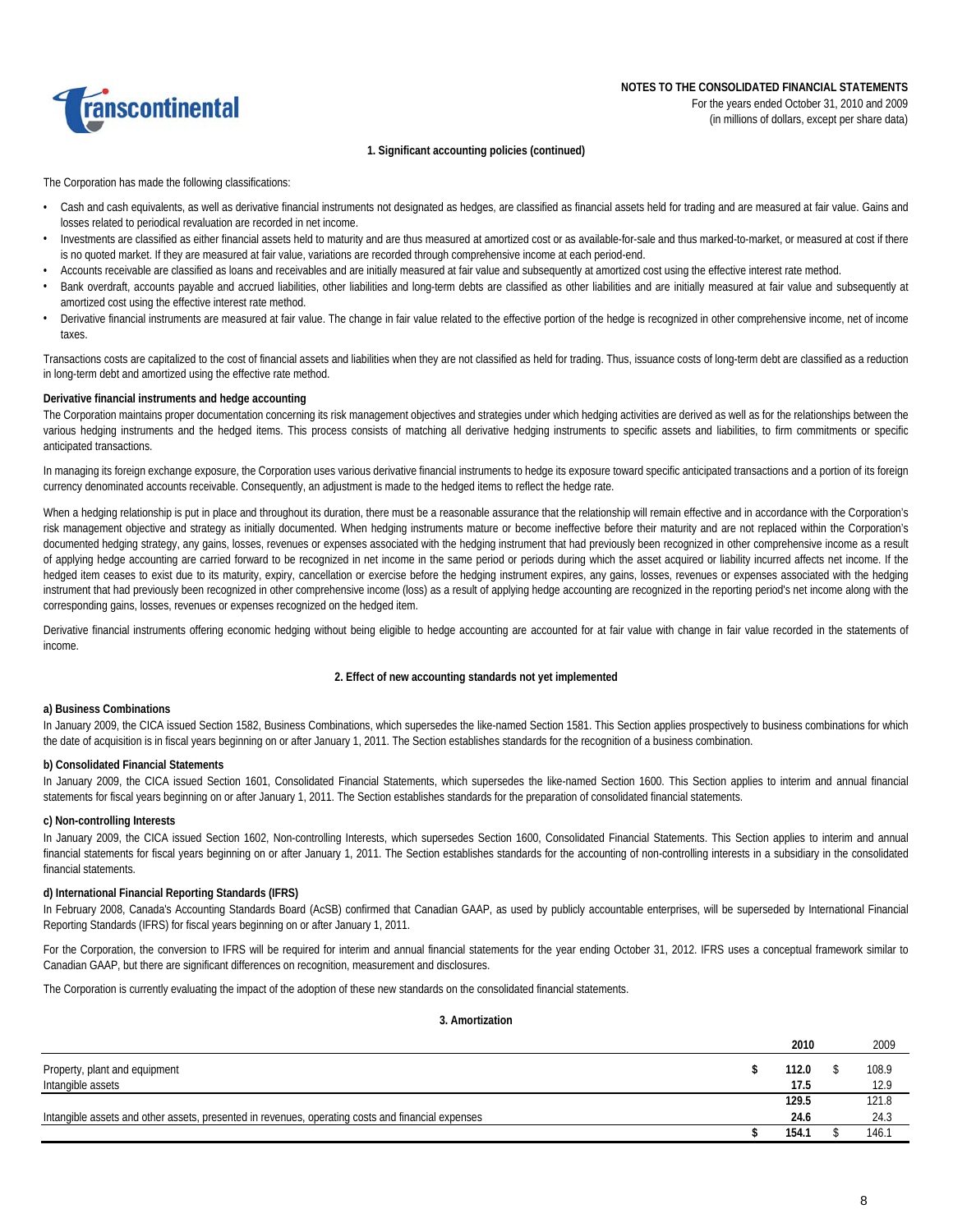

#### **4. Impairment of assets and restructuring costs**

Over the last fiscal years, the Corporation initiated restructuring plans as follows:

a) During the second quarter of fiscal 2009, the Corporation announced major rationalization measures to address the recession, including substantive cost-cutting measures throughout Canada, the United States and Mexico. The deterioration of the economy had reduced the communication and marketing investments of a number of customers of the Corporation. Therefore, commercial printing projects and magazine and newspaper advertising placements were cancelled or postponed by companies also affected by the recession. These measures were completed during fiscal 2010 and final disbursements will be made during fiscal 2011.

b) During the last quarter of fiscal 2010, the Corporation announced rationalization measures to deal with excess production capacity in some specialized plants of the Printing sector, due to important structural changes in the printing industry which result in lower demand in certain niche markets. It is expected that these measures will be completed over the next two fiscal years.

The following table provides details of these plans:

|                                       | Total      |            | 2010 |                 |    |           |    |                | 2009            |    |           |    |          |
|---------------------------------------|------------|------------|------|-----------------|----|-----------|----|----------------|-----------------|----|-----------|----|----------|
|                                       |            |            |      | Liability as at |    |           |    |                | Liability as at |    |           |    |          |
|                                       | Charged to |            |      | October 31,     |    | Charged   |    |                | October 31,     |    | Charged   |    |          |
|                                       | income     | Forecasted |      | 2009            |    | to income |    | Paid           | 2010            |    | to income |    | Paid     |
| a) Rationalization Measures 2009-2010 |            |            |      |                 |    |           |    |                |                 |    |           |    |          |
| Printing                              |            |            |      |                 |    |           |    |                |                 |    |           |    |          |
| Workforce reduction costs             | \$<br>28.9 | \$<br>28.9 | \$   | 8.8             | \$ | 5.2       | \$ | 11.1           | \$<br>2.9       | \$ | 23.7      | \$ | 14.9     |
| Other costs                           | 4.3        | 4.3        |      | 0.1             |    | 1.1       |    | 1.2            | $\sim$          |    | 3.2       |    | 3.1      |
| Interactive                           |            |            |      |                 |    |           |    |                |                 |    |           |    |          |
| Workforce reduction costs             | 2.1        | 2.1        |      | 0.8             |    | 0.9       |    | 1.1            | 0.6             |    | 1.2       |    | 0.4      |
| Other costs                           | 0.2        | 0.2        |      |                 |    |           |    |                | ÷.              |    | 0.2       |    | 0.2      |
| Media                                 |            |            |      |                 |    |           |    |                |                 |    |           |    |          |
| Workforce reduction costs             | 10.4       | 10.4       |      | 3.7             |    | 1.4       |    | 4.7            | 0.4             |    | 9.0       |    | 5.3      |
|                                       | 45.9       | 45.9       |      | 13.4            |    | 8.6       |    | 18.1           | 3.9             |    | 37.3      |    | 23.9     |
| Printing                              |            |            |      |                 |    |           |    |                |                 |    |           |    |          |
| Impairment of assets                  | 18.4       | 18.4       |      | n/a             |    | 0.9       |    | n/a            | n/a             |    | 17.5      |    | n/a      |
| Media                                 |            |            |      |                 |    |           |    |                |                 |    |           |    |          |
| Impairment of assets                  | 1.6        | 1.6        |      | n/a             |    | 0.1       |    | n/a            | n/a             |    | 1.5       |    | n/a      |
|                                       | \$<br>65.9 | \$<br>65.9 | \$   | 13.4            | \$ | 9.6       | \$ | 18.1           | \$<br>3.9       | \$ | 56.3      | \$ | 23.9     |
|                                       |            |            |      |                 |    |           |    |                |                 |    |           |    |          |
| b) Rationalization Measures 2011-2012 |            |            |      |                 |    |           |    |                |                 |    |           |    |          |
| Printing                              |            |            |      |                 |    |           |    |                |                 |    |           |    |          |
| Workforce reduction costs             | \$<br>5.5  | \$<br>6.0  | \$   |                 | \$ | 5.5       | \$ |                | \$<br>5.5       | \$ |           | \$ |          |
| Other costs                           |            | 1.1        |      |                 |    |           |    | $\blacksquare$ | $\overline{a}$  |    |           |    |          |
|                                       | 5.5        | 7.1        |      |                 |    | 5.5       |    |                | 5.5             |    |           |    |          |
| Printing                              |            |            |      |                 |    |           |    |                |                 |    |           |    |          |
| Impairment of assets                  | 0.7        | 0.7        |      | n/a             |    | 0.7       |    | n/a            | n/a             |    |           |    | n/a      |
|                                       | \$<br>6.2  | \$<br>7.8  | \$   | $\mathbf{r}$    | \$ | 6.2       | \$ | $\mathbf{r}$   | \$<br>5.5       | \$ | ÷.        | \$ | $\omega$ |
|                                       |            |            |      |                 |    |           |    |                |                 |    |           |    |          |
| Total                                 |            |            |      |                 |    |           |    |                |                 |    |           |    |          |
| Workforce reduction costs             | \$<br>46.9 | \$<br>47.4 | \$   | 13.3            | \$ | 13.0      | \$ | 16.9           | \$<br>9.4       | \$ | 33.9      | \$ | 20.6     |
| Other costs                           | 4.5        | 5.6        |      | 0.1             |    | 1.1       |    | 1.2            |                 |    | 3.4       |    | 3.3      |
| Impairment of assets                  | 20.7       | 20.7       |      | n/a             |    | 1.7       |    | n/a            | n/a             |    | 19.0      |    | n/a      |
|                                       | \$<br>72.1 | \$<br>73.7 | \$   | 13.4            | \$ | 15.8      | \$ | 18.1           | \$<br>9.4       | \$ | 56.3      | \$ | 23.9     |
|                                       |            |            |      |                 |    |           |    |                |                 |    |           |    |          |

**5. Financial expenses**

|                                      | 2010  | 2009 |
|--------------------------------------|-------|------|
|                                      |       |      |
| Financial expenses on long-term debt | 39.7  | 37.0 |
| Other expenses                       | 3.4   | 2.6  |
| Foreign exchange loss (gain)         | (0.7) | ن. ا |
|                                      | 42.4  | 40.9 |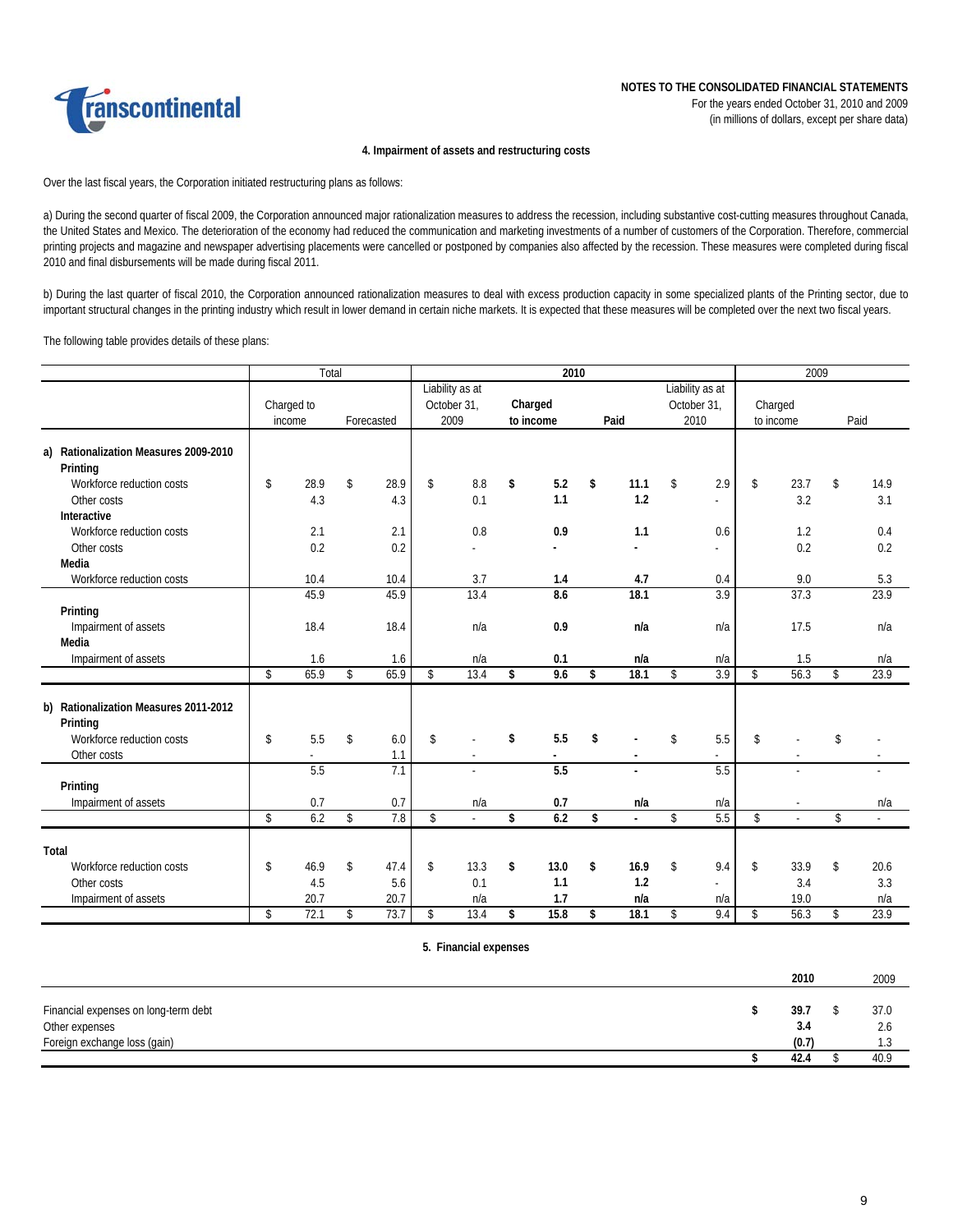



For the years ended October 31, 2010 and 2009 (in millions of dollars, except per share data)

**6. Income taxes**

|                                                                                                                                    | 2010        | 2009                     |
|------------------------------------------------------------------------------------------------------------------------------------|-------------|--------------------------|
| Income taxes at statutory tax rate                                                                                                 | \$<br>54.3  | \$<br>(17.7)             |
| Effect of differences in tax rates used by other jurisdictions and impact of lower future tax rates                                | (12.4)      | (23.4)                   |
| Permanent difference on impairment of goodwill                                                                                     |             | 39.6                     |
| Effect of Ontario corporate income tax rate reductions (a)                                                                         | (2.4)       | ÷.                       |
| Income taxes on non-deductible expenses and non-taxable portion of capital gain                                                    | 4.8         | 11.8                     |
| Reduction in income taxes expense resulting from the recognition of tax losses not previously recognized                           | (6.5)       | (9.5)                    |
| Other                                                                                                                              | (3.8)       | 5.8                      |
| Income taxes at effective tax rate                                                                                                 | \$<br>34.0  | \$<br>6.6                |
| Income taxes include the following items:                                                                                          |             |                          |
| Income taxes before the following items:                                                                                           | \$<br>43.0  | \$<br>37.4               |
| Income taxes on impairment of assets and restructuring costs                                                                       | (4.5)       | (16.1)                   |
| Income taxes on impairment of goodwill and intangible assets                                                                       | (2.1)       | (14.7)                   |
| Effect of Ontario corporate income tax rate reductions (a)                                                                         | (2.4)       | $\overline{\phantom{a}}$ |
| Income taxes at effective tax rate                                                                                                 | \$<br>34.0  | \$<br>6.6                |
| a) Corporate tax rate reductions announced in the March 26, 2009 Ontario budget were adopted on December 15, 2009.                 |             |                          |
| Income tax expense for the years ended October 31 is as follows:                                                                   |             |                          |
|                                                                                                                                    | 2010        | 2009                     |
| Current                                                                                                                            | \$<br>24.1  | \$<br>29.2               |
| Future                                                                                                                             |             |                          |
| Reduction of future income taxes related to impairment of assets and restructuring costs                                           | (4.5)       | (16.1)                   |
| Reduction of future income taxes related to impairment of goodwill and intangible assets                                           | (2.1)       | (14.7)                   |
| Reduction of future income taxes related to the reduction of the Ontario corporate income tax rate                                 | (2.4)       |                          |
| Increase in future income tax expense due to other temporary differences                                                           | 18.9        | 8.2                      |
|                                                                                                                                    | \$<br>34.0  | \$<br>6.6                |
| The tax impact of the temporary differences resulting in future income tax assets and liabilities are as follows as at October 31: |             |                          |
|                                                                                                                                    | 2010        | 2009                     |
| Losses carried forward                                                                                                             | \$<br>120.2 | \$<br>91.3               |
| Property, plant and equipment, net of tax credits                                                                                  | (75.8)      | (42.5)                   |
| Other assets (liabilities)                                                                                                         |             |                          |
| Non-deductible provisions                                                                                                          | 5.2         | 4.0                      |
| Pension plans                                                                                                                      | 2.3         | 3.5                      |
| Goodwill and intangible assets                                                                                                     | (34.7)      | (23.7)                   |
| Other                                                                                                                              | 6.6         | 10.4                     |
| Total future income taxes                                                                                                          | \$<br>23.8  | \$<br>43.0               |
| Future income taxes include the following:                                                                                         |             |                          |
| Future income tax assets - short-term                                                                                              | \$<br>17.7  | \$<br>11.0               |
| Future income tax assets - long-term                                                                                               | 146.7       | 141.5                    |
| Future income tax liabilities - short-term                                                                                         | (2.5)       | (0.5)                    |
| Future income tax liabilities - long-term                                                                                          | (138.1)     | (109.0)                  |
| Total future income taxes                                                                                                          | \$<br>23.8  | \$<br>43.0               |

The Corporation has unrecorded capital losses of \$16.5 million that can be carried forward indefinitely.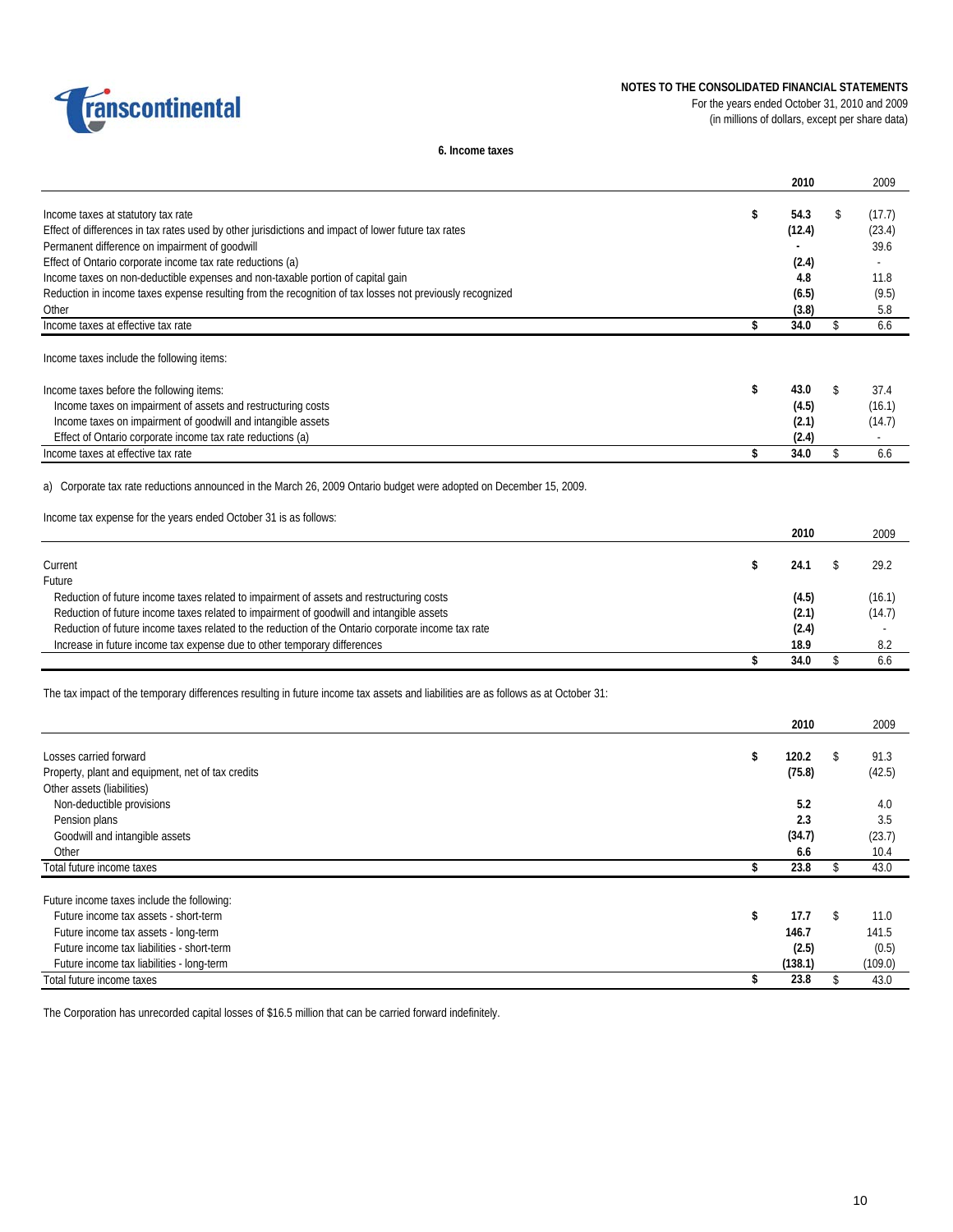

#### **7. Discontinued operations**

On February 10, 2010, the Corporation signed an agreement with IWCO Direct, a U.S.-company headquartered in Minnesota, to sell substantially all of its high-volume direct mail assets in the United States, for net proceeds of \$105.7 million, subject to a price adjustment clause based on the working capital at the date of transaction. This division of the Printing sector generated revenues of approximately US\$170.0 million in 2009 and employed about 1,200 people. The closing of the transaction took place on April 1st, 2010.

The following table presents the results of discontinued operations:

|                                                                                         | 2010   | 2009   |
|-----------------------------------------------------------------------------------------|--------|--------|
|                                                                                         |        |        |
| Revenues                                                                                | 77.6   | 199.2  |
| Expenses                                                                                | 92.5   | 226.2  |
| Loss before income taxes                                                                | (14.9) | (27.0) |
| Future income taxes                                                                     | (3.1)  | (9.3)  |
| Loss related to the operation of discontinued operations                                | (11.8) | (17.7) |
| Gain related to the discontinuance of operations, net of related income taxes of \$24.1 | 39.2   |        |
| Net income (loss) from discontinued operations                                          | 27.4   | (17.7) |

### **8. Accounts receivable**

As part of a securitization agreement expired in August 2010, the Corporation sold on a continuous basis some of its accounts receivable to a trust that itself sold the beneficial rights to investors unrelated to the Corporation. The maximum net consideration that was permitted under this agreement was \$300.0 million, including a maximum of US\$100.0 million.

The following table provides details of accounts receivable sold under this agreement:

|                                                                                               |                    |          | As at<br>October 31,<br>2009 |
|-----------------------------------------------------------------------------------------------|--------------------|----------|------------------------------|
| Accounts receivable sold<br><b>Retained interest</b>                                          |                    | \$       | 240.3<br>128.4               |
| Net consideration                                                                             |                    | \$       | 111.9                        |
| Net consideration in Canadian dollars<br>Net consideration in U.S. dollars (US\$32.0 million) |                    | \$<br>\$ | 77.3<br>34.6                 |
| 9. Inventories                                                                                |                    |          |                              |
|                                                                                               | 2010               |          | 2009                         |
| Raw materials<br>Work in progress and finished goods                                          | 45.1<br>\$<br>37.8 | \$       | 39.2<br>35.1                 |
|                                                                                               | 82.9               | P.       | 74.3                         |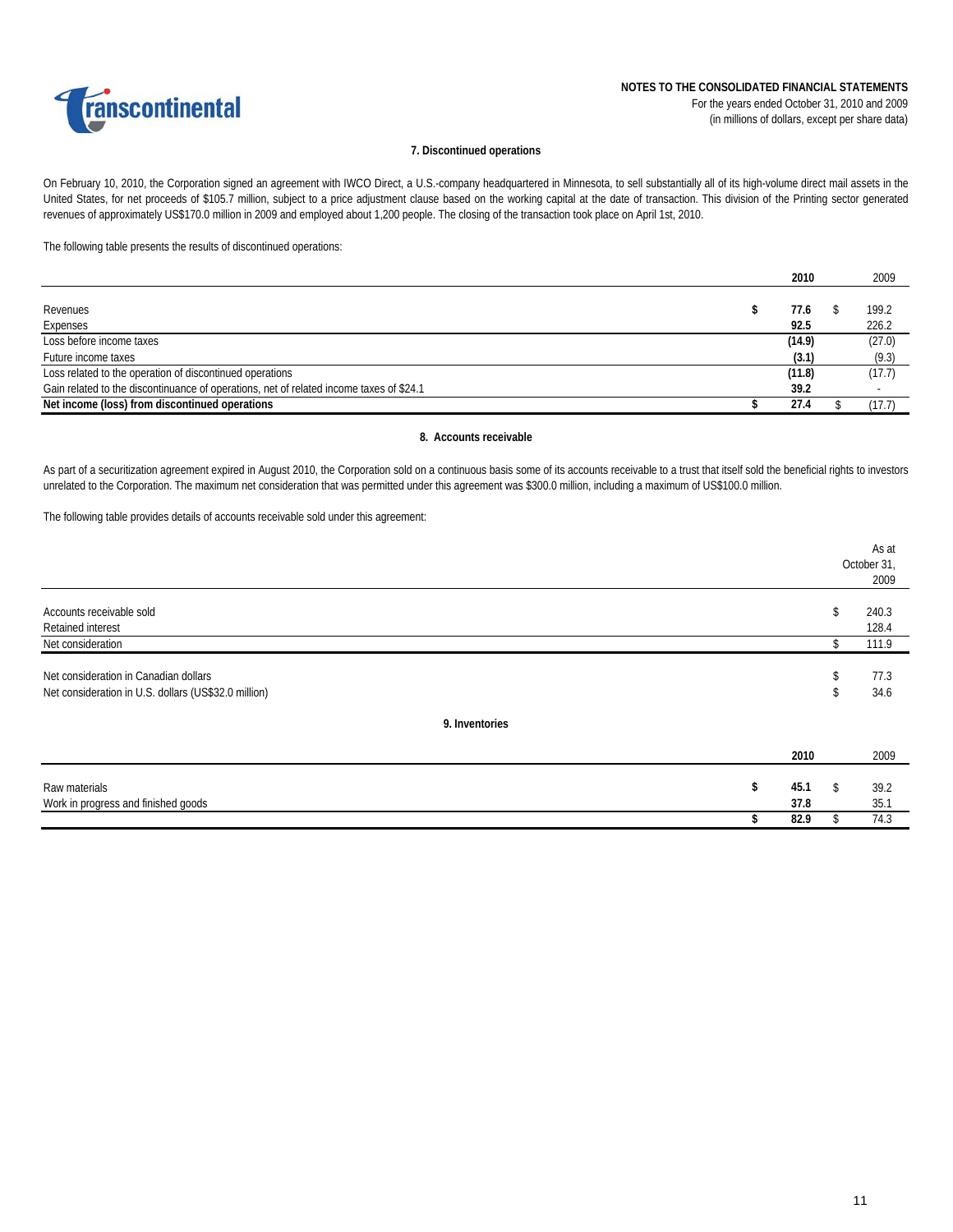

### **NOTES TO THE CONSOLIDATED FINANCIAL STATEMENTS** For the years ended October 31, 2010 and 2009

(in millions of dollars, except per share data)

### **10. Property, plant and equipment**

|                                                     |    |         | Accumulated              | Net book |       |  |
|-----------------------------------------------------|----|---------|--------------------------|----------|-------|--|
| 2010                                                |    | Cost    | amortization             |          | value |  |
|                                                     |    |         |                          |          |       |  |
| Land                                                | \$ | 52.2    | \$                       | \$       | 52.2  |  |
| <b>Buildings</b>                                    |    | 315.1   | 90.7                     |          | 224.4 |  |
| Machinery and equipment                             |    | 1,284.6 | 733.9                    |          | 550.7 |  |
| Machinery and equipment under capital leases        |    | 19.5    | 7.8                      |          | 11.7  |  |
| Other equipment                                     |    | 168.4   | 126.8                    |          | 41.6  |  |
| Leasehold improvements                              |    | 44.6    | 21.1                     |          | 23.5  |  |
| Assets under construction and deposits on equipment |    | 14.2    | $\overline{\phantom{a}}$ |          | 14.2  |  |
|                                                     | \$ | 1,898.6 | \$<br>980.3              | S        | 918.3 |  |
|                                                     |    |         |                          |          |       |  |
| 2009                                                |    |         |                          |          |       |  |
|                                                     |    |         |                          |          |       |  |
| Land                                                | \$ | 49.9    | \$                       | \$       | 49.9  |  |
| <b>Buildings</b>                                    |    | 326.9   | 85.4                     |          | 241.5 |  |
| Machinery and equipment                             |    | 1,192.1 | 711.9                    |          | 480.2 |  |
| Machinery and equipment under capital leases        |    | 21.3    | 5.3                      |          | 16.0  |  |
| Other equipment                                     |    | 165.0   | 119.7                    |          | 45.3  |  |
| Leasehold improvements                              |    | 33.4    | 19.3                     |          | 14.1  |  |
| Assets under construction and deposits on equipment |    | 88.5    | $\overline{\phantom{a}}$ |          | 88.5  |  |
|                                                     | \$ | 1,877.1 | \$<br>941.6              | \$       | 935.5 |  |

For the year ended October 31, 2010, capitalized interest on property, plant and equipment amounted to \$2.2 million (\$3.1 million in 2009).

### **11. Goodwill**

The changes in book value of goodwill are as follows:

|                                        |    | Printing |    | Interactive    |    | Media  | and unallocated          |              |
|----------------------------------------|----|----------|----|----------------|----|--------|--------------------------|--------------|
| 2010                                   |    | Sector   |    | Sector         |    | Sector | amounts                  | Consolidated |
|                                        |    |          |    |                |    |        |                          |              |
| Balance, beginning of year             | \$ | 131.4    | \$ | 33.2           | \$ | 507.9  | \$<br>0.9                | \$<br>673.4  |
| Acquisitions (Note 23)                 |    |          |    | 5.6            |    | 1.8    | $\overline{\phantom{a}}$ | 7.4          |
| Disposals                              |    | (1.4)    |    | $\blacksquare$ |    | (0.3)  |                          | (1.7)        |
| Foreign currency translation and other |    | (0.3)    |    | (0.2)          |    | (0.5)  | $\overline{\phantom{a}}$ | (1.0)        |
| Balance, end of year                   | \$ | 129.7    |    | 38.6           |    | 508.9  | 0.9                      | 678.1        |
| 2009                                   |    |          |    |                |    |        |                          |              |
| Balance, beginning of year             | \$ | 266.2    | \$ | 68.1           | \$ | 507.4  | \$<br>0.9                | \$<br>842.6  |
| Acquisitions (Note 23)                 |    |          |    | (1.3)          |    | 0.5    | $\overline{\phantom{a}}$ | (0.8)        |
| Impairment                             |    | (134.2)  |    | (32.3)         |    |        |                          | (166.5)      |
| Foreign currency translation and other |    | (0.6)    |    | (1.3)          |    |        | $\overline{\phantom{a}}$ | (1.9)        |
| Balance, end of year                   | \$ | 131.4    |    | 33.2           |    | 507.9  | 0.9                      | 673.4        |

For the year ended October 31, 2010, the Corporation has conducted its annual impairment test of goodwill and no impairment of goodwill is required. For the year ended October 31, 2009, the Corporation had recorded an amount of \$166.5 million as impairment of goodwill in the Printing and Interactive sectors, mostly related to commercial printing activities.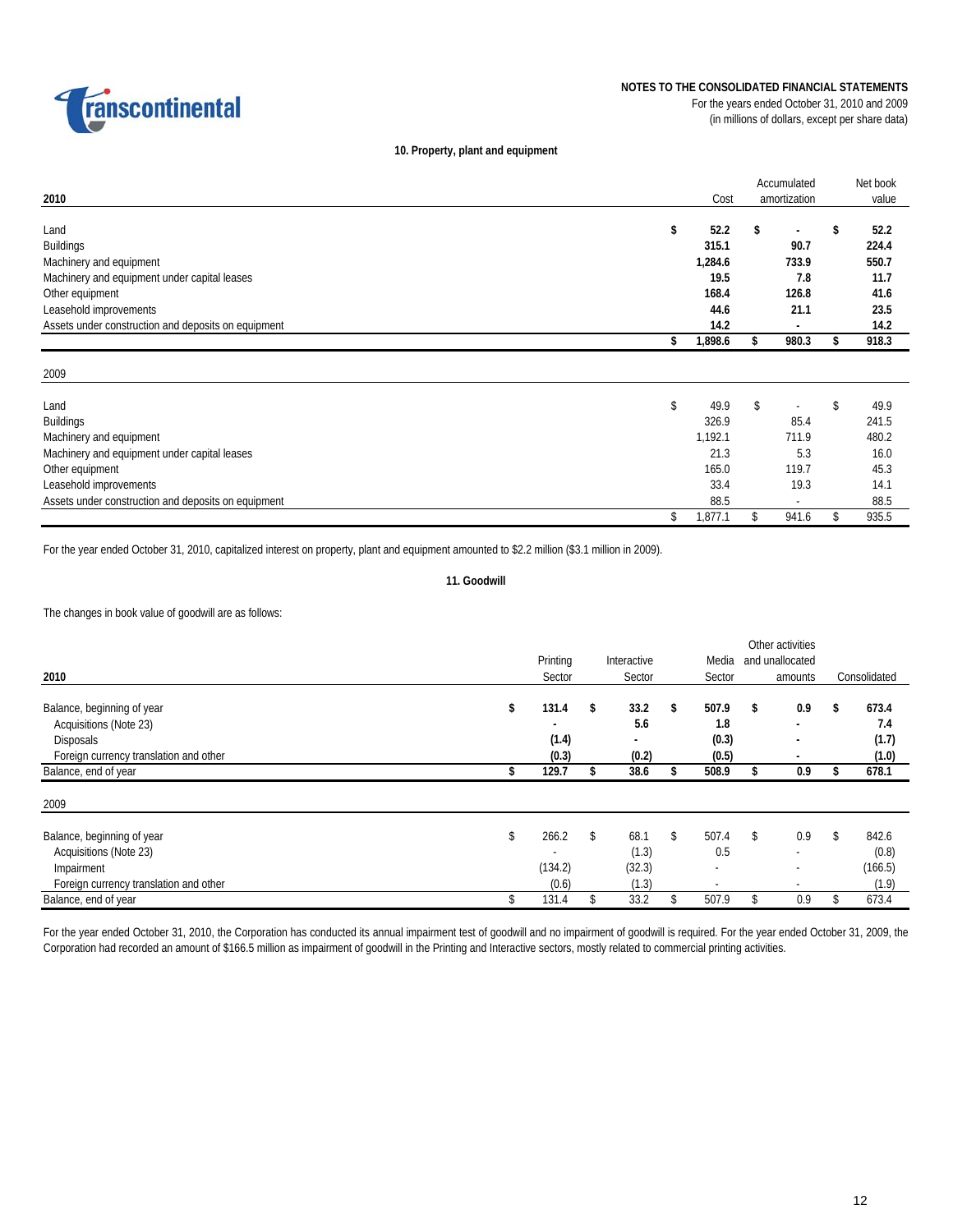

### **NOTES TO THE CONSOLIDATED FINANCIAL STATEMENTS**

For the years ended October 31, 2010 and 2009 (in millions of dollars, except per share data)

**12. Intangible assets**

| 2010                                   |    | Cost  | Accumulated<br>amortization | Net book<br>value        |
|----------------------------------------|----|-------|-----------------------------|--------------------------|
|                                        |    |       |                             |                          |
| Amortizable intangible assets          |    |       |                             |                          |
| Customer relationships                 | \$ | 32.2  | \$<br>7.0                   | \$<br>25.2               |
| Educational books prepublication costs |    | 60.3  | 41.1                        | 19.2                     |
| <b>Educational books titles</b>        |    | 20.0  | 15.1                        | 4.9                      |
| Acquired printing contracts            |    | 11.1  | 6.2                         | 4.9                      |
| Non-compete agreements                 |    | 2.0   | 0.8                         | 1.2                      |
| Long-term technology project costs     |    | 40.1  | 19.9                        | 20.2                     |
| Other                                  |    | 0.9   | 0.4                         | 0.5                      |
|                                        |    | 166.6 | 90.5                        | 76.1                     |
| Non-amortizable intangible assets      |    |       |                             |                          |
| Trade names and circulation            |    | 103.0 |                             | 103.0                    |
|                                        | \$ | 269.6 | \$<br>90.5                  | \$<br>179.1              |
|                                        |    |       |                             |                          |
| 2009                                   |    |       |                             |                          |
| Amortizable intangible assets          |    |       |                             |                          |
| Customer relationships                 | \$ | 29.7  | \$<br>4.3                   | \$<br>25.4               |
| Educational books prepublication costs |    | 51.9  | 34.0                        | 17.9                     |
| <b>Educational books titles</b>        |    | 20.0  | 10.9                        | 9.1                      |
| Acquired printing contracts            |    | 14.6  | 5.5                         | 9.1                      |
| Non-compete agreements                 |    | 4.1   | 3.3                         | 0.8                      |
| Long-term technology project costs     |    | 28.2  | 13.3                        | 14.9                     |
| Other                                  |    | 1.0   | 1.0                         | $\overline{\phantom{a}}$ |
|                                        |    | 149.5 | 72.3                        | 77.2                     |
| Non-amortizable intangible assets      |    |       |                             |                          |
| Trade names and circulation            |    | 110.4 |                             | 110.4                    |
|                                        | \$ | 259.9 | \$<br>72.3                  | \$<br>187.6              |

For the year ended October 31, 2010, the Corporation recorded an impairment charge of \$8.0 million on trade names related to the Local Solutions Group in the Media sector, specifically in the Newspaper Division of the Atlantic Provinces and Saskatchewan. In addition, the Corporation recorded an impairment charge of \$4.5 million on various other intangible assets. For the year ended October 31, 2009, the Corporation recorded an impairment charge of \$9.9 million on trade names related to the Business and Consumers Solutions Group in the Media sector, of which \$3.8 million was recorded in impairment of assets and restructuring costs, and presented in Note 4.

### **13. Other assets**

|                                                | 2010 | 2009 |
|------------------------------------------------|------|------|
| Contract acquisition costs                     | 20.4 | 27.2 |
| Investments                                    | 0.9  | 1.0  |
| Accrued pension benefit asset (Note 24)        | 8.4  | 6.   |
| Fair value of derivative financial instruments | 2.5  |      |
| Other                                          | 7.3  | 1.6  |
|                                                | 39.5 | 49.6 |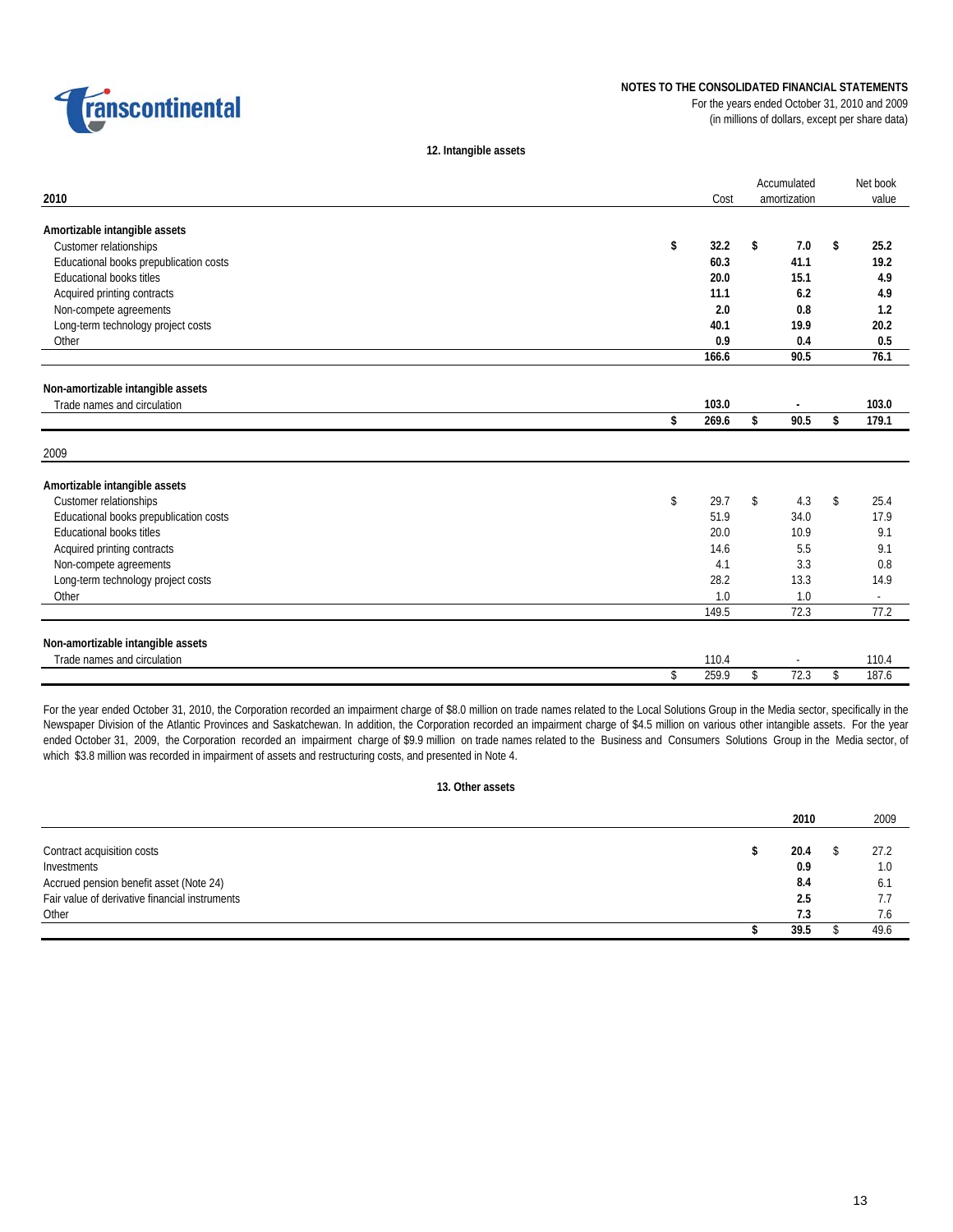

### **14. Operating line of credit**

During the third quarter of 2010, the Corporation cancelled its operating line of credit, which amounted to \$4.5 million.

#### **15. Long-term debt**

|                                                                                   | <b>Effective interest</b> |           |             |             |
|-----------------------------------------------------------------------------------|---------------------------|-----------|-------------|-------------|
|                                                                                   | rate as of                |           |             |             |
|                                                                                   | October 31, 2010          | Maturity  | 2010        | 2009        |
| <b>Unsecured Senior Notes</b>                                                     |                           |           |             |             |
| Series 2002 A - Tranche 1 - 5.62% (US\$75.0)                                      | 5.83 %                    | 2013      | \$<br>76.5  | \$<br>81.1  |
| Series 2002 A - Tranche 2 - 5.73% (US\$50.0)                                      | 5.85 %                    | 2015      | 51.0        | 54.1        |
| Series 2004 A - LIBOR + 0.70% (US\$37.5)                                          | 1.13 %                    | 2012      | 38.3        | 40.6        |
| Series 2004 B - LIBOR + 0.70% (US\$37.5)                                          | 1.13 %                    | 2012      | 38.3        | 40.6        |
| Series 2004 C - LIBOR + 0.80% (US\$15.0)                                          | 1.15 %                    | 2014      | 15.3        | 16.2        |
| Series 2004 D - LIBOR + 0.90% (US\$10.0)                                          | 1.23 %                    | 2016      | 10.2        | 10.8        |
| Loans secured by property, plant and equipment having a negligible net book value | 5.69 % to 6.28 %          | 2011      | 0.5         | 4.3         |
| Obligations under capital leases secured by property, plant and equipment having  |                           |           |             |             |
| a net book value of \$11.7                                                        | 5.35 % to 8.55 %          | 2011-2014 | 5.2         | 10.7        |
| Revolving credit facility in Canadian dollars                                     | 1.92 %                    | 2012      | 166.0       | 170.0       |
| Revolving credit facility in U.S. dollars (2010 - US\$12.0; 2009 - US\$103.0)     | 0.90%                     | 2012      | 12.2        | 111.4       |
| Unsecured Debentures - Solidarity Fund QFL                                        |                           |           |             |             |
| Series 1 - 8.06%                                                                  | 8.16 %                    | 2014      | 50.0        | 50.0        |
| Series 2 - 6.77%                                                                  | 6.82%                     | 2019      | 50.0        | 50.0        |
| Term Joan - SGF Rexfor Inc. - 8.25%                                               | 8.49 %                    | 2014      | 50.0        | 50.0        |
| Term credit facility - Caisse de dépôt et placement du Québec                     |                           |           |             |             |
| Banker's acceptance rate + 6.375%                                                 | 8.26 %                    | 2014      | 100.0       | 100.0       |
| Term loan - EURIBOR + 1.60% (2010 - €49.2; 2009 - €23.7)                          | 4.85 %                    | 2015      | 69.6        | 37.7        |
| Other loans at contractual rates of 0.00% to 8.00%                                | 3.27 % to 8.00 %          | 2011-2017 | 3.8         | 5.2         |
|                                                                                   |                           |           | 736.9       | 832.7       |
| Issuance costs of long-term debt at amortized cost                                |                           |           | 6.2         | 6.9         |
| Total long-term debt                                                              |                           |           | 730.7       | 825.8       |
| Current portion                                                                   |                           |           | 17.8        | 7.0         |
|                                                                                   |                           |           | \$<br>712.9 | \$<br>818.8 |

The Series 2002 A Unsecured Senior Notes are redeemable at the greater of par value and the discounted value of future cash flows, if redeemed before scheduled maturity, using an interest rate based on U.S. Treasury Securities, having similar maturities. Series 2004 A, 2004 B, 2004 C and 2004 D Unsecured Senior Notes are redeemable at their nominal value, except for Series 2004 D, which is redeemable at a premium of 0.5% as of October 31, 2010.

As at October 31, 2009, the Corporation had a committed line of credit in the form of a term revolving credit facility, totalling \$550.0 million or the US dollar equivalent, divided in two tranches, A and B, of \$400.0 million and \$150.0 million, respectively. On December 4, 2009, the Corporation repaid and cancelled Tranche B of \$150.0 million. The maturity of Tranche B was May 14, 2010. The term revolving credit facility of the Corporation now consists solely of Tranche A which matures in September 2012.

The applicable interest rate on the term revolving credit facility is based on the credit rating assigned by Standard & Poor's. According to the current credit rating and the form of borrowing chosen by the Corporation, it is either the bank prime rate, bankers' acceptance rate + 0.615% or LIBOR + 0.615%. Facility fees of 0.135% are applicable on the facility, whether it is drawn or not, and utilization fees of 0.10% are applicable if the amount drawn is over 66 2/3% of the facility. This facility may be renewed on an annual basis and, if not renewed, it matures five years after its issuance or the last renewal, as the case may be. The last renewal request sent by the Corporation has been approved by the bank syndicate and has been in force since August 30, 2007.

As of October 31, 2010, letters of credit amounting to C\$0.2 million and US\$3.0 million were drawn on the committed line of credit in addition to the amount presented above.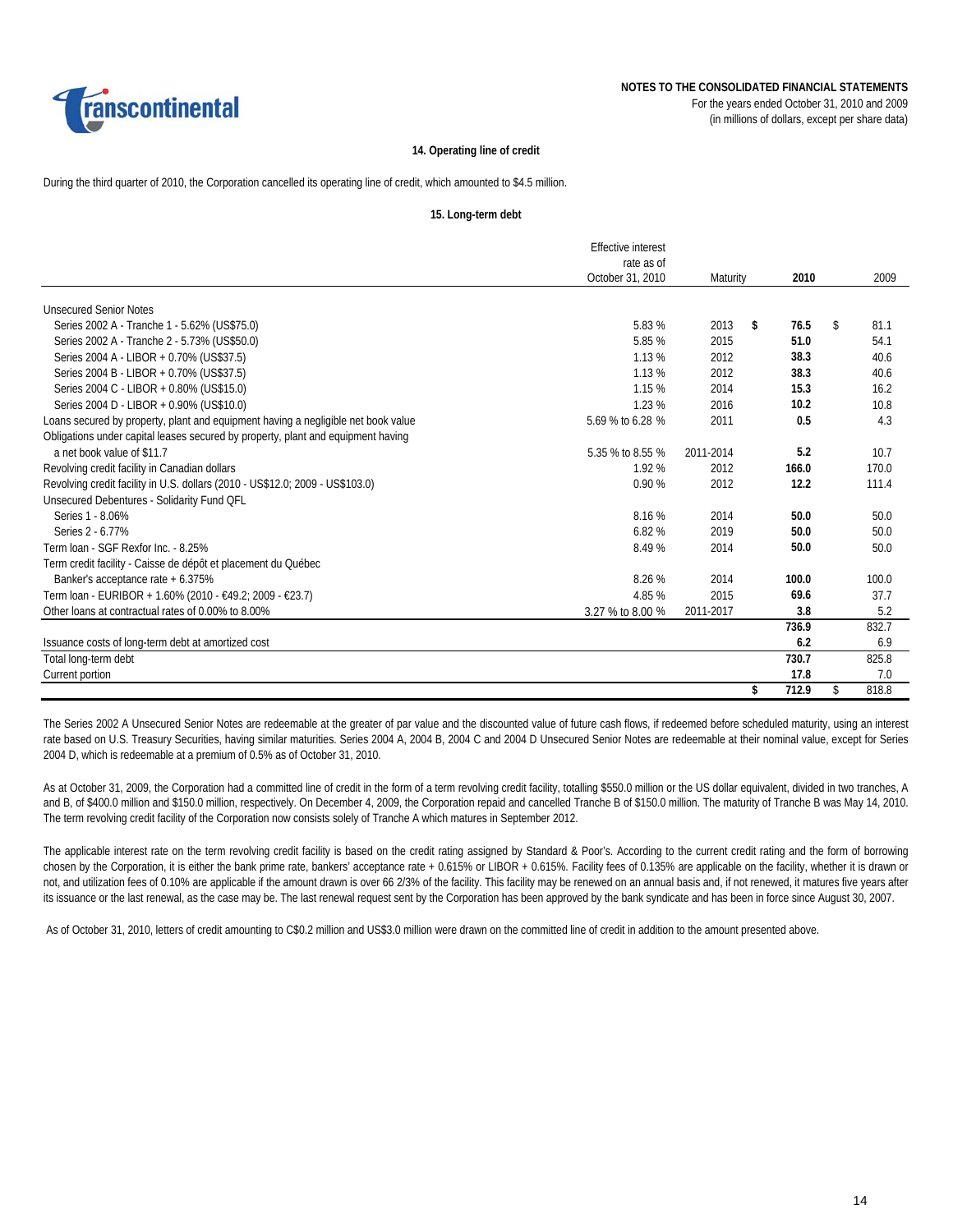

### **15. Long-term debt (continued)**

The financing of \$100.0 million from the Solidarity Fund QFL is comprised of two unsecured debentures of \$50.0 million each. The first bears interest at a rate of 8.06%, payable every six months. The second bears interest at a rate of 6.77%, payable every six months, for the first two years. The rate for the last eight years will be negotiated by February 2011. The rate will be based on the Canadian Government Bonds rate for the same term plus a premium based on the Corporation's credit rating. The Corporation entered into a bond forward contract of \$50.0 million, which matures on November 5, 2010, to lock the portion of the rate of the second debenture based on the Canadian Government Bonds rate at 4.34% for the last eight years of its 10-year term, beginning on its second anniversary.

The financing of \$50.0 million from SGF Rexfor Inc. bears interest at 8.25%, payable every three months, based on the Corporation's current credit rating assigned by Standard & Poor's.

The financing of \$100.0 million from Caisse de dépôt et placement du Québec bears interest at bankers' acceptance rate + 6.375%, based on the Corporation's current credit rating assigned by Standard & Poor's. The Corporation entered into two interest rate swaps of \$50.0 million each to lock the rate for five years at 8.39% until 2014.

In the case of a change of control of the Corporation, the terms and conditions of the loans received from Solidarity Fund QFL, SGF Rexfor Inc. and Caisse de dépôt et placement du Québec, state that the principal and accrued interest could become due.

The term loan with SGF Rexfor Inc. and the credit facility from Caisse de dépôt et placement du Québec are redeemable after their second anniversary, at a penalty of 2% of the principal repaid for the third year, 1% for the fourth year and without any penalty thereafter. The two unsecured debentures of the Solidarity Fund QFL are redeemable following their second anniversary, at the higher of par value or the discounted value of future cash flows using an interest rate based on the yield of Canadian Government Bonds for a similar term.

The Corporation obtained a financing of €55.6 million (\$78.7 million) from a European bank, bearing interest at EURIBOR + 1.60%, to acquire various production equipment. This financing is drawn in tranches, based on equipment delivery dates, and will be payable in equal instalments including principal plus interest, every six months from January 2011. On December 1st, 2009, the Corporation entered into a six-year cross currency swap agreement, maturing in December 2015, to lock the exchange rate at 1.5761 and to convert the interest rate to banker's acceptance rate plus 2.55%.

The Corporation must comply with certain restrictive covenants, including the requirement to maintain certain financial ratios. For the years ended October 31, 2010 and 2009, the Corporation has not been in default under any of its obligations.

Principal payments to be made by the Corporation in forthcoming years are as follows:

|                     | Principal<br>payments |
|---------------------|-----------------------|
|                     |                       |
| 2011                | 17.8                  |
| 2012                | 270.4                 |
| 2013                | 92.0                  |
| 2014                | 231.0                 |
| 2015                | 65.2<br>60.5          |
| 2016 and thereafter |                       |
|                     | 736.9                 |

Minimum payments required under capital leases, for which the principal is included in the amounts presented above, are as follows:

|              |   | Principal         | Interest |        |   | Minimum<br>payments |
|--------------|---|-------------------|----------|--------|---|---------------------|
|              | ъ | 2.1               | S        | 0.2    | S | 2.3                 |
| 2011<br>2012 |   | .                 |          | 0.2    |   | 1.3                 |
| 2013         |   | 0.8               |          | 0.1    |   | 0.9                 |
| 2014         |   | ר ו               |          | $\sim$ |   | 1 <sub>0</sub>      |
|              |   | <b>r</b> 0<br>5.2 |          | 0.5    |   | 5.7                 |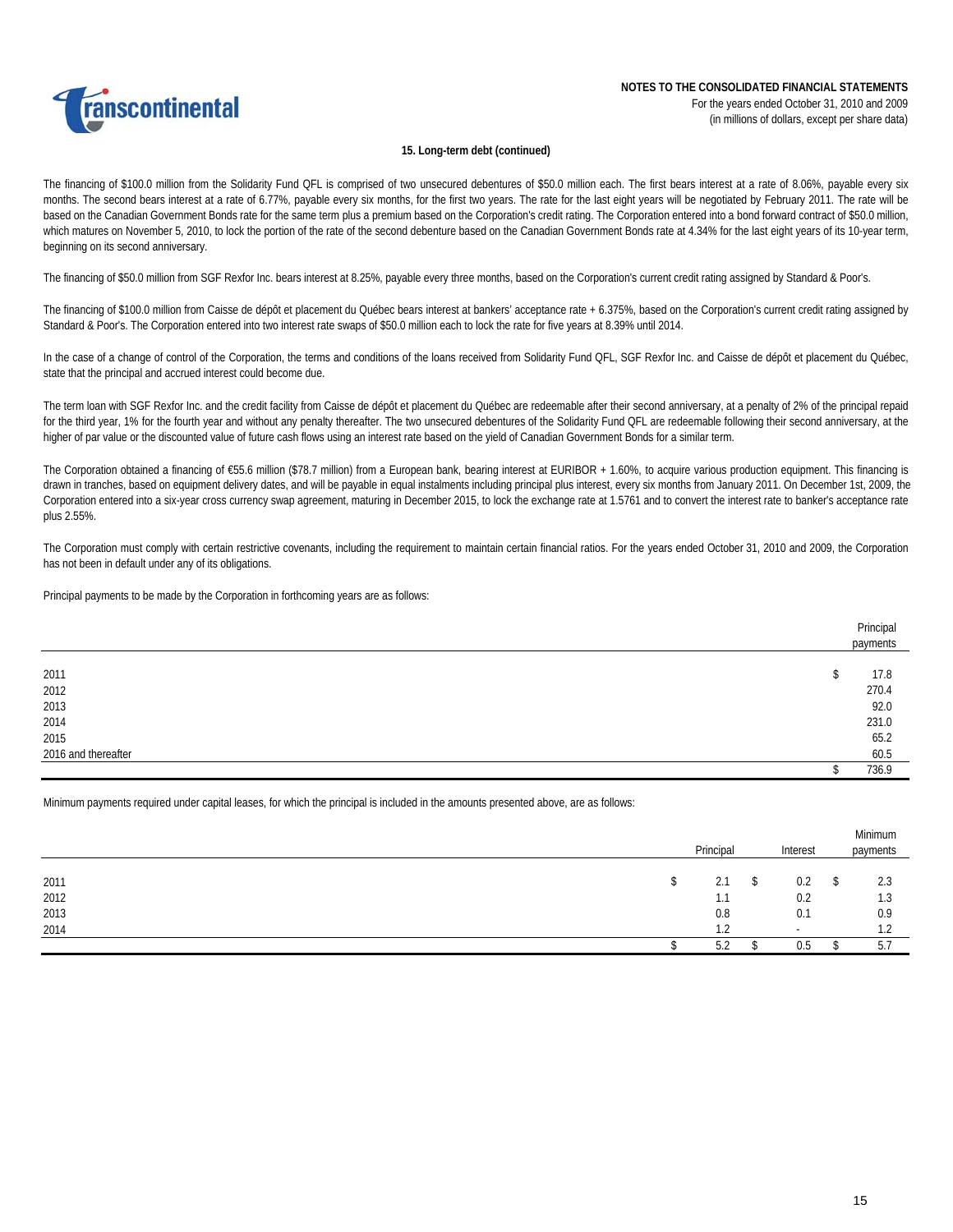

(in millions of dollars, except per share data)



**16. Other liabilities**

|                                                | 2010 | 2009 |
|------------------------------------------------|------|------|
|                                                |      |      |
| Deferred subscription revenues                 | 7.2  | 4.3  |
| Long-term accrued liabilities                  | 16.0 | 6.4  |
| Accrued pension benefit liability (Note 24)    | 14.8 | 18.7 |
| Asset retirement obligations                   | 0.8  |      |
| Fair value of derivative financial instruments | 11.2 | -4.3 |
|                                                | 50.0 | 34.  |

### **17. Share capital**

### **Authorized (unlimited number)**

Class B Shares: Preferred Shares:

Class A Subordinate Voting Shares: subordinate participating voting shares carrying one vote per share, no par value; participating voting shares carrying 20 votes per share, convertible into Class A Subordinate Voting Shares, no par value; first and second preferred shares, issuable in series in numbers limited by the Articles of Incorporation, carrying no voting rights except as provided by law or in the Corporation's Articles of Incorporation, entitling the holder to cumulative dividends.

|                                                               | 2010       |   | 2009   |            |  |        |
|---------------------------------------------------------------|------------|---|--------|------------|--|--------|
|                                                               | Number of  |   |        | Number of  |  |        |
| Issued and paid                                               | shares     |   | Amount | shares     |  | Amount |
| Participating shares                                          |            |   |        |            |  |        |
| Class A Subordinate Voting Shares                             | 65,806,497 | Ъ | 361.2  | 64,749,030 |  | 357.9  |
| Class B Shares                                                | 15,196,840 |   | 20.6   | 16.045.707 |  | 21.8   |
|                                                               | 81,003,337 |   | 381.8  | 80,794,737 |  | 379.7  |
| <b>Preferred Shares</b>                                       |            |   |        |            |  |        |
| Cumulative 5-Year Rate Reset First Preferred Shares, Series D | 4,000,000  |   | 96.8   | 4.000.000  |  | 96.8   |
|                                                               |            |   | 478.6  |            |  | 476.5  |

The Series D Preferred Shares have a fixed cumulative annual dividend of 6.75% for the first five years, payable quarterly in January, April, July and October. Effective October 15, 2014, the cumulative annual dividend will be equivalent to the 5-Year Canadian Government Bonds Yield, plus 4.16% for the next five years. These Series D Preferred Shares are redeemable by the Corporation every five years and convertible (under certain conditions), to the holder's option, in Cumulative Floating Rate First Preferred Shares (the "Series E Preferred Shares"), effective October 15, 2014, and every five years thereafter on that date. The Series E Preferred Shares will have a cumulative quarterly dividend equivalent to the yield of Treasury Bills of the Government of Canada maturing within three months plus 4.16%. These Series E Preferred Shares will be redeemable by the Corporation after five years and will be convertible (under certain conditions), to the holder's option, into Series D Preferred Shares, effective October 15, 2019, and every five years subsequently on that date.

For the years ended October 31, 2010 and 2009, the share capital of the Corporation changed as follows:

|                                                                     | 2010       | 2009       |            |    |        |
|---------------------------------------------------------------------|------------|------------|------------|----|--------|
|                                                                     | Number of  |            | Number of  |    |        |
|                                                                     | shares     | Amount     | shares     |    | Amount |
| <b>Class A Subordinate Voting Shares</b>                            |            |            |            |    |        |
| Balance, beginning of year                                          | 64.749.030 | 357.9      | 64.243.743 |    | 357.0  |
| Conversion of Class B Shares into Class A Subordinate Voting Shares | 848,867    | 1.2        | 488.931    |    | 0.7    |
| Exercise of stock options                                           | 208,600    | 2.1        | 16,356     |    | 0.2    |
| Balance, end of year                                                | 65,806,497 | 361.2      | 64,749,030 |    | 357.9  |
| Class B Shares                                                      |            |            |            |    |        |
| Balance, beginning of year                                          | 16,045,707 | \$<br>21.8 | 16,534,638 | \$ | 22.5   |
| Conversion of Class B Shares into Class A Subordinate Voting Shares | (848, 867) | (1.2)      | (488, 931) |    | (0.7)  |
| Balance, end of year                                                | 15,196,840 | 20.6       | 16,045,707 |    | 21.8   |
| Cumulative 5-Year Rate Reset First Preferred Shares, Series D       |            |            |            |    |        |
| Balance, beginning of year                                          | 4,000,000  | 96.8       |            |    |        |
| <b>Issuance of shares</b>                                           |            | ٠          | 4,000,000  |    | 96.8   |
| Balance, end of year                                                | 4,000,000  | 96.8       | 4,000,000  |    | 96.8   |

#### **Exercise of stock options**

When officers and senior executives exercise their stock options, the amounts received from them are credited to share capital. For stock options granted since November 1, 2002, the amount previously accounted for as an increase to contributed surplus is also transferred to share capital. For the year ended October 31, 2010, the amount received was \$2.1 million, and no amount was transferred from contributed surplus to share capital. For the year ended October 31, 2009, the amount received was \$0.2 million and no amount was transferred from contributed surplus to share capital.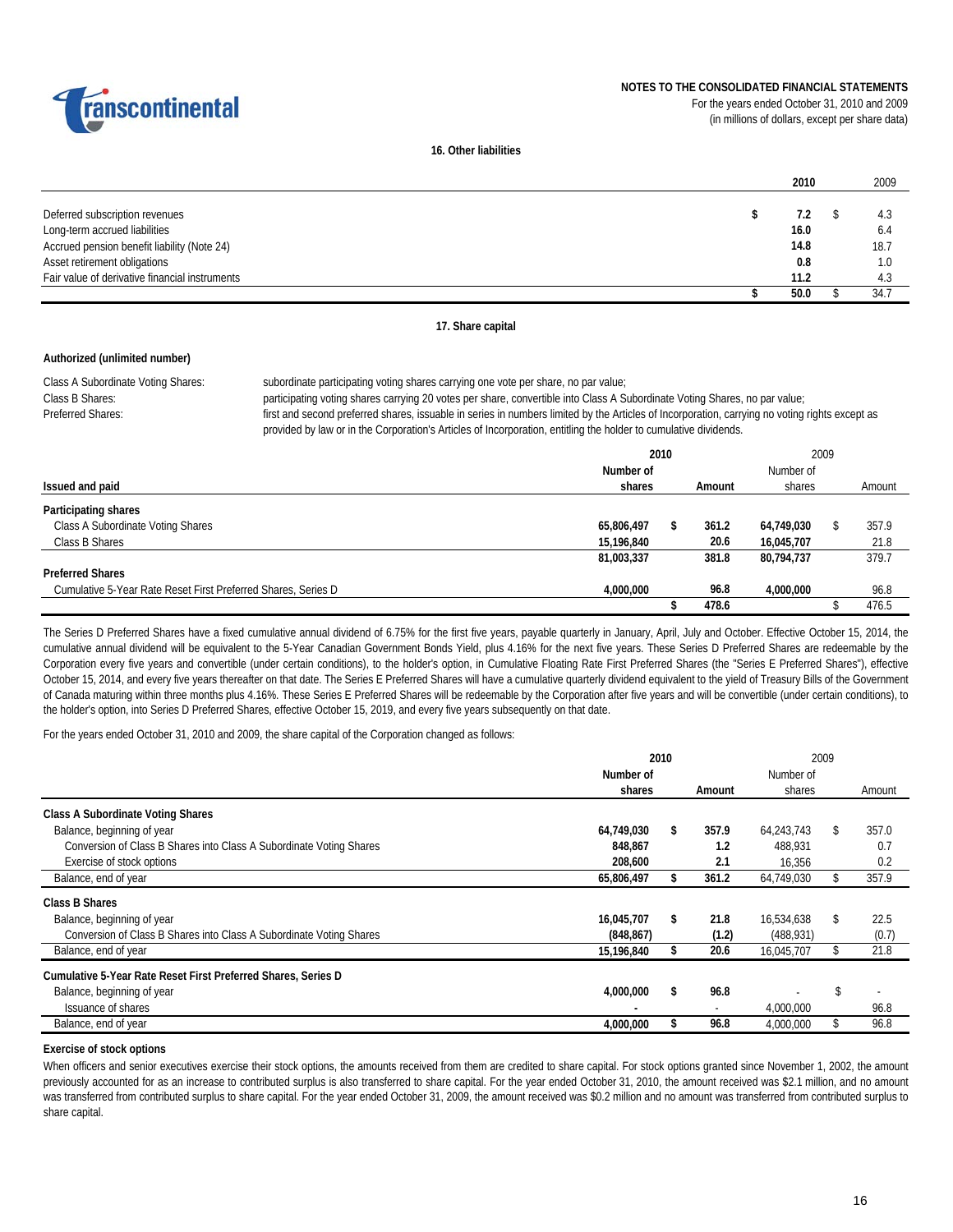

### **18. Net income (loss) per participating share**

The following table is a reconciliation of the components used in the calculation of basic and diluted net income (loss) from continuing operations per participating share for years ended October 31:

|                                                                                  | 2010  | 2009   |
|----------------------------------------------------------------------------------|-------|--------|
| Numerator                                                                        |       |        |
| Net income (loss) from continuing operations                                     | 146.0 | (64.1) |
| Dividends on preferred shares, net of related income taxes                       | 6.8   | 0.5    |
| Net income (loss) from continuing operations, applicable to participating shares | 139.2 | (64.6) |
| Denominator (in millions)                                                        |       |        |
|                                                                                  |       |        |
| Weighted average number of participating shares - basic                          | 80.8  | 80.8   |
| Weighted average number of dilutive options                                      | 0.1   |        |
| Weighted average number of participating shares - diluted                        | 80.9  | 80.8   |

In the calculation of the diluted earnings per share, 1,010,960 stock options were considered anti-dilutive as at October 31, 2010 (1,566,045 as at October 31, 2009), since their exercise price was greater than the average value of Class A Subordinate Voting Shares during the period. Therefore, these stock options were excluded from the calculation.

#### **19. Stock-based compensation plans**

### **Stock option plan**

The Corporation offers a stock option plan for the benefit of certain of its officers and senior executives. The number of Class A Subordinate Voting Shares authorized for issuance and the balance of shares that could be issued under this plan as at October 31, 2010 were 6,078,562 and 4,593,558, respectively. The stock options granted before March 31, 2005 start to vest after one year at a rate of 20% per year and must be exercised no later than ten years after the grant date. The stock options granted after March 30, 2005 start to vest after one year at a rate of 25% per year and must be exercised no later than seven years after the grant date. Under the plan, each stock option entitles its holder to receive one share upon exercise and the exercise price is determined using the weighted average price of all trades for the five days immediately preceding the grant of the stock option.

Stock-based compensation costs of \$0.8 million and \$1.6 million were charged to income and as an increase to contributed surplus of shareholders' equity for fiscal 2010 and 2009, respectively.

The following table summarizes the changes in outstanding stock options for the years ended October 31:

|                                      |            | 2010                | 2009     |            |    |          |
|--------------------------------------|------------|---------------------|----------|------------|----|----------|
|                                      |            | Weighted<br>average |          |            |    | Weighted |
|                                      |            |                     |          |            |    | average  |
|                                      | Number of  |                     | exercise | Number of  |    | exercise |
|                                      | options    |                     | price    | options    |    | price    |
|                                      |            |                     |          |            |    |          |
| Balance, beginning of year           | 2,006,575  | \$                  | 17.23    | 1.820.621  | \$ | 18.61    |
| Granted                              | 173,100    |                     | 13.09    | 317,700    |    | 9.64     |
| Exercised                            | (208, 600) |                     | 9.88     | (16, 356)  |    | 9.88     |
| Cancelled                            | (428, 585) |                     | 20.84    | (115, 390) |    | 19.15    |
| Balance, end of year                 | 1,542,490  |                     | 16.76    | 2,006,575  |    | 17.23    |
| Options exercisable as at October 31 | 1,044,640  |                     | 18.95    | 1,415,620  |    | 18.65    |

As at October 31, 2010 the balance of stock options available for grant under the plan was 3,051,068.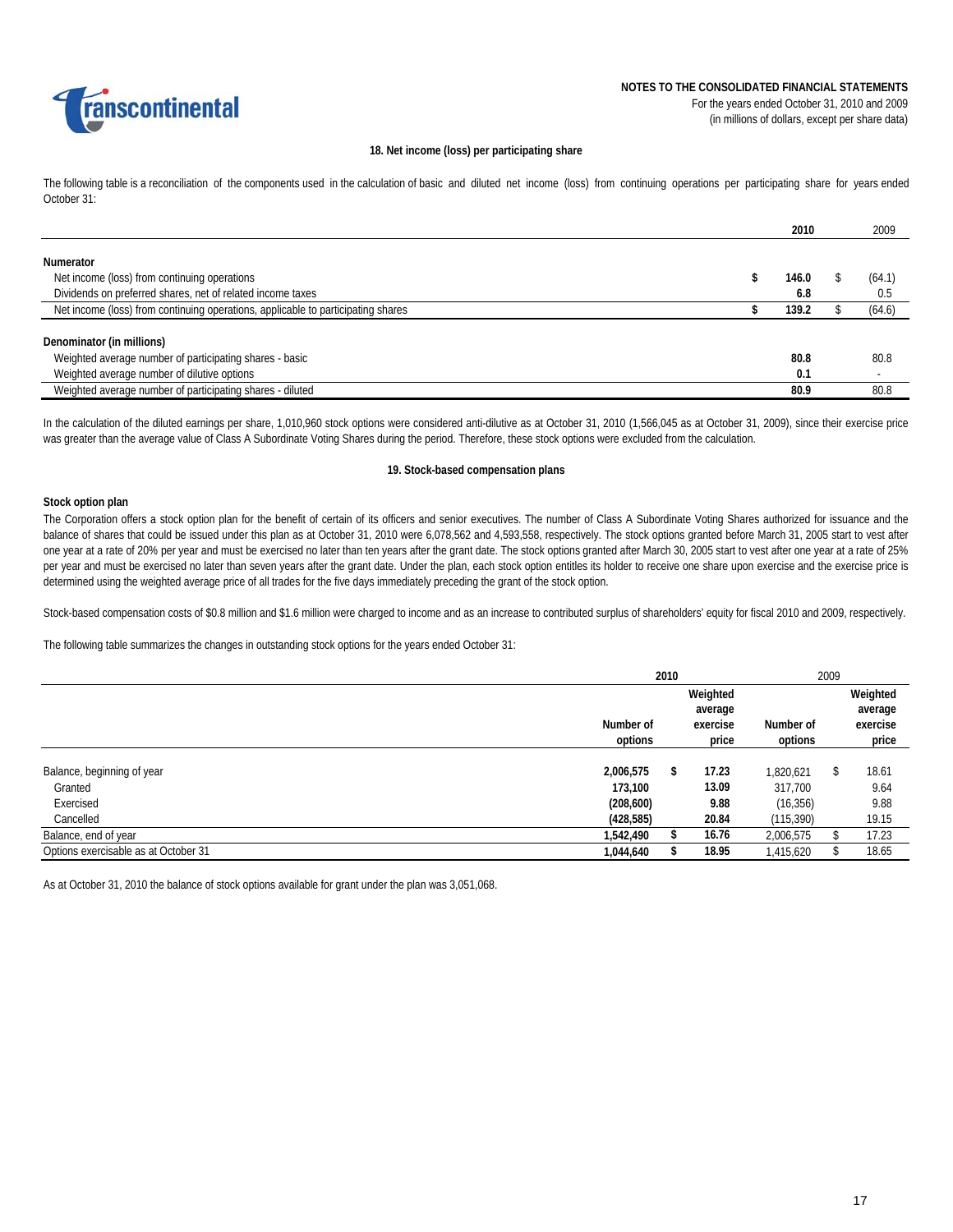

#### **19. Stock-based compensation plans (continued)**

The following table summarizes information regarding outstanding stock options as at October 31:

|      |                | Options outstanding |                  |             | Options exercisable |    |          |
|------|----------------|---------------------|------------------|-------------|---------------------|----|----------|
|      |                |                     | Weighted         |             |                     |    |          |
|      |                |                     | average          | Weighted    |                     |    | Weighted |
|      |                |                     | remaining        | average     |                     |    | average  |
|      | Exercise price | Number of           | contractual life | exercise    | Number of           |    | exercise |
|      | range          | options             | (years)          | price       | options             |    | price    |
| 2010 |                |                     |                  |             |                     |    |          |
|      | $8.85 - 13.09$ | 531,530             | 5.2              | \$<br>10.87 | 124,205             | \$ | 10.09    |
|      | 15.51 - 22.41  | 1,010,960           | 3.0              | 19.86       | 920,435             |    | 20.15    |
|      |                | 1,542,490           | 3.8              | 16.76       | 1,044,640           |    | 18.95    |
| 2009 |                |                     |                  |             |                     |    |          |
|      | $8.85 - 11.13$ | 570,700             | 4.1              | 9.83        | 257,050             | \$ | 10.06    |
|      | 15.51 - 24.01  | 1,435,875           | 3.9              | 20.17       | 1,158,570           |    | 20.55    |
|      |                | 2.006.575           | 4.0              | 17.23       | 1,415,620           | ዩ  | 18.65    |

The following table summarizes the assumptions used to calculate the weighted average fair value of stock options granted on the date of grant using the Black-Scholes model for the years ended October 31:

|                             | 2010    | 2009    |
|-----------------------------|---------|---------|
| Fair value of stock options | 4.31    | 3.90    |
| Assumptions:                |         |         |
| Dividend rate               | 1.5%    | 1.4 %   |
| Expected volatility         | 38.6 %  | 32.2 %  |
| Risk-free interest rate     | 2.74 %  | 2.09 %  |
| Expected life               | 5 years | 5 years |

#### **Share unit plan for senior executives**

The Corporation offers a share unit plan to its senior executives under which deferred share units ("DSU") and restricted share units ("RSU") are granted. A portion of share units will vest based on performance targets and another portion of share units will vest based on tenure. DSUs and RSUs are recognized as a compensation expense on a straight-line basis, over the three-year vesting period based on forecasted attainment of targets. DSUs and RSUs are remeasured at intrinsic value at each reporting period, until settlement in the case of DSUs or until the vesting date in the case of RSUs, which corresponds to the settlement date, using the trading price of the Corporation's Class A Subordinate Voting Shares. Intrinsic value variations are accounted for as compensation expense with a corresponding credit to accounts payable and accrued liabilities in the consolidated balance sheet. Vested DSUs and RSUs will be paid, at the Corporation's option, in cash or with Class A Subordinate Voting Shares of the Corporation purchased on the open market.

The following table provides details of this plan:

|                            | <b>DSU</b> | <b>RSU</b> |            |           |
|----------------------------|------------|------------|------------|-----------|
| Number of units            | 2010       | 2009       | 2010       | 2009      |
|                            |            |            |            |           |
| Balance, beginning of year | 127,870    | 103,282    | 548.808    | 221,357   |
| Units granted              | 53,240     | 44,081     | 277,013    | 384,865   |
| Units cancelled            | (58, 141)  | (20,674)   | (136, 765) | (57, 414) |
| Units paid                 | (4,290)    |            | (12, 429)  |           |
| Dividends paid in units    | 2,431      | 1,181      |            |           |
| Balance, end of year       | 121,110    | 127,870    | 676.627    | 548,808   |

The expense recorded in the consolidated statements of income (loss) for the years ended October 31, 2010 and 2009 was \$4.0 million and \$1.9 million, respectively. An amount of \$0.2 million has been paid under the plan for the year ended October 31, 2010 (no amount was paid under the plan for the year ended October 31, 2009).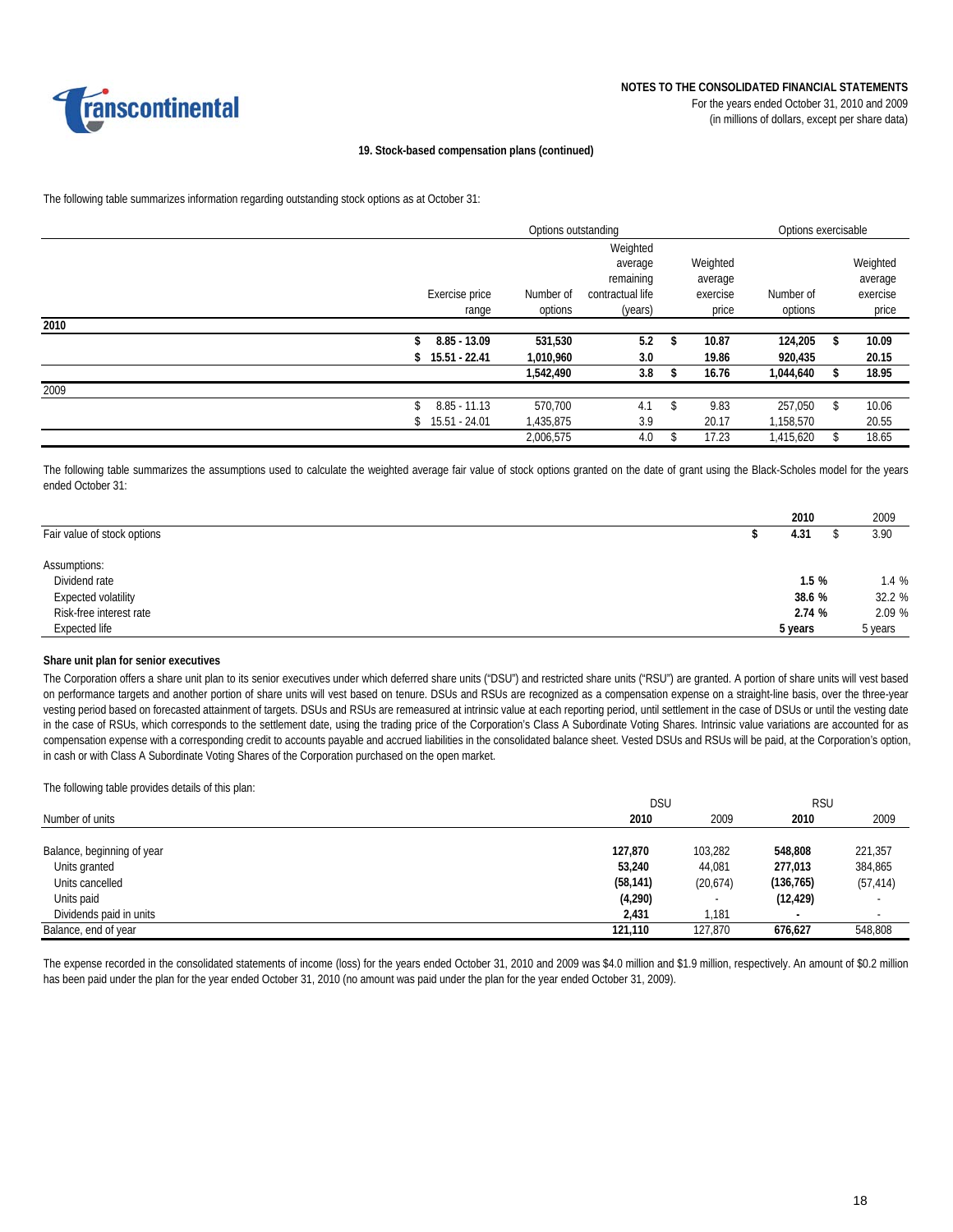

#### **19. Stock-based compensation plans (continued)**

#### **Share unit plan for directors**

The Corporation offers a deferred share unit plan for its directors. Under this plan, directors may elect to receive either cash, deferred share units, or a combination of both for their compensation. When a director chooses to receive deferred share units, the Corporation credits the account of the director for a number of units equal to the deferred compensation divided by the fair value of Class A Subordinate Voting Shares at the date of grant. When the Corporation pays dividends on Class A Subordinate Voting Shares, the accounts of the directors are credited for the amount in the form of additional units. The variation in intrinsic value is recorded as a compensation expense with the counterpart in accounts payable and accrued liabilities in the consolidated balance sheet. Following departure of a director of the Corporation, a cash payment equal to the intrinsic value of the accumulated deferred share units will be made.

#### The following table provides details of this plan:

| Number of units            | 2010      | 2009    |
|----------------------------|-----------|---------|
|                            |           |         |
| Balance, beginning of year | 167,783   | 108,621 |
| Directors compensation     | 29,396    | 54,521  |
| Units paid                 | (40, 923) |         |
| Dividends paid in units    | 3,547     | 4,641   |
| Balance, end of year       | 159,803   | 167,783 |

The expense recorded in the consolidated statements of income (loss) for the years ended October 31, 2010 and 2009 was \$0.9 million and \$0.8 million, respectively. An amount of \$0.5 million has been paid under the plan for the year ended October 31, 2010 (no amount was paid under the plan for the year ended October 31, 2009).

#### **20. Contributed surplus**

|                                                            | 2010 | 2009 |
|------------------------------------------------------------|------|------|
| Balance, beginning of year                                 | 12.9 | 11.3 |
| Compensation costs relating to stock option plan (Note 19) | 0.8  |      |
| Balance, end of year                                       | 13.7 | 12.9 |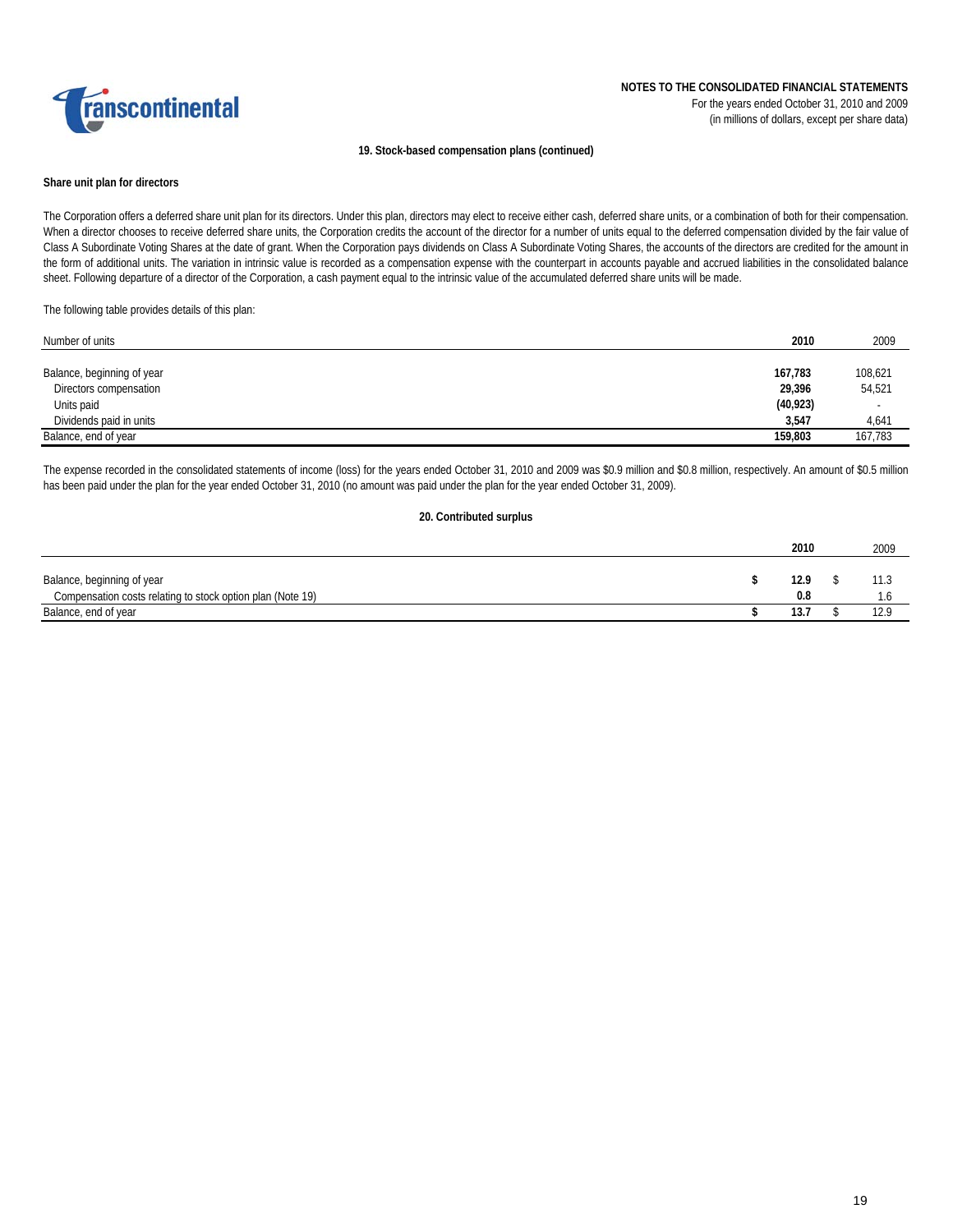

### **NOTES TO THE CONSOLIDATED FINANCIAL STATEMENTS**

For the years ended October 31, 2010 and 2009 (in millions of dollars, except per share data)

### **21. Accumulated other comprehensive loss**

|                                                   | Foreign     |   |        | Accumulated |
|---------------------------------------------------|-------------|---|--------|-------------|
|                                                   | Currency    |   | Cash   | Other Com-  |
|                                                   | Translation |   | Flow   | prehensive  |
|                                                   | Adjustment  |   | Hedges | Loss        |
|                                                   |             |   |        |             |
| Balance as at November 1, 2008                    | (25.5)      |   | (15.2) | (40.7)      |
| Net change in gains (losses), net of income taxes | 4.7         |   | 15.9   | 20.6        |
| Balance as at October 31, 2009                    | (20.8)      |   | 0.7    | (20.1)      |
|                                                   |             |   |        |             |
| Balance as at November 1, 2009                    | (20.8)      | S | 0.7    | (20.1)      |
| Net change in gains (losses), net of income taxes | (4.0)       |   | (5.2)  | (9.2)       |
| Balance as at October 31, 2010                    | (24.8)      |   | (4.5)  | (29.3)      |

As at October 31, 2010, the amounts expected to be reclassified to net income in the next fiscal years are as follows:

|                                                                                | 201 <sup>°</sup> | 2012  | 2013  | 2014  | 2015                              | Total                  |
|--------------------------------------------------------------------------------|------------------|-------|-------|-------|-----------------------------------|------------------------|
| Losses on derivatives designated as cash flow hedges<br>Income taxes recovered | (4.6)            |       | (0.7) | (0.2) | (0.1)<br>$\overline{\phantom{a}}$ | (6.7)<br>$\sim$ $\sim$ |
|                                                                                | (3.1             | (0.7) | (0.5) | (0.1) | (0.1)                             | 14.D,                  |

### **22. Cash flows**

The changes in non-cash operating items are as follows:

|                                             | 2010          |   | 2009    |
|---------------------------------------------|---------------|---|---------|
|                                             |               |   |         |
| Accounts receivable                         | \$<br>(144.1) | S | (154.0) |
| Income taxes receivable                     | (15.6)        |   | 0.4     |
| Inventories                                 | (8.9)         |   | 15.8    |
| Prepaid expenses and other current assets   | 0.3           |   | (3.7)   |
| Accounts payable and accrued liabilities    | 8.7           |   | 18.8    |
| Income taxes payable                        | 2.1           |   | (21.1)  |
| Deferred subscription revenues and deposits | 3.7           |   | (1.8)   |
|                                             | (153.8)       |   | (145.6) |
| <b>Additional Information</b>               |               |   |         |
| Interest paid                               | 39.2          |   | 38.8    |
| Income taxes paid                           | 33.4          |   | 43.8    |
|                                             |               |   |         |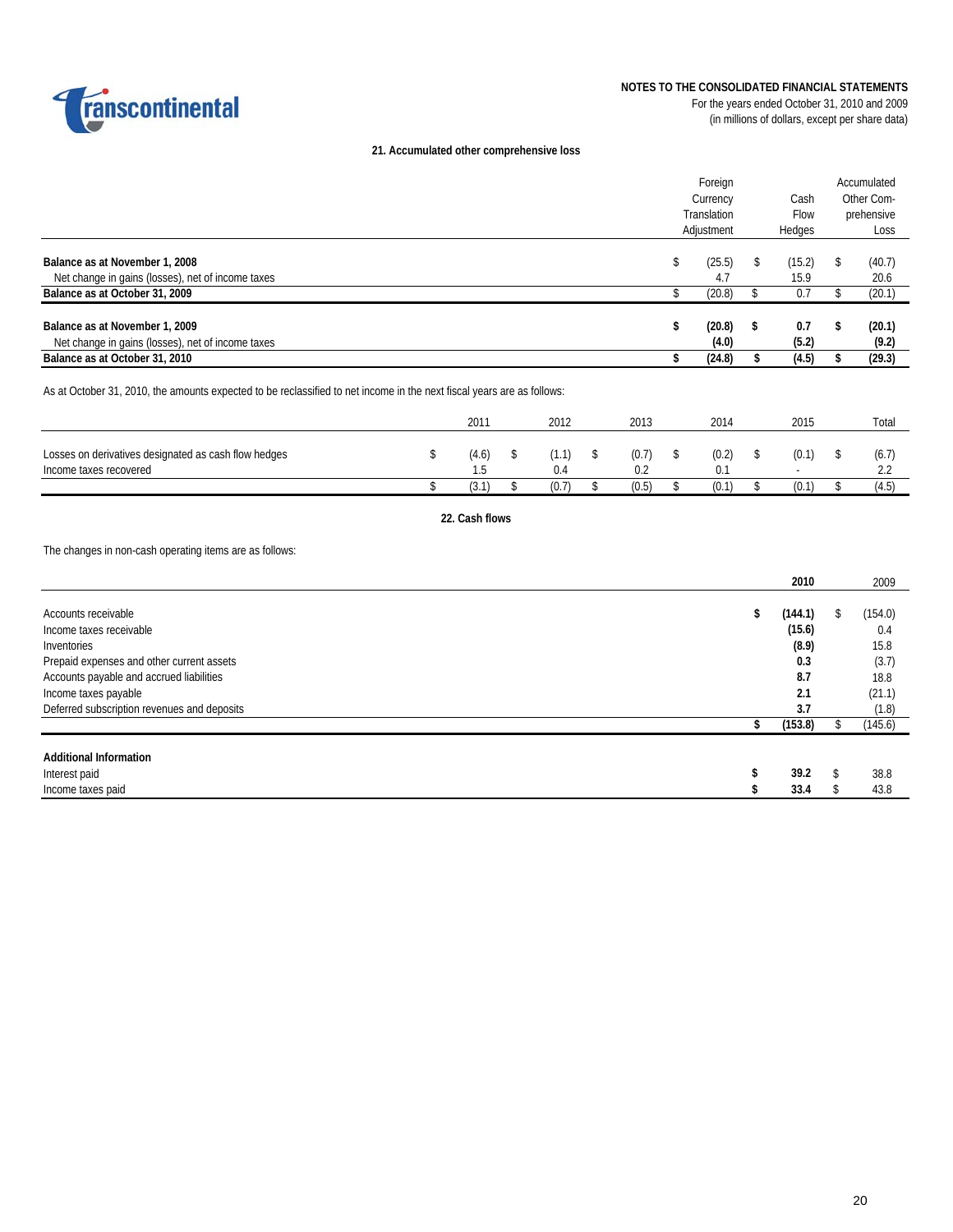

#### **23. Business acquisitions**

### **2010**

During the year ended October 31, 2010, the Corporation has made the following acquisitions:

| Operating sector | Acquisitions                                                                                                                                                                                             | Date of acquisition |
|------------------|----------------------------------------------------------------------------------------------------------------------------------------------------------------------------------------------------------|---------------------|
| Interactive      | 10% additional shares of ThinData, Canada's leading permission-based email marketing services firm.<br>The Corporation holds 100% of the shares of ThinData as of that date.                             | October 29, 2010    |
|                  | 25% additional shares of Totem (formerly Redwood Custom Communications), a North America's leading<br>custom communications provider. The Corporation holds 100% of the shares of Totem as of that date. | October 29, 2010    |
|                  | 100 % of the shares of LIPSO Systems Inc., a Canadian leader in integrated mobile solutions.                                                                                                             | April 30, 2010      |
| Media            | 100 % of the shares of <i>Journal Le Nord</i> (Groupe Média-Business Inc.), a weekly newspaper serving the city<br>of St-Jérôme.                                                                         | September 13, 2010  |

#### **Conversys**

For the year ended October 31, 2010, adjustments were made to the purchase price allocation of Conversys, acquired January 21, 2009, to reflect the final valuation of the assets acquired and the final determination of the costs related to this acquisition. The table below includes these adjustments.

### **Totem (formerly Redwood Custom Communications)**

For the year ended October 31, 2010, adjustments were made to the purchase price allocation of Totem (formerly Redwood Custom Communications), acquired November 18, 2008, to reflect the final valuation of the assets acquired and the final determination of the costs related to this acquisition. The table below includes these adjustments.

The purchase price allocation of acquisitions completed in the year ended October 31, 2010 are preliminary and subject to change following the final valuation of the assets acquired and the final determination of the costs related to these acquisitions.

The fair value of assets acquired as well as adjustments to prior period acquisitions are summarized as follows:

| Assets acquired               |                    |       |
|-------------------------------|--------------------|-------|
| Property, plant and equipment | \$                 | 0.1   |
| Goodwill (no tax basis)       |                    | 6.6   |
| Amortizable intangible assets |                    | 6.1   |
| Future income taxes           |                    | 0.2   |
|                               | \$                 | 13.0  |
|                               |                    |       |
| Liabilities assumed           |                    |       |
| Other liabilities             | \$                 | (0.1) |
| Future income taxes           |                    | 1.8   |
|                               |                    | 1.7   |
|                               | \$                 | 11.3  |
| Consideration                 |                    |       |
|                               | $\mathbf{\hat{z}}$ | 11.6  |
| Cash paid                     |                    |       |
| Short-term liabilities        |                    | 1.3   |
| Long-term liabilities         |                    | (1.6) |
|                               | \$                 | 11.3  |

For the year ended October 31, 2010, the Corporation paid an amount of \$2.4 million relating to business acquisitions completed in prior years. Of this amount, \$1.6 million was included in shortterm liabilities and \$0.8 million was allocated to goodwill.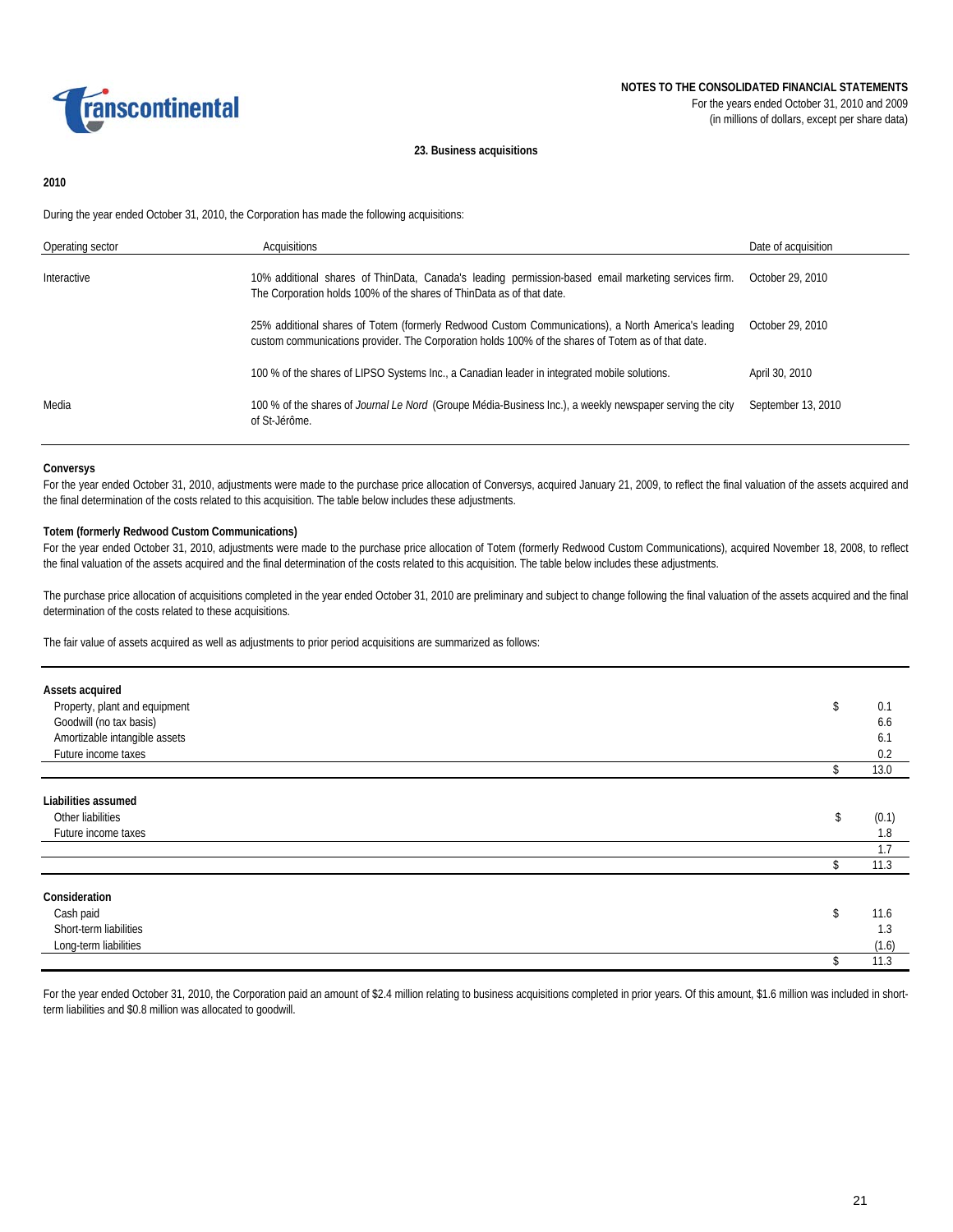

#### **23. Business acquisitions and disposals (continued)**

### **2009**

During the year ended October 31, 2009, the Corporation has made the following acquisitions:

| Operating sector | Acquisitions                                                                                                                      | Date of acquisition |
|------------------|-----------------------------------------------------------------------------------------------------------------------------------|---------------------|
| Interactive      | 100% of the shares of Conversys, first Canadian provider of electronic flyers.                                                    | January 21, 2009    |
|                  | 75% of the shares of Totem (formerly Redwood Custom Communications), a North America's leading<br>custom communications provider. | November 18, 2008   |
| Media            | 100% of the shares of That's the spirit.com, marketing and promotions consulting company.                                         | December 12, 2008   |

#### **Rastar, Inc.**

For the year ended October 31, 2009, adjustments were made to the purchase price allocation of Rastar, Inc., acquired September 4, 2008, to reflect the final valuation of the assets acquired and the final determination of the costs related to this acquisition. The table below presents these adjustments.

#### **ThinData**

For the year ended October 31, 2009, adjustments were made to the purchase price allocation of ThinData, acquired March 11, 2008, to reflect the final valuation of the assets acquired and the final determination of the costs related to this acquisition. The amount of these adjustments is negligible.

The fair value of assets acquired as well as adjustments to prior period acquisitions are summarized as follows:

|                                            | Rastar                   | Other      |               | Total |
|--------------------------------------------|--------------------------|------------|---------------|-------|
| Assets acquired                            |                          |            |               |       |
| Working capital                            | \$<br>(0.3)              | \$<br>2.6  | \$            | 2.3   |
| Property, plant and equipment              | (6.8)                    | 2.0        |               | (4.8) |
| Goodwill (tax basis adjustment of \$(7.1)) | (7.1)                    | 6.3        |               | (0.8) |
|                                            |                          |            |               |       |
| Amortizable intangible assets              | 13.8                     | 0.8        |               | 14.6  |
| Future income taxes                        | 0.7                      | 0.3        |               | 1.0   |
|                                            | \$<br>0.3                | \$<br>12.0 | \$            | 12.3  |
|                                            |                          |            |               |       |
| Liabilities assumed                        |                          |            |               |       |
| Long-term debt                             | \$<br>٠                  | \$<br>0.4  | $\mathsf{\$}$ | 0.4   |
| Other liabilities                          | 1.3                      | 0.3        |               | 1.6   |
| Future income taxes                        | (1.2)                    | 0.6        |               | (0.6) |
|                                            | 0.1                      | 1.3        |               | 1.4   |
|                                            | \$<br>0.2                | \$<br>10.7 | \$            | 10.9  |
|                                            |                          |            |               |       |
| Consideration                              |                          |            |               |       |
| Cash paid                                  | \$<br>0.2                | \$<br>10.8 | \$            | 11.0  |
| Cash in acquired operations                | ٠                        | (0.4)      |               | (0.4) |
|                                            | 0.2                      | 10.4       |               | 10.6  |
| Short-term liabilities                     | $\overline{\phantom{a}}$ | 0.3        |               | 0.3   |
|                                            | \$<br>0.2                | 10.7       |               | 10.9  |

For the year ended October 31, 2009, the Corporation paid an amount of \$3.8 million, which was included in the short-term liabilities as at October 31, 2008, an acquisition completed in a prior year.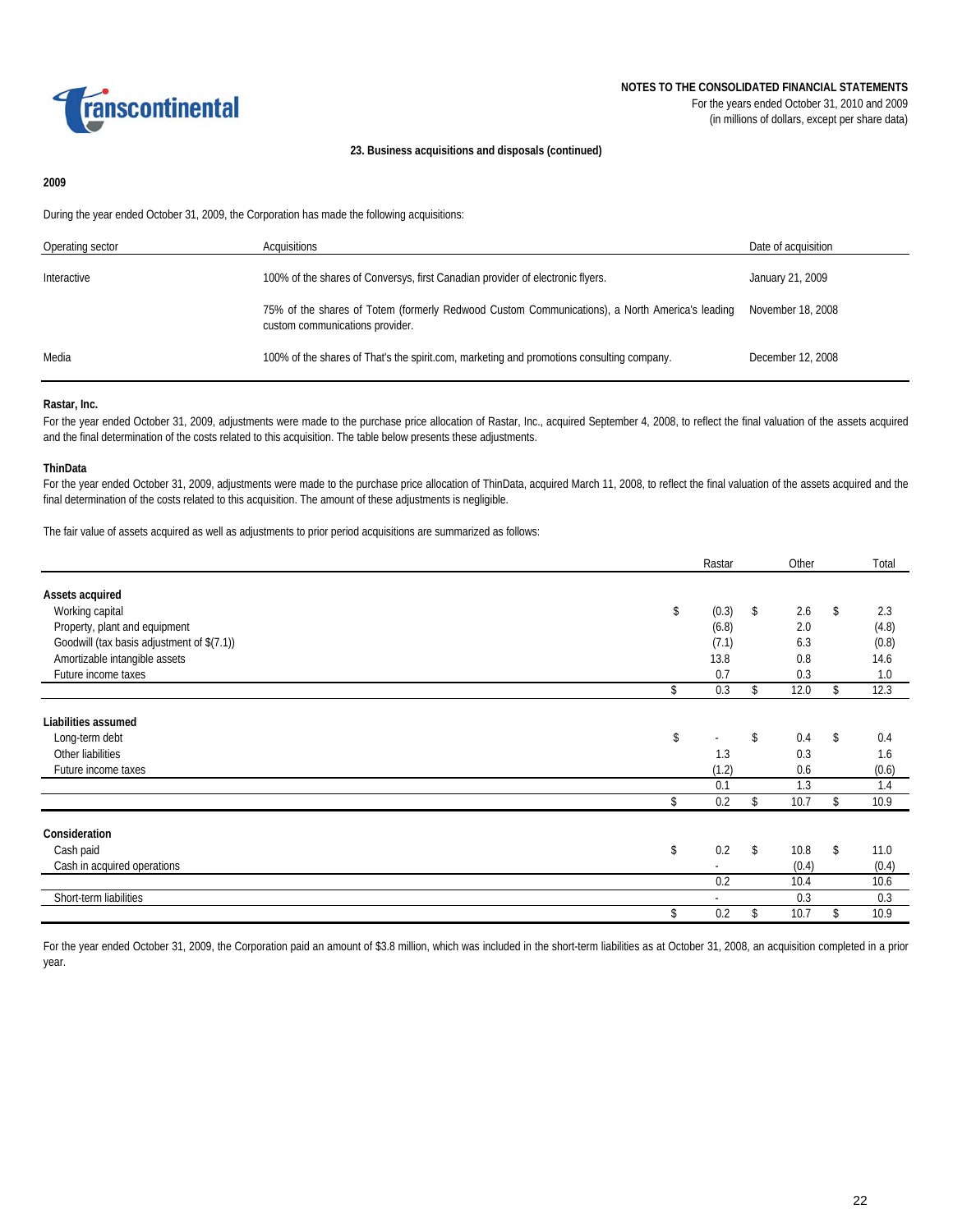

#### **24. Pension plans**

The Corporation offers various contributory and non-contributory defined benefit pension plans and defined contribution pension plans to its employees and those of its participating subsidiaries. For defined benefit pension plans, retirement benefits are generally based on years of service and employees' compensation. Pension funding is based on actuarial estimates and is subject to limitations under applicable income tax and other regulations. Actuarial estimates prepared during the year were based on assumptions related to projected employee compensation levels to the time of retirement and the anticipated long-term rate of return on pension plan assets.

On February 1st, 2010, the Corporation announced the conversion, for future service, of its defined benefit pension plans into defined contribution pension plans beginning June 1st, 2010. Consequently, a special curtailment charge of \$3.3 million was recorded in the consolidated financial statements of the second quarter of fiscal 2010.

Accrued benefit obligation, fair value of plan assets and plan asset composition are measured at the date of the annual financial statements. The most recent actuarial valuation of the pension plans for funding purposes was made as of December 31, 2007. The next required valuation will be as of December 31, 2010, at the latest.

The composition of the pension plan assets is as follows:

|                                | 2010  | 2009  |
|--------------------------------|-------|-------|
|                                |       |       |
| Canadian and foreign stocks    | 69%   | 67 %  |
| Government and corporate bonds | 29    |       |
| Cash and temporary investments |       |       |
|                                | 100 % | 100 % |

The following table presents the changes in the accrued benefit obligation and the fair value of plan assets, as well as the funded status of the defined benefit plans for the years ended October 31:

| Accrued benefit obligation<br>Balance, beginning of year<br>\$<br>343.2<br>Change in exchange rate<br>Current service cost<br>Interest on accrued benefit obligation<br><b>Actuarial losses</b><br>Benefits paid<br>Plan amendments<br>Plans curtailment<br>Impact of settlement<br>Employee contributions<br>Transfers to other plans |        |              |
|----------------------------------------------------------------------------------------------------------------------------------------------------------------------------------------------------------------------------------------------------------------------------------------------------------------------------------------|--------|--------------|
|                                                                                                                                                                                                                                                                                                                                        |        |              |
|                                                                                                                                                                                                                                                                                                                                        |        | \$<br>297.8  |
|                                                                                                                                                                                                                                                                                                                                        | (0.1)  | (0.3)        |
|                                                                                                                                                                                                                                                                                                                                        | 10.9   | 12.9         |
|                                                                                                                                                                                                                                                                                                                                        | 21.8   | 22.4         |
|                                                                                                                                                                                                                                                                                                                                        | 46.8   | 20.3         |
|                                                                                                                                                                                                                                                                                                                                        | (19.2) | (13.6)       |
|                                                                                                                                                                                                                                                                                                                                        |        | (0.2)        |
|                                                                                                                                                                                                                                                                                                                                        | (10.5) | 0.3          |
|                                                                                                                                                                                                                                                                                                                                        | (4.6)  |              |
|                                                                                                                                                                                                                                                                                                                                        | 6.4    | 9.3          |
|                                                                                                                                                                                                                                                                                                                                        |        | (5.7)        |
| Accrued benefit obligation, end of year<br>394.7<br>\$                                                                                                                                                                                                                                                                                 |        | \$<br>343.2  |
|                                                                                                                                                                                                                                                                                                                                        |        |              |
| Fair value of plan assets                                                                                                                                                                                                                                                                                                              |        |              |
| Balance, beginning of year<br>\$<br>307.0                                                                                                                                                                                                                                                                                              |        | \$<br>252.1  |
| Change in exchange rate                                                                                                                                                                                                                                                                                                                |        | (0.2)        |
| Actual return on plan assets                                                                                                                                                                                                                                                                                                           | 36.7   | 39.1         |
| Benefits paid                                                                                                                                                                                                                                                                                                                          | (19.2) | (13.6)       |
| <b>Employer contributions</b>                                                                                                                                                                                                                                                                                                          | 20.2   | 24.5         |
| Employee contributions                                                                                                                                                                                                                                                                                                                 | 6.4    | 9.3          |
| Impact of settlement                                                                                                                                                                                                                                                                                                                   | (4.6)  |              |
| Transfers to other plans                                                                                                                                                                                                                                                                                                               |        | (4.2)        |
| Fair value of plan assets, end of year<br>346.5<br>\$                                                                                                                                                                                                                                                                                  |        | \$<br>307.0  |
| Plan deficit<br>\$                                                                                                                                                                                                                                                                                                                     | (48.2) | \$<br>(36.2) |
| 42.1<br>Unamortized net actuarial losses                                                                                                                                                                                                                                                                                               |        | 20.8         |
| Unamortized past service costs                                                                                                                                                                                                                                                                                                         | 0.1    |              |
| Unamortized transitional obligation                                                                                                                                                                                                                                                                                                    | (0.4)  | 2.8          |
| <b>Accrued benefit liability</b><br>\$                                                                                                                                                                                                                                                                                                 |        | (12.6)       |
|                                                                                                                                                                                                                                                                                                                                        | (6.4)  | \$           |

The accrued benefit asset (liability) is included in the Corporation's balance sheet as follows:

|                   | 2010   | 2009   |
|-------------------|--------|--------|
| Other assets      | 8.4    | 0.1    |
| Other liabilities | (14.8) | (18.7) |
|                   | (6.4)  | (12.6) |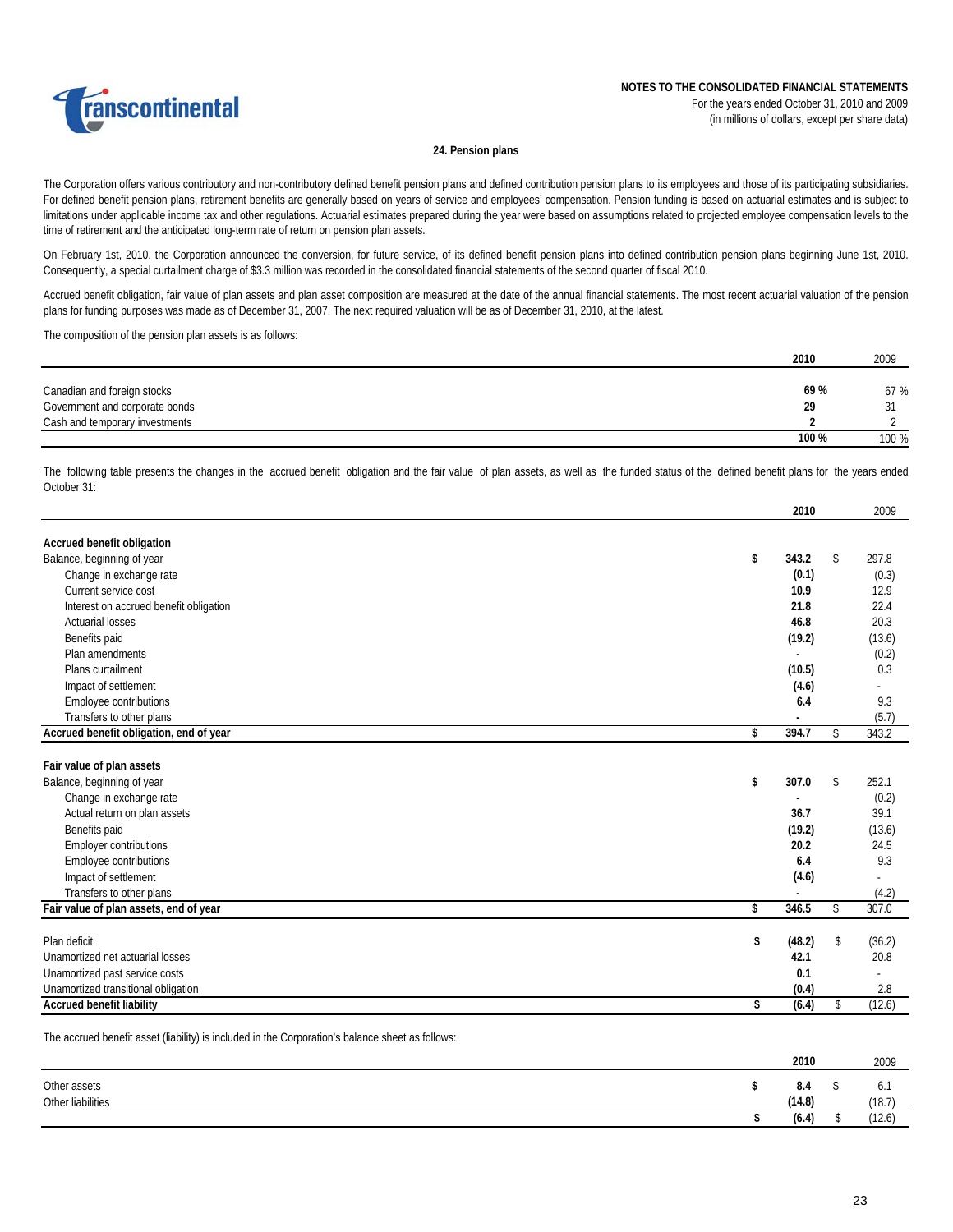

### **24. Pension plans (continued)**

Accrued benefit obligation and fair value of plan assets as at October 31 are as follows with respect to plans that are not fully funded:

|                                                                                                                                    | 2010          | 2009          |
|------------------------------------------------------------------------------------------------------------------------------------|---------------|---------------|
| Fair value of plan assets                                                                                                          | \$<br>327.5   | \$<br>289.0   |
| Accrued benefit obligation                                                                                                         | 377.4         | 327.7         |
| Funded status - plan deficit                                                                                                       | \$<br>(49.9)  | \$<br>(38.7)  |
| The major assumptions used are as follows:                                                                                         |               |               |
|                                                                                                                                    | 2010          | 2009          |
| Accrued benefit obligation as at October 31                                                                                        |               |               |
| Discount rate, at year-end                                                                                                         | 5.5 %         | 6.5%          |
| Rate of compensation increase                                                                                                      | $3.0 - 4.0 %$ | $3.5 - 4.5$ % |
| Benefit cost for years ended October 31                                                                                            |               |               |
| Discount rate, at previous year-end                                                                                                | 6.50 %        | 7.25 %        |
| Expected long-term rate of return on plan assets                                                                                   | 7.25 %        | 7.50 %        |
| Rate of compensation increase                                                                                                      | $3.5 - 4.5 %$ | $4.0 - 5.0 %$ |
| The cost of the defined benefit pension plans recorded for the years ended October 31, is as follows:                              |               |               |
|                                                                                                                                    | 2010          | 2009          |
| Current service cost                                                                                                               | \$<br>10.9    | \$<br>12.9    |
| Interest on accrued benefit obligation                                                                                             | 21.8          | 22.4          |
| Actual return on plan assets                                                                                                       | (36.7)        | (39.1)        |
| Actuarial losses on accrued benefit obligation                                                                                     | 46.8          | 20.3          |
| Effect of plans curtailment                                                                                                        | (10.5)        | 1.2           |
| Cost of defined benefit pension plans before adjustments to recognize the long-term nature of employee future benefit cost         | 32.3          | 17.7          |
| Adjustments to recognize the long-term nature of employee future benefit cost:                                                     |               |               |
| Difference between expected return and actual return on plan assets for the year                                                   | 14.0          | 19.6          |
| Difference between actuarial losses recognized for the year and actual actuarial losses on accrued benefit obligation for the year | (35.4)        | (20.4)        |
| Difference between amortization of past service costs for the year and actual plan amendments effective for the year               | (0.1)         | 0.1           |
| Amortization of the transitional obligation                                                                                        | 3.2           | 0.1           |
| Defined benefit cost recognized                                                                                                    | \$<br>14.0    | \$<br>17.1    |
| The cost and total cash amount paid for the defined contribution pension plans for the years ended October 31 are as follows:      |               |               |
|                                                                                                                                    | 2010          | 2009          |
| <b>Employer contributions</b>                                                                                                      | \$<br>8.6     | \$<br>3.2     |

#### **25. Commitments, guarantees and contingent liabilities**

#### **Commitments**

The Corporation is commited, under various leases of premises and contracts to acquire production equipment, to make payments until 2029. The Corporation is also committed, under contracts with certain customers, to make payments covering contract acquisition costs until 2015. Minimum payments required over the following years for these commitments are as follows:

|                                            |  |      |  |      |  |      |  |      |  |                          | 2016 |                |  |       |
|--------------------------------------------|--|------|--|------|--|------|--|------|--|--------------------------|------|----------------|--|-------|
|                                            |  | 2011 |  | 2012 |  | 2013 |  | 2014 |  | 2015                     |      | and thereafter |  | Total |
|                                            |  |      |  |      |  |      |  |      |  |                          |      |                |  |       |
| Premises lease contracts                   |  | 27.8 |  | 24.8 |  | 20.9 |  | 17.4 |  | 16.6                     |      | 66.0           |  | 173.5 |
| Production equipment acquisition contracts |  | 12.4 |  | 0.7  |  | 0.5  |  | 0.3  |  | $\overline{\phantom{a}}$ |      | -              |  | 13.9  |
| Contract acquisition costs                 |  | 3.6  |  | 6.4  |  | 4.3  |  |      |  | 0.9                      |      |                |  | 18.9  |
|                                            |  | 43.8 |  | 31.9 |  | 25.  |  | 21.4 |  | 17.5                     |      | 66.0           |  | 206.3 |

#### **Guarantees**

In the normal course of business, the Corporation has provided the following significant guarantees to third parties:

### **a) Sub-lease agreements**

The Corporation has entered into sub-lease agreements, for some of its locations under operating leases, with expiry dates between 2012 and 2015. If the sub-lessee defaults under any of these agreements, the Corporation must compensate the lessor for the default. The maximum exposure in respect of these guarantees is estimated at \$2.7 million. As at October 31, 2010, the Corporation has not recorded any liability associated with these guarantees, since it is not probable that the sub-lessee will default under the agreement.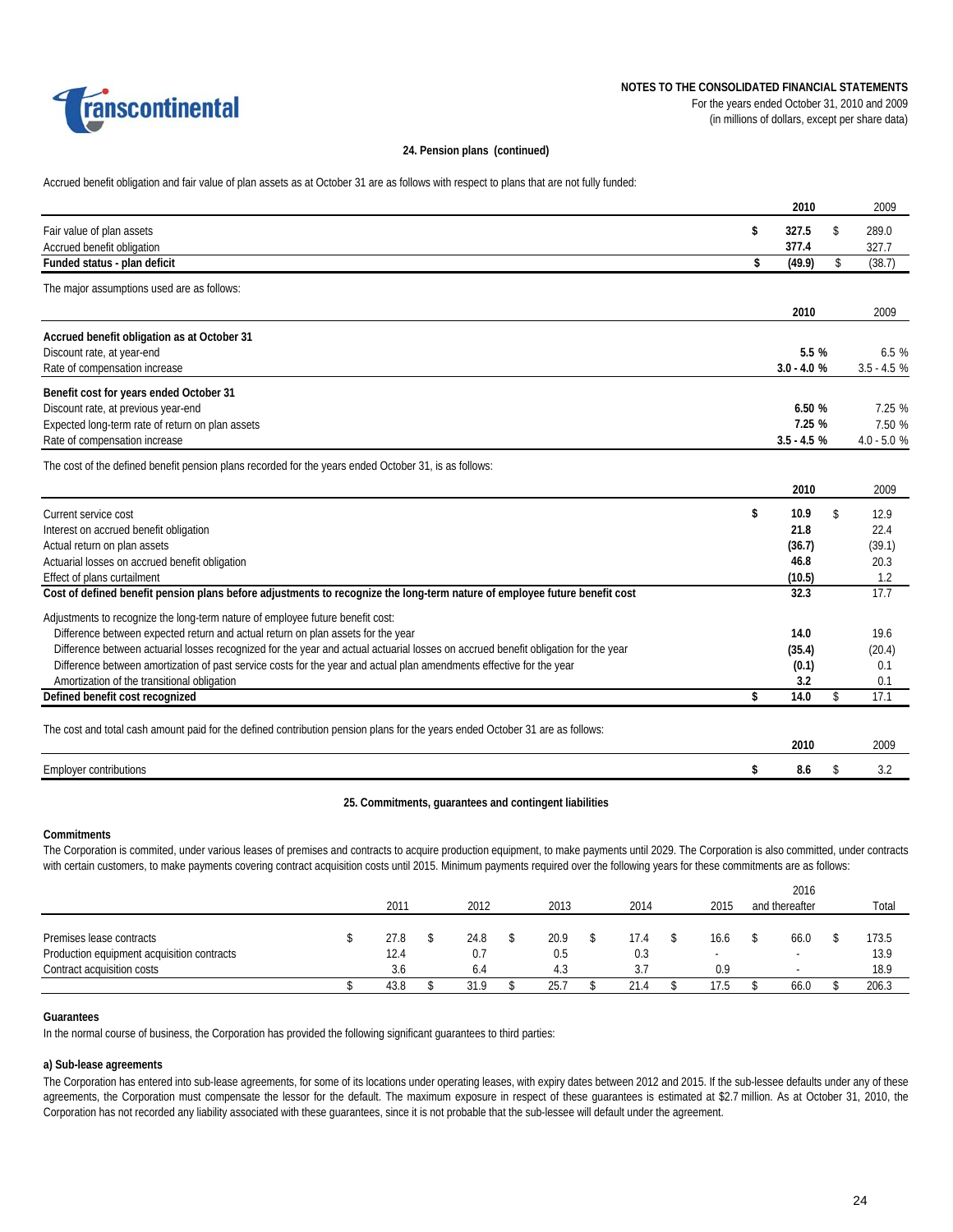

#### **25. Commitments, guarantees and contingent liabilities (continued)**

### **b) Indemnification of third parties**

Under the terms of its debt agreements, the Corporation has agreed to indemnify the holders of such debt instruments against any increase in their costs or reduction in the amounts otherwise payable to them resulting from changes in laws and regulations. These indemnification agreements extend for the term of the agreements and do not have any limit. Given the nature of these indemnifications, the Corporation is unable to reasonably estimate its maximum potential liability payable to third parties. Historically, the Corporation has never made any indemnification payments and as at October 31, 2010, the Corporation has not recorded a liability associated with these indemnifications.

#### **c) Business disposals**

As a result of the sale of business operations or assets, the Corporation may agree to provide indemnity against claims from previous business activities. The nature of these indemnification agreements prevents the Corporation from estimating the maximum potential liability that it could be required to pay to guarantee parties. Historically, the Corporation has not made any significant indemnification payments, and, as at October 31, 2010, the Corporation has not recorded any liability associated with these indemnifications.

### **Contingent liabilities**

In the normal course of business, the Corporation is involved in various claims and legal proceedings. Although the resolution of these various cases pending as at October 31, 2010, cannot be determined with certainty, the Corporation believes that their outcome would likely not have a material adverse effect on its financial position and operating results, given the provisions on its books or insurance covering certain claims or legal proceedings.

#### **26. Financial instruments**

#### **Credit risk**

Credit risk is the risk that the Corporation will incur losses due to non-payment of contractual obligations by third parties. The Corporation is exposed to credit risk with respect to trade receivables. It is also exposed to credit risk as part of its ongoing activities relative to its cash and cash equivalents and derivative assets.

The Corporation analyzes and reviews the financial health of its current customers on an ongoing basis and applies specific evaluation procedures to all new customers. A specific credit limit is established for each customer and reviewed periodically by the Corporation.

Due to the diversification of its products, its customers and its geographic coverage, the Corporation is protected against any concentration of credit risk. As at October 31, 2010, no single customer accounts for more than 5% of consolidated accounts receivable, and the Corporation's 20 largest customers account for less than 25% of its consolidated accounts receivable. As at October 31, 2010, the maximum credit risk exposure for receivables corresponds to their carrying value. The Corporation also has a credit insurance policy covering most of its major customers, for a maximum amount of \$29.2 million. The policy contains the usual clauses and limits regarding the amounts that can be claimed by event and year of coverage. The Corporation did not file any claim against this credit insurance policy for the year ended October 31, 2010.

The Corporation determines past due receivables by considering the type of clients, historical payment terms and in which sector the clients conduct business. On a quarterly basis, allowance for doubtful accounts and past due receivables are reviewed by management. The Corporation records impairment only on receivables for which the recoverability is not reasonably certain.

The Corporation is exposed to credit risk arising from derivative financial instruments if a counterparty fails to meet its obligations; however, it does not foresee such an occurrence since it deals only with recognized financial institutions with superior credit ratings. As at October 31, 2010, the maximum exposure to credit risk is \$7.8 million (\$11.9 million as at October 31, 2009), which represents the carrying value of the financial instruments recorded as assets on the balance sheet of the Corporation.

#### **Past due accounts receivable:**

|                                    | As at       | As at       |
|------------------------------------|-------------|-------------|
|                                    | October 31. | October 31, |
| Trade receivables                  | 2010        | 2009        |
| Not past due                       | 293.7<br>ъ  | 209.0<br>\$ |
| Past due 1-30 days                 | 84.7        | 50.0        |
| Past due 31-60 days                | 24.2        | 7.6         |
| Past due more than 60 days         | 26.6        | 21.5        |
|                                    | 429.2       | 288.1       |
| Allowance for doubtful accounts    | (12.9)      | (11.8)      |
| Other receivables                  | 38.5        | 29.7        |
|                                    | 454.8       | 306.0<br>\$ |
| Allowance for doubtful accounts:   |             |             |
| Balance, beginning of year         | 11.8<br>\$  | \$<br>10.0  |
| Bad debt expense                   | 3.8         | 7.0         |
| Amounts written off and recoveries | (2.7)       | (5.2)       |
| Balance, end of year               | 12.9        | 11.8        |
|                                    |             |             |

Based on the historical payment trend of the customers, the Corporation believes that this allowance for doubtful accounts is sufficient to cover the risk of default.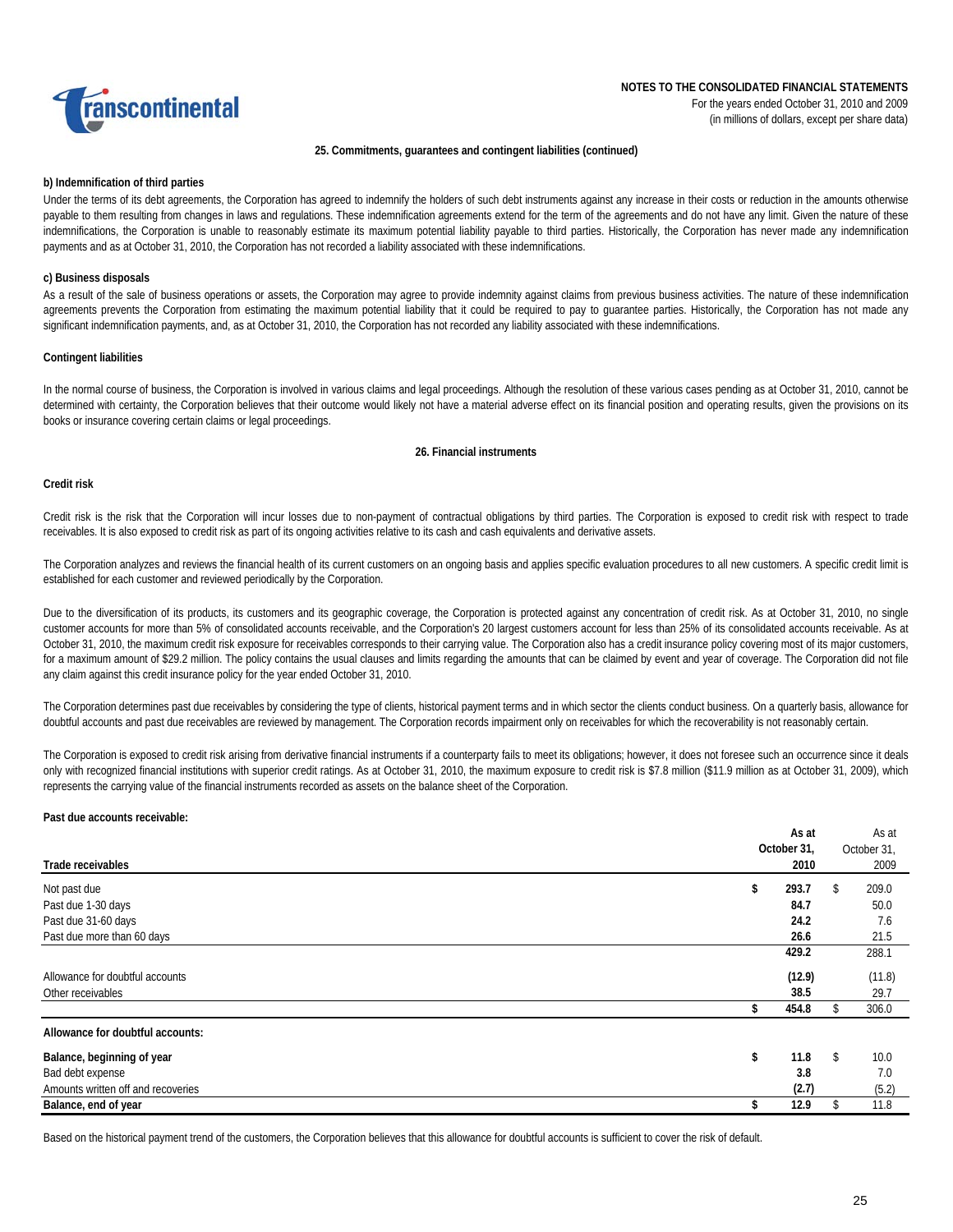

# **26. Financial instruments (continued)**

# **Liquidity risk**

Liquidity risk is the risk that the Corporation will not be able to meet its financial obligations as they come due. The Corporation is exposed to liquidity risk with respect to accounts payable, longterm debt, derivatives and contractual obligations.

The table below presents the contractual maturities of financial liabilities as at October 31, 2010

| 2010                                                                                                                                     | Carrying<br>amount                | Contractual<br>cash flows         | Less than<br>1 year                                 | 1 - 3 years                                        | $3 - 5$ years                                     | More than<br>5 years           |
|------------------------------------------------------------------------------------------------------------------------------------------|-----------------------------------|-----------------------------------|-----------------------------------------------------|----------------------------------------------------|---------------------------------------------------|--------------------------------|
|                                                                                                                                          |                                   |                                   |                                                     |                                                    |                                                   |                                |
| Non-derivative financial liabilities<br>Accounts payable and accrued liabilities (1)<br>Long-term debt<br>Long-term accounts payable (2) | \$<br>(347.4)<br>(730.7)<br>(0.5) | \$<br>(347.4)<br>(863.5)<br>(0.5) | \$<br>(347.4)<br>(50.2)<br>$\overline{\phantom{a}}$ | \$<br>$\overline{\phantom{a}}$<br>(420.1)<br>(0.5) | \$<br>$\overline{a}$<br>(320.4)<br>$\blacksquare$ | \$<br>(72.8)<br>$\blacksquare$ |
|                                                                                                                                          | (1,078.6)                         | (1, 211.4)                        | (397.6)                                             | (420.6)                                            | (320.4)                                           | (72.8)                         |
| Derivative financial liabilities<br>Foreign exchange forward contracts<br>Outflow                                                        | $\blacksquare$                    | (109.7)                           | (63.8)                                              | (45.9)                                             |                                                   |                                |
| Inflow                                                                                                                                   | 8.5                               | 119.4                             | 70.3                                                | 49.1                                               |                                                   |                                |
| Commodity swap agreements                                                                                                                | (0.1)                             | (0.1)                             | (0.1)                                               |                                                    |                                                   |                                |
| Interest rate swaps                                                                                                                      | (6.5)                             | (7.3)                             | (3.9)                                               | (3.5)                                              | 0.1                                               |                                |
| Bond forward                                                                                                                             | (6.1)                             | (6.1)                             | (6.1)                                               | $\overline{a}$                                     |                                                   | ٠                              |
| Cross currency swap                                                                                                                      | (10.1)                            | (10.9)                            | (1.7)                                               | (4.7)                                              | (3.7)                                             | (0.8)                          |
|                                                                                                                                          | (14.3)                            | (14.7)                            | (5.3)                                               | (5.0)                                              | (3.6)                                             | (0.8)                          |
|                                                                                                                                          | \$<br>(1,092.9)                   | \$<br>(1,226.1)                   | \$<br>(402.9)                                       | \$<br>(425.6)                                      | \$<br>(324.0)                                     | \$<br>(73.6)                   |
| 2009                                                                                                                                     | Carrying<br>amount                | Contractual<br>cash flows         | Less than<br>1 year                                 | $1 - 3$ years                                      | $3 - 5$ years                                     | More than<br>5 years           |
| Non-derivative financial liabilities                                                                                                     |                                   |                                   |                                                     |                                                    |                                                   |                                |
| Accounts payable and accrued liabilities (1)                                                                                             | \$<br>(345.2)                     | \$<br>(345.2)                     | \$<br>(345.2)                                       | \$                                                 | \$                                                | \$                             |
| Long-term debt<br>Long-term accounts payable (2)                                                                                         | (825.8)<br>(0.2)                  | (963.5)<br>(0.2)                  | (42.2)<br>$\blacksquare$                            | (497.3)<br>(0.2)                                   | (349.4)<br>÷,                                     | (74.6)<br>$\blacksquare$       |
|                                                                                                                                          | (1, 171.2)                        | (1,308.9)                         | (387.4)                                             | (497.5)                                            | (349.4)                                           | (74.6)                         |
| Derivative financial liabilities                                                                                                         |                                   |                                   |                                                     |                                                    |                                                   |                                |
| Foreign exchange forward contracts<br>Outflow                                                                                            |                                   | (128.2)                           | (63.3)                                              | (64.9)                                             |                                                   |                                |
| Inflow                                                                                                                                   | 8.1                               | 134.6                             | 65.5                                                | 69.1                                               |                                                   |                                |
| Commodity swap agreements                                                                                                                | (0.8)                             | (0.8)                             | (0.8)                                               |                                                    |                                                   |                                |
| Interest rate swaps                                                                                                                      | (3.6)                             | (4.7)                             | (5.5)                                               | (2.2)                                              | 3.0                                               |                                |
| Bond forward                                                                                                                             | (1.3)                             | (1.3)                             |                                                     | (1.3)                                              |                                                   |                                |
| Total return swap agreement                                                                                                              | (0.1)                             | (0.1)                             | (0.1)                                               | $\blacksquare$                                     | $\overline{\phantom{a}}$                          | $\sim$                         |
|                                                                                                                                          | 2.3                               | (0.5)                             | (4.2)                                               | 0.7                                                | 3.0                                               | ÷,                             |

(1) Excludes derivatives

(2) Excludes non-financial liabilities

The Corporation believes that future cash flows generated by operations and access to additional liquidity through capital and banking markets will be adequate to meet its financial obligations. In addition, the Corporation has concluded long-term contracts with most of its major customers. These contracts contain cost-escalation clauses equivalent to those required by the Corporation's suppliers.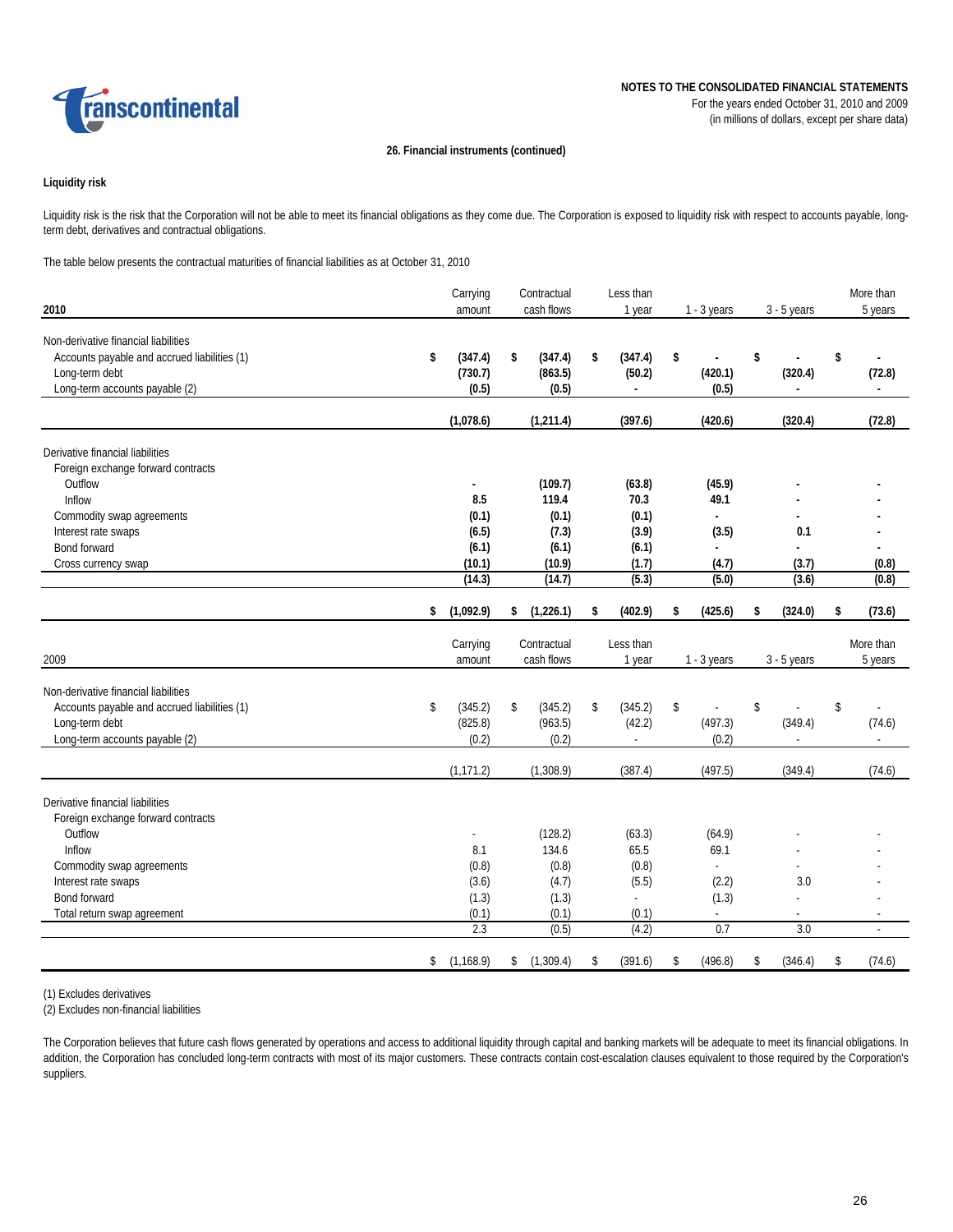

#### **26. Financial instruments (continued)**

## **Market risk**

Market risk is the risk that the Corporation will incur losses resulting from adverse changes in underlying factors of the market, primarily interest rates and exchange rates.

# **a) Interest rate risk**

The Corporation is exposed to market risks related to interest-rate fluctuations. In order to mitigate this risk, the Corporation aims to maintain an adequate balance of fixed versus floating rate debt. As at October 31, 2010, the floating rate portion of long-term debt represents 61% (63% as at October 31, 2009) of the total while the fixed rate portion represents 39% (37% as at October 31, 2009).

As at October 31, 2010, in order to mitigate the interest rate risk, the Corporation entered into interest rate swap agreements on long-term debt denominated in Canadian dollars, on a notional amount of \$225.0 million, including \$125.0 million maturing in September 2012 and \$100.0 million maturing in May 2014. These swap agreements convert the variable interest rate, based on bankers' acceptance rate, into an average fixed interest rate of 6.16% including the applicable margin. Considering the effect of these derivative financial instruments, the floating rate portion of long-term debt represents 30% of the total (36% as at October 31, 2009), while the fixed portion represents 70% (64% as at October 31, 2009). Hedging relationships were effective and in accordance with the risk management objectives and strategies throughout the year ended October 31, 2010.

For the year ended October 31, 2009, the Corporation entered into a bond forward contract of \$50.0 million, which matures on November 5, 2010, to lock the portion of the rate of the second debenture based on the Canadian Government Bonds rate at 4.34%, plus a premium based on the Corporation's credit rating, for the last eight years of its 10-year term, beginning on its second anniversary. The rate for the last eight years will be negotiated by February 2011.

On December 1st, 2009 the corporation entered into a six-year cross currency swap agreement, maturing in December 2015, to convert the interest rate of the €55.6 million debt (\$78.7 million), which bears an interest of rate of EURIBOR plus 1.60%, to bankers acceptance rate plus 2.55%. This derivative financial instrument also locks the exchange rate at 1.5761.

For the years ended October 31, 2010 and 2009, all things being equal, a hypothetical increase of 0.5% in interest rates would have had the following impact on net income and on other comprehensive loss:

|        | Year ended<br>October 31, 2010 |  |        | Year ended<br>October 31, 2009 |               |
|--------|--------------------------------|--|--------|--------------------------------|---------------|
|        | Other                          |  |        |                                | Other         |
|        | Net Comprehensive              |  | Net    |                                | Comprehensive |
| Income | Loss                           |  | Income |                                | Loss          |
|        |                                |  |        |                                |               |
| (0.8)  | 2.0                            |  | 1.5)   |                                | 4.2           |

A hypothetical decrease of 0.5% in interest rates would have an opposite impact on net income and on other comprehensive loss.

#### **b) Foreign exchange risk**

The Corporation has operations in the United States and Mexico, exports its products to the United States and purchases machinery and equipment in U.S. dollars and Euros. In addition, as at October 31, 2010, the Corporation has long-term debt in U.S. dollars and Euros for a total amount of US\$238.5 million and €49.2 million (US\$331.9 million and €23.7 as at October 31, 2009). The Corporation is therefore exposed to foreign exchange risk.

To mitigate the foreign exchange risk related to its exports to the United States, the Corporation enters into foreign exchange forward contracts. As at October 31, 2010, the Corporation entered into foreign exchange forward contracts to sell US\$107.0 million (US\$118.0 million as at October 31, 2009), of which US\$62.0 million and US\$45.0 million will be sold in fiscal years 2011 and 2012, respectively. The terms of these forward contracts range from 1 to 23 months, with rates varying from 1.0302 to 1.2800. Hedging relationships were effective and in accordance with the risk management objectives and strategies throughout the year 2010.

For the years ended October 31, 2010 and 2009, all things being equal, an hypothetical strengthening of 10.0% of the U.S. dollar and Euro against the Canadian dollar would have had the following impact on net income and on other comprehensive loss:

|             | Year ended<br>October 31, 2010 |    |               |  | Year ended<br>October 31, 2009 |  |                          |
|-------------|--------------------------------|----|---------------|--|--------------------------------|--|--------------------------|
|             |                                |    | Other         |  |                                |  | Other                    |
|             | Net                            |    | Comprehensive |  | Net                            |  | Comprehensive            |
|             | income                         |    | Loss          |  | income                         |  | Loss                     |
| U.S. dollar | 1.5                            | -S | (7.0)         |  | 1.5                            |  | (8.7)                    |
| Euro        | $\overline{\phantom{a}}$       |    | 2.3           |  | (3.2)                          |  | $\overline{\phantom{a}}$ |

A hypothetical weakening of 10.0% of the U.S. dollar and Euro against the Canadian dollar would have had an opposite impact on net income and other comprehensive loss.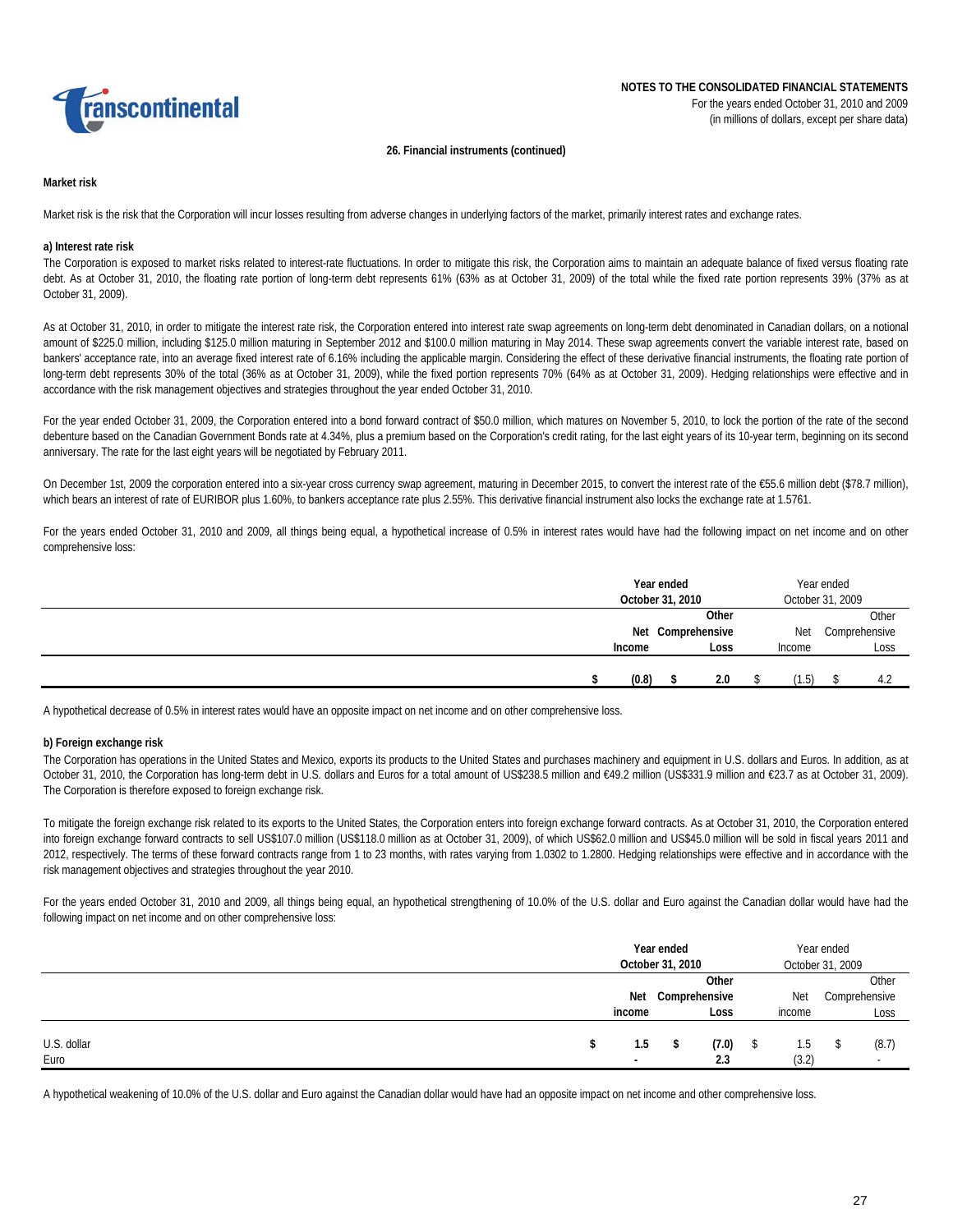

## **26. Financial instruments (continued)**

## **Fair value**

The book value of certain financial instruments maturing in the short-term approximates their fair value. These financial instruments include cash and cash equivalents, accounts receivable, accounts payable and accrued liabilities. The table below shows the fair value and the book value of other financial instruments as at October 31, 2010 and 2009. The fair value is determined essentially by discounting cash flows or quoted market prices. The fair values calculated approximate the amounts for which the financial instruments could be settled between consenting parties, based on current market data for similar instruments. Consequently, as estimates must be used to determine fair value, they must not be interpreted as being realizable in the event of an immediate settlement of the instruments.

|                                    | 2010 |            |  |            | 2009       |  |            |  |  |
|------------------------------------|------|------------|--|------------|------------|--|------------|--|--|
|                                    |      | Fair value |  | Book value | Fair value |  | Book value |  |  |
| Long-term debt                     |      | 769.9      |  | 730.7      | 837.6      |  | 825.8      |  |  |
| Foreign exchange forward contracts |      | 8.5        |  | 8.5        | 8.1        |  | 8.1        |  |  |
| Commodity swap agreements          |      | (0.1)      |  | (0.1)      | (0.8)      |  | (0.8)      |  |  |
| Interest rate swap agreements      |      | (6.5)      |  | (6.5)      | (3.6)      |  | (3.6)      |  |  |
| Bond forward                       |      | (6.1)      |  | (6.1)      | (1.3)      |  | (1.3)      |  |  |
| Cross currency swap agreement      |      | (10.1)     |  | (10.1)     |            |  |            |  |  |
| Total return swap agreement        |      |            |  |            | (0.1)      |  | (0.1)      |  |  |

#### **Fair value hierarchy**

The table below presents financial instruments carried at fair value, by valuation method. The different levels have been defined as follows:

Level 1 - Quoted prices (unadjusted) in active markets for identical assets or liabilities

Level 2 - Inputs other than quoted prices included within Level 1, that are observable for the asset or liability, either directly (i.e., as prices) or indirectly (i.e., derived from prices)

Level 3 - Inputs for the asset or liability that are not based on observable market data

| 2010                               | Level 1                  | Level <sub>2</sub> |    | Level 3                  |    | Total  |
|------------------------------------|--------------------------|--------------------|----|--------------------------|----|--------|
| Foreign exchange forward contracts | \$                       | \$<br>8.5          | \$ |                          |    | 8.5    |
| Commodity swap agreements          |                          | (0.1)              |    |                          |    | (0.1)  |
| Interest rate swap agreements      |                          | (6.5)              |    | ۰                        |    | (6.5)  |
| Bond forward                       |                          | (6.1)              |    | ۰                        |    | (6.1)  |
| Cross currency swap agreement      |                          | (10.1)             |    | ٠                        |    | (10.1) |
|                                    |                          | (14.3)             |    |                          |    | (14.3) |
| 2009                               | Level 1                  | Level 2            |    | Level 3                  |    | Total  |
| Foreign exchange forward contracts | \$                       | \$<br>8.1          | S. | $\overline{\phantom{a}}$ | S. | 8.1    |
| Commodity swap agreements          | $\overline{\phantom{a}}$ | (0.8)              |    | ٠                        |    | (0.8)  |
| Interest rate swap agreements      |                          | (3.6)              |    |                          |    | (3.6)  |
| Bond forward                       |                          |                    |    |                          |    | (1.3)  |
|                                    | ٠                        | (1.3)              |    |                          |    |        |
| Total return swap agreement        | $\overline{a}$           | (0.1)              |    | $\overline{\phantom{a}}$ |    | (0.1)  |

#### **27. Capital management**

The Corporation's primary objectives in managing capital are to:

- Optimize the financial structure by targeting a net debt ratio (including, if any, utilization of the securitization program) to operating income from continuing operations before amortization, impairment of assets, restructuring costs and impairment of goodwill and intangible assets of about 1.50;
- Maintain an investment grade credit rating;
- Preserve its financial flexibility in order to benefit from potential opportunities as they arise.

The Corporation manages the capital structure and makes adjustments to it in light of changes in economic conditions and the risk characteristics of the underlying assets.

The Corporation relies on the net debt ratio (including, if any, utilization of the securitization program) to operating income from continuing operations before amortization, impairment of assets, restructuring costs and impairment of goodwill and intangible assets as the main indicator of financial leverage. For calculation purposes, net debt refers to long-term debt, current portion of longterm, bank overdraft and utilization of the securitization program, less cash and cash equivalents.

As at October 31, 2010, the net debt ratio (including, if any, utilization of the securitization program) to operating income from continuing operations before amortization, impairment of assets, restructuring costs and impairment of goodwill and intangible assets was 1.82. As at October 31, 2009, the same ratio was 2.59. The decrease of this ratio in fiscal 2010 was mainly due to a decrease in net debt related to the sale of all of its high-volume direct mail assets in the United States, as well as a reduction in our capital expenditures combined with our increased operating income from continuing operations before amortization, impairment of assets, restructuring costs and impairment of goodwill and intangible assets.

For the year ended October 31, 2010, the Corporation has not been in default under any of its obligations.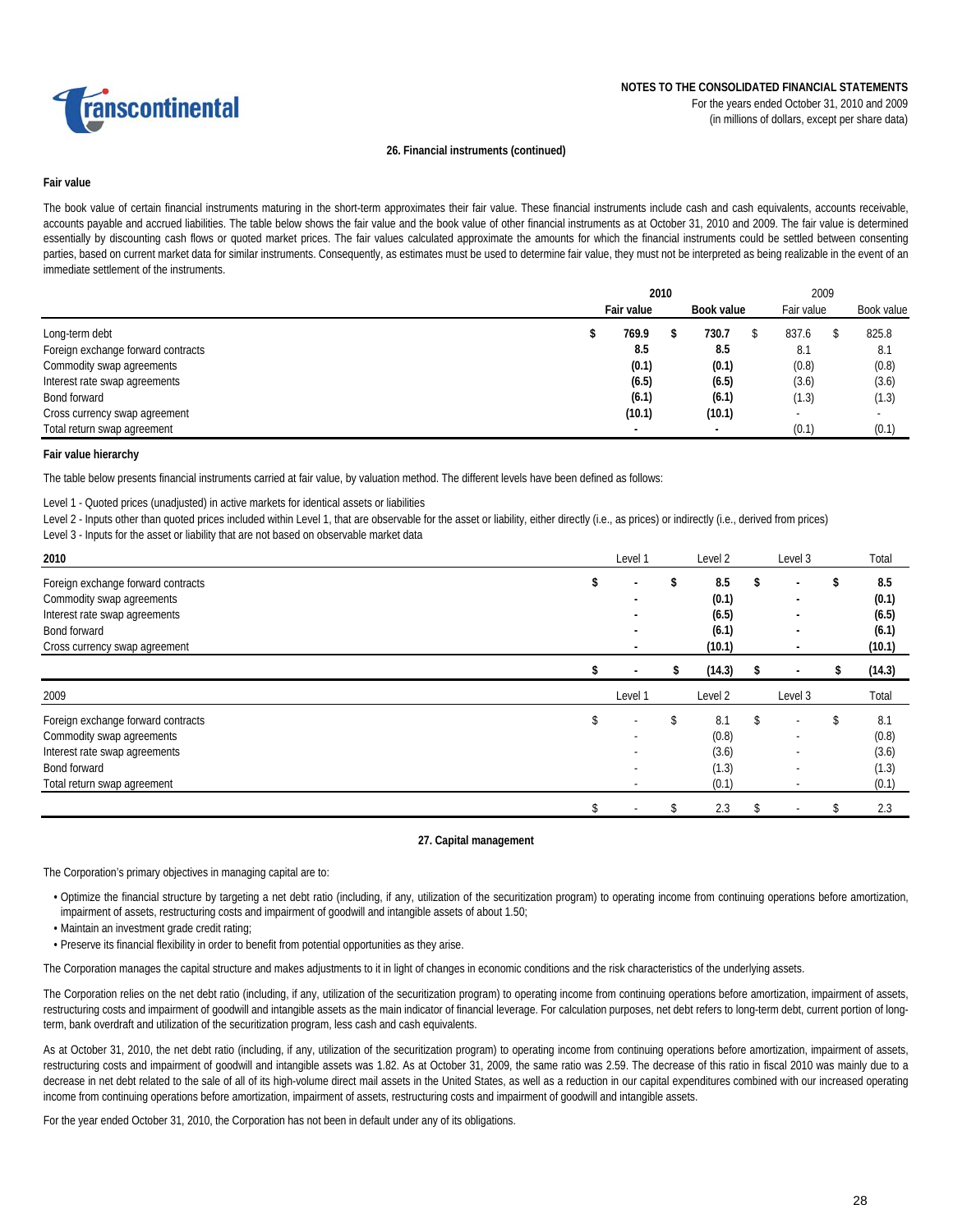

## **28. Segmented information**

In November 2010, the Corporation announced that the Marketing Communications sector, became the Interactive sector.

In November 2009, the Corporation changed its operating structure to strengthen the position of the Corporation in the printing, interactive and media markets. Consequently, management has decided to transfer all of its Canadian commercial printing activities from the Interactive sector to the Printing sector. The comparative figures have been reclassified in order to present the information in accordance with the new operating structure.

Sales between sectors of the Corporation are measured at the exchange amount. Transactions, other than sales, are measured at carrying value.

| <b>Operating sectors</b>                                             | 2010          |               | 2009    |
|----------------------------------------------------------------------|---------------|---------------|---------|
| Revenues<br>Printing sector                                          | \$<br>1,442.7 | \$            | 1,530.8 |
| Interactive sector                                                   | 123.3         |               | 123.5   |
| Media sector                                                         | 608.3         |               | 607.0   |
| Other activities and unallocated amounts                             | 7.8           |               | 7.7     |
| Inter-segment sales                                                  |               |               |         |
| Printing sector                                                      | (82.3)        |               | (79.5)  |
| Interactive sector                                                   | (2.8)         |               | (1.4)   |
| Media sector                                                         | (5.4)         |               | (18.3)  |
| Total inter-segment sales                                            | (90.5)        |               | (99.2)  |
|                                                                      | \$<br>2,091.6 | \$            | 2,169.8 |
| Operating income (loss) before amortization, impairment of assets,   |               |               |         |
| restructuring costs and impairment of goodwill and intangible assets |               |               |         |
| Printing sector                                                      | \$<br>277.5   | \$            | 237.3   |
| Interactive sector                                                   | 6.7           |               | 8.2     |
| Media sector                                                         | 109.5         |               | 110.4   |
| Other activities and unallocated amounts                             | (11.7)        |               | (17.0)  |
|                                                                      | \$<br>382.0   | $\mathsf{\$}$ | 338.9   |
|                                                                      |               |               |         |
| Operating income (loss)                                              |               |               |         |
| Printing sector                                                      | \$<br>164.7   | \$            | (30.2)  |
| Interactive sector                                                   | (5.7)         |               | (32.4)  |
| Media sector                                                         | 82.9          |               | 76.7    |
| Other activities and unallocated amounts                             | (17.7)        |               | (25.9)  |
|                                                                      | \$<br>224.2   | \$            | (11.8)  |
| Amortization of property, plant and equipment and intangible assets  |               |               |         |
| Printing sector                                                      | \$<br>96.9    | \$            | 90.2    |
| Interactive sector                                                   | 10.3          |               | 6.9     |
| Media sector                                                         | 17.0          |               | 17.0    |
| Other activities and unallocated amounts                             | 5.3           |               | 7.7     |
|                                                                      | \$<br>129.5   | \$            | 121.8   |
|                                                                      |               |               |         |
| Acquisitions of property, plant and equipment <sup>(1)</sup>         |               |               |         |
| Printing sector                                                      | \$<br>103.8   | \$            | 215.4   |
| Interactive sector                                                   | 7.3           |               | 3.9     |
| Media sector                                                         | 6.4           |               | 10.5    |
| Other activities and unallocated amounts                             | 3.4           |               | 7.0     |
|                                                                      | \$<br>120.9   | \$            | 236.8   |

(1) These amounts represent total expenditures made to acquire property, plant and equipment, whether they are paid or not